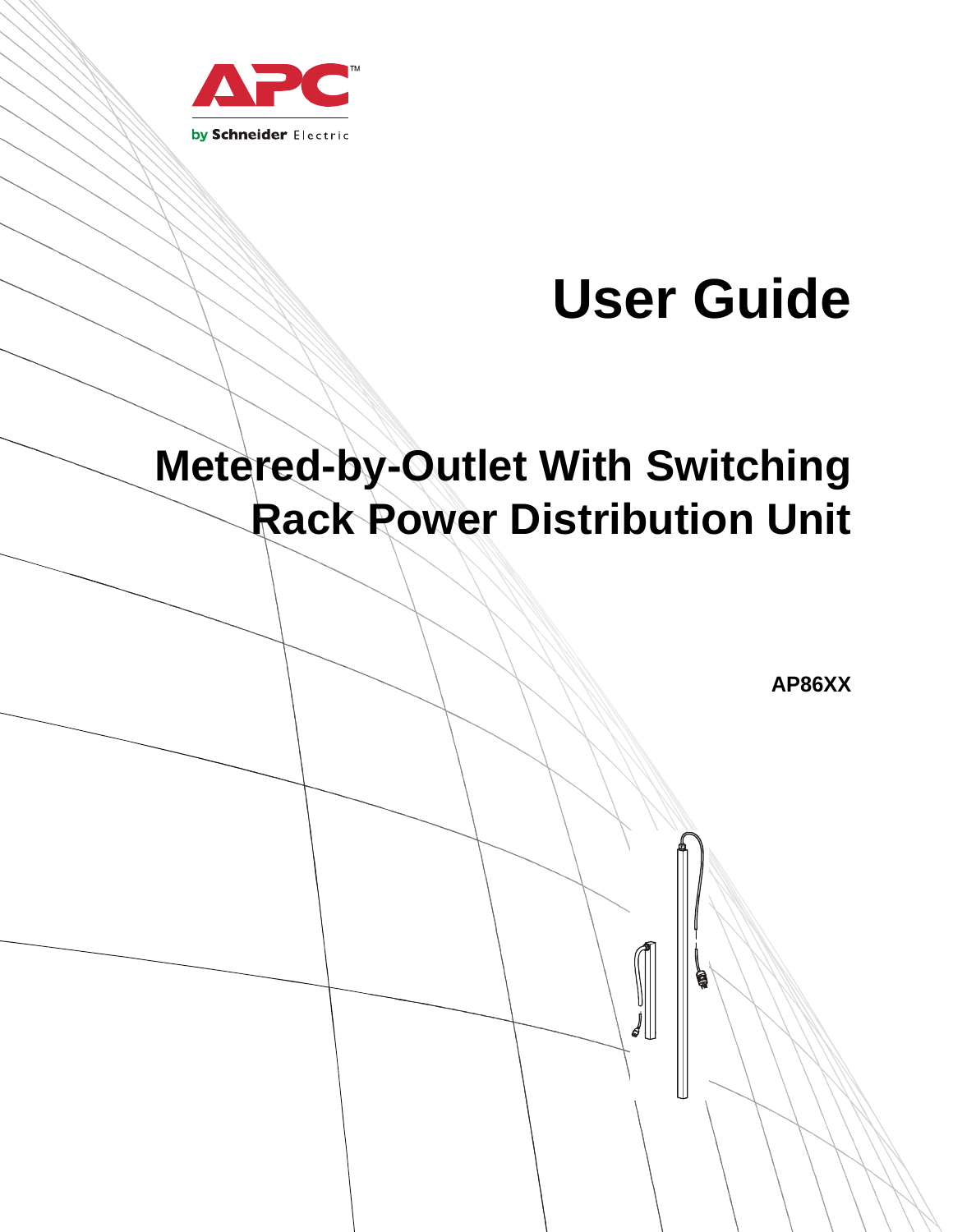# **Contents**

| Network interface watchdog mechanism  3   |
|-------------------------------------------|
|                                           |
|                                           |
| About the Network Port Sharing Feature  3 |
|                                           |
|                                           |
|                                           |
|                                           |
| TCP/IP configuration methods  5           |
|                                           |
|                                           |
|                                           |
| Recovering from a Lost Password  8        |
| 9                                         |
| Example: AP8661 Display Tree page 1  11   |
| Example: AP8661 Display Tree page 2  12   |
|                                           |
|                                           |
|                                           |
| 14                                        |
| About the Command Line Interface 14       |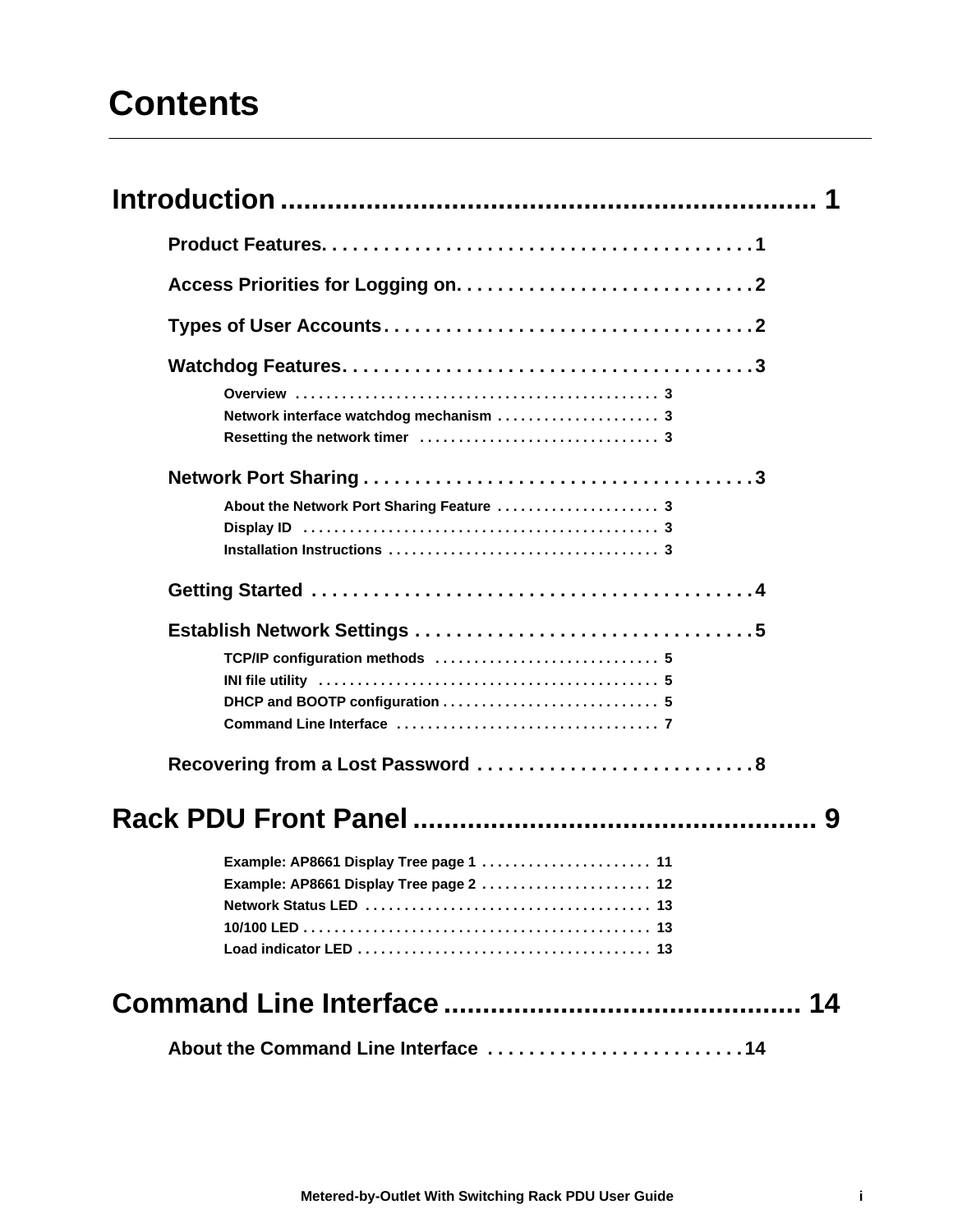| Log on to the Command Line Interface  14                                    |  |
|-----------------------------------------------------------------------------|--|
| Remote access to the command line interface 14                              |  |
| Local access to the command line interface $\dots\dots\dots\dots\dots\dots$ |  |
|                                                                             |  |
|                                                                             |  |
|                                                                             |  |
|                                                                             |  |
|                                                                             |  |
|                                                                             |  |
| <b>Network Management Card Command Descriptions  19</b>                     |  |
|                                                                             |  |
|                                                                             |  |
|                                                                             |  |
|                                                                             |  |
|                                                                             |  |
|                                                                             |  |
|                                                                             |  |
|                                                                             |  |
|                                                                             |  |
|                                                                             |  |
|                                                                             |  |
|                                                                             |  |
|                                                                             |  |
|                                                                             |  |
|                                                                             |  |
|                                                                             |  |
|                                                                             |  |
|                                                                             |  |
|                                                                             |  |
|                                                                             |  |
|                                                                             |  |
|                                                                             |  |
|                                                                             |  |
|                                                                             |  |
|                                                                             |  |
|                                                                             |  |
|                                                                             |  |
|                                                                             |  |
|                                                                             |  |
|                                                                             |  |
|                                                                             |  |
|                                                                             |  |
|                                                                             |  |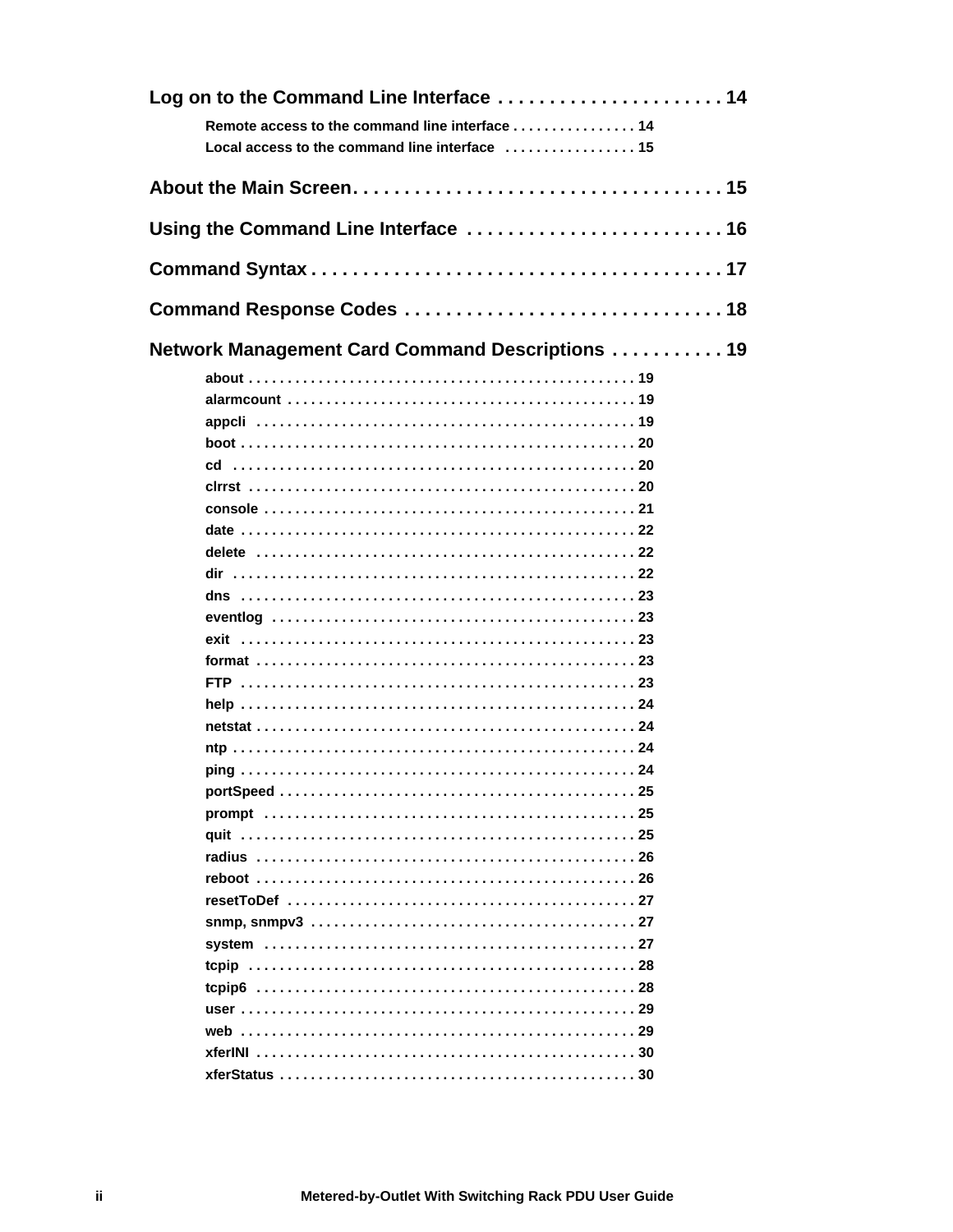| Device Command Descriptions31 |  |
|-------------------------------|--|
|                               |  |
|                               |  |
|                               |  |
|                               |  |
|                               |  |
|                               |  |
|                               |  |
|                               |  |
|                               |  |
|                               |  |
|                               |  |
|                               |  |
|                               |  |
|                               |  |
|                               |  |
|                               |  |
|                               |  |
|                               |  |
|                               |  |
|                               |  |
|                               |  |
|                               |  |
|                               |  |
|                               |  |
|                               |  |
|                               |  |
|                               |  |
|                               |  |
|                               |  |
|                               |  |
|                               |  |
|                               |  |
|                               |  |
|                               |  |
|                               |  |
|                               |  |
|                               |  |
|                               |  |
|                               |  |
|                               |  |
|                               |  |
|                               |  |
|                               |  |
|                               |  |
|                               |  |
|                               |  |
|                               |  |
|                               |  |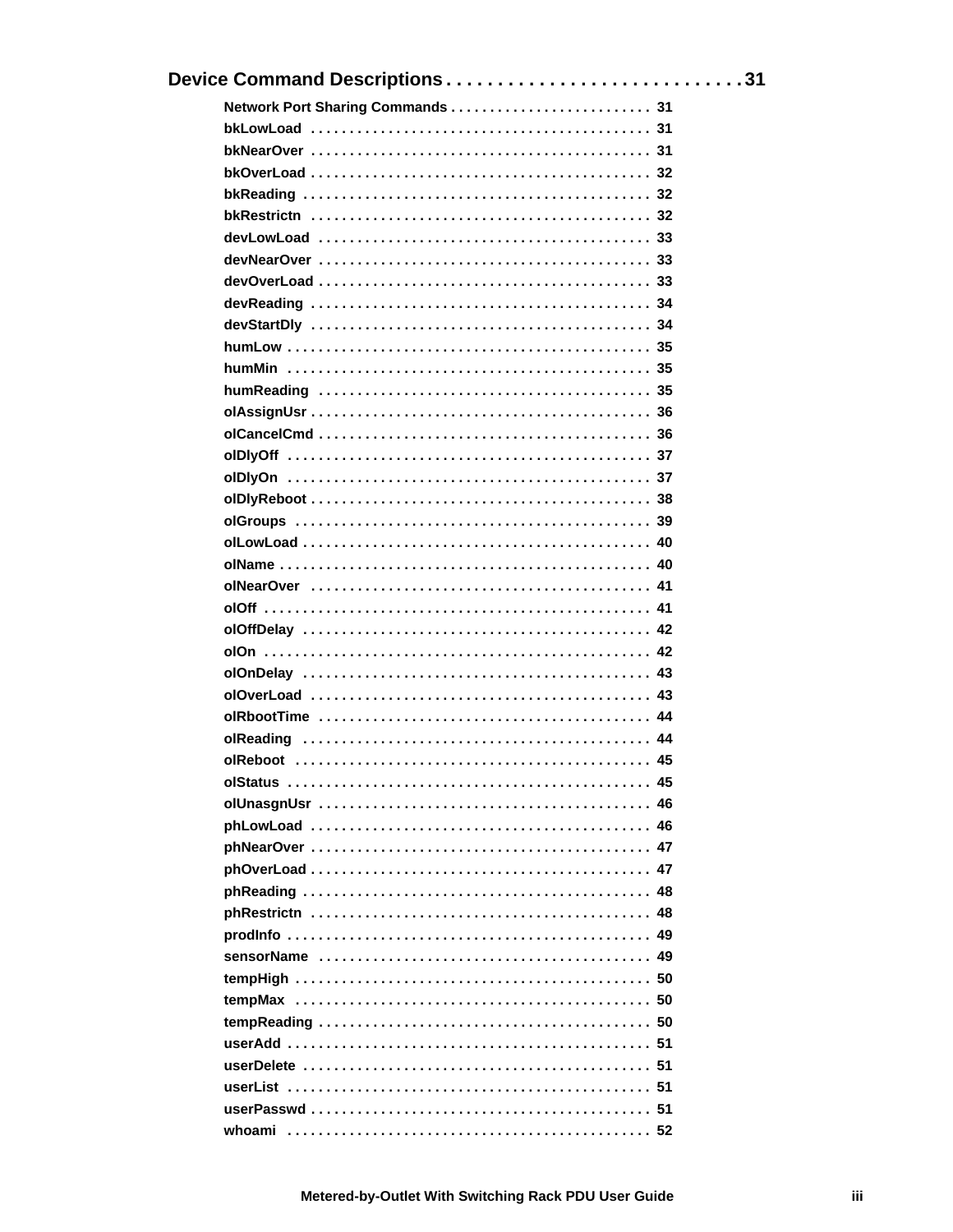|                                                                                            | 53 |
|--------------------------------------------------------------------------------------------|----|
|                                                                                            |    |
|                                                                                            |    |
|                                                                                            |    |
| Network Port Sharing on the Web Interface57<br>Group Control using Network Port Sharing 57 |    |
|                                                                                            |    |
|                                                                                            |    |
| About the Device Manager Tab 60                                                            |    |
| Viewing the Load Status and Peak Load  60                                                  |    |
|                                                                                            |    |
| Configure the Name and Location of the Rack PDU 61                                         |    |
| Set the Coldstart Delay for the Rack PDU  61                                               |    |
|                                                                                            |    |
|                                                                                            |    |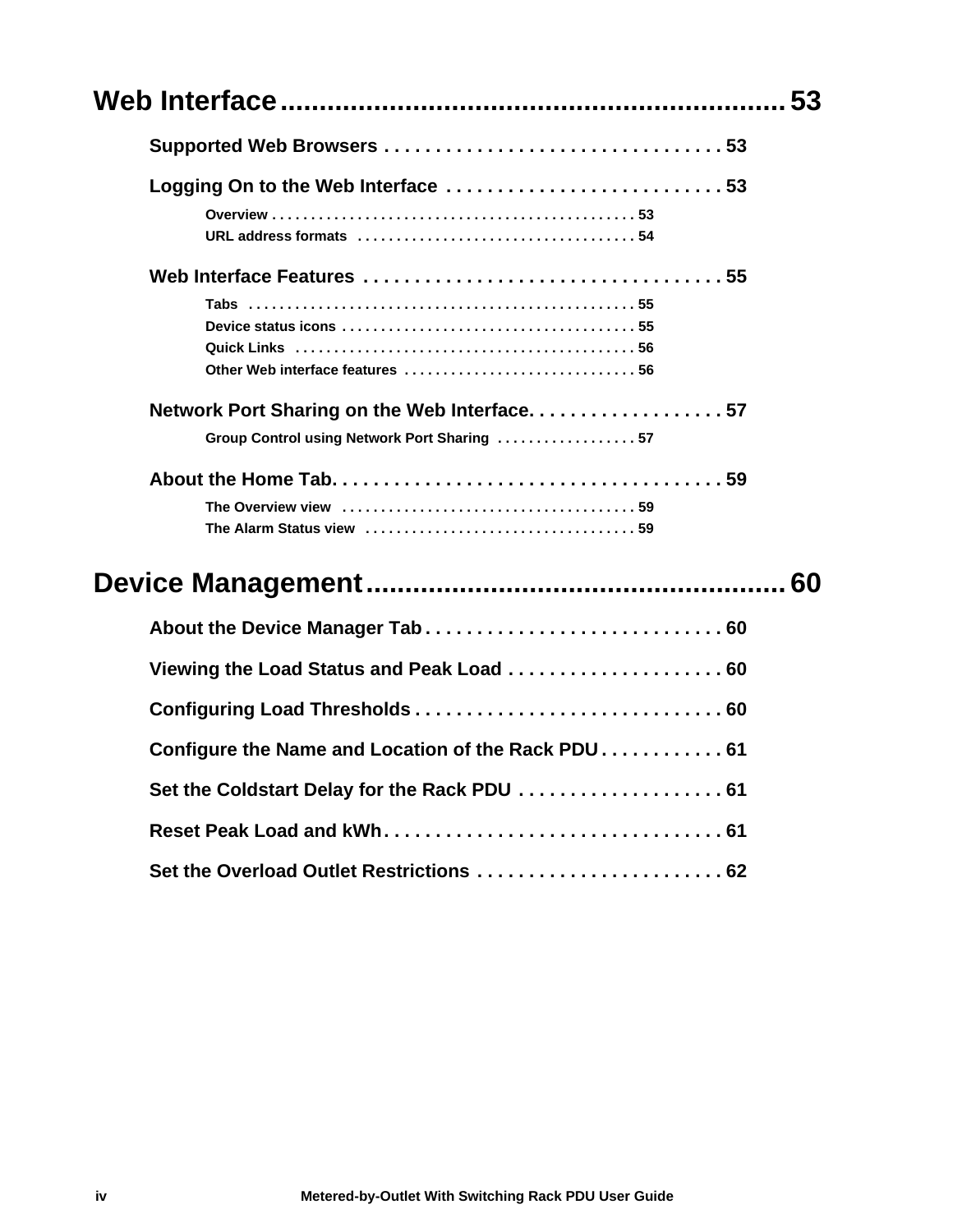| System requirements for outlet groups  63                        |    |
|------------------------------------------------------------------|----|
| Rules for configuring outlet groups  63                          |    |
|                                                                  |    |
|                                                                  |    |
| Create multiple global outlet groups  65                         |    |
|                                                                  |    |
| Verify your setup and configuration for global outlet groups  67 |    |
|                                                                  |    |
|                                                                  |    |
| Configure outlet settings and the outlet name  69                |    |
|                                                                  |    |
|                                                                  |    |
|                                                                  |    |
| Edit, disable, enable, or delete a scheduled outlet event  71    |    |
|                                                                  |    |
|                                                                  |    |
| Outlet Manager and Network Port Sharing  71                      |    |
|                                                                  | 72 |
| Configure Temperature and Humidity Sensors 72                    |    |
|                                                                  | 73 |
|                                                                  |    |
|                                                                  |    |
|                                                                  |    |
|                                                                  |    |
|                                                                  | 78 |
|                                                                  |    |
|                                                                  |    |
|                                                                  |    |
|                                                                  |    |
|                                                                  |    |
|                                                                  |    |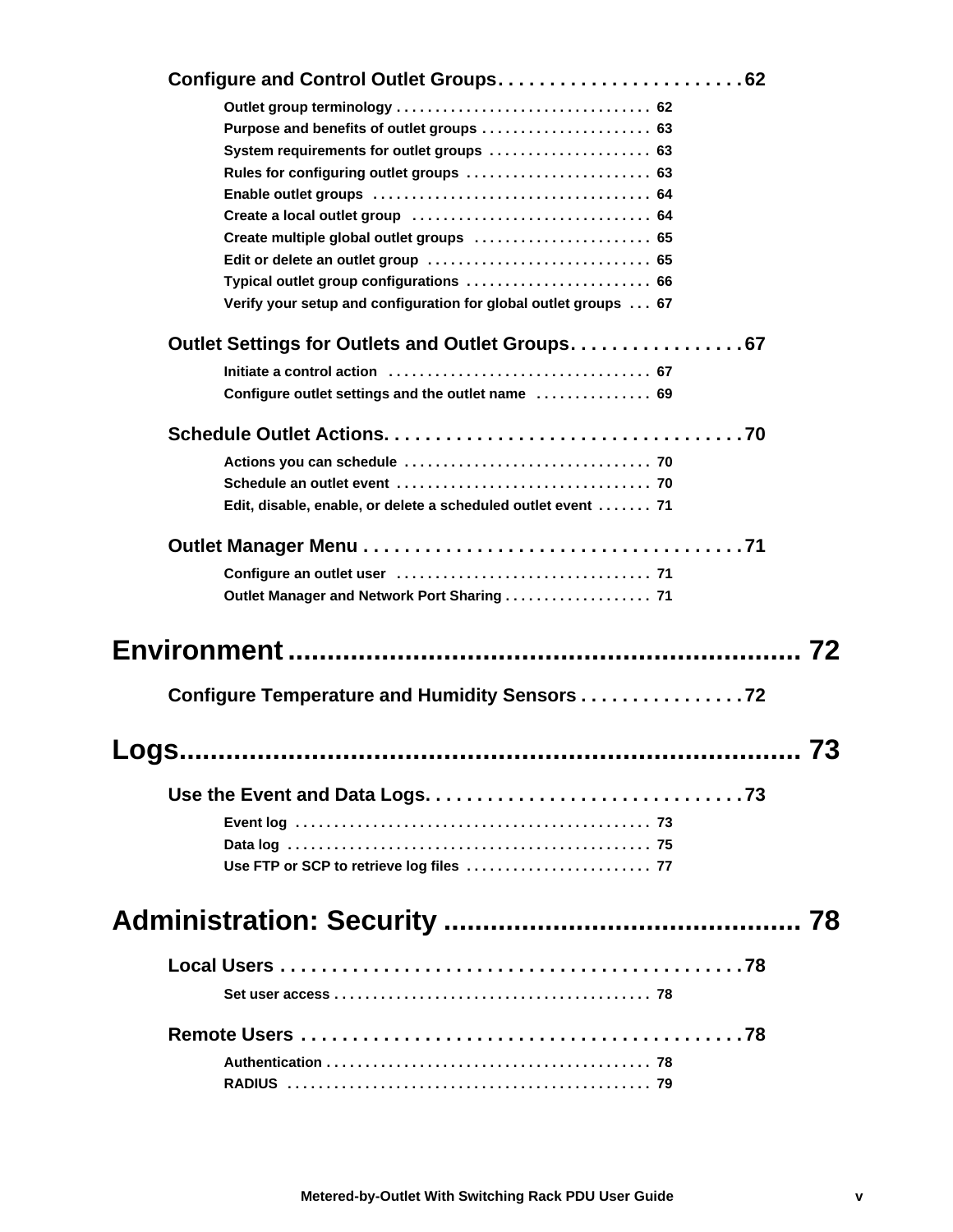| Summary of the configuration procedure  80                    |  |
|---------------------------------------------------------------|--|
| Configuring a RADIUS server on UNIX® with shadow passwords 80 |  |
| Supported RADIUS servers  80                                  |  |
| RADIUS and Network Port Sharing  81                           |  |
|                                                               |  |
| Administration: Network Features 82                           |  |
| TCP/IP and Communication Settings 82                          |  |
|                                                               |  |
|                                                               |  |
|                                                               |  |
|                                                               |  |
|                                                               |  |
|                                                               |  |
|                                                               |  |
|                                                               |  |
|                                                               |  |
|                                                               |  |
|                                                               |  |
|                                                               |  |
|                                                               |  |
|                                                               |  |
| Active, Automatic, Direct Notification 94                     |  |
|                                                               |  |
|                                                               |  |
|                                                               |  |
|                                                               |  |
|                                                               |  |
|                                                               |  |
|                                                               |  |
|                                                               |  |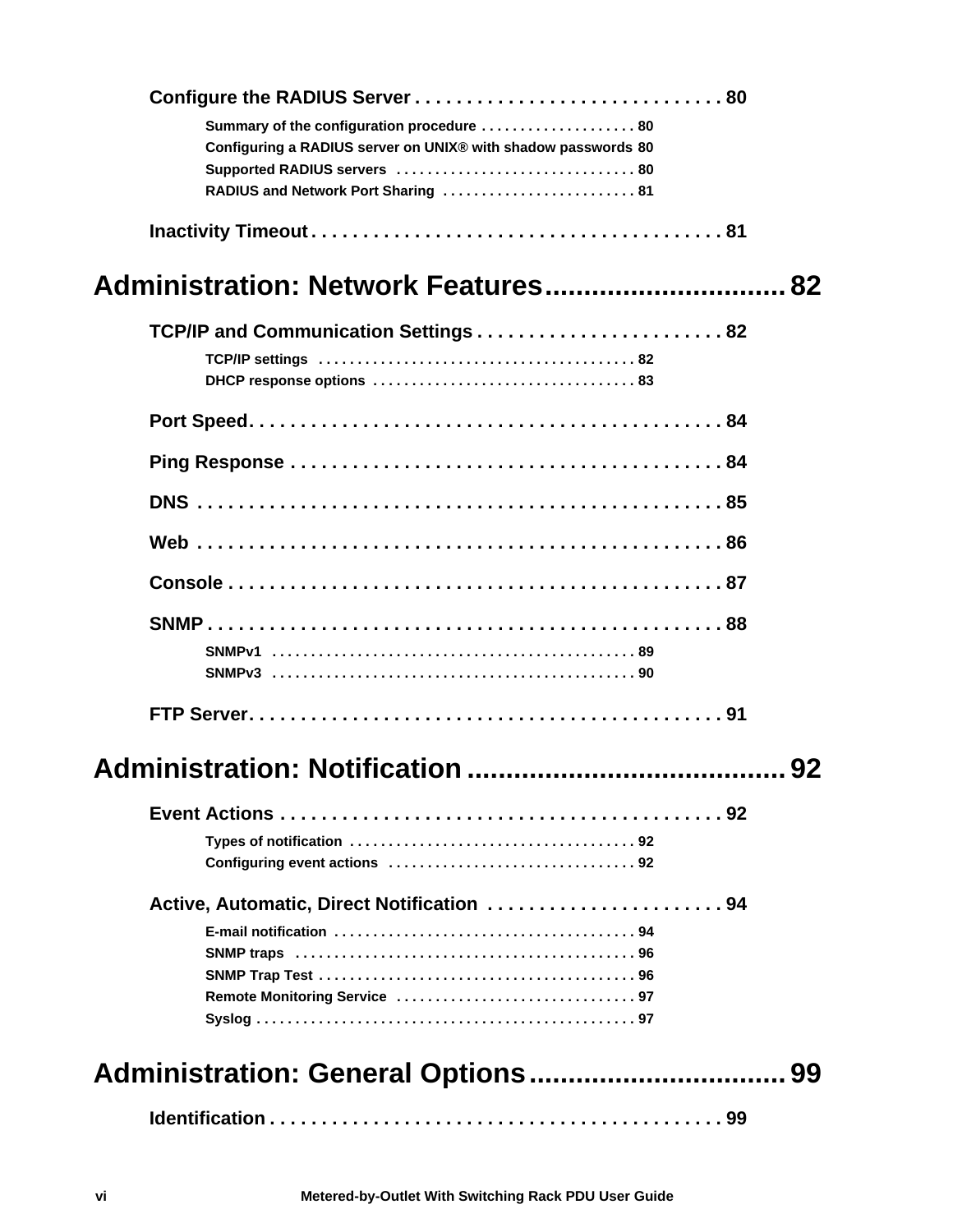| Change the default temperature scale 101 |  |  |
|------------------------------------------|--|--|
|                                          |  |  |
|                                          |  |  |
|                                          |  |  |

### **[Device IP Configuration Wizard](#page-111-0) .................................103**

| Capabilities, Requirements, and Installation 103         |  |  |
|----------------------------------------------------------|--|--|
| How to use the Wizard to configure TCP/IP settings 103   |  |  |
|                                                          |  |  |
|                                                          |  |  |
|                                                          |  |  |
|                                                          |  |  |
| Configure the basic TCP/IP settings remotely 103         |  |  |
| Configure or reconfigure the TCP/IP settings locally 104 |  |  |

### **[How to Export Configuration Settings.......................105](#page-113-0)**

| Retrieving and Exporting the .ini File 105 |  |  |  |
|--------------------------------------------|--|--|--|
|                                            |  |  |  |
|                                            |  |  |  |
|                                            |  |  |  |
|                                            |  |  |  |
| The Upload Event and Error Messages108     |  |  |  |
| The event and its error messages 108       |  |  |  |
|                                            |  |  |  |
| Errors generated by overridden values 108  |  |  |  |
|                                            |  |  |  |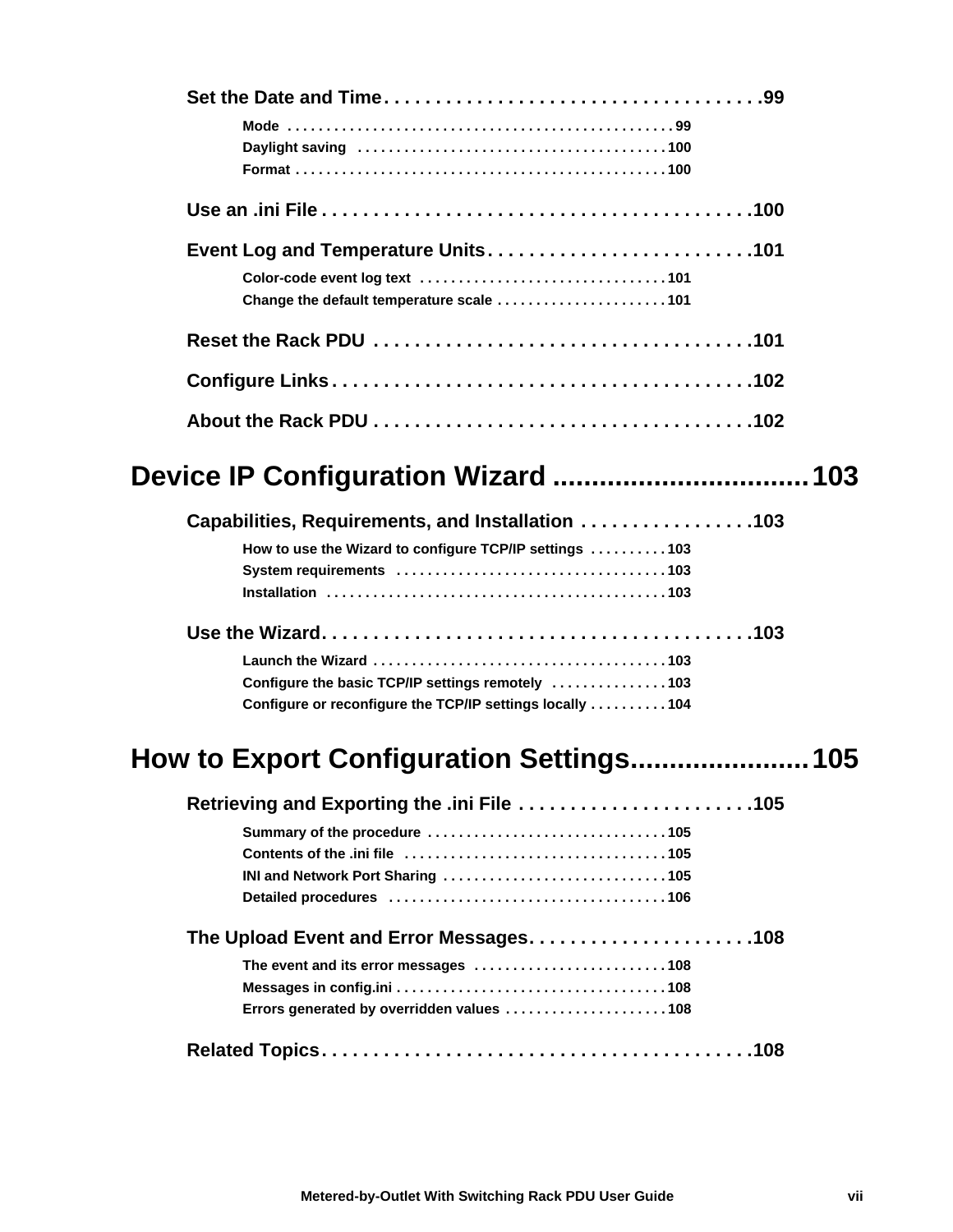|                                                                                                 | 109 |
|-------------------------------------------------------------------------------------------------|-----|
|                                                                                                 |     |
| Benefits of upgrading firmware  109                                                             |     |
| Firmware module files (Rack PDU)  109                                                           |     |
|                                                                                                 |     |
|                                                                                                 |     |
|                                                                                                 |     |
|                                                                                                 |     |
| How to upgrade multiple Rack PDUs  112                                                          |     |
| Using the Firmware Upgrade Utility for multiple upgrades 112                                    |     |
| Using a USB flash drive to upgrade one Rack PDU  112                                            |     |
| Verifying Upgrades and Updates  114                                                             |     |
| Verify the success or failure of the transfer  114                                              |     |
| Last Transfer Result codes  114                                                                 |     |
| Verify the version numbers of installed firmware.  114                                          |     |
|                                                                                                 | 115 |
|                                                                                                 |     |
| For problems that persist or are not described here,<br>see the back cover of this manual.  115 |     |
|                                                                                                 |     |

# **[Appendix A: List of Supported Commands.............. 116](#page-124-0)**

| Network Management Card Command Descriptions  116 |  |
|---------------------------------------------------|--|
| Device Command Descriptions  118                  |  |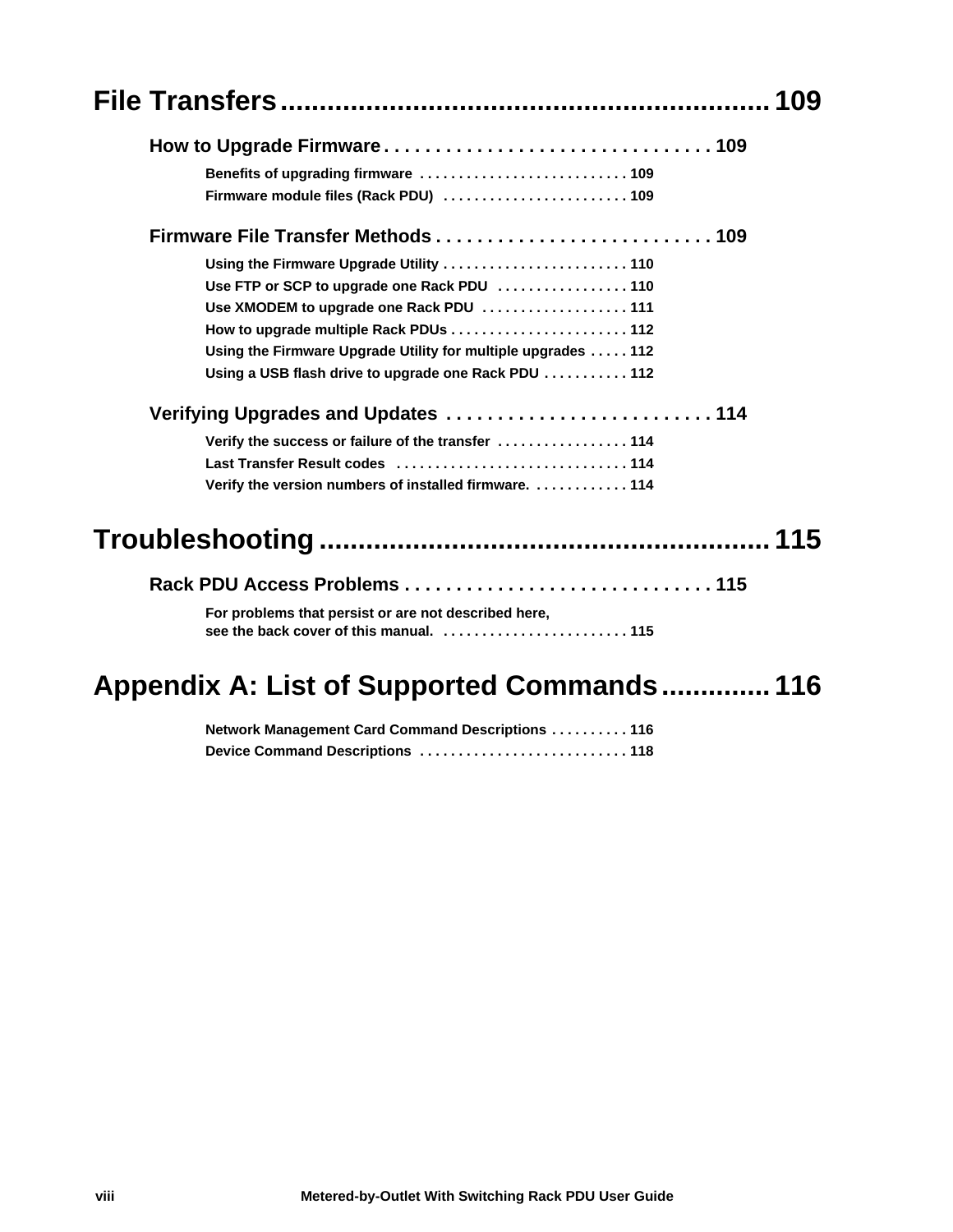# <span id="page-9-0"></span>**Introduction**

# <span id="page-9-1"></span>**Product Features**

The APC by Schneider Electric Metered-by-Outlet with Switching Rack Power Distribution Unit (PDU) may be used as a stand-alone, network-manageable power distribution device or up to 4 devices can be connected together with one network connection. The Rack PDU provides real-time remote monitoring of connected loads. User-defined alarms warn of potential circuit overloads. The Rack PDU provides full control over outlets through remote commands and user interface settings.

Your Rack PDU comes with a terminator installed in the display In or Out port. In stand-alone operation, one terminator must be installed in the display In or Out port. To use Network Port Sharing between up to four units, a terminator must be installed in the In port at one end of the group and another on the Out port at the other end of the group.

You can manage a Rack PDU through its Web interface, its command line interface (CLI), StruxureWare Data Center Expert, or Simple Network Management Protocol (SNMP). (To use the PowerNet MIB with an SNMP browser, see the *PowerNet SNMP Management Information Base (MIB) Reference Guide*, available at **www.apc.com**.) Rack PDUs have these additional features:

- Peak load, and power and energy monitoring for all connected loads.
- Voltage, current, and power monitoring for phases.
- Current monitoring for outlet banks.
- Current, energy, and power monitoring for outlets.
- Configurable alarm thresholds that provide network and visual alarms to help avoid overloaded circuits.
- Four levels of user access accounts: Administrator, Device User, Read-Only User, and Outlet User
- Independent outlet control.
- Configurable power delays.
- Up to twenty-four independent outlet user accounts.
- Event and data logging. The event log is accessible by Telnet, Secure CoPy (SCP), File Transfer Protocol (FTP), serial connection, or Web browser (using HTTPS access with SSL, or using HTTP access). The data log is accessible by Web browser, SCP, or FTP.
- E-mail notifications for Rack PDU and system events.
- SNMP traps, Syslog messages, and e-mail notifications based on the severity level or category of the Rack PDU and system events.
- Security protocols for authentication and encryption.
- Network Port Sharing. Up to four Rack PDUs can be connected using the In and Out ports so that only one network connection is necessary.

**Note:** The Rack PDU does not provide power surge protection. To ensure that the device is protected from power failure or power surges, connect the Rack PDU to an APC Uninterruptible Power Supply (UPS).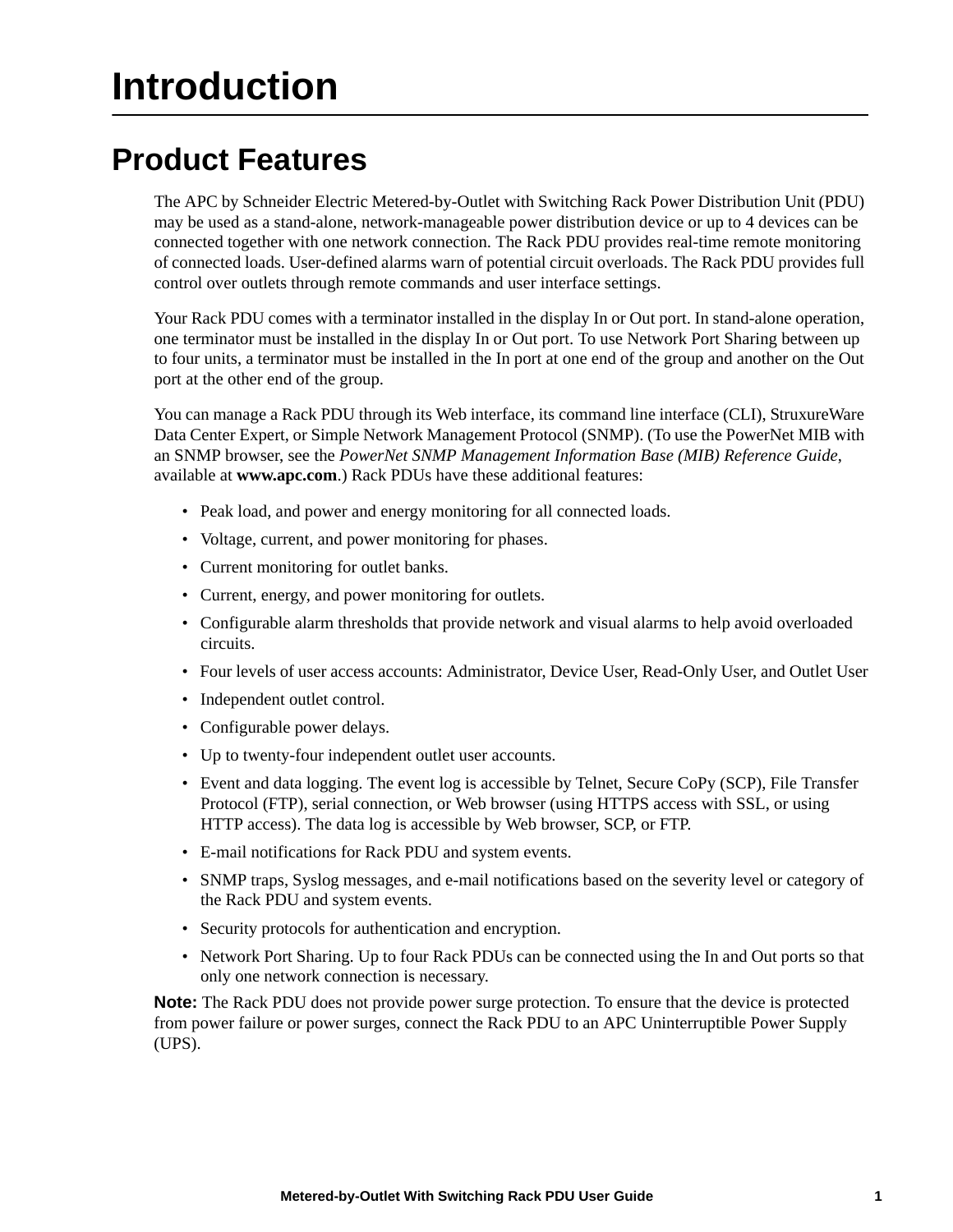## <span id="page-10-0"></span>**Access Priorities for Logging on**

Only one user at a time can log on to the Rack PDU. The priority for access, beginning with the highest priority, is as follows:

- Local access to the command line interface from a computer with a direct serial connection to the Rack PDU
- Telnet or Secure SHell (SSH) access to the command line interface from a remote computer
- Web access, either directly or through StruxureWare Data Center Expert

**Note:** See ["SMTP" on page 94](#page-102-2) for information about how SNMP access to the Rack PDU is controlled.

### <span id="page-10-1"></span>**Types of User Accounts**

The Rack PDU has four levels of access (Administrator, Device User, Read-Only User, and Outlet User), which are protected by user name and password requirements.

- An Administrator can use all of the menus in the Web interface and all of the commands in the command line interface. The default user name and password are both **apc**.
- A Device User can access only the following:
	- In the Web interface, the menus on the **Device Manager** tab, the **Environment** tab, and the event and data logs, accessible under the **Events** and **Data** headings on the left navigation menu of the **Logs** tab. The event and data logs display no button to clear the log.
	- In the command line interface, the equivalent features and options.

The default user name is **device**, and the default password is **apc**.

- A Read-Only User has the following restricted access:
	- Access through the Web interface only.
	- Access to the same tabs and menus as a Device User, but without the capability to change configurations, control devices, delete data, or use file transfer options. Links to configuration options are visible but disabled. The event and data logs display no button to clear the log.

The default user name is **readonly**, and the default password is **apc**.

To set **User Name** and **Password** values for the three account types above, see ["Set user](#page-86-2)  [access" on page 78.](#page-86-2)

- An Outlet User has the following restricted access:
	- Access through the Web interface and command line interface.
	- Access to the same menus as a Device User, but with limited capability to change configurations, control devices, delete data, or use file transfer options. Links to configuration options are visible but are disabled. The Outlet User has access to the **Outlet Control** menu option that allows the user to control the outlets assigned by the Administrator. Outlet Users cannot clear the event or data logs.

The user name and password are defined by the Administrator during the process of adding a new Outlet User.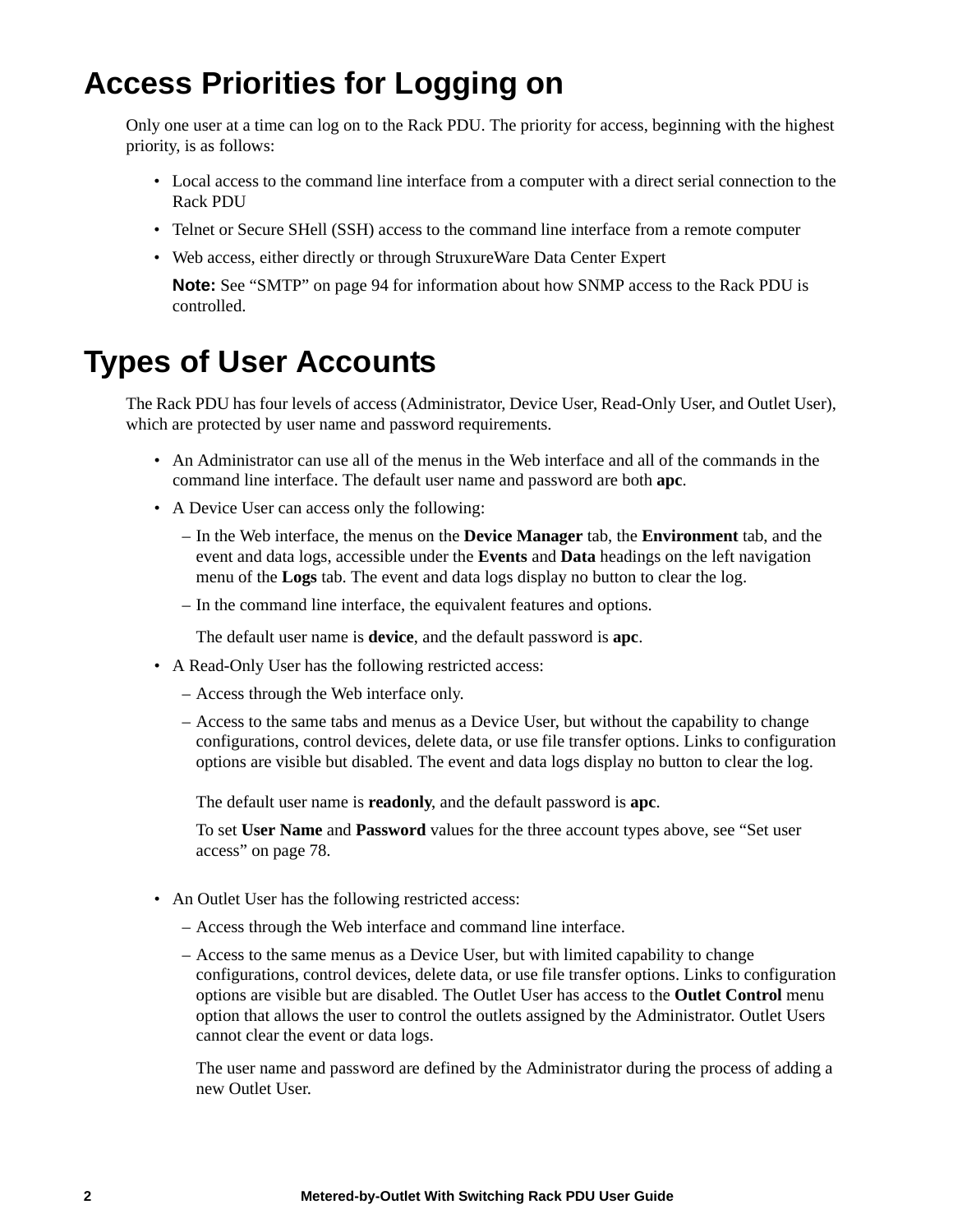# <span id="page-11-0"></span>**Watchdog Features**

#### <span id="page-11-1"></span>**Overview**

To detect internal problems and recover from unanticipated inputs, the Rack PDU uses internal, systemwide watchdog mechanisms. When it restarts to recover from an internal problem, a **System: Warmstart** event is recorded in the event log.

#### <span id="page-11-2"></span>**Network interface watchdog mechanism**

The Rack PDU implements internal watchdog mechanisms to protect itself from becoming inaccessible over the network. For example, if the Rack PDU does not receive any network traffic for 9.5 minutes (either direct traffic, such as SNMP, or broadcast traffic, such as an Address Resolution Protocol [ARP] request), it assumes that there is a problem with its network interface and restarts.

#### <span id="page-11-3"></span>**Resetting the network timer**

To ensure that the Rack PDU does not restart if the network is quiet for 9.5 minutes, the Rack PDU attempts to contact the default gateway every 4.5 minutes. If the gateway is present, it responds to the Rack PDU, and the response restarts the 9.5-minute timer. If your application does not require or have a gateway, specify the IP address of a computer that is running on the network and is on the same subnet. The network traffic of that computer will restart the 9.5-minute time frequently enough to prevent the Rack PDU from restarting.

### <span id="page-11-4"></span>**Network Port Sharing**

#### <span id="page-11-5"></span>**About the Network Port Sharing Feature**

You can use the Network Port Sharing feature to view the status of and configure and manage up to four Rack PDUs using only one network connection. This is made possible by connecting the Rack PDUs via the "In" and "Out" ports on the Rack PDU front panel.

**Note:** All Rack PDUs in the group must be using the same Rack PDU firmware revision, 5.1.5 or later (excluding v6.0.5 EnergyWise), in order to support the Network Port Sharing Feature.

#### <span id="page-11-6"></span>**Display ID**

The display ID is a number, 1 to 4, used to uniquely identify the Rack PDUs in a group. After two or more Rack PDUs are connected to one another in a group, they can be identified on the various interfaces by the use of this "Display ID". This Display ID is viewable on the LCD by selecting the Display Settings > Display ID > Show option on the LCD keypad.

#### <span id="page-11-7"></span>**Installation Instructions**

Connect up to four Rack PDUs. Insert an RJ45 terminator (included) in the unused "In"/"Out" ports on each end of the chain.

**Note:** Failure to use terminators may cause a loss of communication on the Rack PDUs. **Note:** To reduce the possibility of communication issues, the maximum total length of cabling connecting Rack PDUs in a group should not exceed 10 meters. All Rack PDUs in a Network Port Sharing group should reside in the same rack enclosure.

Connect the "Network" port of one of the grouped Rack PDUs to a network hub or switch. This unit will be the "Host" for the Rack PDU group. A Host is defined as a Rack PDU that is connected to the network and is part of a Rack PDU group. Set up network functionality for this Host Rack PDU as specified in the Establish Network Settings section. The Host will automatically discover any "Guest" PDUs connected via In/Out ports. The Rack PDU group is now available via the Host's IP address.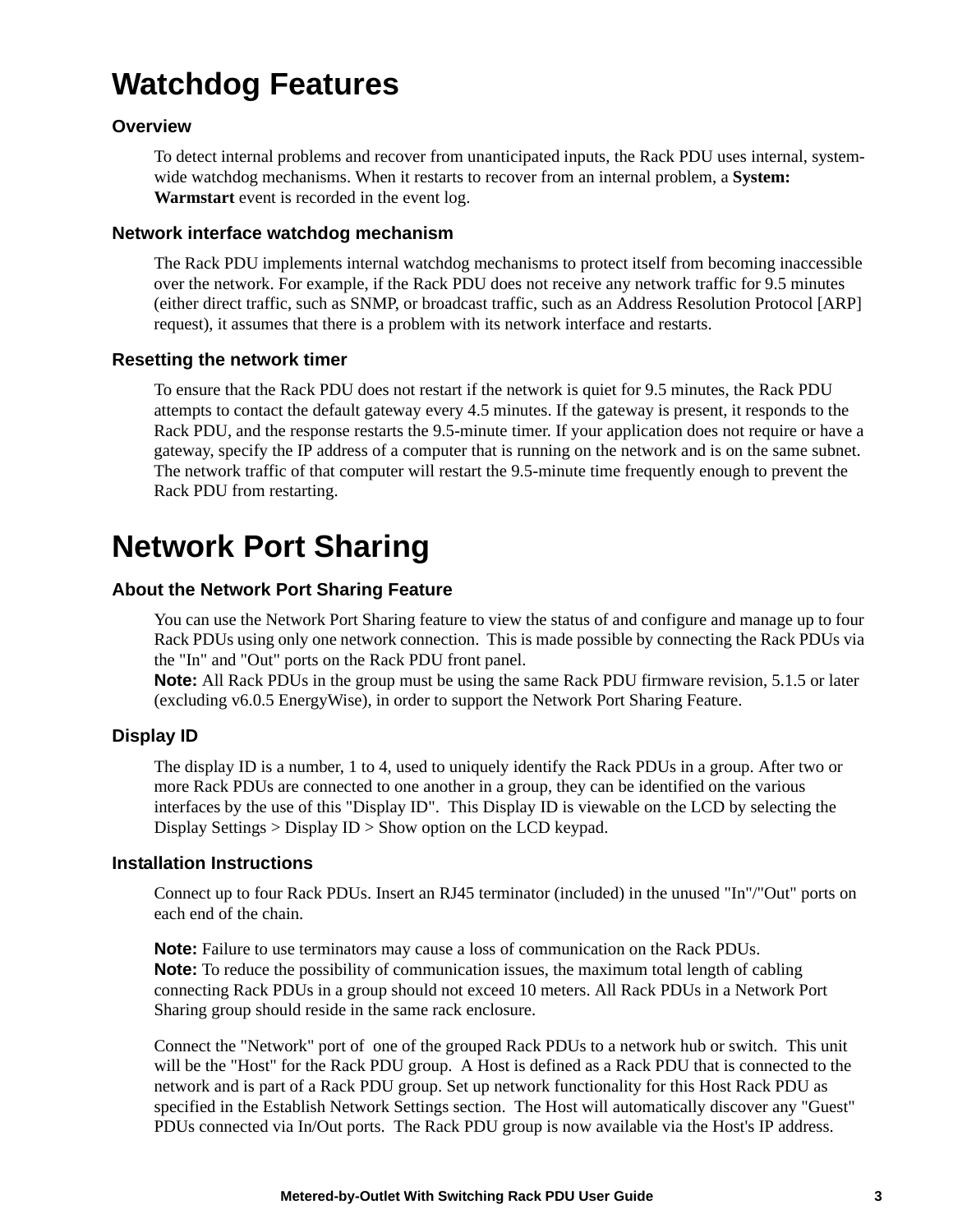**Specific assignment of Display IDs.** Follow the instructions below before powering up any of the Rack PDUs in the group.

If it is desired to have a specific assignment of Display IDs, this can be achieved by powering up the units for the first time in the desired order, 1 to 4. For example, before powering up any of the Rack PDUs connected in a group, determine the Display ID order that you would like. Then, first power up the unit that you would like to have Display ID 1. After that unit has initialized and the LCD has started displaying its screens, power on the unit that you would like to have Display ID 2. Continue in the same way for units 3 and 4, if applicable for your setup.

**Note:** The Display ID can be configured from the web interface via the "Device Manager > Load Management > device load > Display ID" field.

### <span id="page-12-0"></span>**Getting Started**

To start using the Rack PDU:

- 1. Install the Rack PDU using the *Rack Power Distribution Unit Installation Instructions* that were shipped with your Rack PDU.
- 2. Apply power and connect to your network. Follow the directions in the *Rack Power Distribution Unit Installation Instructions*.
- 3. Establish network settings.
- 4. Begin using the Rack PDU by way of one of the following:
	- – ["Web Interface" on page 53](#page-61-0)
	- – ["Command Line Interface" on page 14](#page-22-0)
	- – ["Rack PDU Front Panel" on page 9](#page-17-0)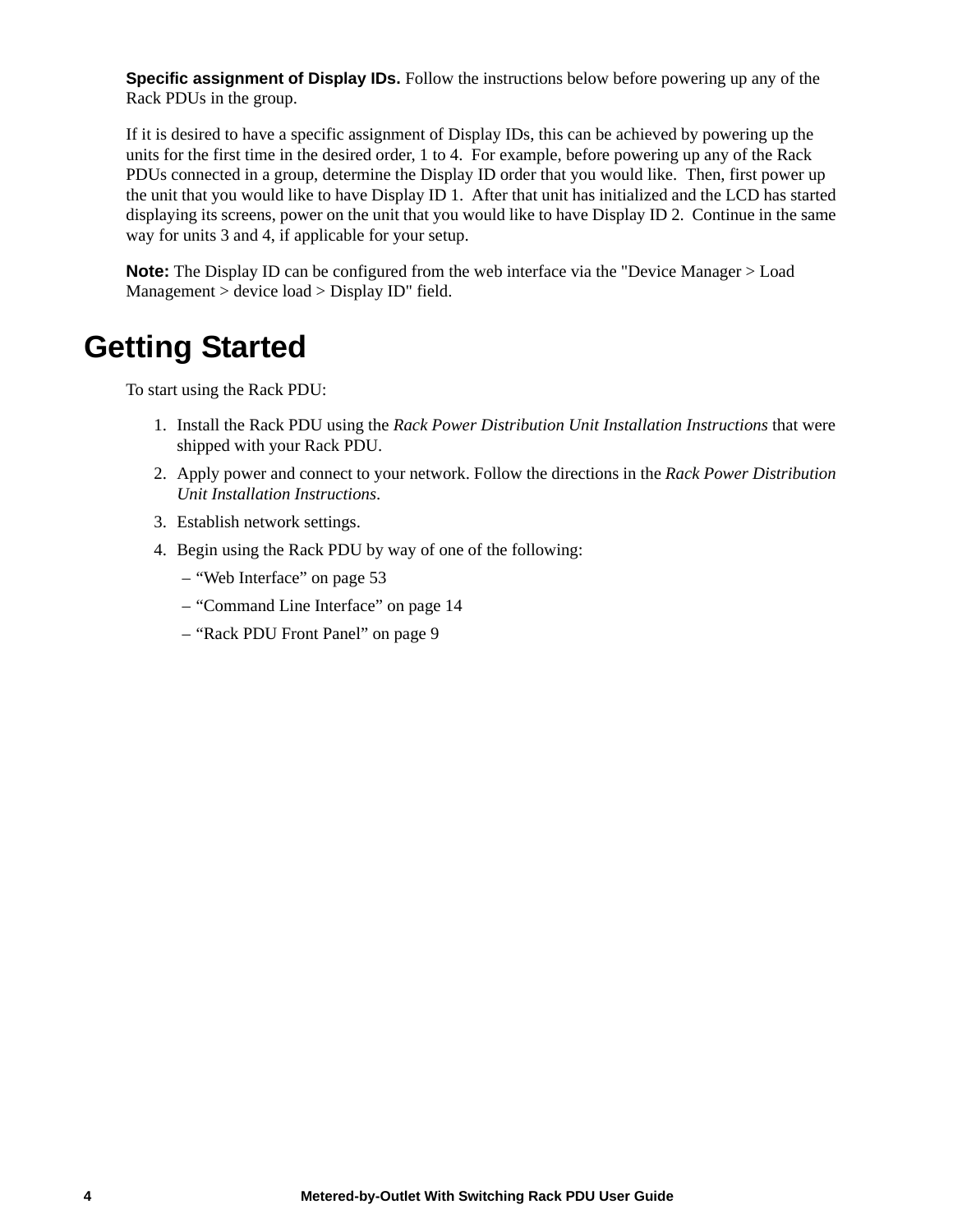## <span id="page-13-0"></span>**Establish Network Settings**

**Note:** Disregard the procedures described in this section if you have StruxureWare Data Center Expert as part of your system. See the documentation for your StruxureWare Data Center Expert for more information.

You must configure the following TCP/IP settings before the Rack PDU can operate on a network:

- IP address of the Rack PDU
- Subnet mask
- Default gateway

**Note:** If a default gateway is unavailable, use the IP address of a computer that is located on the same subnet as the Rack PDU and that is usually running. The Rack PDU uses the default gateway to test the network when traffic is very light.

**Note:** Do not use the loopback address (127.0.0.1) as the default gateway address for the Rack PDU. It disables the card and requires you to reset TCP/IP settings to their defaults using a local serial login.

See ["Watchdog Features" on page 3](#page-11-0) for more information about the watchdog role of the default gateway.

#### <span id="page-13-1"></span>**TCP/IP configuration methods**

Use one of the following methods to define the TCP/IP settings needed by the Rack PDU:

- ["Device IP Configuration Wizard" on page 103](#page-111-0)
- "DHCP and BOOTP configuration"
- ["Command Line Interface" on page 14](#page-22-0)

#### <span id="page-13-2"></span>**INI file utility**

You can use the INI file export utility to export INI file settings from configured Rack PDUs to one or more unconfigured Rack PDUs. For more information, see ["Use an .ini File" on page 100.](#page-108-2)

#### <span id="page-13-3"></span>**DHCP and BOOTP configuration**

The default TCP/IP configuration setting, **DHCP**, assumes that a properly configured DHCP server is available to provide TCP/IP settings to Rack PDU. You can also configure the setting for BOOTP.

A user configuration (INI) file can function as a BOOTP or DHCP boot file. For more information, see ["Use an .ini File" on page 100](#page-108-2).

If neither of these servers is available, see ["Device IP Configuration Wizard" on page 103](#page-111-0) or ["Device IP](#page-111-0)  [Configuration Wizard" on page 103.](#page-111-0)

**BOOTP.** For the Rack PDU to use a BOOTP server to configure its TCP/IP settings, it must find a properly configured RFC951-compliant BOOTP server.

In the BOOTPTAB file of the BOOTP server, enter the Rack PDU's MAC address, IP address, subnet mask, and default gateway, and, optionally, a bootup file name. Look for the MAC address on the bottom of the Rack PDU or on the Quality Assurance slip included in the package.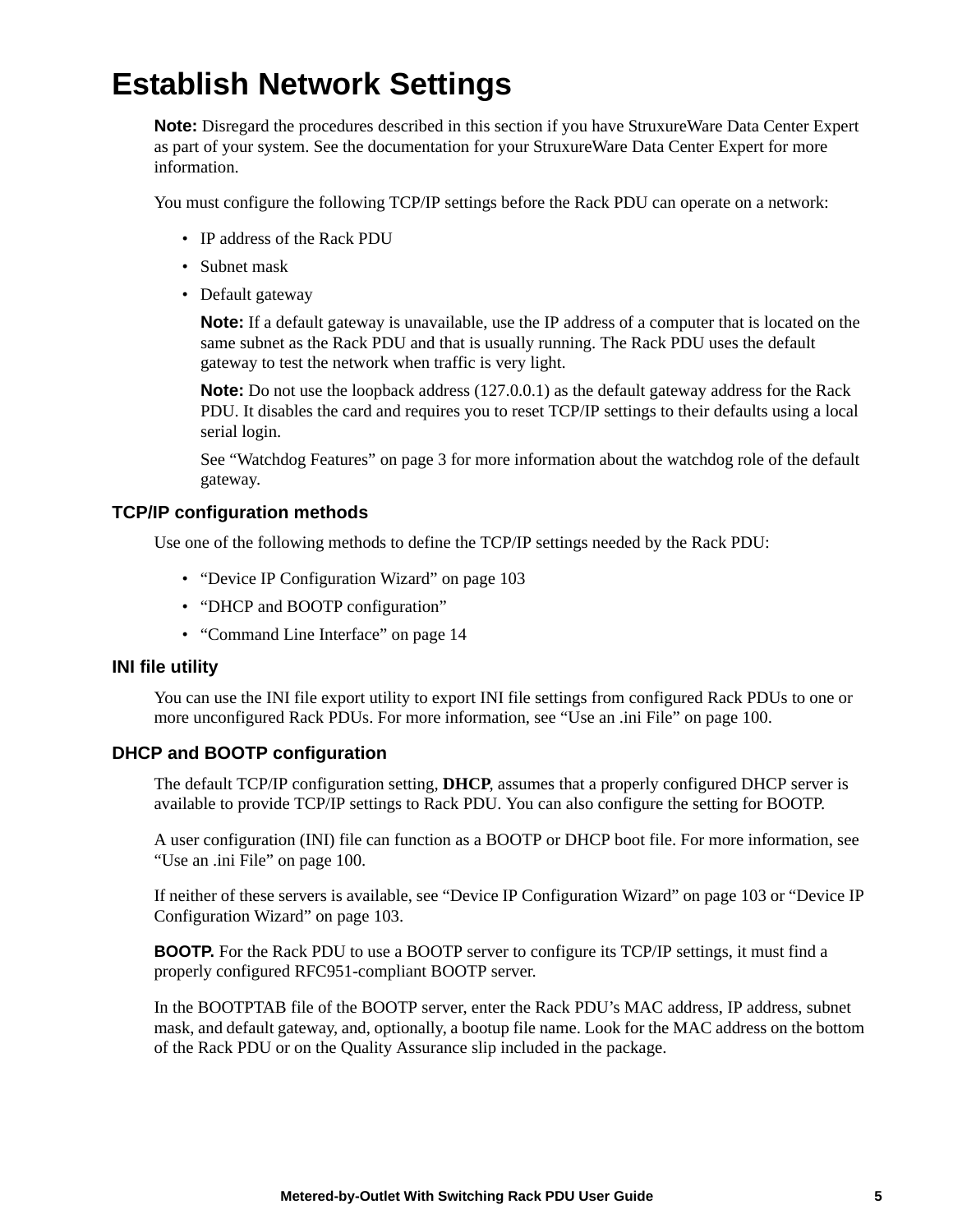When the Rack PDU reboots, the BOOTP server provides it with the TCP/IP settings.

- If you specified a bootup file name, the Rack PDU attempts to transfer that file from the BOOTP server using TFTP or FTP. The Rack PDU assumes all settings specified in the bootup file.
- If you did not specify a bootup file name, you can configure the other settings of the Rack PDU remotely through its ["Web Interface" on page 53](#page-61-0) or ["Command Line Interface" on page 14;](#page-22-0) the user name and password are both **apc**, by default. To create a bootup file, see your BOOTP server documentation.

**DHCP.** You can use an RFC2131/RFC2132-compliant DHCP server to configure the TCP/IP settings for the Rack PDU.

This section summarizes the Rack PDU's communication with a DHCP server. For more detail about how a DHCP server can configure the network settings for a Rack PDU, see "DHCP response options" [on page 83](#page-91-0).

- 1. The Rack PDU sends out a DHCP request that uses the following to identify itself:
	- A Vendor Class Identifier (APC by default)
	- A Client Identifier (by default, the MAC address of the Rack PDU)
	- A User Class Identifier (by default, the identification of the application firmware installed on the Rack PDU)
	- A Host Name (by default, apcXXYYZZ with XXYYZZ being the last six digits of the PDU). This is known as DHCP Option 12.
- 2. A properly configured DHCP server responds with a DHCP offer that includes all the settings that the Rack PDU needs for network communication. The DHCP offer also includes the Vendor Specific Information option (DHCP option 43). The Rack PDU can be configured to ignore DHCP offers that do not encapsulate the APC cookie in DHCP option 43 using the following hexadecimal format. (The Rack PDU does not require this cookie by default.)

Option 
$$
43 = 01 \ 04 \ 31 \ 41 \ 50 \ 43
$$

Where:

- The first byte (01) is the code.
- The second byte (04) is the length.
- The remaining bytes (31 41 50 43) are the APC cookie.

See your DHCP server documentation to add code to the Vendor Specific Information option.

**Note:** By selecting the **Require vendor specific cookie to accept DHCP Address** check box in the Web interface, you can require the DHCP server to provide an "APC" cookie, which supplies information to the Rack PDU: **Administration > Network**>**TCP/IP**>**ipv4 settings**.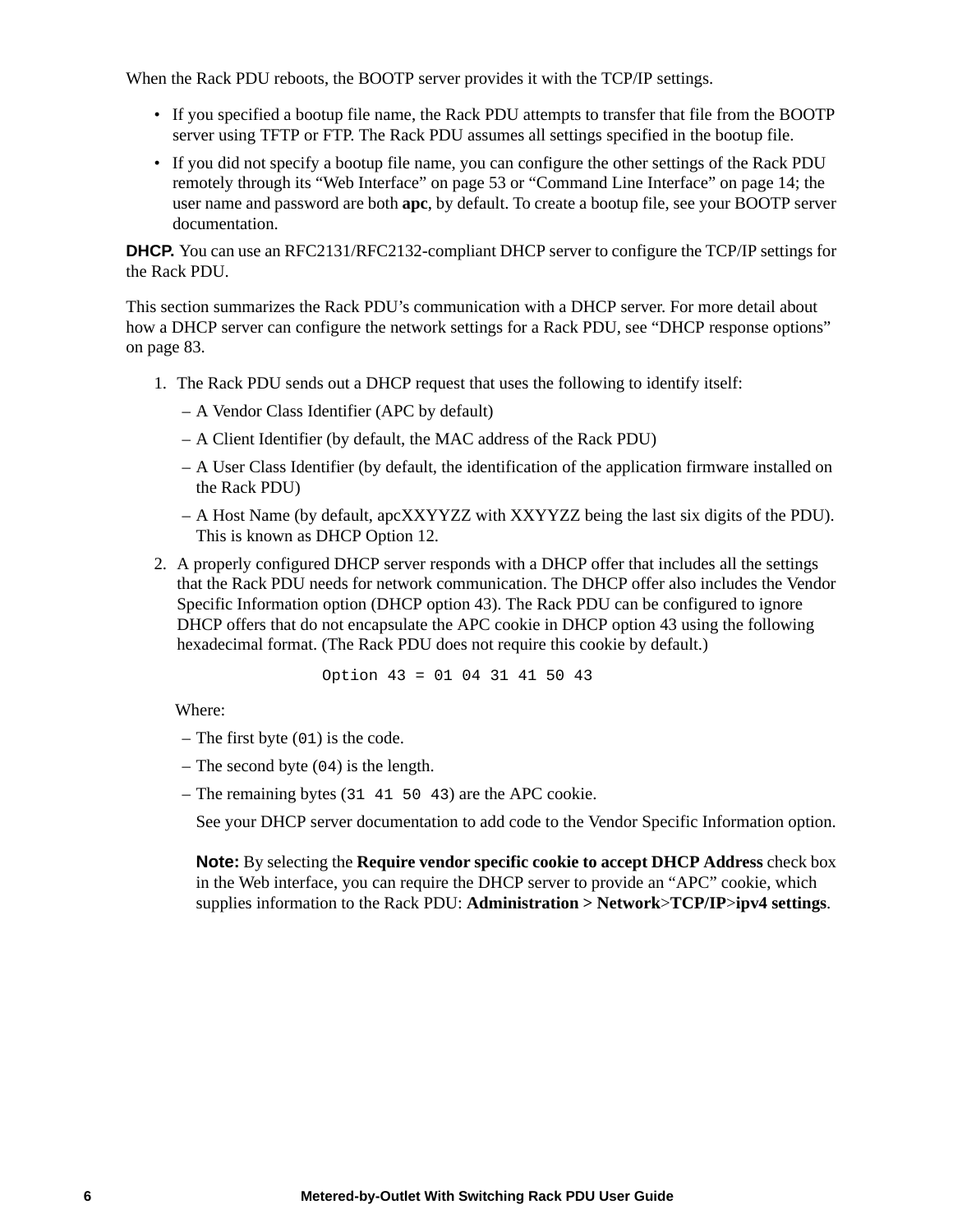#### <span id="page-15-0"></span>**Command Line Interface**

- 1. Log on to the command line interface. See ["Log on to the Command Line Interface" on page 14](#page-22-2).
- 2. Contact your network administrator to obtain the IP address, subnet mask, and default gateway for the Rack PDU.
- 3. Use these three commands to configure network settings. (Text in italics indicates a variable.)
	- a. tcpip -i yourIPaddress
	- b. tcpip -s *yourSubnetMask*
	- c. tcpip -g *yourDefaultGateway*

For each variable, type a numeric value that has the format *xxx*.*xxx.xxx.xxx.xxx*.

For example, to set a system IP address of 156.205.14.141, type the following command and press ENTER:

tcpip -i 156.205.14.141

4. Type exit. The Rack PDU restarts to apply the changes.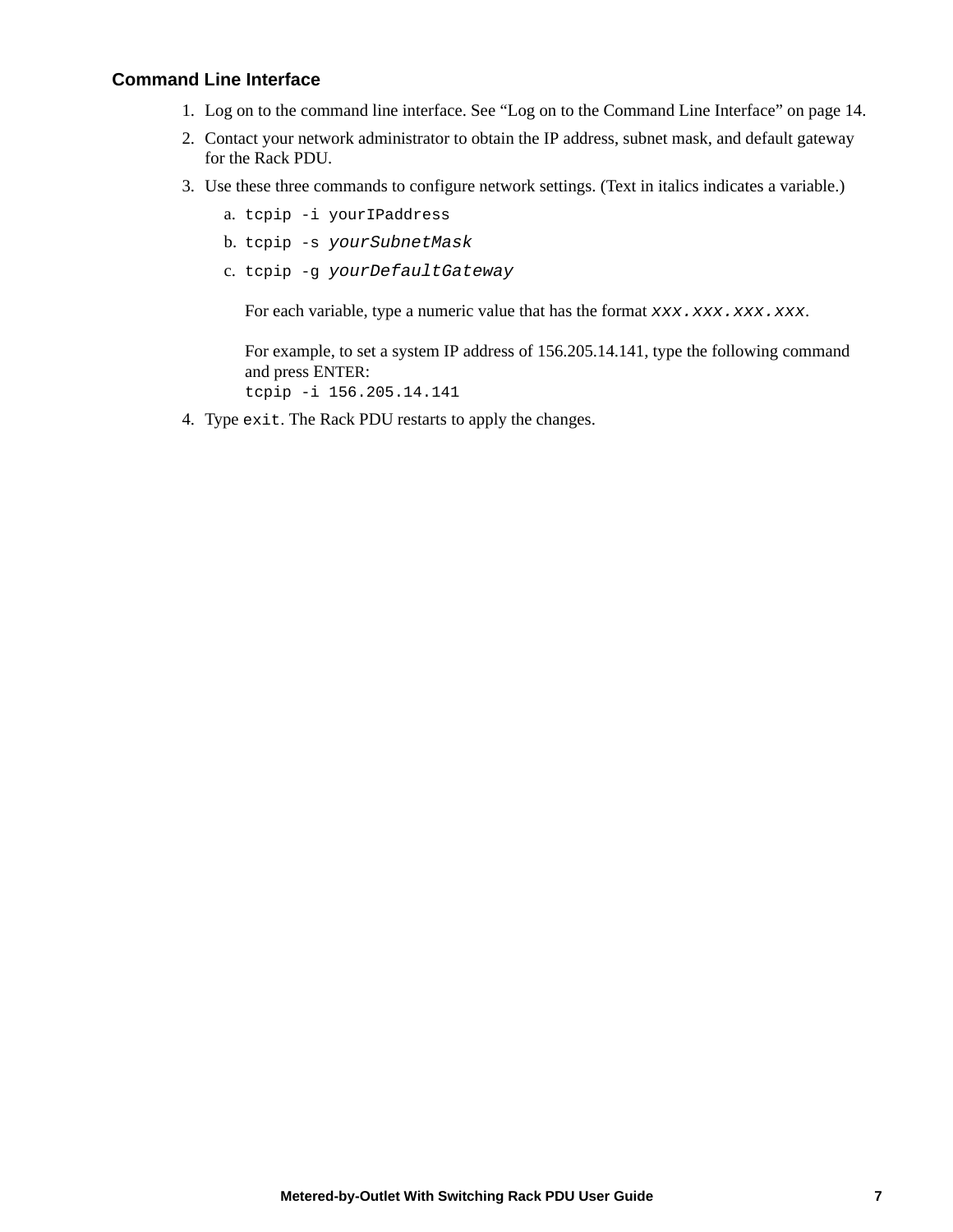## <span id="page-16-0"></span>**Recovering from a Lost Password**

You can use a local computer (a computer or other device that connects to the Rack PDU through the serial port) to access the command line interface.

- 1. Select a serial port at the local computer, and disable any service that uses that port.
- 2. Connect the serial cable (APC part number 940-0144A) to the selected port on the computer and to the Serial port at the Rack PDU.
- 3. Run a terminal program (such as HyperTerminal®) and configure the selected port for 9600 bps, 8 data bits, no parity, 1 stop bit, and no flow control.
- 4. Press ENTER, repeatedly if necessary, to display the **User Name** prompt. If you are unable to display the **User Name** prompt, verify the following:
	- The serial port is not in use by another application.
	- The terminal settings are correct as specified in step 3.
	- The correct cable is being used as specified in step 2.
- 5. Press the **Reset** button. The Status LED will flash alternately orange and green. Press the **Reset** button a second time immediately while the LED is flashing to reset the user name and password to their defaults temporarily.
- 6. Press ENTER, repeatedly if necessary, to display the **User Name** prompt again, then use the default, **apc,** for the user name and password. (If you take longer than 30 seconds to log on after the **User Name** prompt is re-displayed, you must repeat step 5 and log on again.)
- 7. At the command line interface, use the following commands to change the **User Name** and **Password** settings, both of which are now **apc**:

user -an *yourAdministratorName* user -ap *yourAdministratorPassword*

For example, to change the Administrator user name to **Admin**, type:

user -an Admin

8. Type quit or exit to log off, reconnect any serial cable you disconnected, and restart any service you disabled.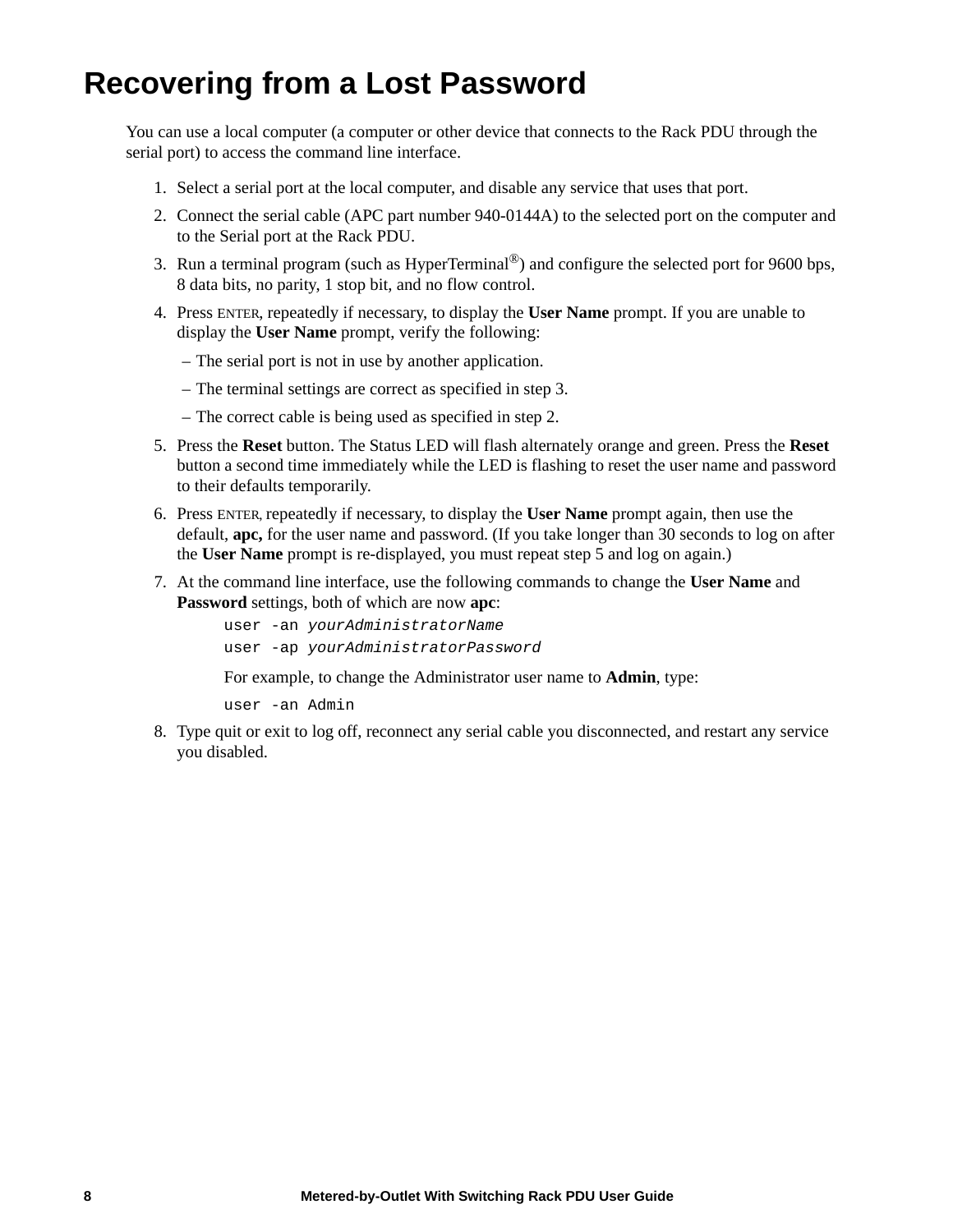# <span id="page-17-0"></span>**Rack PDU Front Panel**



**Note:** Your APC product is configured so the display backlight turns off after 10 minutes of inactivity. The backlight can be turned on by depressing any button below the display.

| <b>Item</b> |                  | <b>Function</b>                                                                                                                                                                                                                                                                                                                                                                                                                                                             |
|-------------|------------------|-----------------------------------------------------------------------------------------------------------------------------------------------------------------------------------------------------------------------------------------------------------------------------------------------------------------------------------------------------------------------------------------------------------------------------------------------------------------------------|
| 0           | Display          | Shows information about the Rack PDU. In normal operation,<br>input voltage, current, and power refreshes every five seconds. To<br>reverse the text, press and hold simultaneously for five seconds<br>the Main Menu $\textcircled{\textbf{4}}$ , Scroll $\textcircled{\textbf{4}}$ , and Select $\textcircled{\textbf{4}}$ buttons.<br><b>SELECT</b><br><b>SELECT</b><br>$rac{1}{229}$<br>229<br>19<br>Input<br>$\leqslant$<br>MAIN<br>100514a<br>3d <sub>U</sub><br>MAIN |
| 0           | Main Menu button | Press to view the Rack PDU electrical input.<br><b>SELECT</b><br>MAIN<br>pdu0511                                                                                                                                                                                                                                                                                                                                                                                            |
| ❸           | Scroll button    | Press once to display the menu. Press<br><b>Display Settings</b><br>SELECT<br>Software Info<br>SKU/Serial #<br>additional times to highlight the desired menu<br>Network<br>option.<br>pdu0512b<br>MAIN                                                                                                                                                                                                                                                                     |
| ❹           | Select button    | With a menu option highlighted, press the<br>SELECT<br>IPv4 Address<br>123.456.78.91<br>Select button to display Rack PDU<br>information. Network information is shown.<br>pdu0513a<br>MAIN                                                                                                                                                                                                                                                                                 |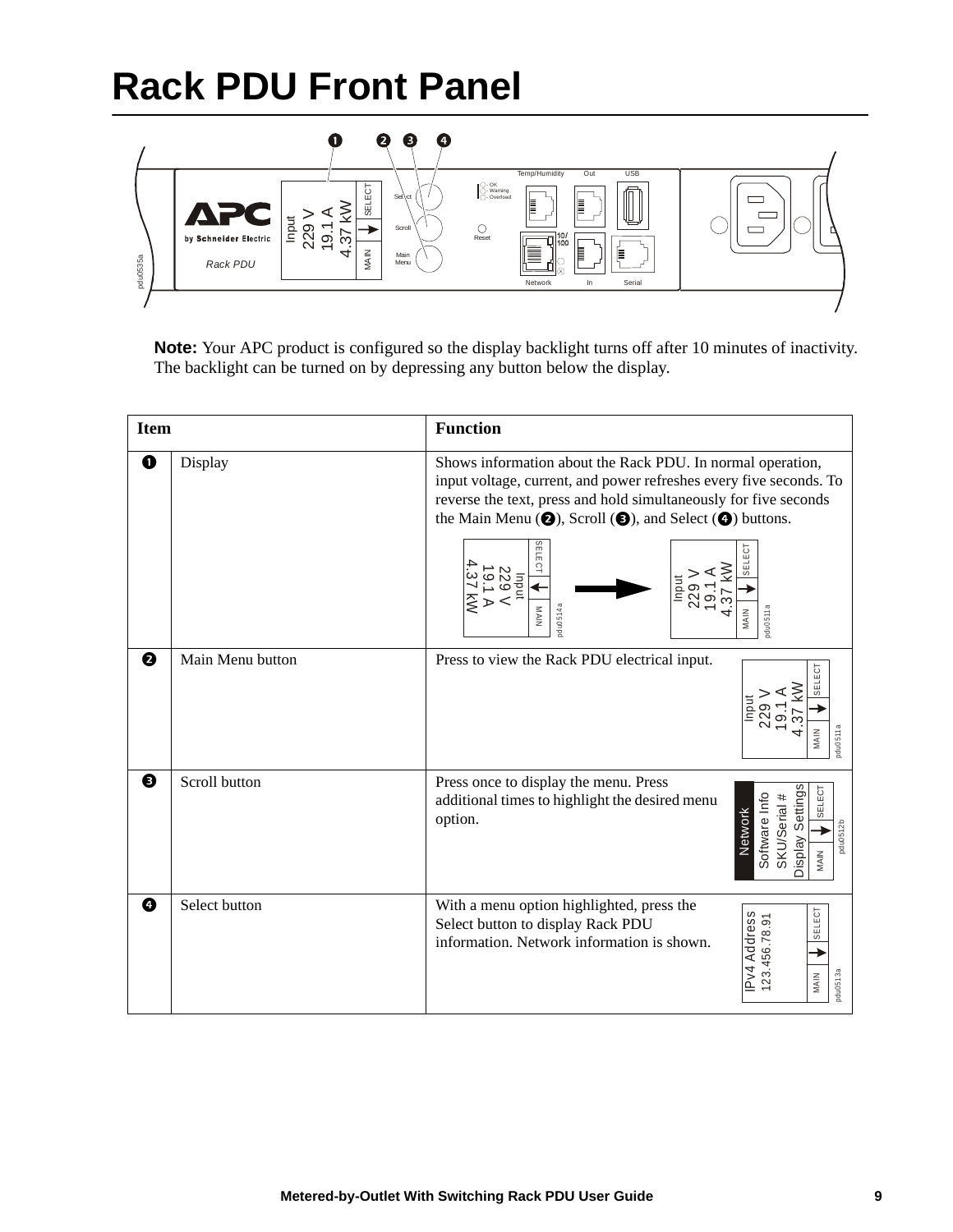

| pdu0535b    | Ā<br>Ividiri<br>Menu<br>Rack PDU | Serial<br>ര<br>መ<br>œ<br>œ                                                                                                                                                       |
|-------------|----------------------------------|----------------------------------------------------------------------------------------------------------------------------------------------------------------------------------|
| <b>Item</b> |                                  | <b>Function</b>                                                                                                                                                                  |
| ❺           | OK, Warning, Overload LED        | Indicates the status of the Rack PDU load. See "Load indicator"<br>LED" on page 13.                                                                                              |
| ❻           | Temp/Humidity port               | Port for connecting an APC Temperature Sensor (AP9335T) or an<br>APC Temperature/Humidity Sensor (AP9335TH).                                                                     |
| 0           | In and Out ports                 | For use with the Network Port Sharing feature.                                                                                                                                   |
| ❸           | USB port                         | (For use with a flash drive for firmware upgrades - 5V @ 100ma.)                                                                                                                 |
| 0           | <b>Outlet status LED</b>         | Illuminates green when the outlet is energized. (Each outlet has an<br>outlet LED.)                                                                                              |
| ◍           | RJ-12 Serial Port                | Port for connecting the Rack PDU to a terminal emulator program<br>for local access to the command line interface. Use the supplied<br>serial cable (APC part number 940-0144A). |
| $\bf \Phi$  | 10/100 Base-T Connector          | Connects the Rack PDU to the network.                                                                                                                                            |
| ®           | Network status LED               | See "Network Status LED" on page 13.                                                                                                                                             |
| ⊕           | 10/100 LED                       | See "10/100 LED" on page 13.                                                                                                                                                     |
| ⊕           | Reset button                     | Resets the Rack PDU without affecting the outlet status.                                                                                                                         |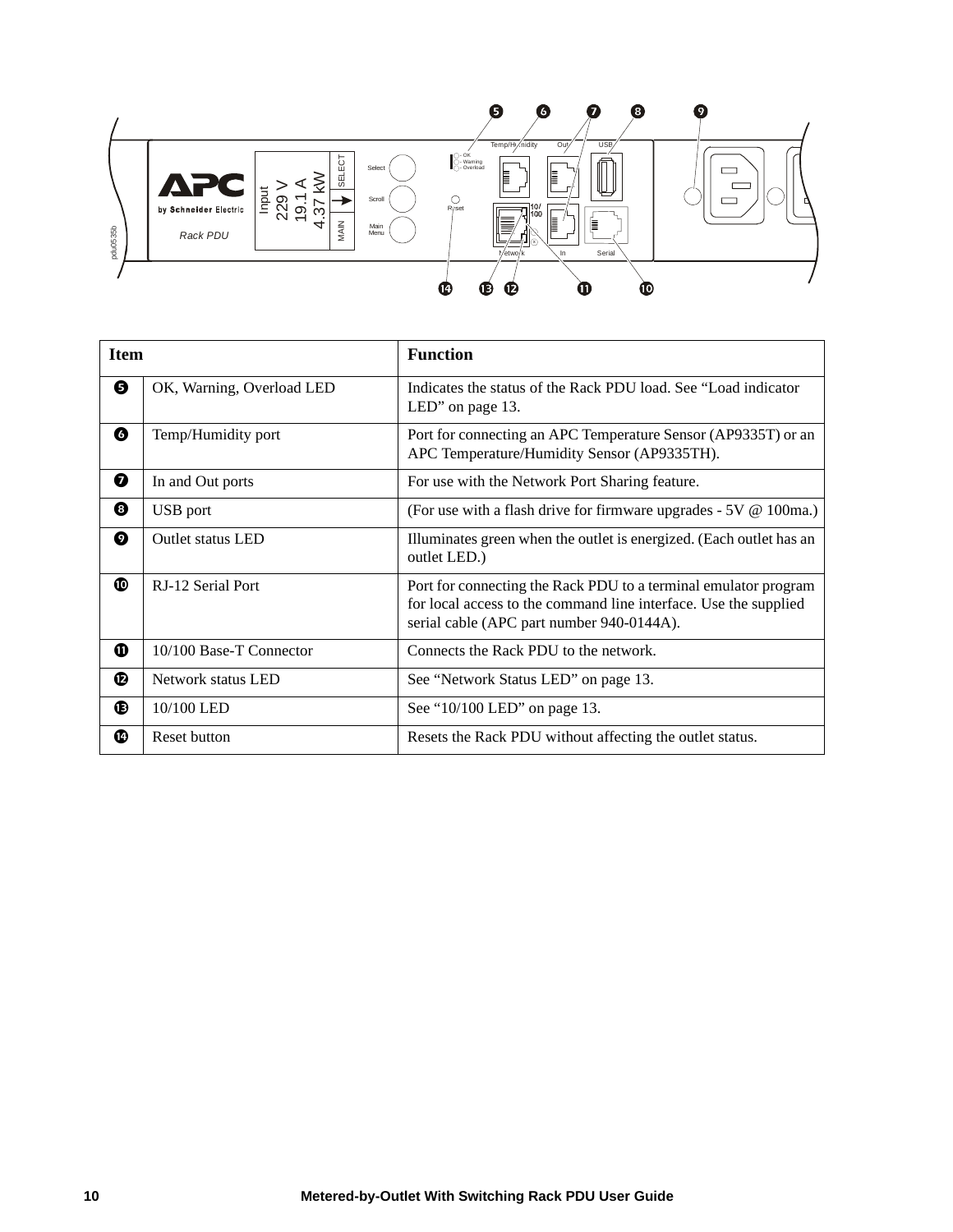<span id="page-19-0"></span>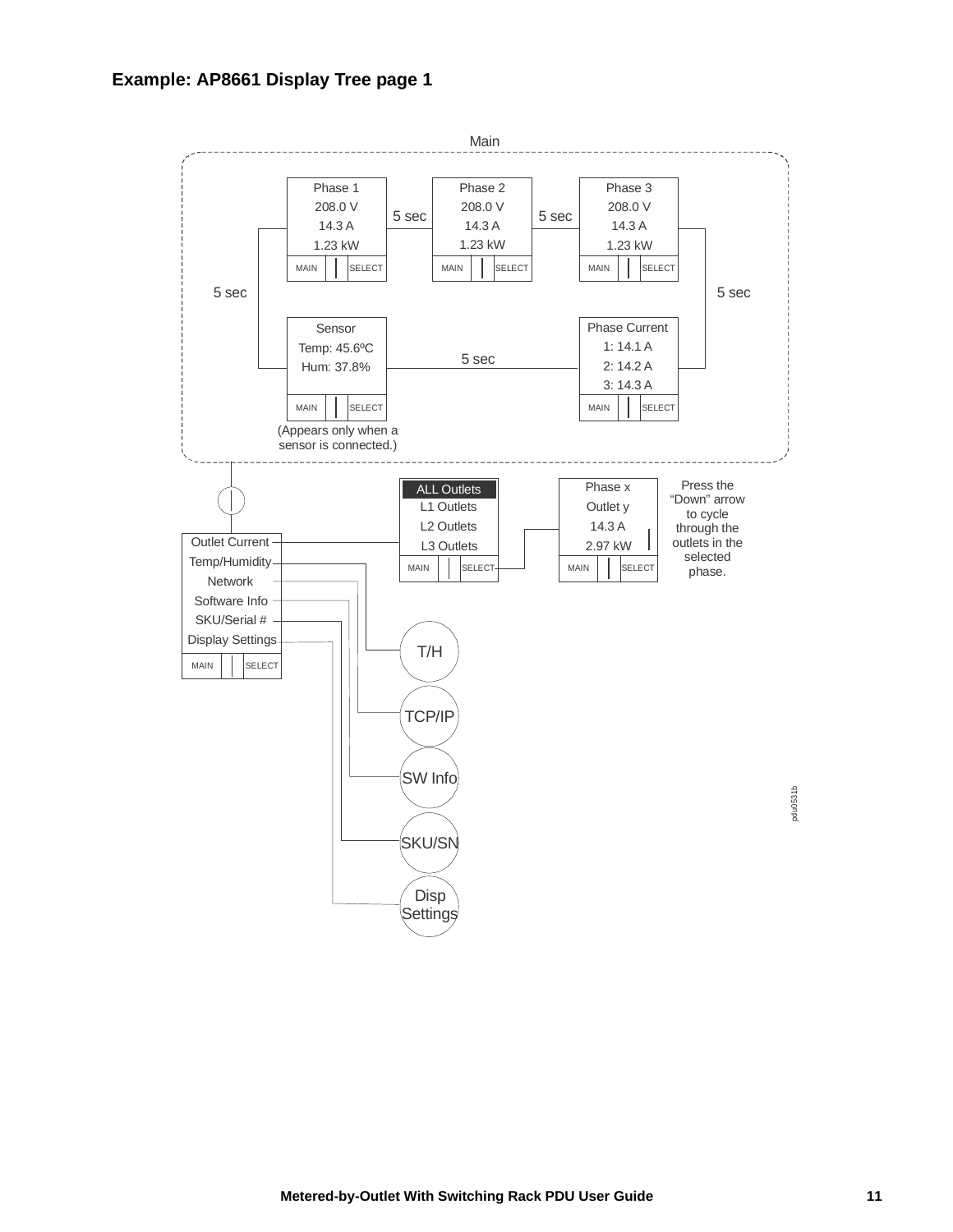<span id="page-20-0"></span>Note: Menu Home Screen is restricted to four lines per menu page. If there are more than four. available selections, they will appear on multiple pages. "Outlet appears on Meteredby-Outlet (MBO) units. "Temp/Humidity" only appears when an AP9335T or AP9335TH sensor is attached.

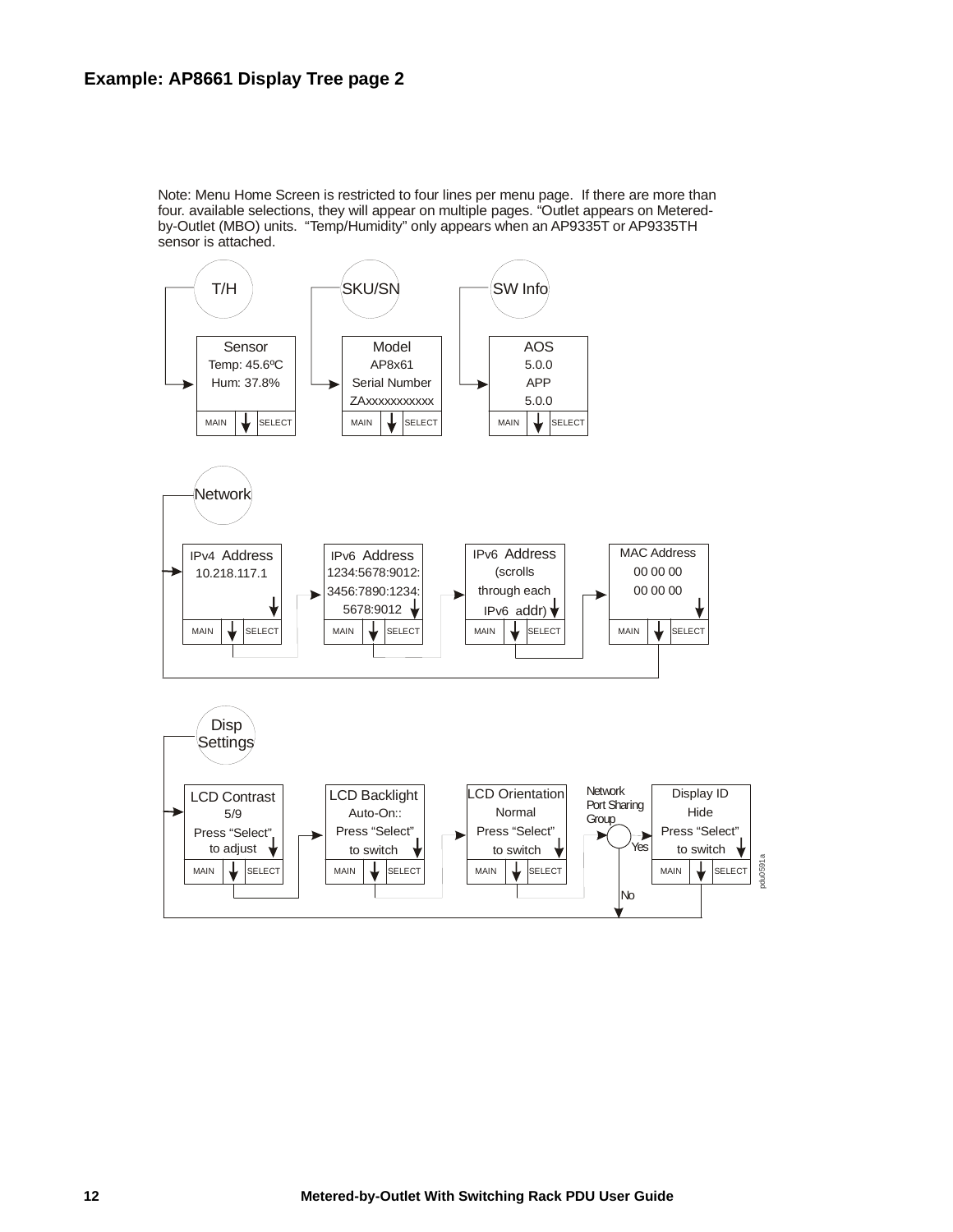#### <span id="page-21-0"></span>**Ne**t**work Status LED**

| <b>Condition</b>                                                                                                                                                                                                             | <b>Description</b>                                                                                                                                                                                            |
|------------------------------------------------------------------------------------------------------------------------------------------------------------------------------------------------------------------------------|---------------------------------------------------------------------------------------------------------------------------------------------------------------------------------------------------------------|
| Off                                                                                                                                                                                                                          | One of the following situations exists:<br>• The Rack PDU is not receiving input power.<br>• The Rack PDU is not operating properly. It may need to be repaired or<br>replaced. Contact APC Customer Support. |
| Solid Green                                                                                                                                                                                                                  | The Rack PDU has valid TCP/IP settings.                                                                                                                                                                       |
| Solid Orange                                                                                                                                                                                                                 | A hardware failure has been detected in the Rack PDU. Contact APC<br>Customer Support.                                                                                                                        |
| <b>Flashing Green</b>                                                                                                                                                                                                        | The Rack PDU does not have valid TCP/IP settings.                                                                                                                                                             |
| <b>Flashing Orange</b>                                                                                                                                                                                                       | The Rack PDU is making BOOTP requests.                                                                                                                                                                        |
| Alternately flashing green and<br>orange                                                                                                                                                                                     | If the LED is flashing slowly, the Rack PDU is making $DHCP2$ requests <sup>1</sup> .<br>If the LED is flashing rapidly, the Rack PDU is starting up.                                                         |
| 1. If you do not use a BOOTP or DHCP server, see "Establish Network Settings" on page 5 to configure the<br>TCP/IP settings of the Rack PDU.<br>2. To use a DHCP server, see "TCP/IP and Communication Settings" on page 82. |                                                                                                                                                                                                               |

#### <span id="page-21-1"></span>**10/100 LED**

| <b>Condition</b> | <b>Description</b>                                                                                                                                                                                                                                                                                                                                                                             |
|------------------|------------------------------------------------------------------------------------------------------------------------------------------------------------------------------------------------------------------------------------------------------------------------------------------------------------------------------------------------------------------------------------------------|
| Off              | One or more of the following situations exists:<br>• The Rack PDU is not receiving input power.<br>• The cable that connects the Rack PDU to the network is disconnected or<br>defective<br>• The device that connects the Rack PDU to the network is turned off.<br>• The Rack PDU itself is not operating properly. It may need to be repaired or<br>replaced. Contact APC Customer Support. |
| Solid green      | The Rack PDU is connected to a network operating at 10 Megabits per second<br>(Mbps).                                                                                                                                                                                                                                                                                                          |
| Solid orange     | The Rack PDU is connected to a network operating at 100 Mbps.                                                                                                                                                                                                                                                                                                                                  |
| Flashing green   | The Rack PDU is receiving or transmitting data packets at 10 Mbps.                                                                                                                                                                                                                                                                                                                             |
| Flashing orange  | The Rack PDU is receiving or transmitting data packets at 100 Mbps.                                                                                                                                                                                                                                                                                                                            |

#### <span id="page-21-2"></span>**Load indicator LED**

The load indicator LED identifies overload and warning conditions for the Rack PDU.

| Condition    | <b>Description</b>                                                                          |
|--------------|---------------------------------------------------------------------------------------------|
| Solid Green  | OK. No load alarms (warning or critical) are present.                                       |
| Solid Yellow | Warning. At least one load warning alarm is present, but no critical alarms are<br>present. |
| Flashing Red | Overload. At least one load critical alarm is present.                                      |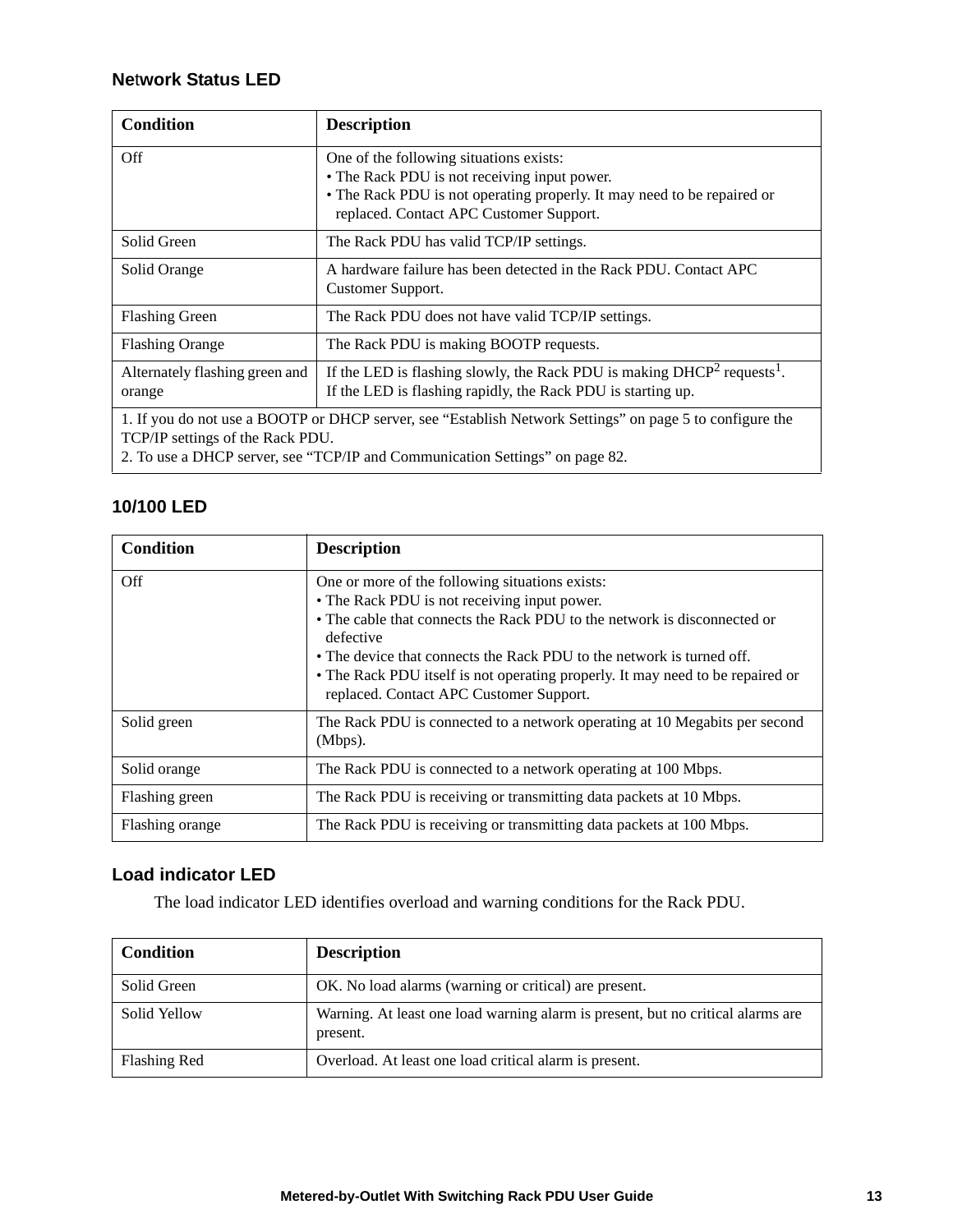## <span id="page-22-1"></span><span id="page-22-0"></span>**About the Command Line Interface**

You can use the command line interface to view the status of and configure and manage the Rack PDU (and any connected Rack PDUs if using the Network Port Sharing Feature). In addition, the command line interface enables you to create scripts for automated operation. An Administrator has full access to the command line interface, a Device user and Outlet User have limited access, and a Read-Only user is completely restricted.

You can configure all parameters of a Rack PDU (including those for which there are not specific CLI commands) by using the CLI to transfer an INI file to the Rack PDU. The CLI uses XMODEM to perform the transfer. However, you cannot read the current INI file through XMODEM.

### <span id="page-22-2"></span>**Log on to the Command Line Interface**

To access the command line interface, you can use either a local (serial) connection or a remote (Telnet or SSH) connection with a computer on the same network as the Rack PDU.

#### <span id="page-22-3"></span>**Remote access to the command line interface**

You can access the command line interface through Telnet or SSH. Telnet is enabled by default. Enabling SSH disables Telnet.

To enable or disable these access methods, use the Web interface. On the **Administration** tab, select **Network** on the top menu bar, and then the **access** option under **Console** on the left navigation menu.

**Telnet for basic access.** Telnet provides the basic security of authentication by user name and password, but not the high-security benefits of encryption.

To use Telnet to access the command line interface:

1. From a computer that has access to the network on which the Rack PDU is installed, at a command prompt, type telnet and the IP address for the Rack PDU (for example, telnet 139.225.6.133, when the Rack PDU uses the default Telnet port of 23), and press ENTER.

If the Rack PDU uses a non-default port number (from 5000 to 32768), you must include a colon or a space, depending on your Telnet client, between the IP address (or DNS name) and the port number. (These are commands for general usage: Some clients do not allow you to specify the port as an argument and some types of Linux might want extra commands).

2. Enter the user name and password (by default, **apc** and **apc** for an Administrator, or **device** and **apc** for a Device User).

If you cannot remember your user name or password, see ["Recovering from a Lost Password" on](#page-16-0)  [page 8.](#page-16-0)

**SSH for high-security access.** If you use the high security of SSL for the Web interface, use SSH for access to the command line interface. SSH encrypts user names, passwords, and transmitted data. The interface, user accounts, and user access rights are the same whether you access the command line interface through SSH or Telnet, but to use SSH, you must first configure SSH and have an SSH client program installed on your computer.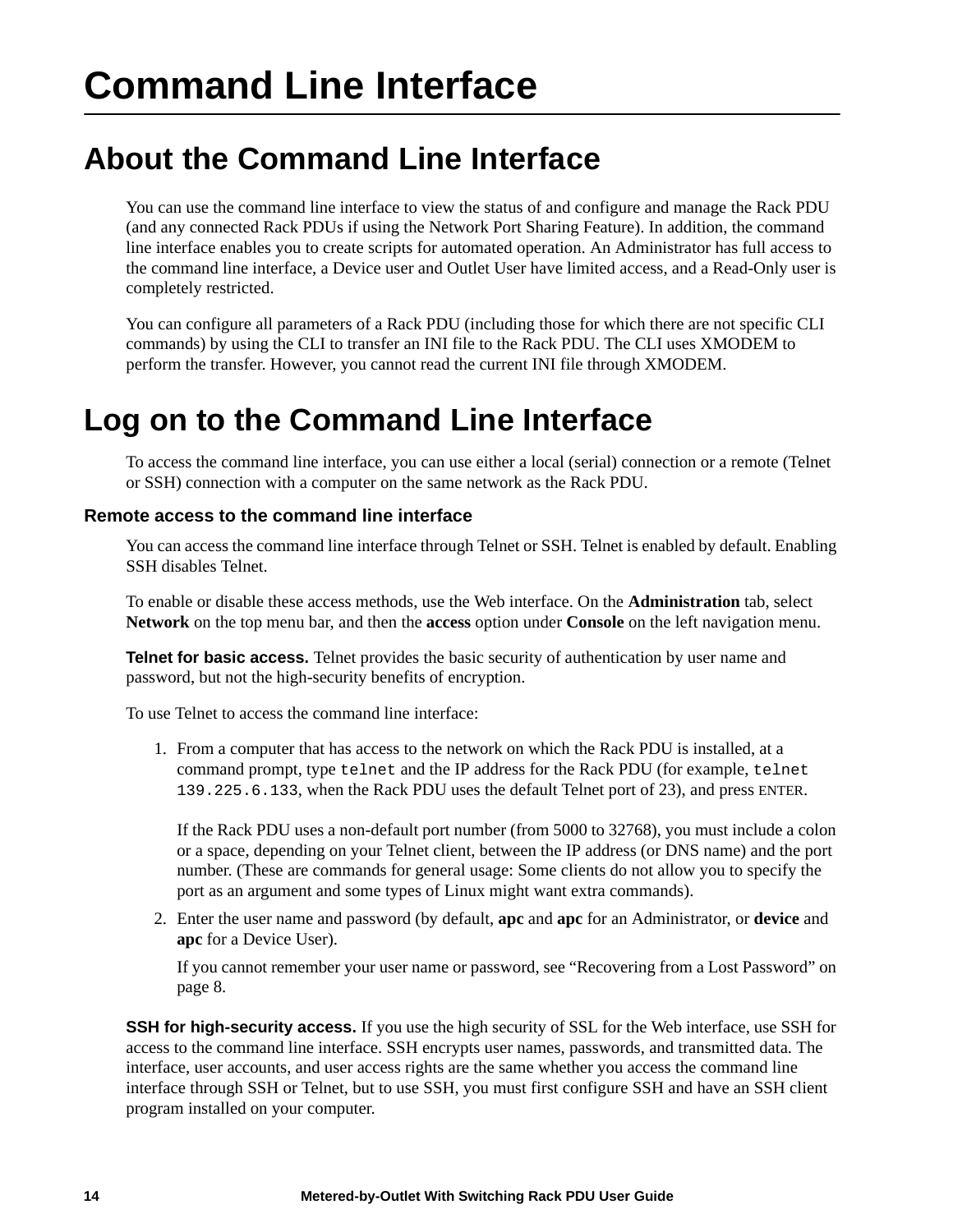#### <span id="page-23-0"></span>**Local access to the command line interface**

For local access, use a computer that connects to the Rack PDU through the serial port to access the command line interface:

- 1. Select a serial port at the computer and disable any service that uses that port.
- 2. Connect the serial cable (APC part number 940-0144A) from the selected serial port on the computer to the **Serial** port on the Rack PDU.
- 3. Run a terminal program (e.g., HyperTerminal) and configure the selected port for 9600 bps, 8 data bits, no parity, 1 stop bit, and no flow control.
- 4. Press ENTER. At the prompts, enter your user name and password.

### <span id="page-23-1"></span>**About the Main Screen**

Following is an example of the main screen, which is displayed when you log on to the command line interface of a Rack PDU.

```
American Power Conversion Network Management Card AOS vx.x.x
(c)Copyright 2012 All Rights Reserved RPDU 2g vx.x.x--------------------------------------------------------------------------
Name : Test Lab Date : 10/30/2012
Contact : Don Adams Time : 5:58:30
Location : Building 3 and User : Administrator
Up Time : 0 Days, 21 Hours, 21 Minutes Stat : P+ N4+ N6+ A+
APC>
```
• Two fields identify the APC operating system (AOS) and application (APP) firmware versions. The application firmware name identifies the type of device that connects to the network. In the example above, the application firmware for the Rack PDU is displayed.

Network Management Card AOS vx.x.x RPDU 2q vx.x.x

• Three fields identify the system name, contact person, and location of the Rack PDU.

Name : Test Lab Contact : Don Adams Location : Building 3

• An **Up Time** field reports how long the Rack PDU has been running since it was last turned on or reset.

Up Time : 0 Days, 21 Hours, 21 Minutes

• Two fields identify when you logged in, by date and time.

```
Date : 10/30/2012
Time : 5:58:30
```
• The **User** field identifies whether you logged in through the **Administrator** or **Device Manager** account. (The **Read Only User** account cannot access the command line interface.)

```
User : Administrator
```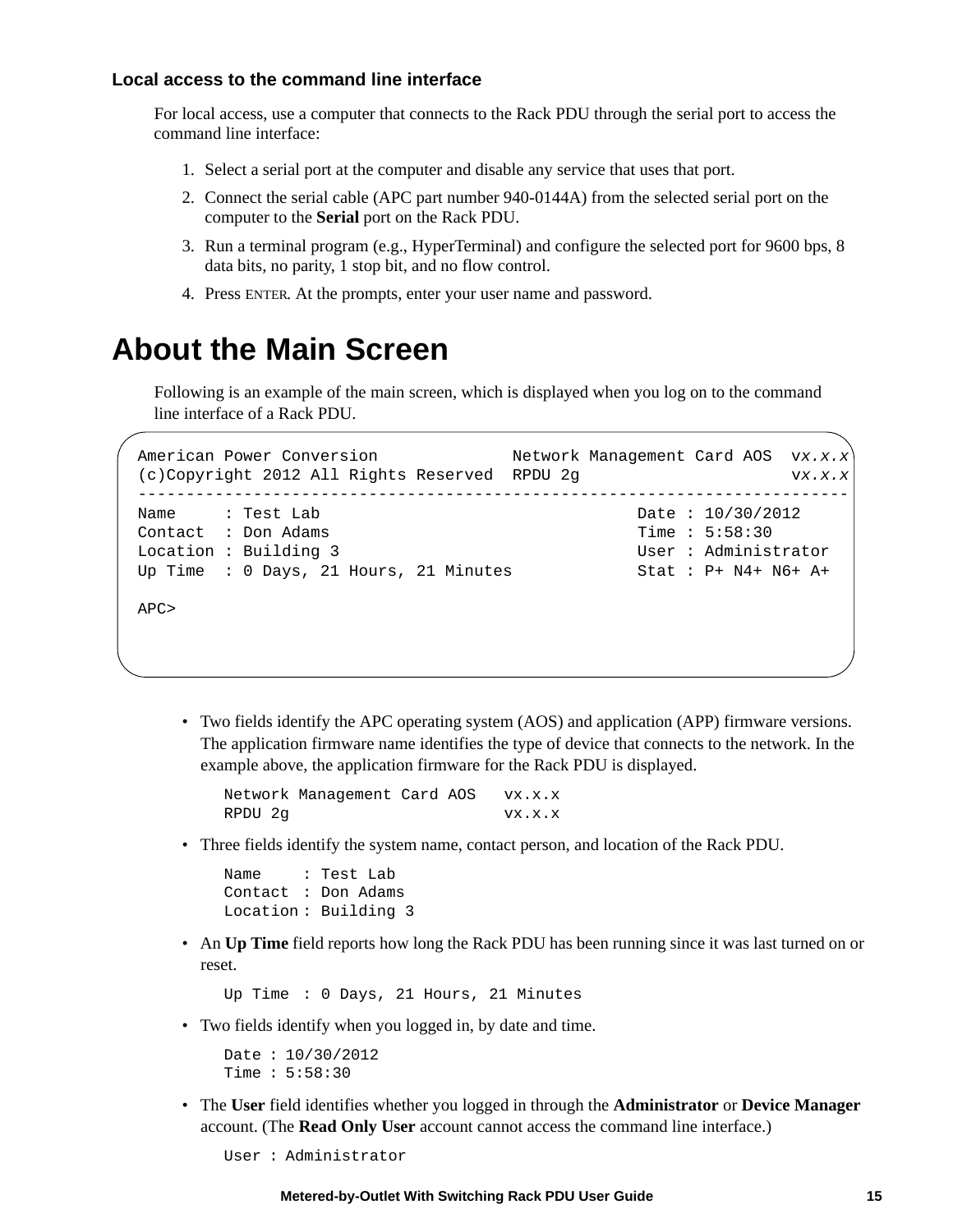#### • A **Stat** field reports the Rack PDU status.

Stat : P+ N4+ N6+ A+

```
P+ The APC operating system (AOS) is functioning properly.
```
**IPv4 only IPv6 only IPv4 and IPv6\* Description**  $N^+$  N+ N4+ N6+ The network is functioning properly. N? | N6? | N4? N6? | A BOOTP request cycle is in progress.  $N-$  N6- N4- N6- The Rack PDU failed to connect to the network.  $N!$  N6! N4! N6! Another device is using the Rack PDU IP address. \* The N4 and N6 values can be different from one another: you could, for example, have N4- N6+.

| $A+$ | The application is functioning properly.        |
|------|-------------------------------------------------|
| A-   | The application has a bad checksum.             |
| A?   | The application is initializing.                |
| A!   | The application is not compatible with the AOS. |

**Note:** If P+ is not displayed, contact APC support staff.

### <span id="page-24-0"></span>**Using the Command Line Interface**

At the command line interface, use commands to configure the Rack PDU. To use a command, type the command and press ENTER. Commands and arguments are valid in lowercase, uppercase, or mixed case. Options are case-sensitive.

While using the command line interface, you can also do the following:

- Type ? and press ENTER to view a list of available commands, based on your account type.
- To obtain information about the purpose and syntax of a specified command, type the command, a space, and ? or the word help. For example, to view RADIUS configuration options, type:

```
radius ?
or 
radius help
```
- Press the UP arrow key to view the command that was entered most recently in the session. Use the UP and DOWN arrow keys to scroll through a list of up to ten previous commands.
- Type at least one letter of a command and press the TAB key to scroll through a list of valid commands that match the text you typed in the command line.
- Type exit or quit to close the connection to the command line interface.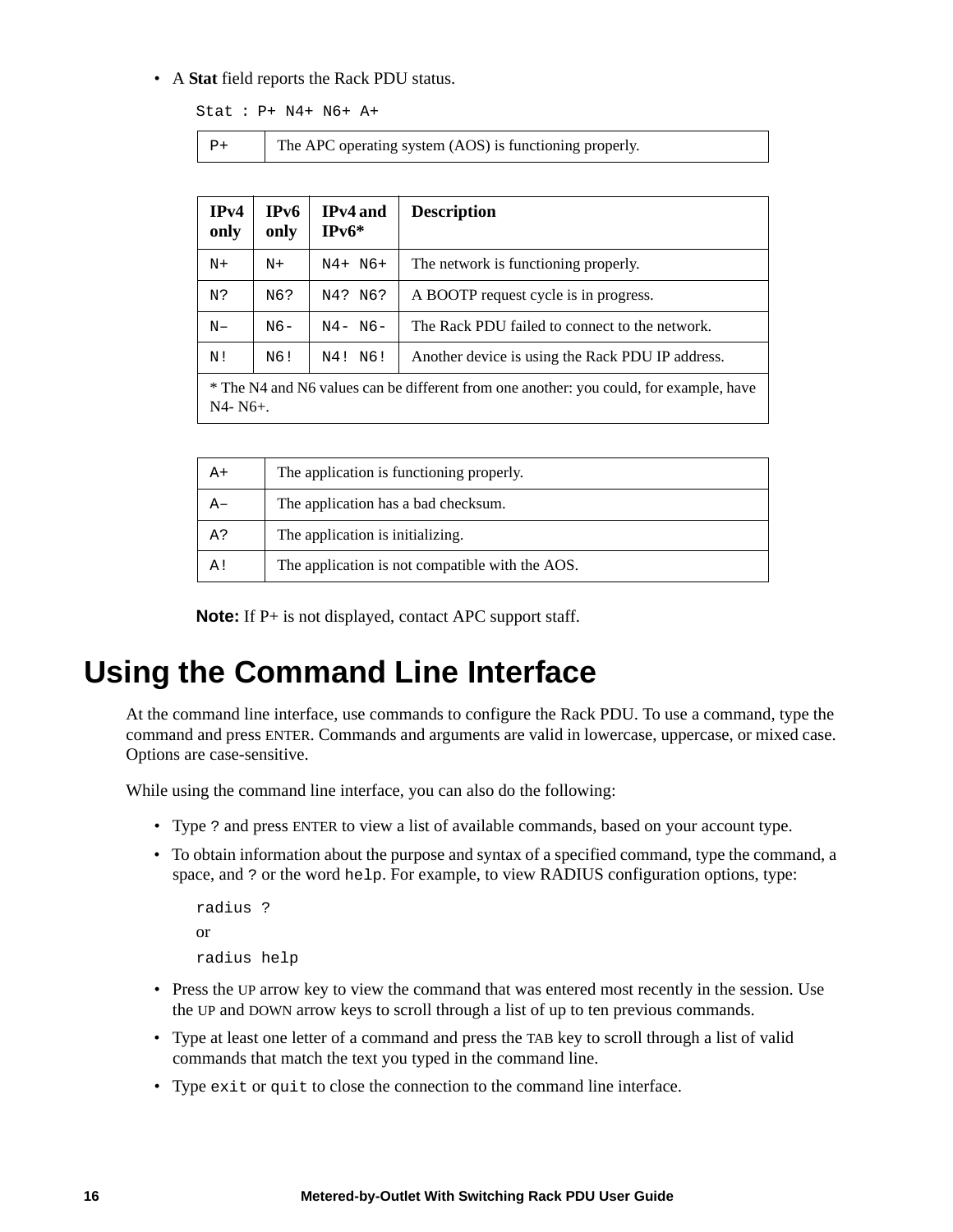# <span id="page-25-0"></span>**Command Syntax**

| Item              | <b>Description</b>                                                                                                                                      |
|-------------------|---------------------------------------------------------------------------------------------------------------------------------------------------------|
|                   | Options are preceded by a hyphen.                                                                                                                       |
| $\langle \rangle$ | Definitions of options are enclosed in angle brackets. For example:<br>-dp <device password=""></device>                                                |
|                   | If a command accepts multiple options or an option accepts mutually exclusive<br>arguments, the values may be enclosed in brackets.                     |
|                   | A vertical line between items enclosed in brackets or angle brackets indicates that<br>the items are mutually exclusive. You must use one of the items. |

#### **Example of a command that supports multiple options:**

```
user [-an <admin name>] [-ap <admin password>]
```
In this example, the user command accepts the option -an, which defines the Administrator user name, and the option -ap, which defines the Administrator password. To change the Administrator user name and password to XYZ:

- 1. Type the user command, one option, and the argument XYZ: user -ap XYZ
- 2. After the first command succeeds, type the user command, the second option, and the argument XYZ:

```
user -an XYZ
```
#### **Example of a command that accepts mutually exclusive arguments for an option:**

```
alarmcount -p [all | warning | critical]
```
In this example, the option -p accepts only three arguments: all, warning, or critical. For example, to view the number of active critical alarms, type:

alarmcount -p critical

The command will fail if you type an argument that is not specified.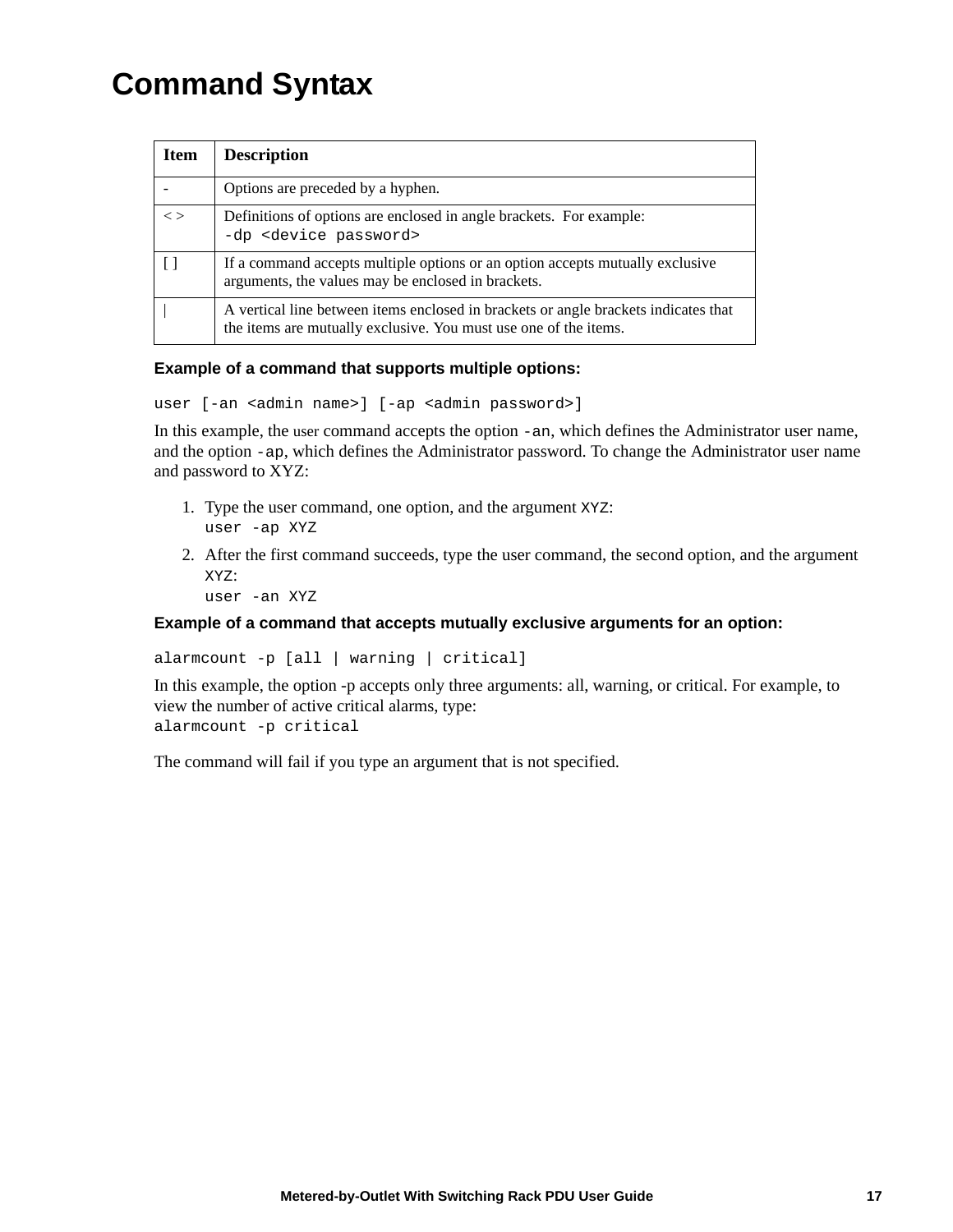# <span id="page-26-0"></span>**Command Response Codes**

The command response codes enable scripted operations to detect error conditions reliably without having to match error message text:

The CLI reports all command operations with the following format:

E [0-9] [0-9] [0-9] : Error message

| Code | <b>Message</b>                                          |
|------|---------------------------------------------------------|
| E000 | <b>Success</b>                                          |
| E001 | Successfully Issued                                     |
| E002 | Reboot required for change to<br>take effect            |
| E100 | Command failed                                          |
| E101 | Command not found                                       |
| E102 | Parameter Error                                         |
| E103 | Command Line Error                                      |
| E104 | User Level Denial                                       |
| E105 | <b>Command Prefill</b>                                  |
| E106 | Data Not Available                                      |
| E107 | Serial communication with the<br>Rack PDU has been lost |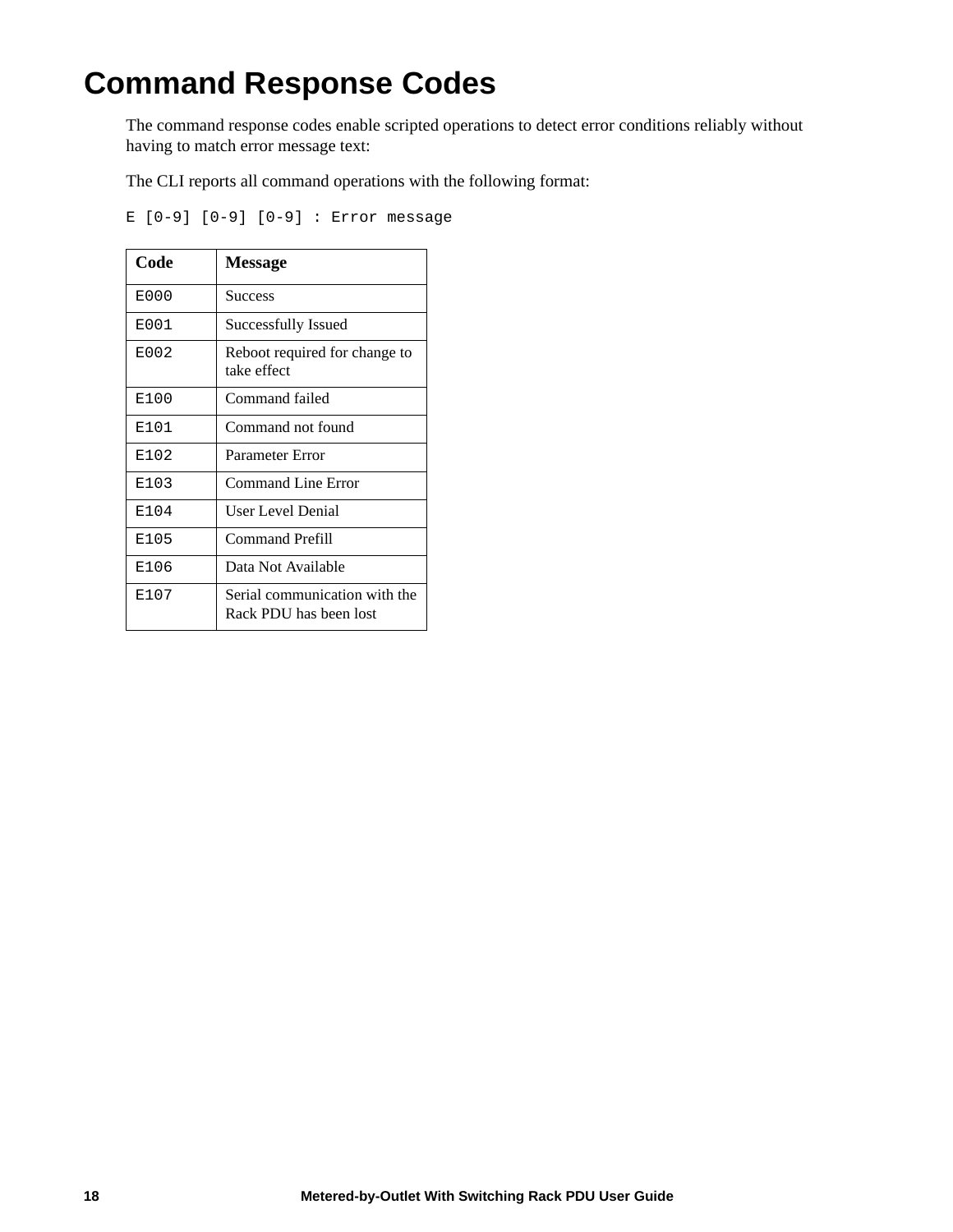### <span id="page-27-0"></span>**Network Management Card Command Descriptions**

**Access:** Administrator, Device User, Outlet User

**Description:** View a list of all the CLI commands available to your account type. To view help text for a specific command, type the command followed by a question mark.

**Example:** To view a list of options that are accepted by the alarmount command, type:

alarmcount ?

#### <span id="page-27-1"></span>**about**

**Access:** Administrator, Device User, Outlet User

**Description:** View hardware and firmware information. This information is useful in troubleshooting and enables you to determine if updated firmware is available at the APC Web site.

#### <span id="page-27-2"></span>**alarmcount**

**Access:** Administrator, Device User, Outlet User

#### **Description:**

| Option | <b>Arguments</b> | <b>Description</b>                                                                                                       |  |
|--------|------------------|--------------------------------------------------------------------------------------------------------------------------|--|
| -p     | all              | View the number of active alarms reported by the Rack PDU. Information<br>about the alarms is provided in the event log. |  |
|        | warning          | View the number of active warning alarms.                                                                                |  |
|        | critical         | View the number of active critical alarms.                                                                               |  |

**Example:** To view all active warning alarms, type:

alarmcount -p warning

#### <span id="page-27-3"></span>**appcli**

**Access:** Administrator, Device User, Outlet User

**Description:** Access the Rack PDU Command Line Interface.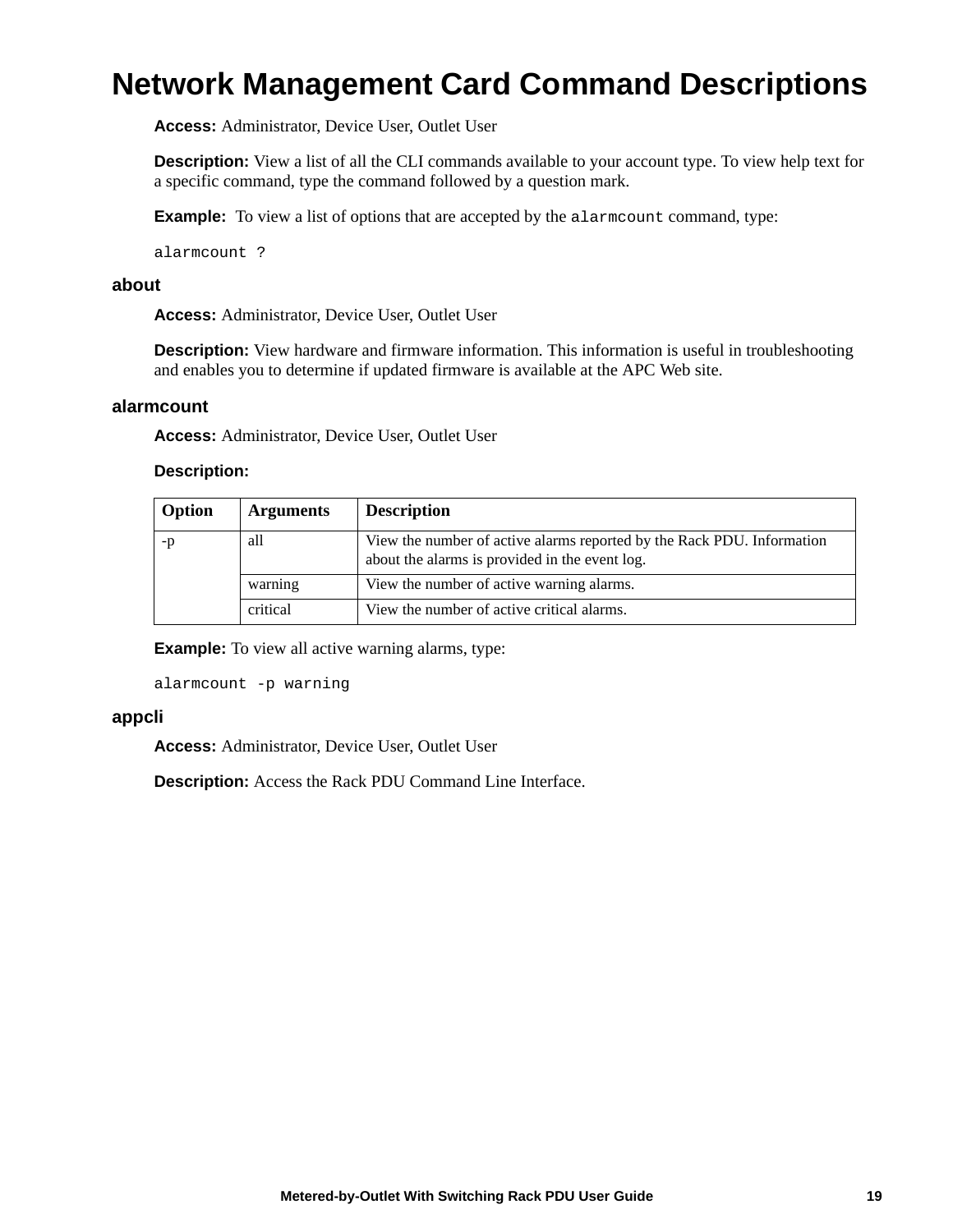#### <span id="page-28-0"></span>**boot**

**Access:** Administrator only

**Description:** Define how the Rack PDU will obtain its network settings, including the IP address, subnet mask, and default gateway. Then configure the BOOTP or DHCP server settings.

| Option                   | <b>Argument</b>                                                                                                                                                                                                                                                                                        | <b>Description</b>                                                                                                                                                                                        |
|--------------------------|--------------------------------------------------------------------------------------------------------------------------------------------------------------------------------------------------------------------------------------------------------------------------------------------------------|-----------------------------------------------------------------------------------------------------------------------------------------------------------------------------------------------------------|
| $-b$<br>$<$ boot<br>mode | $dhcp \mid bootp \mid manual$                                                                                                                                                                                                                                                                          | Define how the TCP/IP settings will be configured when the Rack PDU turns<br>on, resets, or restarts. See "TCP/IP and Communication Settings" on page 82<br>for information about each boot mode setting. |
| $-c$                     | enable   disable                                                                                                                                                                                                                                                                                       | dhep and dhep Boot p boot modes only. Enable or disable the requirement<br>that the DHCP server provide the APC cookie.                                                                                   |
|                          | The default values for these three settings generally do not need to be changed:<br>$-v \lt$ vendor class>: APC<br>-i <client id="">: The MAC address of the Rack PDU, which uniquely identifies it on the network<br/>-u <user class="">: The name of the application firmware module</user></client> |                                                                                                                                                                                                           |

**Example:** To use a DHCP server to obtain network settings:

- 1. Type boot -b dhcp
- 2. Enable the requirement that the DHCP server provide the APC cookie: boot -c enable

#### <span id="page-28-1"></span>**cd**

**Access:** Administrator, Device User, Outlet User

**Description:** Navigate to a folder in the directory structure of the Rack PDU.

**Example 1:** To change to the ssh folder and confirm that an SSH security certificate was uploaded to the Rack PDU:

- 1. Type cd ssh and press ENTER.
- 2. Type dir and press ENTER to list the files stored in the SSH folder.

**Example 2:** To return to the main directory folder, type:

cd ..

#### <span id="page-28-2"></span>**clrrst**

**Access:** Administrator

**Description:** Clear reset reason.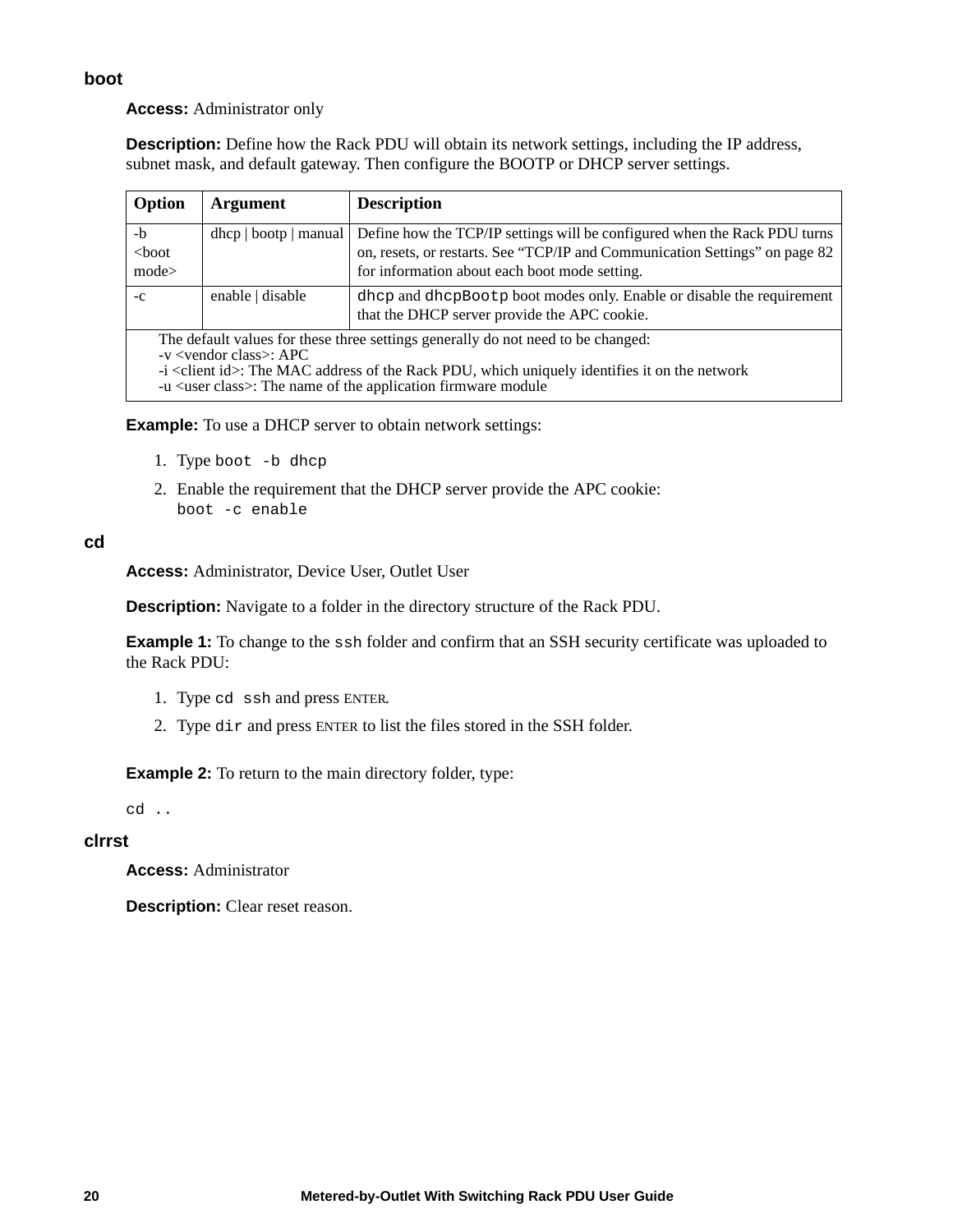#### <span id="page-29-0"></span>**console**

**Access:** Administrator only

**Description:** Define whether users can access the command line interface using Telnet, which is enabled by default, or Secure SHell (SSH), which provides protection by transmitting user names, passwords, and data in encrypted form. You can change the Telnet or SSH port setting for additional security. Alternately, disable network access to the command line interface.

| Option | <b>Argument</b>                | <b>Description</b>                                                                                                                             |
|--------|--------------------------------|------------------------------------------------------------------------------------------------------------------------------------------------|
| $-S$   | disable   tellnet   sh         | Configure access to the command line interface, or use the disable<br>command to prevent access. Enabling SSH enables SCP and disables Telnet. |
| -pt    | $lt$ telnet port n $gt$        | Define the Telnet port used to communicate with the Rack PDU (23 by<br>default).                                                               |
| -ps    | $<$ SSH port n $>$             | Define the SSH port used to communicate with the Rack PDU (22 by<br>default).                                                                  |
| -h     | 2400   9600   19200  <br>38400 | Configure the speed of the serial port connection (9600 bps by default).                                                                       |

**Example 1:** To enable SSH access to the command line interface, type: console -S ssh

**Example 2:** To change the Telnet port to 5000, type: console -pt 5000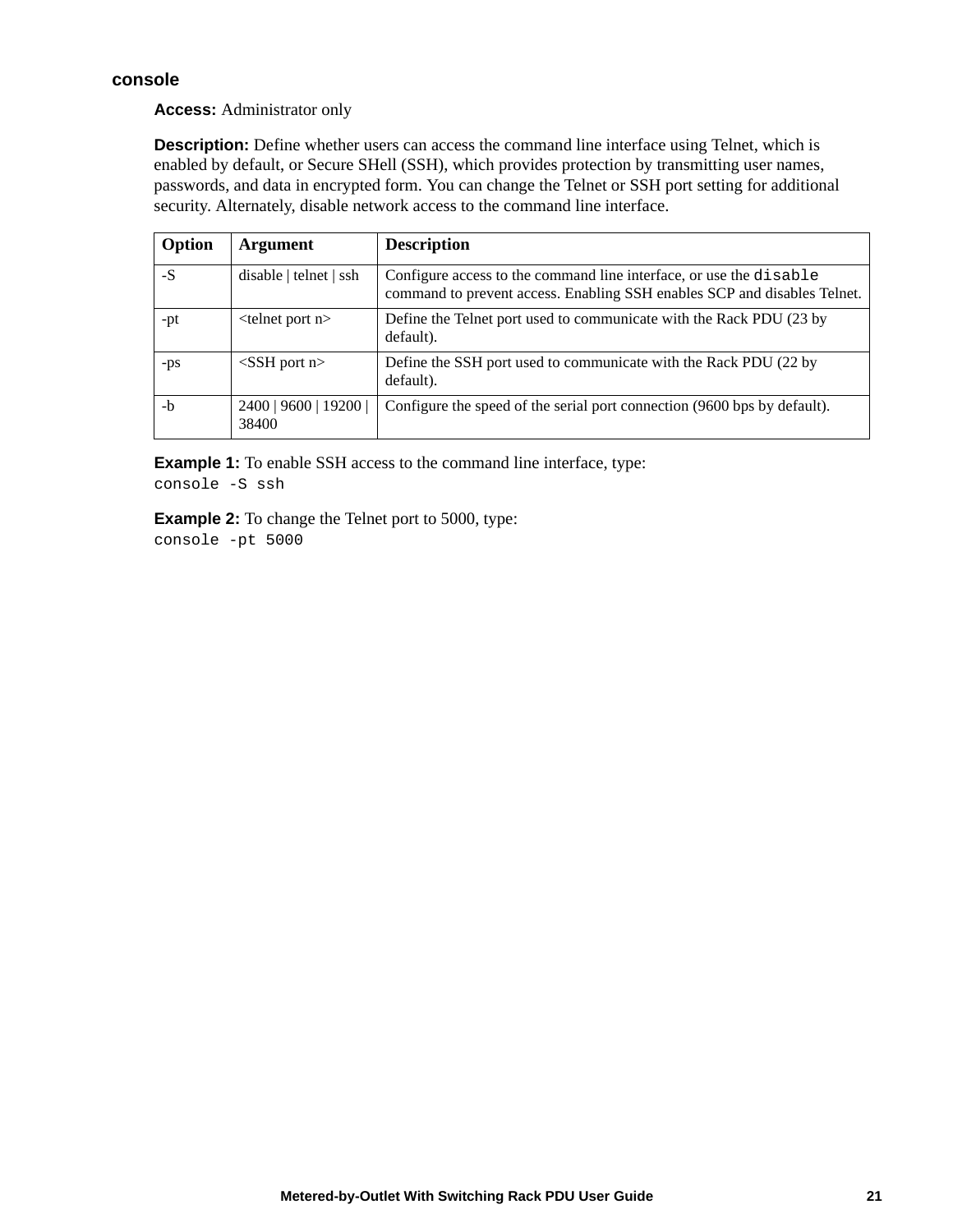<span id="page-30-0"></span>**Access:** Administrator only

**Definition:** Configure the date used by the Rack PDU.

To configure an NTP server to define the date and time for the Rack PDU, see ["Set the Date and Time"](#page-107-2)  [on page 99](#page-107-2).

| Option | <b>Argument</b>                                                          | <b>Description</b>                                                                                                                                                                                                                     |
|--------|--------------------------------------------------------------------------|----------------------------------------------------------------------------------------------------------------------------------------------------------------------------------------------------------------------------------------|
| -d     | $\langle$ "datestring">                                                  | Set the current date. Use the date format specified by the date $-f$<br>command.                                                                                                                                                       |
| -t     | <00:00:00>                                                               | Configure the current time, in hours, minutes, and seconds. Use the 24-hour<br>clock format.                                                                                                                                           |
| $-f$   | mm/dd/yy<br>dd.mm.yyyy  <br>$mmm-dd-yy$<br>$dd - mmm - yy$<br>yyyy-mm-dd | Select the numerical format in which to display all dates in this user interface.<br>Each letter m (for month), d (for day), and y (for year) represents one digit.<br>Single-digit days and months are displayed with a leading zero. |
| $-Z$   | <time offset="" zone=""></time>                                          | Set the difference with GMT in order to specify your time zone. This enables<br>you to synchronize with other people in different time zones.                                                                                          |

**Example 1:** To display the date using the format yyyy-mm-dd, type: date -f yyyy-mm-dd

**Example 2:** To define the date as October 30, 2009, using the format configured in the preceding example, type:

date -d "2009-10-30"

**Example 3:** To define the time as 5:21:03 p.m., type: date -t 17:21:03

#### <span id="page-30-1"></span>**delete**

**Access:** Administrator only

**Description:** Delete a file in the file system.

| <b>Argument</b> Description   |                                      |
|-------------------------------|--------------------------------------|
| $\langle$ file name $\rangle$ | Type the name of the file to delete. |

<span id="page-30-2"></span>**dir**

**Access:** Administrator, Device User, Outlet User

**Description:** View the files and folders stored on the Rack PDU.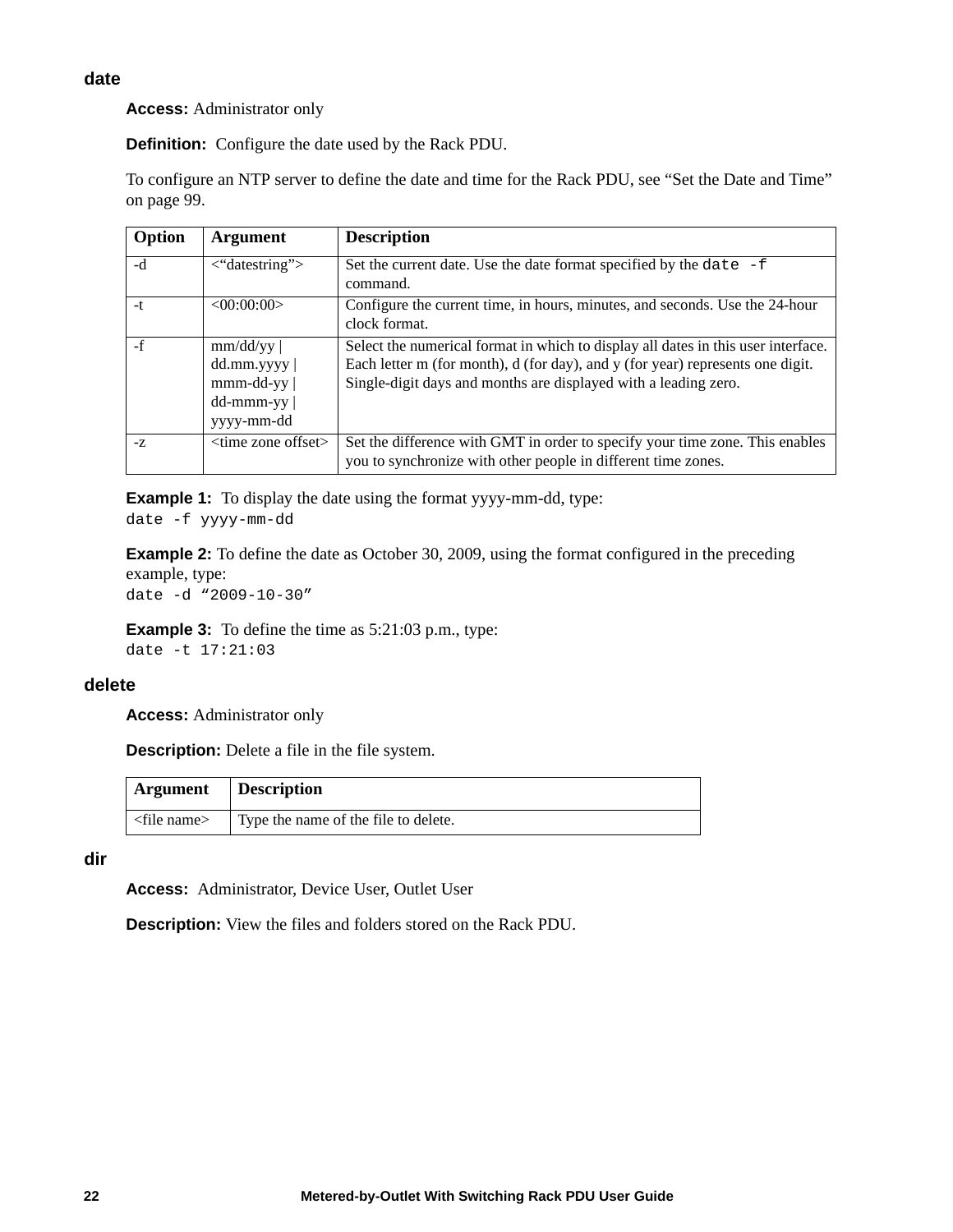#### **Access:** Administrator only

| <b>Parameter</b> | <b>Argument</b>                             | <b>Description</b>            |
|------------------|---------------------------------------------|-------------------------------|
| $-OM$            | enable   disable                            | Override the manual DNS.      |
| $-p$             | $\leq$ primary DNS<br>server>               | Set the primary DNS server.   |
| $-S$             | <secondary dns<br="">server&gt;</secondary> | Set the secondary DNS server. |
| $-d$             | <domain name=""></domain>                   | Set the domain name.          |
| -n               | <domain name<br="">IPv6</domain>            | Set the domain name IPv6.     |
| $-h$             | $<$ host name $>$                           | Set the host name.            |

**Definition:** Configure the manual Domain Name System (DNS) settings.

#### <span id="page-31-1"></span>**eventlog**

**Access:** Administrator, Device User, Outlet User

**Description:** View the date and time you retrieved the event log, the status of the Rack PDU, and the status of sensors connected to the Rack PDU. View the most recent device events and the date and time they occurred. Use the following keys to navigate the event log:

| <b>Key</b>      | <b>Description</b>                                                                                                            |  |
|-----------------|-------------------------------------------------------------------------------------------------------------------------------|--|
| <b>ESC</b>      | Close the event log and return to the command line interface.                                                                 |  |
| <b>ENTER</b>    | Update the log display. Use this command to view events that were recorded after you last<br>retrieved and displayed the log. |  |
| <b>SPACEBAR</b> | View the next page of the event log.                                                                                          |  |
| <sub>B</sub>    | View the preceding page of the event log. This command is not available at the main page of the<br>event log.                 |  |
| D               | Delete the event log. Follow the prompts to confirm or deny the deletion. Deleted events cannot be<br>retrieved.              |  |

#### <span id="page-31-2"></span>**exit**

**Access:** Administrator, Device User, Outlet User

**Description:** Exit from the command line interface session.

#### <span id="page-31-3"></span>**format**

**Access:** Administrator only

<span id="page-31-4"></span>**Description:** Reformat the file system of the Rack PDU and erase all security certificates, encryption keys, configuration settings, and the event and data logs. Be careful with this command. **Note:** To reset the Rack PDU to its default configuration, use the reset ToDef command.

#### <span id="page-31-0"></span>**dns**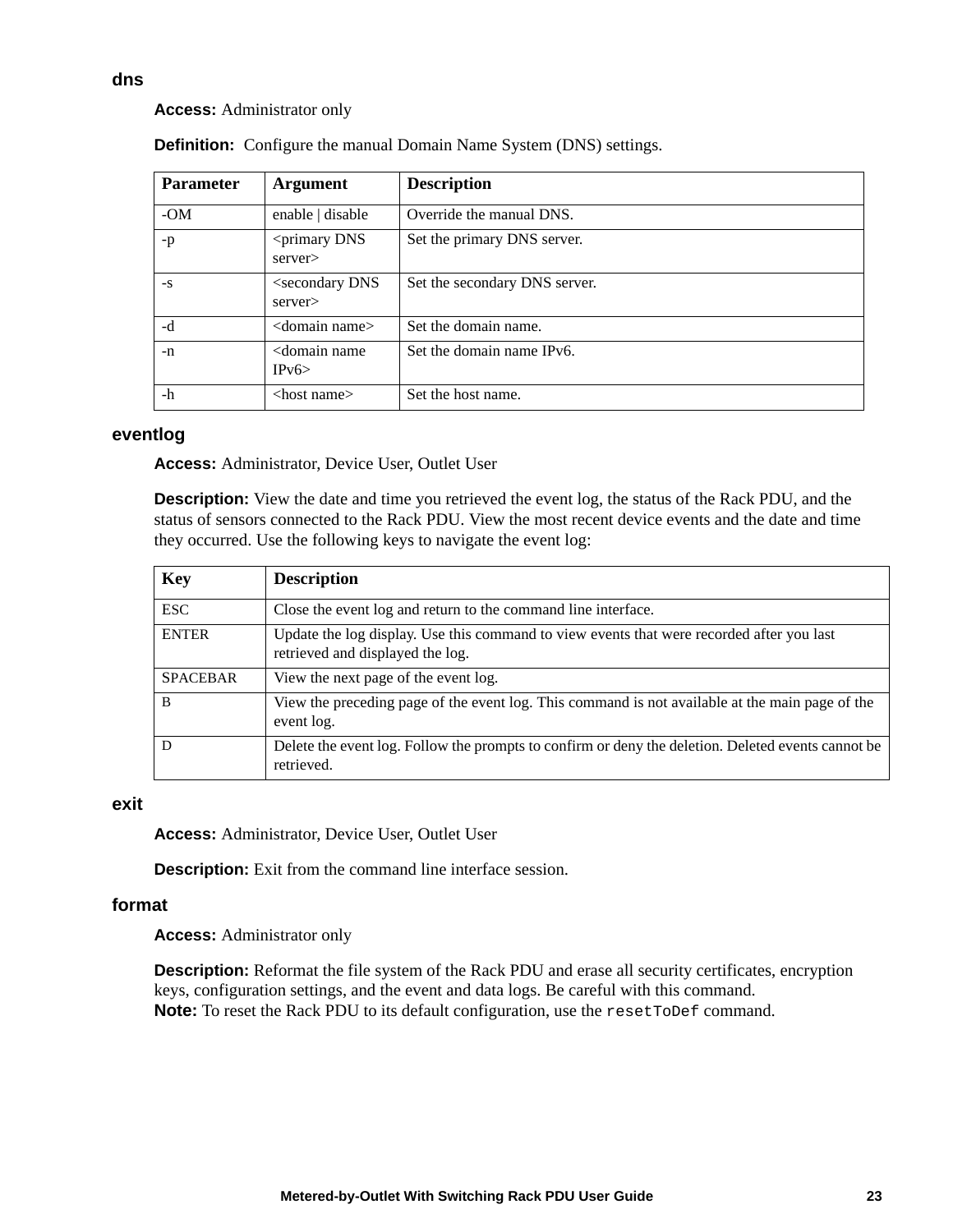#### **FTP**

**Access:** Administrator only

**Description:** Enable or disable access to the FTP server. Optionally, change the port setting to the number of any unused port from 5001 to 32768 for added security.

| Option | Argument                                                                                                                                                                                                                                                       | <b>Definition</b>                                                                                                                                                                                          |
|--------|----------------------------------------------------------------------------------------------------------------------------------------------------------------------------------------------------------------------------------------------------------------|------------------------------------------------------------------------------------------------------------------------------------------------------------------------------------------------------------|
| -p     | $\epsilon$ <port number<="" td=""><td>Define the TCP/IP port that the FTP server uses to communicate with the<br/>Rack PDU (21 by default). The FTP server uses both the specified port and<br/>the port one number lower than the specified port.</td></port> | Define the TCP/IP port that the FTP server uses to communicate with the<br>Rack PDU (21 by default). The FTP server uses both the specified port and<br>the port one number lower than the specified port. |
|        | enable   disable                                                                                                                                                                                                                                               | Configure access to the FTP server.                                                                                                                                                                        |

**Example:** To change the TCP/IP port to 5001, type: ftp -p 5001

#### <span id="page-32-0"></span>**help**

**Access:** Administrator, Device User, Outlet User

**Description:** View a list of all the CLI commands available to your account type. To view help text for a specific command, type the command followed by help.

**Example 1:** To view a list of commands available to someone logged on as a Device User, type: help

**Example 2:** To view a list of options that are accepted by the alarmount command, type: alarmcount help

#### <span id="page-32-1"></span>**netstat**

**Access:** Administrator, Device User, Outlet User

**Description:** View the status of the network and all active IPv4 and IPv6 addresses.

#### <span id="page-32-2"></span>**ntp**

**Access:** Administrator

**Description:** View and configure the network time protocol parameters.

| Option | Argument                                | <b>Definition</b>                                        |
|--------|-----------------------------------------|----------------------------------------------------------|
| $-OM$  | enable $\vert$ disable                  | Override the manual settings.                            |
| $-p$   | <primary ntp<br="">server&gt;</primary> | Specify the primary server.                              |
| -S     | server>                                 | $\le$ secondary NTP $\mid$ Specify the secondary server. |

**Example 1:** To enable the override of manual setting, type: ntp -OM enable

**Example 2:** To specify the primary NTP server, type:

ntp -p 150.250.6.10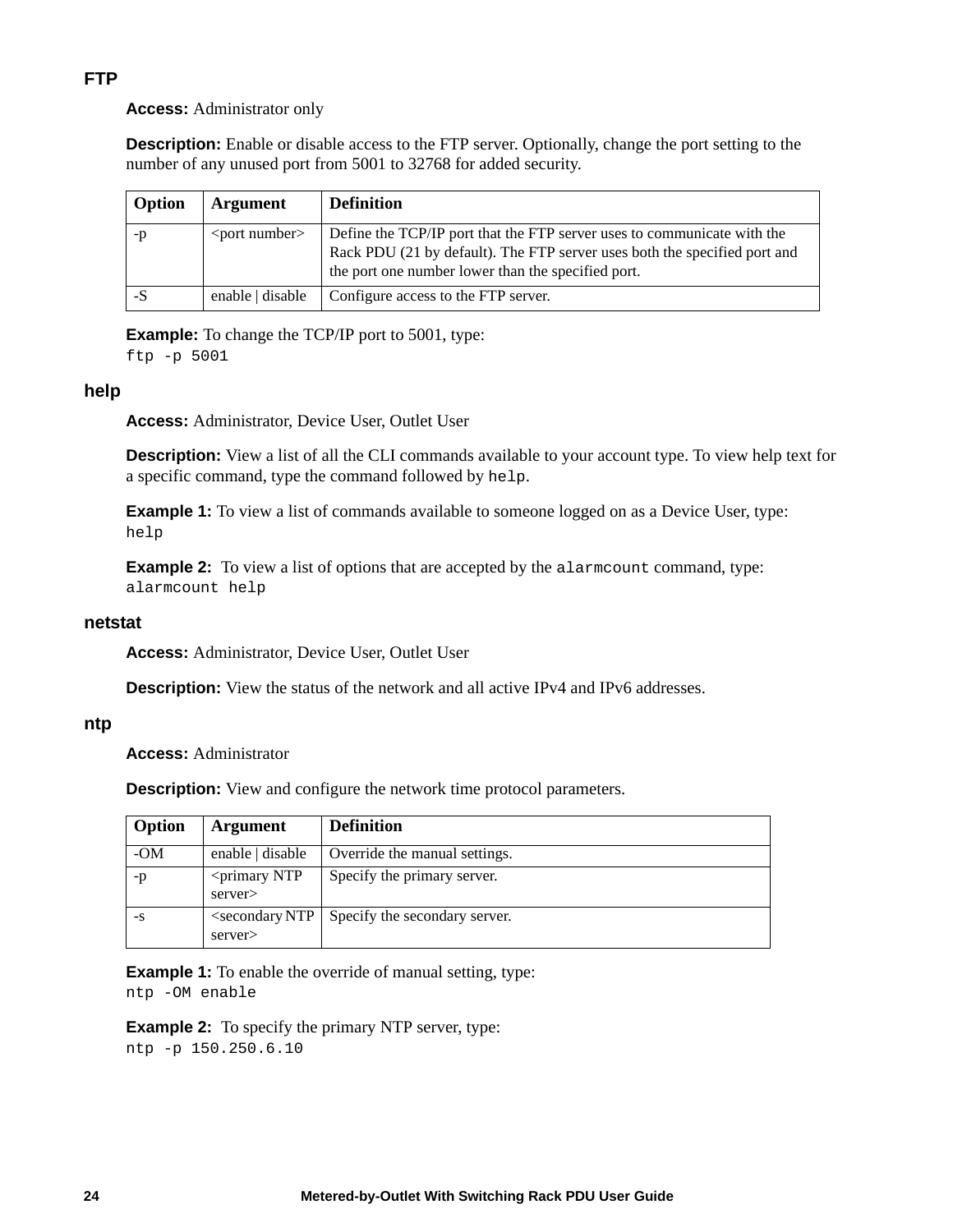#### <span id="page-33-0"></span>**ping**

#### **Access:** Administrator, Device User

**Description.** Determine whether the device with the IP address or DNS name you specify is connected to the network. Four inquiries are sent to the address.

| Argument                             | <b>Description</b>                                                                                  |
|--------------------------------------|-----------------------------------------------------------------------------------------------------|
| $\langle$ IP address or DNS name $>$ | Type an IP address with the format $xxx.xxx.xxx$ , or the DNS name<br>configured by the DNS server. |

**Example:** To determine whether a device with an IP address of 150.250.6.10 is connected to the network, type:

ping 150.250.6.10

#### <span id="page-33-1"></span>**portSpeed**

**Access:** Administrator

#### **Description:**

| Option | <b>Arguments</b>                   | <b>Description</b>                                                                                                                                                                                                                                  |
|--------|------------------------------------|-----------------------------------------------------------------------------------------------------------------------------------------------------------------------------------------------------------------------------------------------------|
| -S     | auto $ 10H 10F$<br>$100H$   $100F$ | Define the communication speed of the Ethernet port. The auto command<br>enables the Ethernet devices to negotiate to transmit at the highest possible<br>speed. See "Port Speed" on page 84 for more information about the port speed<br>settings. |

**Example:** To configure the TCP/IP port to communicate using 100 Mbps with half-duplex communication (communication in only one direction at a time), type: portspeed -s 100H

#### <span id="page-33-2"></span>**prompt**

**Access:** Administrator, Device User

**Description:** Configure the command line interface prompt to include or exclude the account type of the currently logged-in user. Any user can change this setting; all user accounts will be updated to use the new setting.

| Option | Argument | <b>Description</b>                                                    |
|--------|----------|-----------------------------------------------------------------------|
| -8     | long     | The prompt includes the account type of the currently logged-in user. |
|        | short    | The default setting. The prompt is four characters long: APC>         |

**Example:** To include the account type of the currently logged-in user in the command prompt, type: prompt -s long

#### <span id="page-33-3"></span>**quit**

**Access:** Administrator, Device User, Outlet User

**Description:** Exit from the command line interface session (this works the same as the exit command).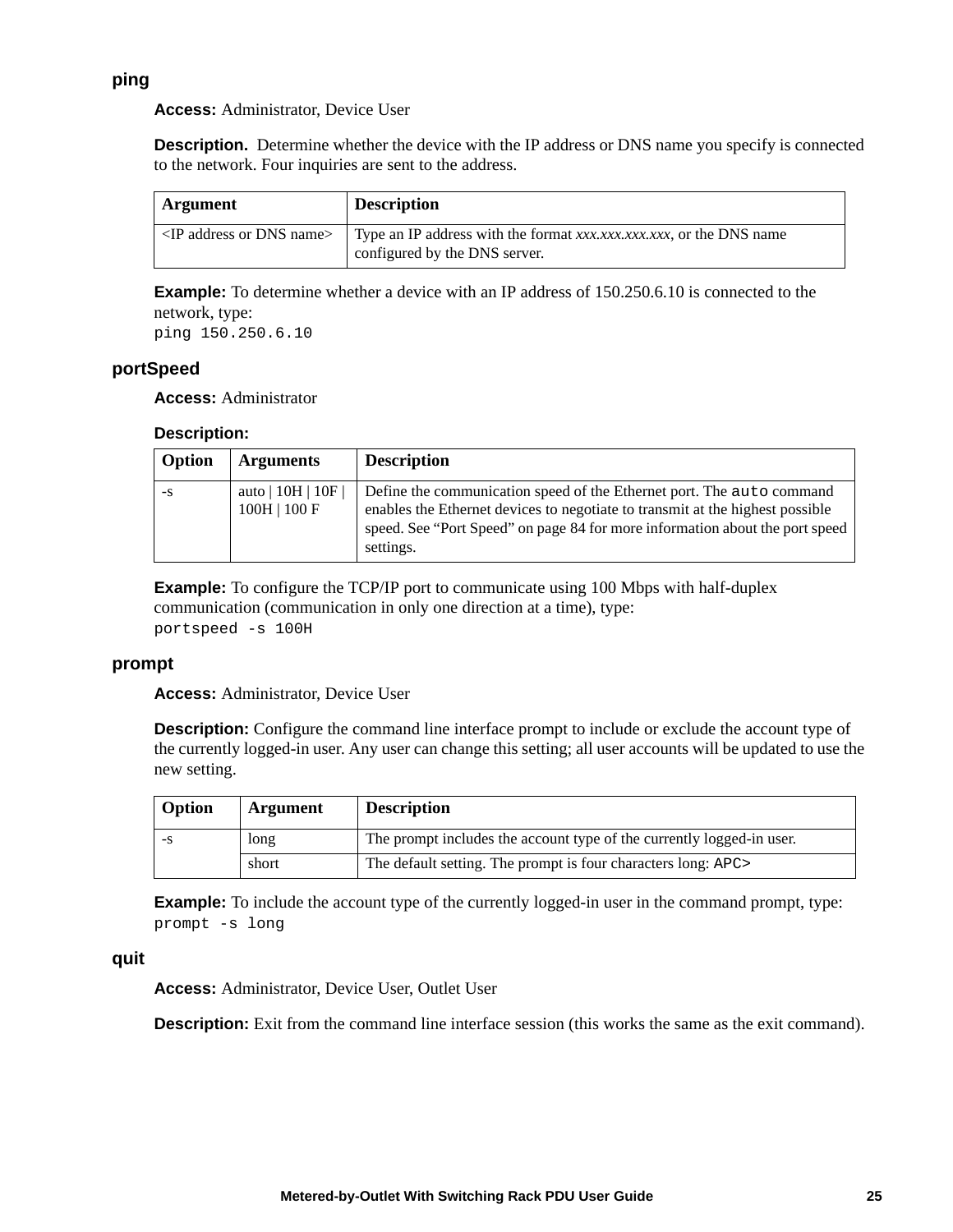#### <span id="page-34-0"></span>**radius**

**Access:** Administrator only

**Description:** View the existing RADIUS settings, enable or disable RADIUS authentication, and configure basic authentication parameters for up to two RADIUS servers.

For a summary of RADIUS server configuration and a list of supported RADIUS servers, see ["Configure the RADIUS Server" on page 80.](#page-88-0)

Additional authentication parameters for RADIUS servers are available at the Web interface of the Rack PDU. See ["RADIUS" on page 79](#page-87-0) for more information.

For detailed information about configuring your RADIUS server, see the *Security Handbook*[, available](http://www.apc.com)  [at](http://www.apc.com) **www.apc.com**.

| Option         | <b>Argument</b>          | <b>Description</b>                                                                                                                                                                                                                  |
|----------------|--------------------------|-------------------------------------------------------------------------------------------------------------------------------------------------------------------------------------------------------------------------------------|
| -a             | local   radiusLocal      | Configure RADIUS authentication:                                                                                                                                                                                                    |
|                | radius                   | local—RADIUS is disabled. Local authentication is enabled.                                                                                                                                                                          |
|                |                          | radiusLocal—RADIUS, then Local Authentication. RADIUS and local<br>authentication are enabled. Authentication is requested from the RADIUS<br>server first. If the RADIUS server fails to respond, local authentication is<br>used. |
|                |                          | radius—RADIUS is enabled. Local authentication is disabled.                                                                                                                                                                         |
| $-p1$          | $\epsilon$ server IP $>$ | The server name or IP address of the primary or secondary RADIUS server.                                                                                                                                                            |
| $-p2$          |                          | <b>Note:</b> RADIUS servers use port 1812 by default to authenticate users. To use<br>a different port, add a colon followed by the new port number to the end of the<br>RADIUS server name or IP address.                          |
| $-s1$<br>$-s2$ | $\le$ server secret $>$  | The shared secret between the primary or secondary RADIUS server and the<br>Rack PDU.                                                                                                                                               |
| $-t1$<br>-t2   | $\le$ server timeout $>$ | The time in seconds that the Rack PDU waits for a response from the primary<br>or secondary RADIUS server.                                                                                                                          |

#### **Example 1:**

To view the existing RADIUS settings for the Rack PDU, type radius and press ENTER.

**Example 2:** To enable RADIUS and local authentication, type: radius -a radiusLocal

**Example 3:** To configure a 10-second timeout for a secondary RADIUS server, type: radius -t2 10

#### <span id="page-34-1"></span>**reboot**

**Access:** Administrator only

**Description:** Restart the interface of the Rack PDU.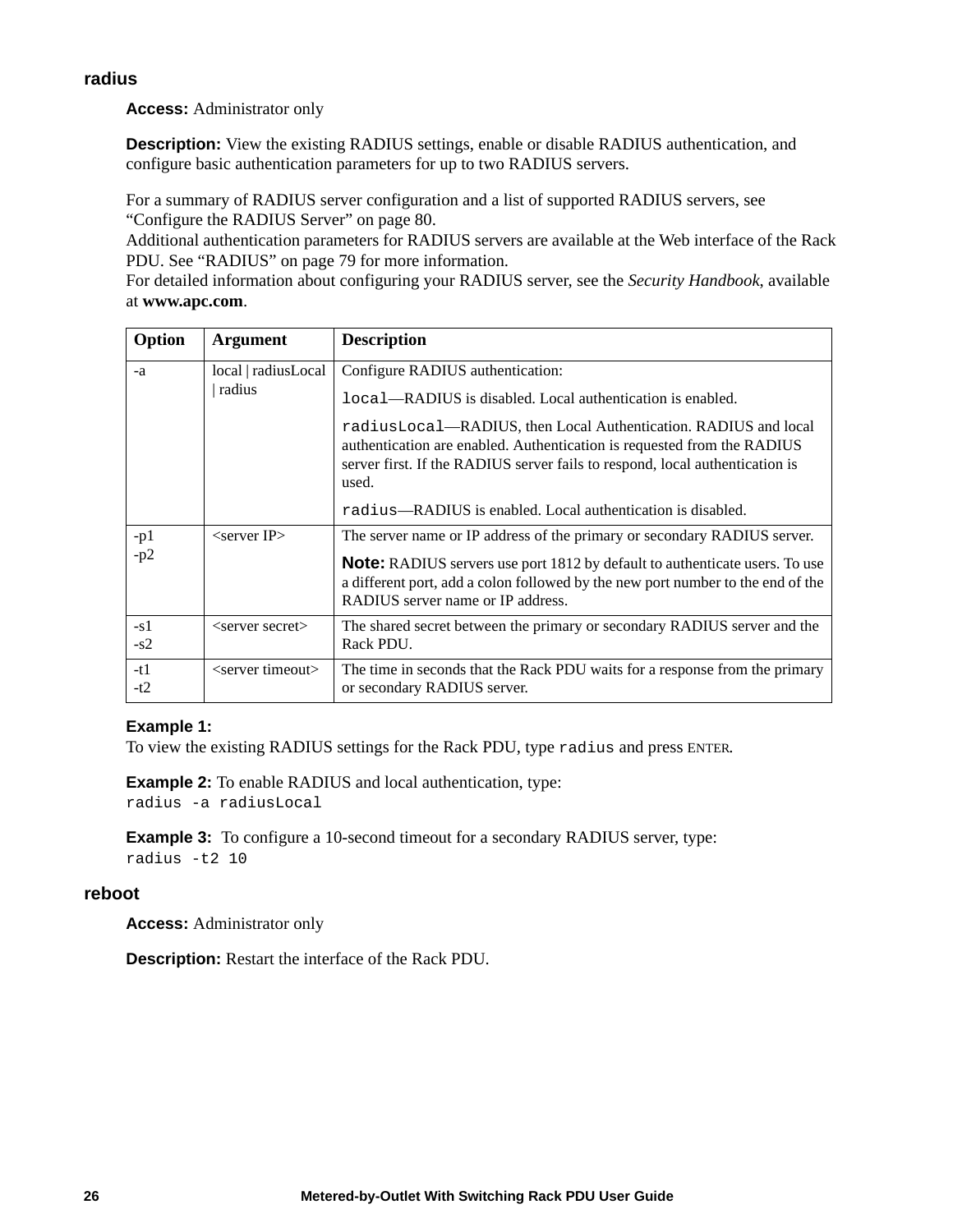#### <span id="page-35-0"></span>**resetToDef**

**Access:** Administrator only

**Description:** Reset all parameters to their default.

| Option | <b>Arguments</b> | <b>Description</b>                                                                                                            |
|--------|------------------|-------------------------------------------------------------------------------------------------------------------------------|
| -n     | all   keepip     | Reset all configuration changes, including event actions, device settings, and,<br>optionally, TCP/IP configuration settings. |

**Example:** To reset all of the configuration changes *except* the TCP/IP settings for the Rack PDU, type: resetToDef -p keepip

#### <span id="page-35-1"></span>**snmp, snmpv3**

**Access:** Administrator only

**Description:** Enable or disable SNMP 1 or SNMP 3.

| Option | <b>Arguments</b> | <b>Description</b>                                                                       |
|--------|------------------|------------------------------------------------------------------------------------------|
| - 3    |                  | enable $\vert$ disable $\vert$ Enable or display the respective version of SNMP, 1 or 3. |

**Example:** To enable SNMP version 1, type:

snmp -S enable

#### <span id="page-35-2"></span>**system**

**Access:** Administrator only

**Description:** View and set the system name, the contact, the location and view up time as well as the date and time, the logged-on user, and the high-level system status P, N, A (see "About the Main Screen" [on page 15](#page-23-1) for more information about system status).

| Option | <b>Argument</b>               | <b>Description</b>                                                                                                                       |
|--------|-------------------------------|------------------------------------------------------------------------------------------------------------------------------------------|
| -n     | $\leq$ system name $>$        | Define the device name, the name of the person responsible for the                                                                       |
| $-c$   | $\leq$ system contact $>$     | device, and the physical location of the device.<br><b>Note:</b> If you define a value with more than one word, you must                 |
|        | <system location=""></system> | enclose the value in quotation marks.<br>These values are also used by StruxureWare Data Center Expert and<br>the Rack PDU's SNMP agent. |

**Example 1:** To set the device location as Test Lab, type: system -l "Test Lab"

**Example 2:** To set the system name as Don Adams, type: system -n "Don Adams"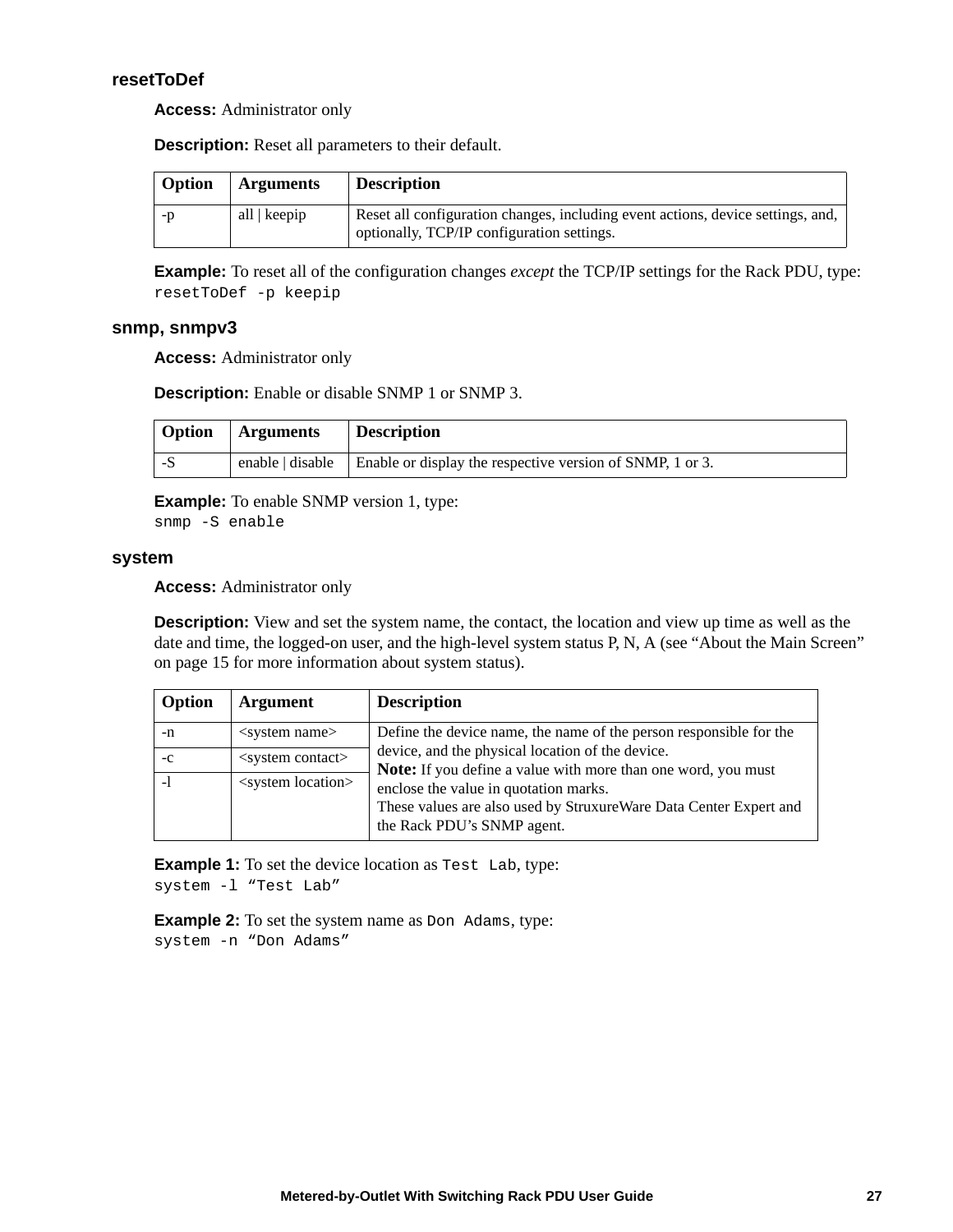# **tcpip**

**Access:** Administrator only

| Option | <b>Argument</b>                 | <b>Description</b>                                                                                                   |
|--------|---------------------------------|----------------------------------------------------------------------------------------------------------------------|
|        | $\langle$ TP address $>$        | Type the IP address of the Rack PDU, using the format xxx.xxx.xxx.xxx                                                |
| $-S$   | $\langle$ subnet mask $\rangle$ | Type the subnet mask for the Rack PDU.                                                                               |
| -g     | $<$ gateway $>$                 | Type the IP address of the default gateway. Do not use the loopback<br>address $(127.0.0.1)$ as the default gateway. |
| -d     | <domain name=""></domain>       | Type the DNS name configured by the DNS server.                                                                      |
| -h     | $<$ host name $>$               | Type the host name that the Rack PDU will use.                                                                       |

**Description:** View and manually configure these network settings for the Rack PDU:

**Example 1:** To view the network settings of the Rack PDU, type tcpip and press ENTER.

**Example 2:** To manually configure an IP address of 150.250.6.10 for the Rack PDU, type: tcpip -i 150.250.6.10

# **tcpip6**

**Access:** Administrator only

**Description:** Enable IPv6 and view and manually configure these network settings for the Rack PDU:

| Option | <b>Argument</b>                          | <b>Description</b>                                                                                                                                      |
|--------|------------------------------------------|---------------------------------------------------------------------------------------------------------------------------------------------------------|
| $-S$   | enable   disable                         | Enable or disable IPv6.                                                                                                                                 |
| -man   | enable   disable                         | Enable manual addressing for the IPv6 address of the Rack PDU.                                                                                          |
| -auto  | enable   disable                         | Enable the Rack PDU to automatically configure the IPv6 address.                                                                                        |
| $-i$   | $\langle$ IPv6 address $>$               | Set the IPv6 address of the Rack PDU.                                                                                                                   |
| $-g$   | $\langle$ IPv6 gateway>                  | Set the IPv6 address of the default gateway.                                                                                                            |
| $-d6$  | router   statefull  <br>statelss   never | Set the DHCPv6 mode, with parameters of router controlled, statefull (for<br>address and other information, they maintain their status), stateless (for |
|        |                                          | information other than address, the status is not maintained), never.                                                                                   |

**Example 1:** To view the network settings of the Rack PDU, type tcpip6 and press ENTER.

**Example 2:** To manually configure an IPv6 address of 2001:0:0:0:0:FFD3:0:57ab for the Rack PDU, type: tcpip6 -i 2001:0:0:0:0:FFD3:0:57ab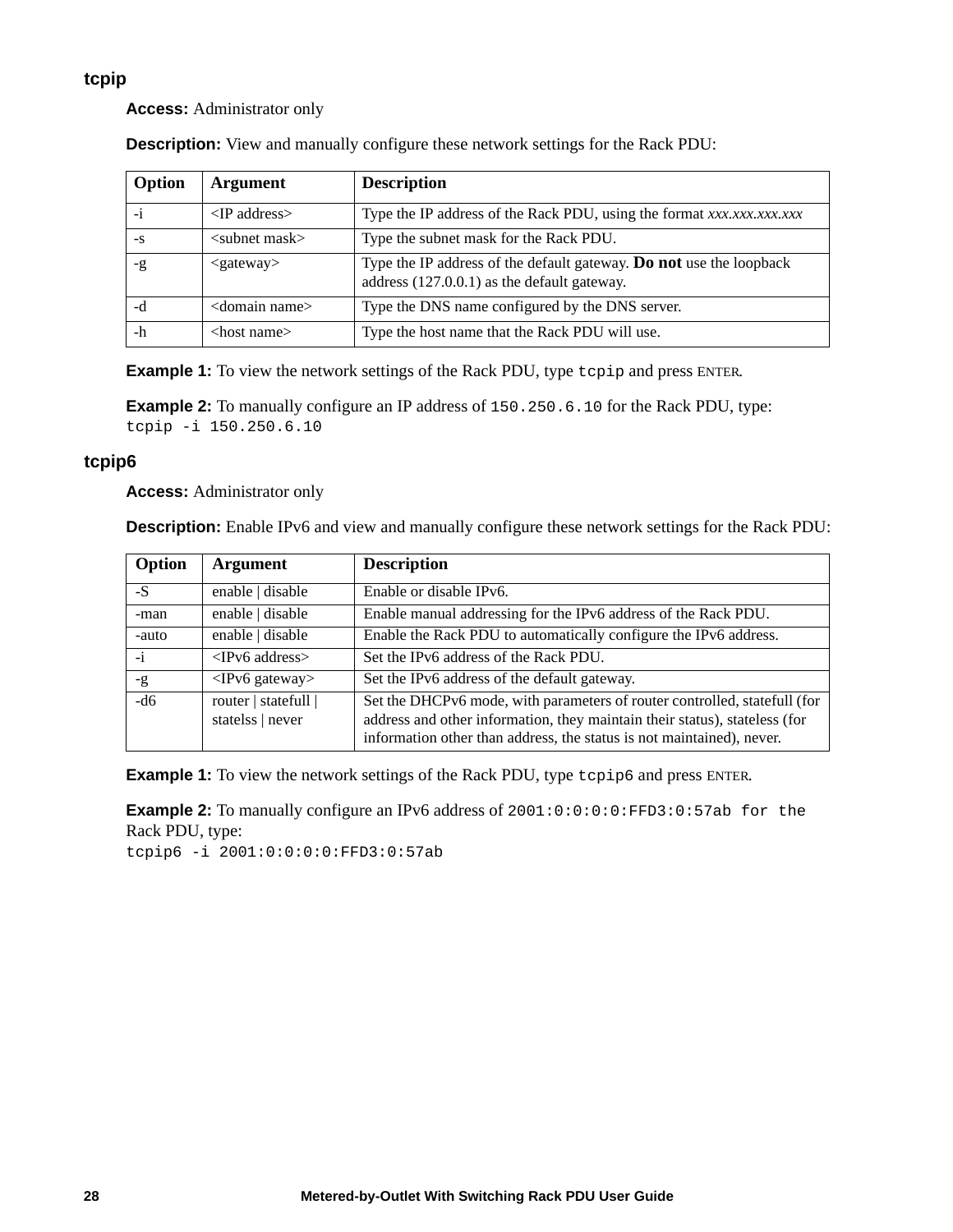# **Access:** Administrator only

**Description:** Configure the user name, password, and inactivity timeout for the Administrator, Device User, and Read-Only User account types. For information on the permissions granted to each account type, see ["Types of User Accounts" on page 2](#page-10-0).

| Option            | <b>Argument</b>                                                                                       | <b>Description</b>                                                                                                                                                |
|-------------------|-------------------------------------------------------------------------------------------------------|-------------------------------------------------------------------------------------------------------------------------------------------------------------------|
| -an<br>-dn<br>-rn | <admin name=""><br/><device name=""><br/><read-only name=""></read-only></device></admin>             | Set the case-sensitive user name for each account type. The maximum<br>length is 10 characters.                                                                   |
| -ap<br>-dp<br>-rp | <admin password=""><br/><device password=""><br/><read-only password=""></read-only></device></admin> | Set the case-sensitive password for each account type. The maximum<br>length is 32 characters. Blank passwords (passwords with no characters)<br>are not allowed. |
| $-t$              | $<$ minutes $>$                                                                                       | Configure the time (3 minutes by default) that the system waits before<br>logging off an inactive user.                                                           |

**Example 1:** To change the Administrator user name to XYZ, type: user -an XYZ

**Example 2:** To change the log off time to 10 minutes, type: user -t 10

### **web**

**Access:** Administrator only

**Description:** Enable access to the Web interface using HTTP or HTTPS.

For additional security, you can change the port setting for HTTP and HTTPS to any unused port from 5000 to 32768. Users must then use a colon (:) in the address field of the browser to specify the port number. For example, for a port number of 5000 and an IP address of 152.214.12.114, type: http://152.214.12.114:5000

| Option | <b>Argument</b>                    | <b>Definition</b>                                                                                                                                |
|--------|------------------------------------|--------------------------------------------------------------------------------------------------------------------------------------------------|
| $-S$   | disable $\vert$ http $\vert$ https | Configure access to the Web interface. When HTTPS is enabled, data is<br>encrypted during transmission and authenticated by digital certificate. |
| -ph    | $<$ http port # $>$                | Define the TCP/IP port used by HTTP to communicate with the Rack<br>PDU (80 by default).                                                         |
| -ps    | $<$ https port # $>$               | Define the TCP/IP port used by HTTPS to communicate with the Rack<br>PDU (443 by default).                                                       |

**Example:** To prevent all access to the Web interface, type: web -S disable

#### **user**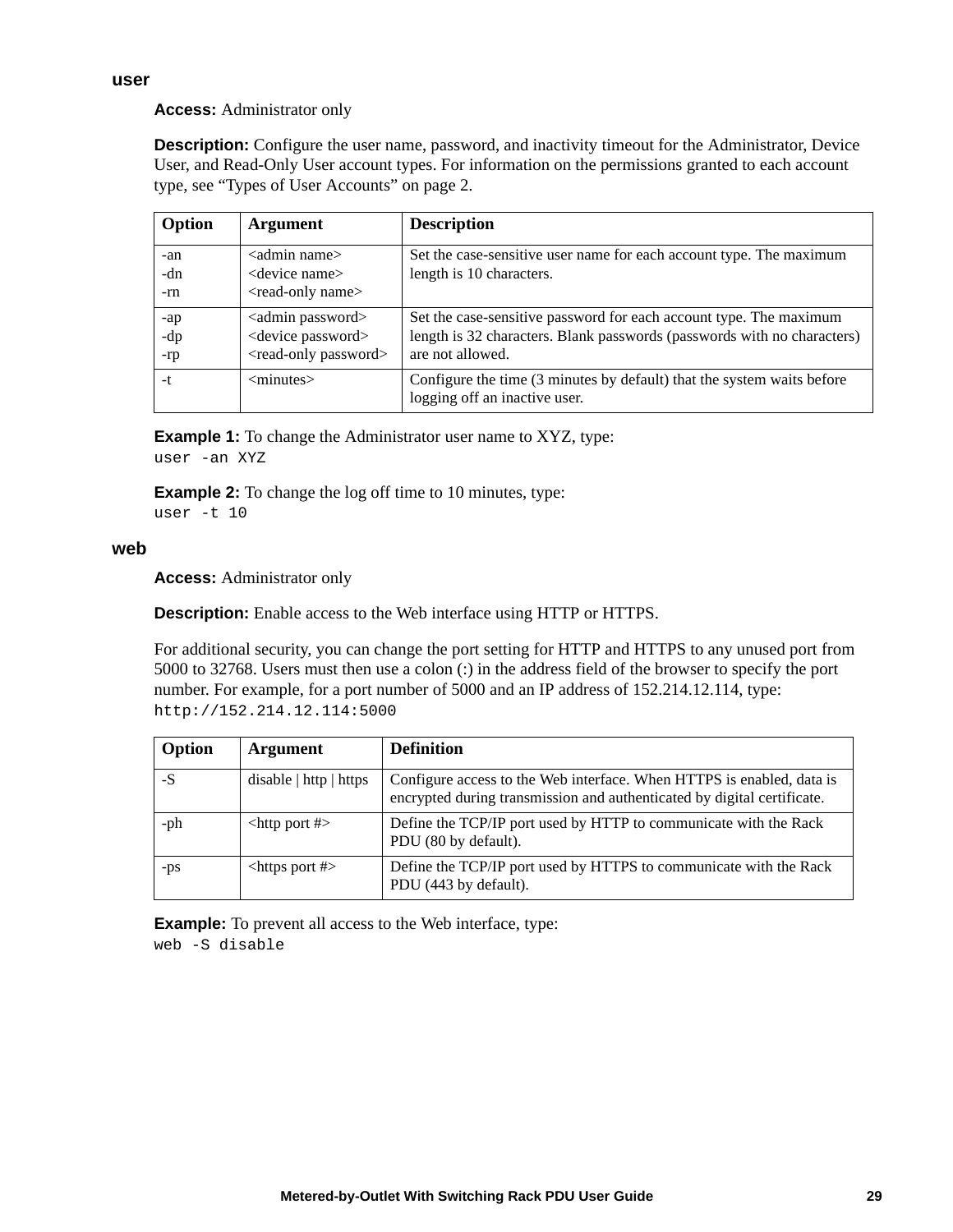# **xferINI**

### **Access:** Administrator only

**Description:** Use XMODEM to upload an INI file while you are accessing the command line interface through a serial connection. After the upload completes:

- If there are any system or network changes, the command line interface restarts and you must log on again.
- If you selected a baud rate for the file transfer that is not the same as the default baud rate for the Rack PDU, you must reset the baud rate to the default to reestablish communication with the Rack PDU.

# **xferStatus**

**Access:** Administrator only

**Description:** View the result of the last file transfer. See "Verifying Upgrades and Updates" on [page 114](#page-122-0) for descriptions of the transfer result codes.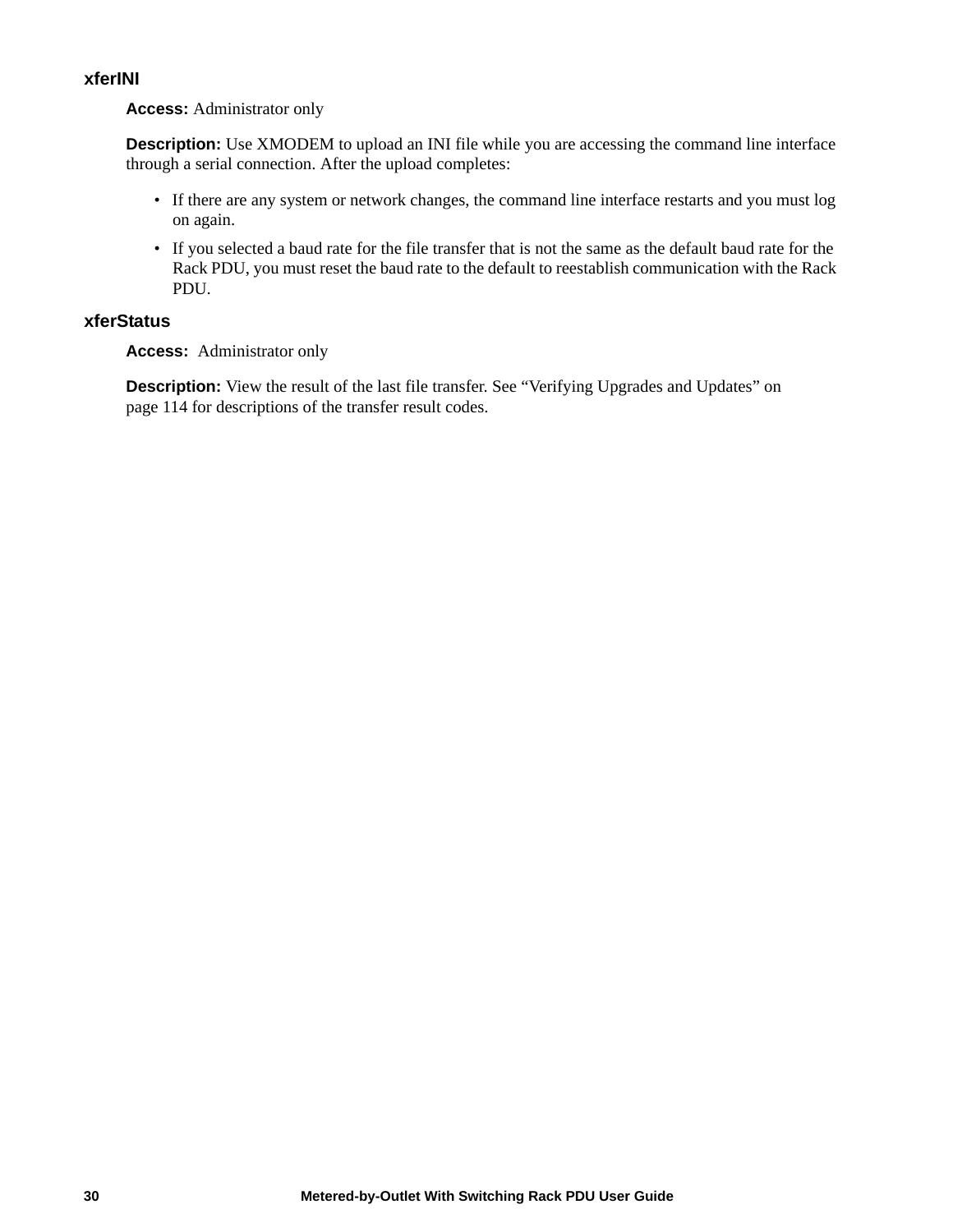# **Device Command Descriptions**

# **Network Port Sharing Commands**

The Command Line Interface allows commands to be sent to guest Rack PDUs. The user may specify the Display ID of the Rack PDU to be commanded, followed by a colon, before the first argument (or as the first argument, if the command does not normally have arguments). Providing a Display ID is optional, omitting it will simply command the local Rack PDU. For example:

 $<$ command $>$  $<$ id $>$ : $<$ arg1 $>$  $<$ arg2 $>$ 

This will send  $\langle$  command $\rangle$  to the Rack PDU with the Display ID  $\langle$ id $\rangle$ .  $\langle$ id $\rangle$  is delimited from  $\langle$ arg1 $\rangle$ with a colon character; do not include any spaces between  $\langle id \rangle$ :  $\langle arg1 \rangle$ , as spaces are used to delimit arguments.

#### **bkLowLoad**

**Access:** Administrator, Device User

**Description:** Set or view the bank low-load threshold current in amps. You can specify all banks, a single bank, a range, or a comma-separated list of single banks and/or ranges.

**Example 1:** To set the low-load threshold for all banks to 1A, type:

```
apc> bkLowLoad all 1
E000: Success
```
**Example 2:** To view the low-load threshold setting for banks 1 through 3, type:

```
apc> bkLowLoad 1-3
E000: Success
1: 1 A
2: 1 A
3: 1 A
```
**Example 3:** To view the low-load threshold setting for banks 1 and 2 on guest Rack PDU 3, type:

```
apc> bkLowLoad 3:1-2
E000: Success
1: 0 A
2: 0 A
```
# **bkNearOver**

**Access:** Administrator, Device User

**Description:** Set or view the bank near-overload threshold current in amps. You can specify all banks, a single bank, a range, or a comma-separated list of single banks and/or ranges.

**Example 1:** To set the near-overload threshold for all banks to 10A, type:

```
apc> bkNearOver all 10
E000: Success
```
**Example 2:** To view the near-overload threshold setting for banks 1 through 3, type:

```
apc> bkNearOver 1-3
E000: Success
1: 10 A
2: 10 A
3: 10 A
```
**Example 3:** To view the near-overload threshold setting for banks 1 and 2 on guest Rack PDU 3, type:

```
apc> bkNearOver 3:1-2
E000: Success
1: 16 A
2: 16 A
```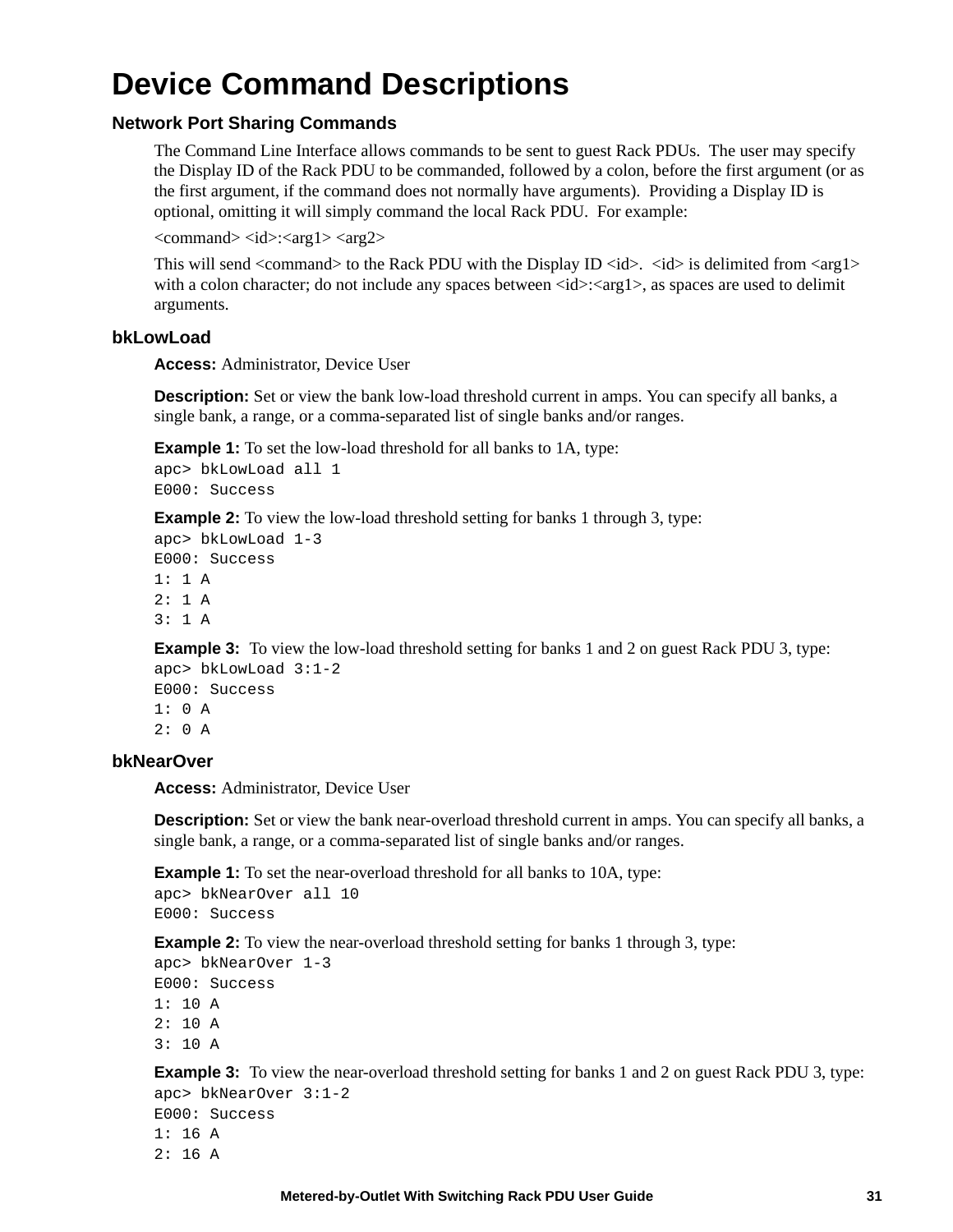# **bkOverLoad**

**Access:** Administrator, Device User

**Description:** Set or view the bank overload threshold current in amps. You can specify all banks, a single bank, a range, or a comma-separated list of single banks and/or ranges.

**Example 1:** To set the bank overload threshold for all banks to 13A, type: apc> bkOverLoad all 13 E000: Success

**Example 2:** To view the bank overload threshold setting for banks 1 through 3, type:

apc> bkOverLoad 1-3 E000: Success 1: 13 A 2: 13 A 3: 13 A

# **bkReading**

**Access:** Administrator, Device User

**Description:** View the current reading (measurement) in amps for a bank. You can specify all banks, a single bank, a range, or a comma-separated list of single banks and/or ranges.

**Example 1:** To view the current reading for bank 3, type:

```
apc> bkReading 3
E000: Success
3: 4.2 A
```
**Example 2:** To view the current reading for all banks, type:

apc> bkReading all E000: Success 1: 6.3 A  $2: 5.1 A$ 3: 4.2 A

# **bkRestrictn**

**Access:** Administrator, Device User

**Description:** Set or read the overload restriction feature to prevent users from applying power to outlets when an overload threshold is violated. Acceptable arguments are none, near, and over. To specify phases, choose from the following options. Type: all, a single phase, a range, or a comma-separated list of phases.

**Example 1:** To set the overload restriction for bank three to none, type: apc> bkRestrictn 3 none E000: Success

**Example 2:** To view the overload restrictions for all banks, type:

apc> bkRestrictn all E000: Success

- 1: over
- 2: near
- 3: none

#### **Example 3:** To view the overload restrictions for all banks on guest Rack PDU 2, type:

apc> bkRestrictn 2:all

- E000: Success
- 1: None
- 2: None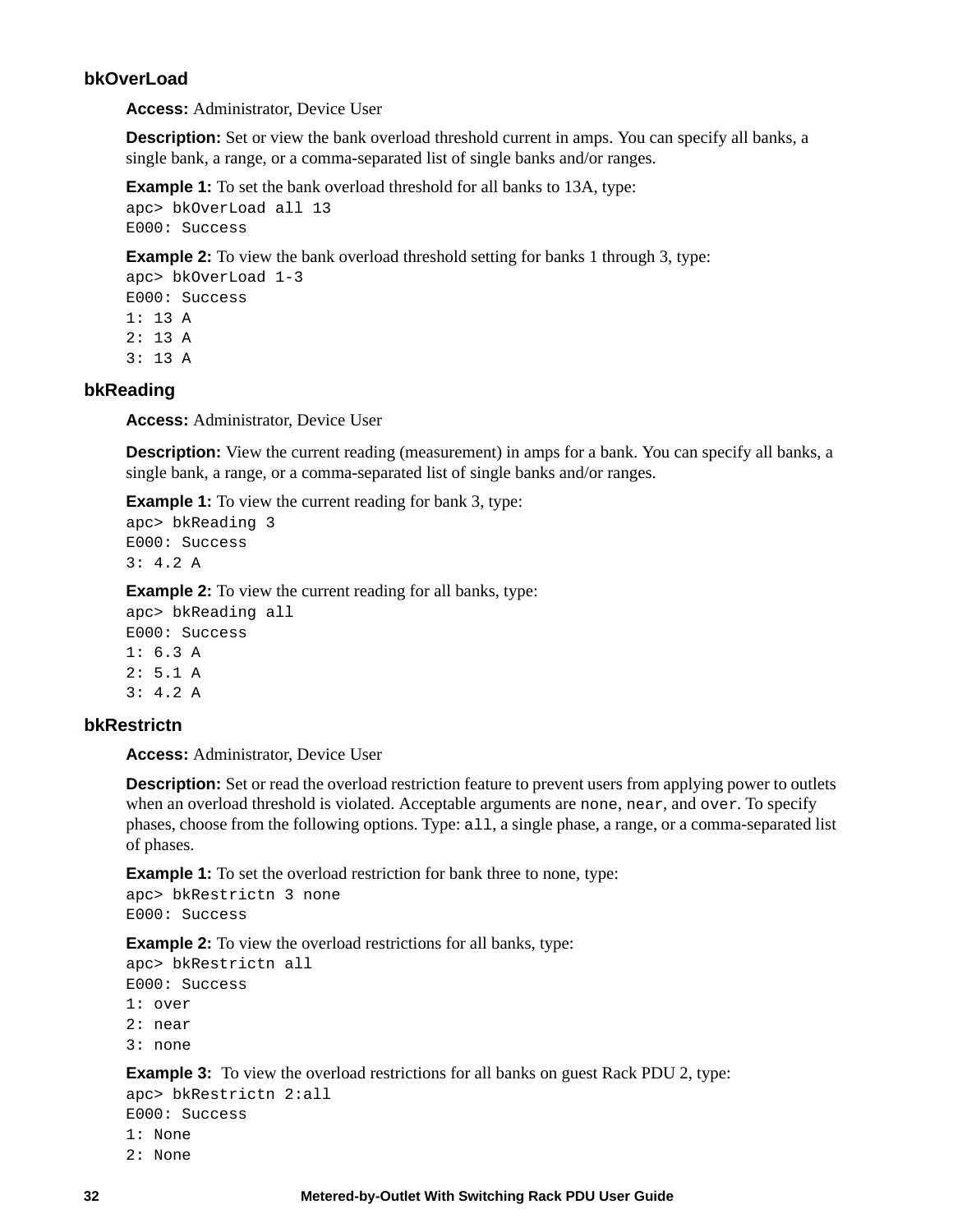# **devLowLoad**

**Access:** Administrator, Device User

**Description:** Set or view the low-load threshold in kilowatts for the device.

**Example 1:** To view the low-load threshold, type: apc> devLowLoad E000: Success 0.5 kW

**Example 2:** To set the low-load threshold to 1 kW, type: apc> devLowLoad 1.0 E000: Success

**Example 3:** To set the low-load threshold to 1.5 kW on guest Rack PDU 3, type: apc> devLowLoad 3:1.5 E000: Success

#### **devNearOver**

**Access:** Administrator, Device User

**Description:** Set or view the near-overload threshold in kilowatts for the device.

**Example 1:** To view the near-overload threshold, type: apc> devNearOver

E000: Success 20.5 kW

**Example 2:** To set the near-overload threshold to 21.3 kW, type:

apc> devNearOver 21.3 E000: Success

#### **devOverLoad**

**Access:** Administrator, Device User

**Description:** Set or view the overload threshold in kilowatts for the device.

**Example 1:** To view the overload threshold, type:

apc> devOverLoad E000: Success 25.0 kW

**Example 2:** To set the overload threshold to 25.5 kW, type:

apc> devOverLoad 25.5 E000: Success

**Example 3:** To view the overload threshold for guest Rack PDU 3, type:

apc> devOverLoad 3: E000: Success 5.0 kW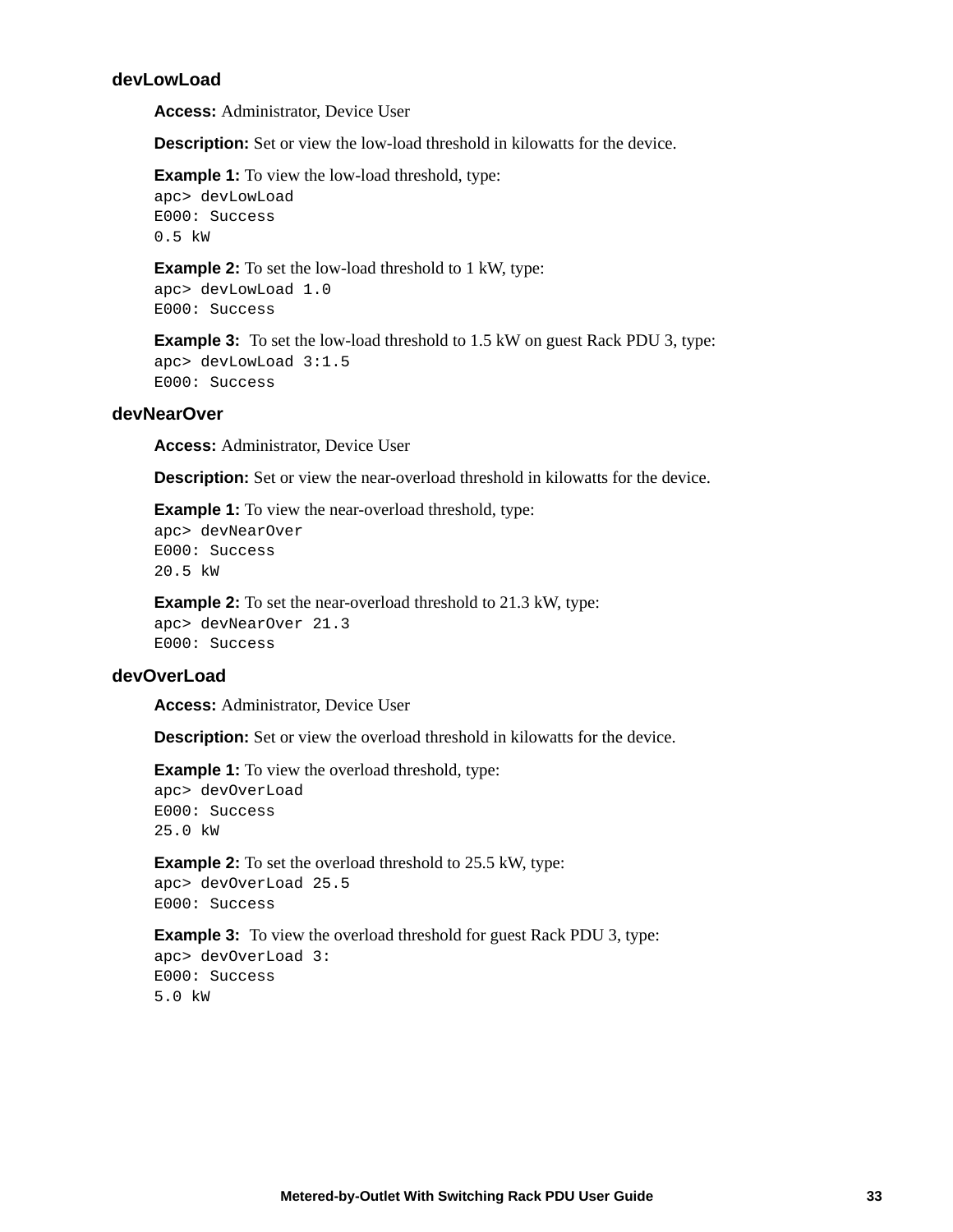# **devReading**

**Access:** Administrator, Device User

**Description:** View the total power in kilowatts or total energy in kilowatt-hours for the device.

| Argument | <b>Definition</b>                        |
|----------|------------------------------------------|
| power    | View the total power in kilowatts.       |
| energy   | View the total energy in kilowatt-hours. |

#### **Example 1:** To view the total power, type:

apc> devReading power E000: Success 5.2 kW

**Example 2:** To view the total energy, type:

apc> devReading energy E000: Success 200.1 kWh

**Example 3:** To view the total power for guest Rack PDU 3, type: apc> devReading 3:power E000: Success 4.2 kW

#### **devStartDly**

**Access:** Administrator, Device User

**Description:** Set or view the amount of time in seconds, which is added to each outlet's Power On Delay before the outlet will turn on after power is applied to the Switched Rack PDU. Allowed values are within the range of 1 to 300 seconds or never (never turn on).

**Example 1:** To view the cold start delay, type:

```
apc> devStartDly
E000: Success
5 seconds
```
**Example 2:** To set the cold start delay to six seconds, type: apc> devStartDly 6 E000: Success

**Example 3:** To set the cold start delay to six seconds on guest Rack PDU 2, type: apc> devStartDly 2:6 E000: Success

**Example 4:** To view the cold start delay on guest Rack PDU 2, type: apc> devStartDly 2: E000: Success 6 sec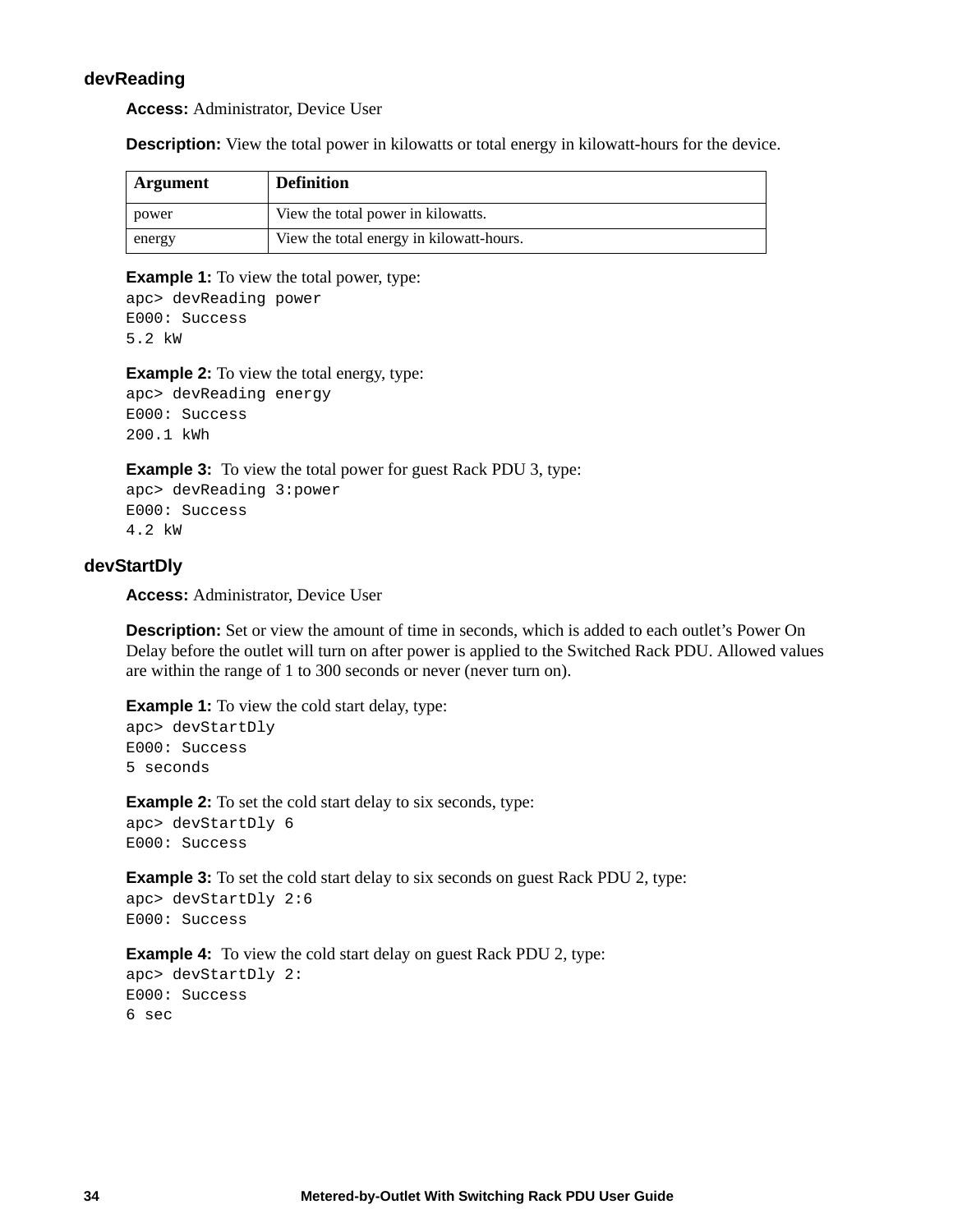#### **humLow**

**Access:** Administrator, Device User

**Description:** Set or view the low humidity threshold as a percent of the relative humidity.

**Example 1:** To view the low humidity threshold, type:

apc> humLow E000: Success 10 %RH

**Example 2:** To set the low humidity threshold, type:

apc> humLow 12 E000: Success

**Example 3:** To view the low humidity threshold on guest Rack PDU 3, type:

apc> humLow 3: E000: Success 10 %RH

#### **humMin**

**Access:** Administrator, Device User

**Description:** Set or view the minimum humidity threshold as a percent of the relative humidity.

**Example 1:** To view the minimum humidity threshold, type:

apc> humMin E000: Success 6 %RH

**Example 2:** To set the minimum humidity threshold, type:

apc> humMin 8 E000: Success

**Example 3:** To set the minimum humidity threshold on guest Rack PDU 3 to 18% RH, type: apc> humMin 3:18 E000: Success

# **humReading**

**Access:** Administrator, Device User, Outlet User

**Description:** View the humidity value from the sensor.

**Example 1:** To view the humidity value, type: apc> humReading E000: Success 25 %RH

**Example 2:** To view the humidity value on guest Rack PDU 2, type: apc> humReading 2: E000: Success 48 %RH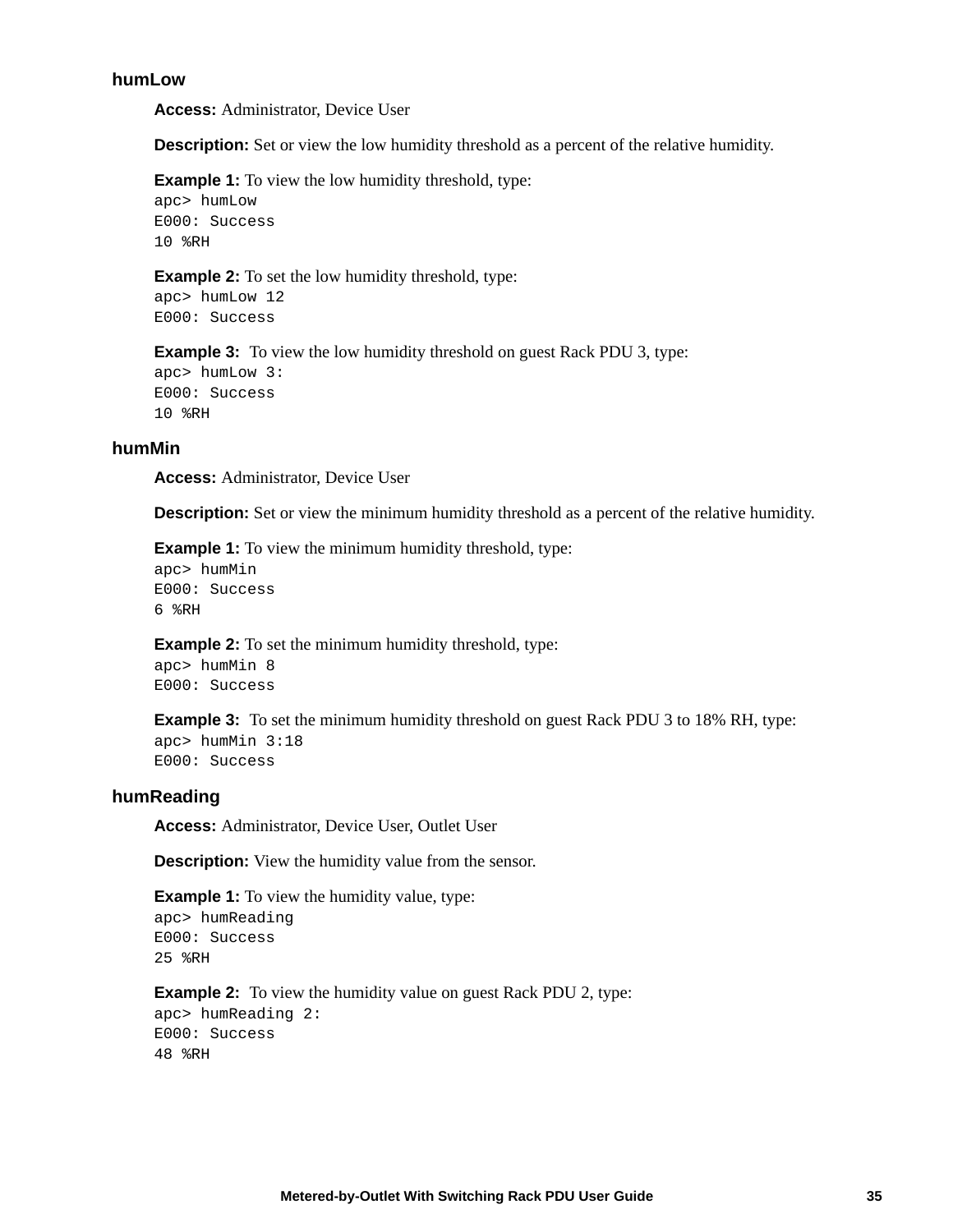# **olAssignUsr**

**Access:** Administrator

**Description:** Assign control of outlets to an outlet user that exists in the local database.

| <b>Argument</b>           | <b>Definition</b>                                                                                                                      |
|---------------------------|----------------------------------------------------------------------------------------------------------------------------------------|
| all                       | All device outlets.                                                                                                                    |
| $\leq$ outlet name $\geq$ | The name configured for a specific outlet. (See "olName" on page 40.)                                                                  |
| $\langle$ outlet# $>$     | A single number or a range of numbers separated with a dash, or a comma-<br>separated list of single outlet numbers and number ranges. |
| $\langle$ user $\rangle$  | A user that exists in the local database. (See "userAdd" on page 51.)                                                                  |

**Example 1:** To assign a user named Bobby to outlets 3, 5 through 7, and 10, type: apc> olAssignUsr 3,5-7,10 bobby E000: Success

**Example 2:** To assign a user named Billy to all outlets, type:

```
apc> olAssignUsr all billy
E000: Success
```
**Example 3:** To assign a user named Billy to all outlets on guest Rack PDU 3, type: apc> olAssignUsr 3:all billy E000: Success

# **olCancelCmd**

**Access:** Administrator, Device User, and Outlet User, but only for outlets to which the user is assigned.

| Argument                  | <b>Definition</b>                                                                                                                      |
|---------------------------|----------------------------------------------------------------------------------------------------------------------------------------|
| all                       | All device outlets.                                                                                                                    |
| $\leq$ outlet name $\geq$ | The name configured for a specific outlet. (See "olName" on page 40.)                                                                  |
| $\langle$ outlet# $>$     | A single number or a range of numbers separated with a dash, or a comma-<br>separated list of single outlet numbers and number ranges. |

**Description:** Cancels all pending commands for an outlet or group of outlets.

**Example 1:** To cancel all commands for outlet 3, type:

apc> olCancelCmd 3 E000: Success

**Example 2:** To cancel all commands for outlet 3 on guest Rack PDU 3, type: apc> olCancelCmd 3:all E000: Success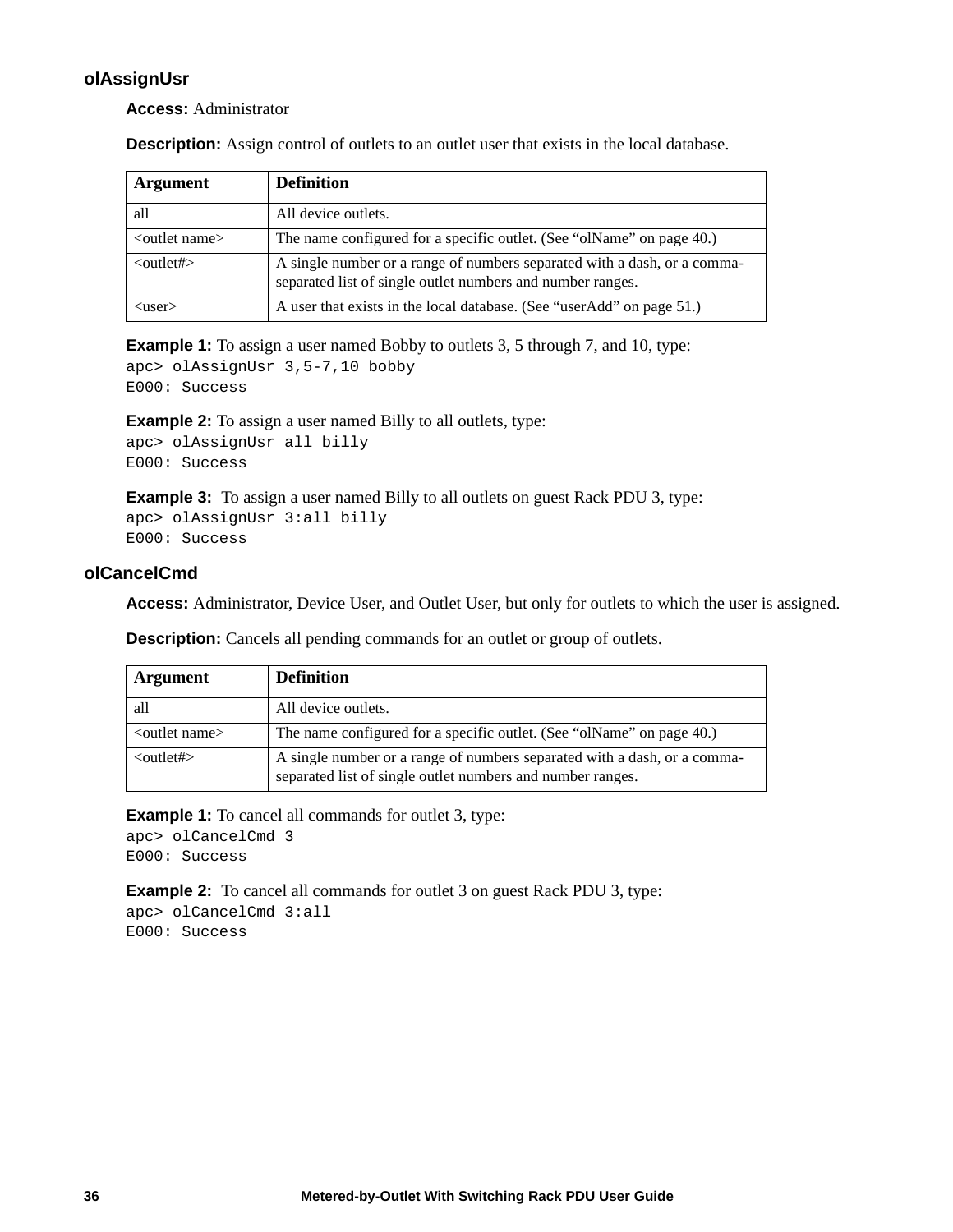# <span id="page-45-0"></span>**olDlyOff**

**Access:** Administrator, Device User, and Outlet User, but only for outlets to which the user is assigned.

**Description:** Turns off an outlet or group of outlets after the Power Off Delay (see "olOffDelay" on [page 42](#page-50-0)).

| <b>Argument</b>             | <b>Definition</b>                                                                                                                      |
|-----------------------------|----------------------------------------------------------------------------------------------------------------------------------------|
| all                         | All device outlets.                                                                                                                    |
| $\leq$ outlet name $\geq$   | The name configured for a specific outlet. (See "olName" on page 40.)                                                                  |
| $\langle$ outlet# $\rangle$ | A single number or a range of numbers separated with a dash, or a comma-<br>separated list of single outlet numbers and number ranges. |

**Example 1:** To turn off outlets 3, 5 through 7, and 10, type:

```
apc> olDlyOff 3,5-7,10
E000: Success
```
**Example 2:** To turn off all outlets, type: apc> olDlyOff all E000: Success

**Example 3:** To turn off all outlets on guest Rack PDU 2, type: apc> olDlyOff 2:all E000: Success

# <span id="page-45-1"></span>**olDlyOn**

**Access:** Administrator, Device User, and Outlet User, but only for outlets to which the user is assigned.

**Description:** Turns on an outlet or group of outlets after the Power On Delay (see "olOnDelay" on [page 43](#page-51-0)).

| Argument                  | <b>Definition</b>                                                                                                                      |
|---------------------------|----------------------------------------------------------------------------------------------------------------------------------------|
| all                       | All device outlets.                                                                                                                    |
| $\leq$ outlet name $\geq$ | The name configured for a specific outlet. (See "olName" on page 40.)                                                                  |
| $\leq$ outlet# $\geq$     | A single number or a range of numbers separated with a dash, or a comma-<br>separated list of single outlet numbers and number ranges. |

**Example 1:** To turn on outlets 3, 5 through 7, and 10, type:

```
apc> olDlyOn 3,5-7,10
E000: Success
```
**Example 2:** To turn on an outlet with the configured name of Outlet1, type: apc> olDlyOn outlet1 E000: Success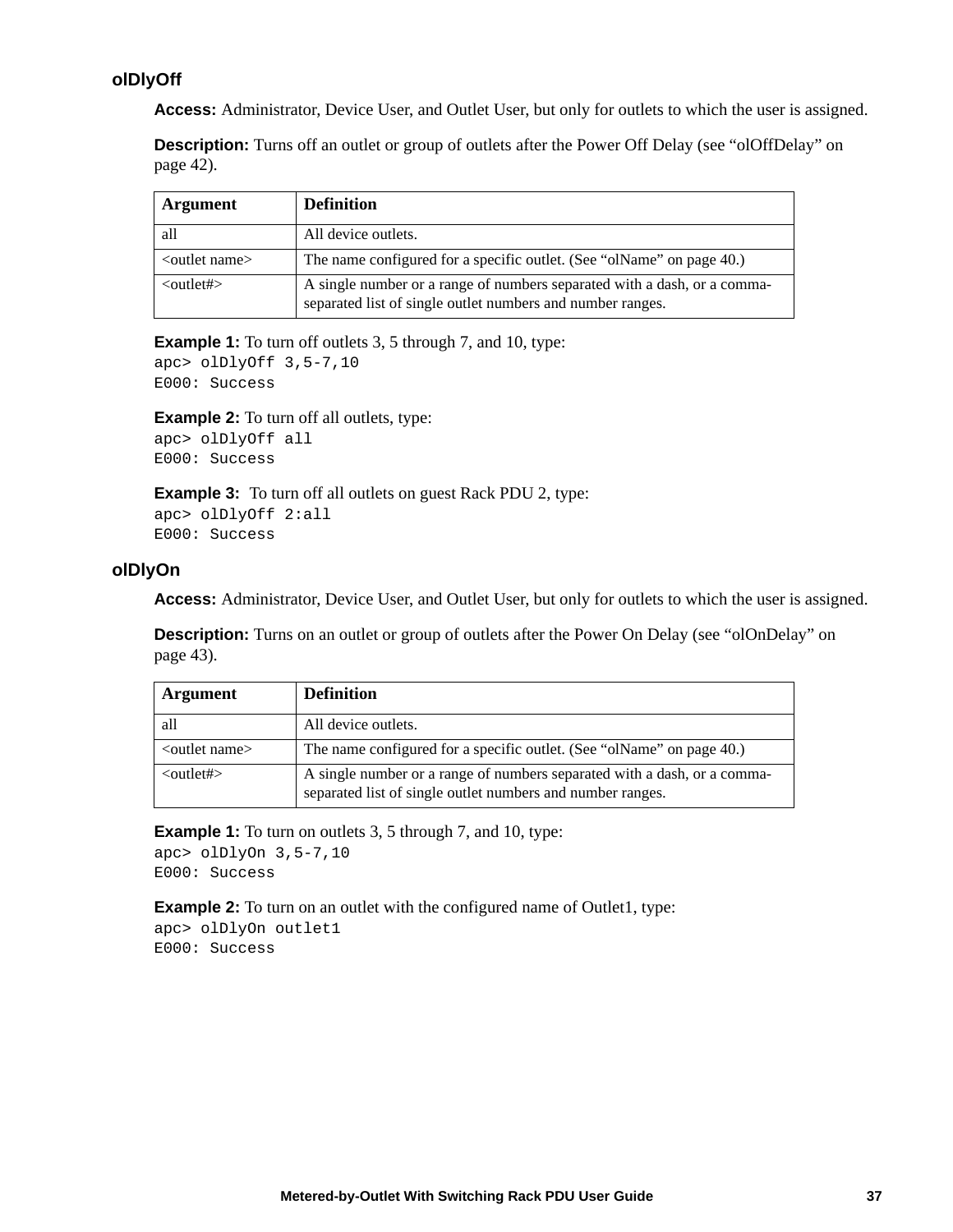# <span id="page-46-0"></span>**olDlyReboot**

**Access:** Administrator, Device User, and Outlet User, but only for outlets to which the user is assigned.

**Description:** Cycles power to an outlet or a group of outlets. The specified outlets will be turned off based on the configured Power Off Delay (see ["olOffDelay" on page 42\)](#page-50-0). After the longest Reboot Duration (see ["olOverLoad" on page 43](#page-51-1)) of the selected outlets, the outlets will then begin to turn on based on the configured Power On Delays (see ["olOnDelay" on page 43\)](#page-51-0) set for the specified outlets.

| <b>Argument</b>           | <b>Definition</b>                                                                                                                      |
|---------------------------|----------------------------------------------------------------------------------------------------------------------------------------|
| all                       | All device outlets.                                                                                                                    |
| $\leq$ outlet name $\geq$ | The name configured for a specific outlet. (See "olName" on page 40.)                                                                  |
| $\langle$ outlet# $>$     | A single number or a range of numbers separated with a dash, or a comma-<br>separated list of single outlet numbers and number ranges. |

**Example 1:** To cycle power to outlets 3, 5 through 7, and 10, type: apc> olDlyReboot 3,5-7,10 E000: Success

**Example 2:** To cycle power to an outlet with the configured name of Outlet1, type: apc> olDlyReboot outlet1 E000: Success

**Example 3:** To cycle power to all outlets on guest Rack PDU 2, type: apc> olDlyReboot 2:all E000: Success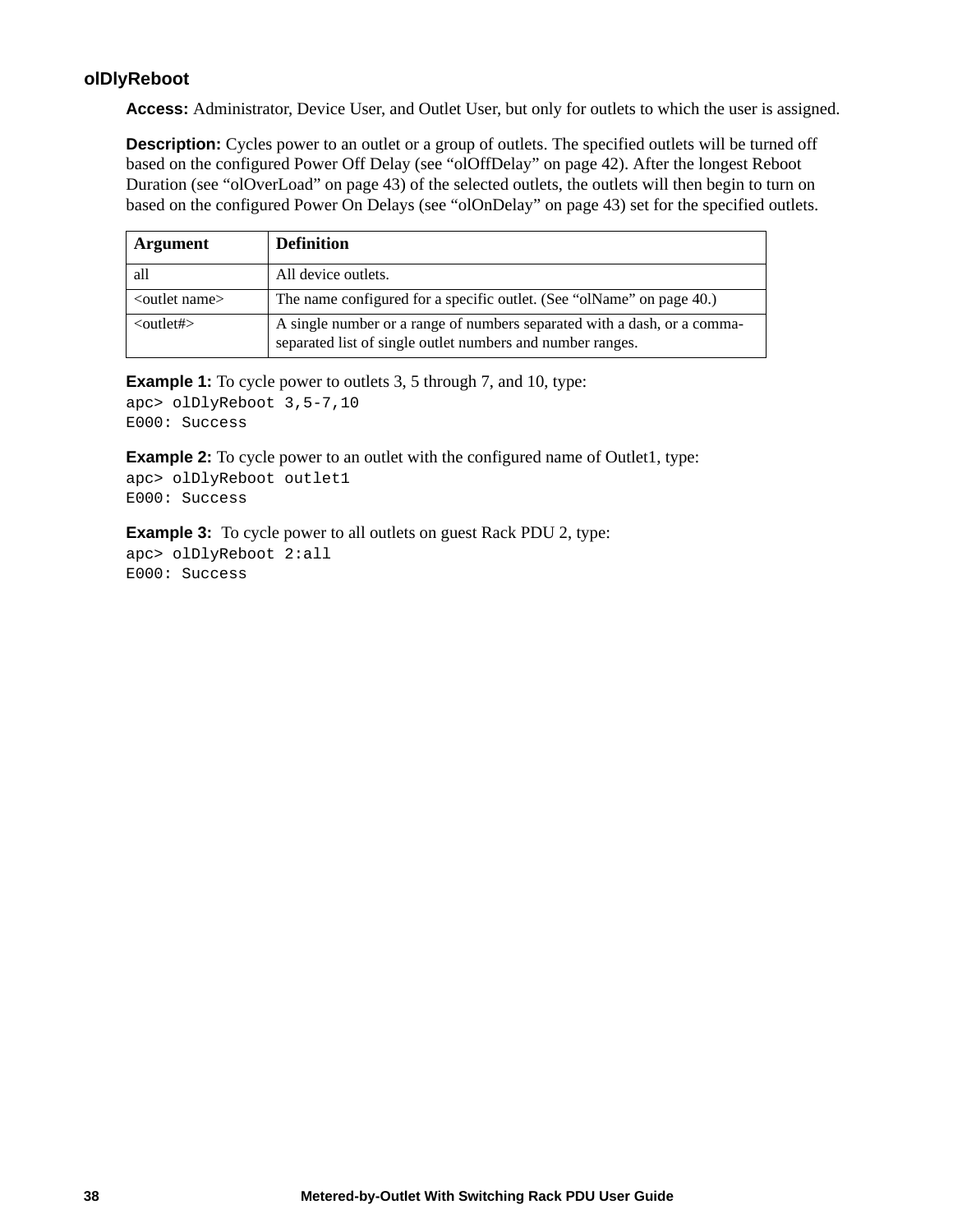#### **olGroups**

**Access:** Administrator, Device User, and Outlet User.

**Description:** List the outlet synchronization groups defined on the switched rack PDU. (See "Configure") [and Control Outlet Groups" on page 62](#page-70-0) for more information.)

**Example 1:** To list outlet synchronization groups on the Host Rack PDU, type:

```
apc> olGroups
Outlet Group Method: Enabled via Network
Outlet Group A: 
159.215.6.141Outlets: 2,4-7,9
159.215.6.143Outlets: 2,7,8
Outlet Group B:
159.215.6.141Outlets: 1
159.215.6.166Outlets: 1
E000: Success
```
**Example 2:** To list outlet synchronization groups on guest Rack PDU 2, type:

```
apc> olGroups 2:
Outlet Group Method: Local Only
Outlet Grp A:
RPDU Outlets: 3,10-12,16
Outlet Grp B:
RPDU Outlets: 13,14
Outlet Grp C:
RPDU Outlets: 6,7
Outlet Grp E:
RPDU Outlets: 23,24
E000: Success
```
**Example 3:** To list outlet synchronization groups on guest Rack PDU 3, type:

```
apc> olGroups 3:
Outlet Group Method: Enabled via In/Out Ports
Outlet Grp A:
RPDU1 Outlets: 3,9,24
RPDU2 Outlets: 3,10,11,16
RPDU4 Outlets: 3,8
Outlet Grp B:
RPDU1 Outlets: 5,8,13
RPDU4 Outlets: 5,6
Outlet Grp C:
RPDU1 Outlets: 10,11,19
E000: Success
```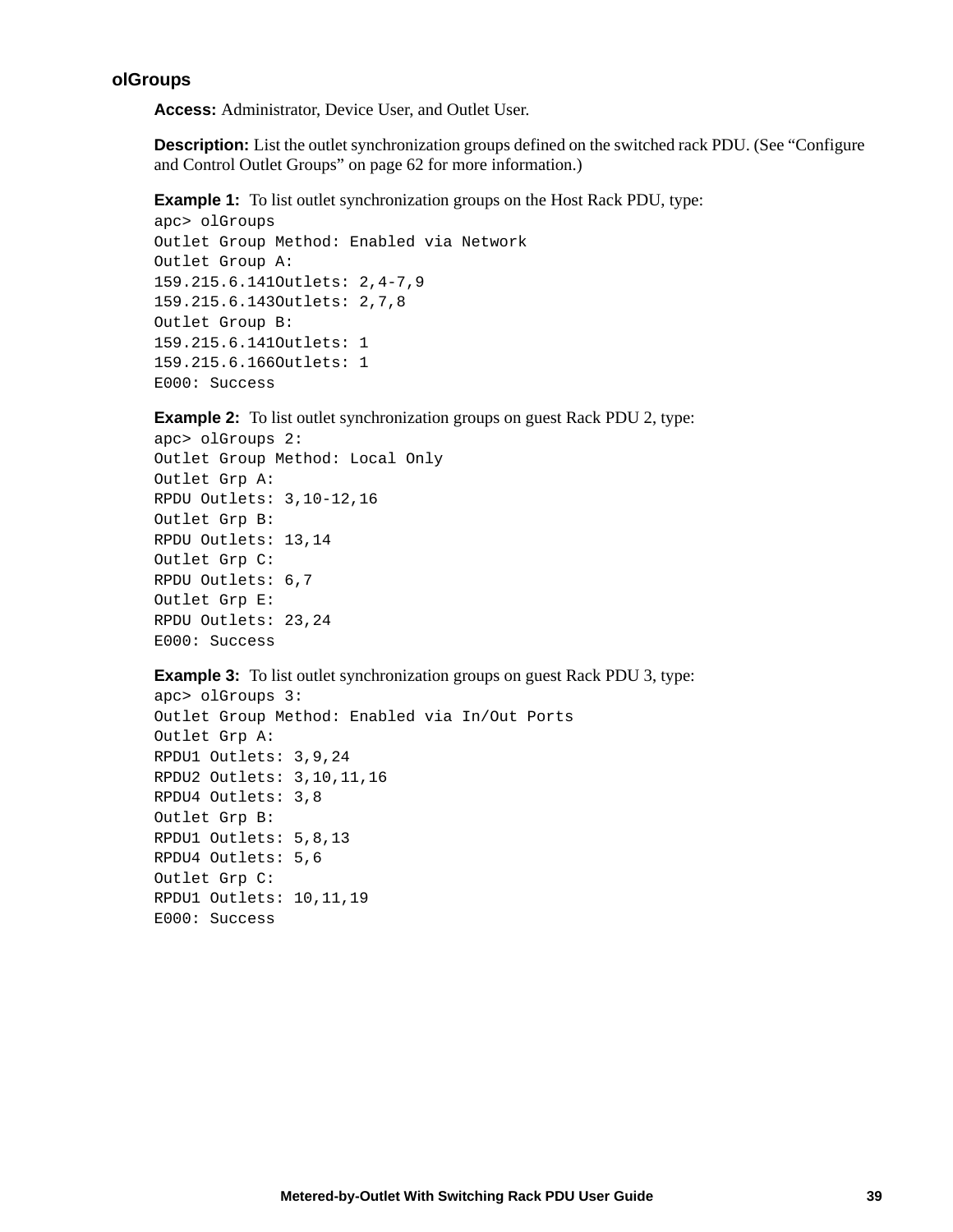# **olLowLoad**

**Access:** Administrator, Device User

**Description:** Set or view the outlet low-load threshold in kilowatts. To specify an outlet, choose from the following options.

| Argument                    | <b>Definition</b>                                                                                                                      |
|-----------------------------|----------------------------------------------------------------------------------------------------------------------------------------|
| all                         | All device outlets.                                                                                                                    |
| $\langle$ outlet# $\rangle$ | A single number or a range of numbers separated with a dash, or a comma-<br>separated list of single outlet numbers and number ranges. |

**Example 1:** To set the low-load threshold for all outlets to 1 kW, type:

```
apc> olLowLoad all 1
E000: Success
```
**Example 2:** To view the low-load threshold for outlets 1 through 5, type:

```
apc> olLowLoad 1-5
E000: Success
1: 1 kW
2: 1 kW
3: 1 kW
4: 1 kW
5: 1 kW
```
**Example 3:** To view the low-load threshold for outlets 1 through 3 on guest Rack PDU 2, type:

```
apc> olLowLoad 2:1-3
E000: Success
1: Outlet 1: 0 W
2: Outlet 2: 0 W
3: Outlet 3: 0 W
```
# <span id="page-48-0"></span>**olName**

**Access:** Administrator, Device User, and Outlet User, but only for outlets to which the user is assigned.

**Description:** Set or view the name configured for an outlet.

| Argument                    | <b>Definition</b>                                                                                                                      |
|-----------------------------|----------------------------------------------------------------------------------------------------------------------------------------|
| all                         | All device outlets.                                                                                                                    |
| $\langle$ outlet# $>$       | A single number or a range of numbers separated with a dash, or a comma-<br>separated list of single outlet numbers and number ranges. |
| $\langle$ newname $\rangle$ | The name for a specific outlet. Use only letters and numbers.                                                                          |

**Example 1:** To configure the name for outlet 3 to BobbysServer, type:

apc> olName 3 BobbysServer E000: Success

**Example 2:** To view the names of outlets 3 through 5 on guest Rack PDU 2, type:

```
apc> olName 2:3-5
E000: Success
3: BobbysServer
4: Outlet 4
5: Outlet 5
```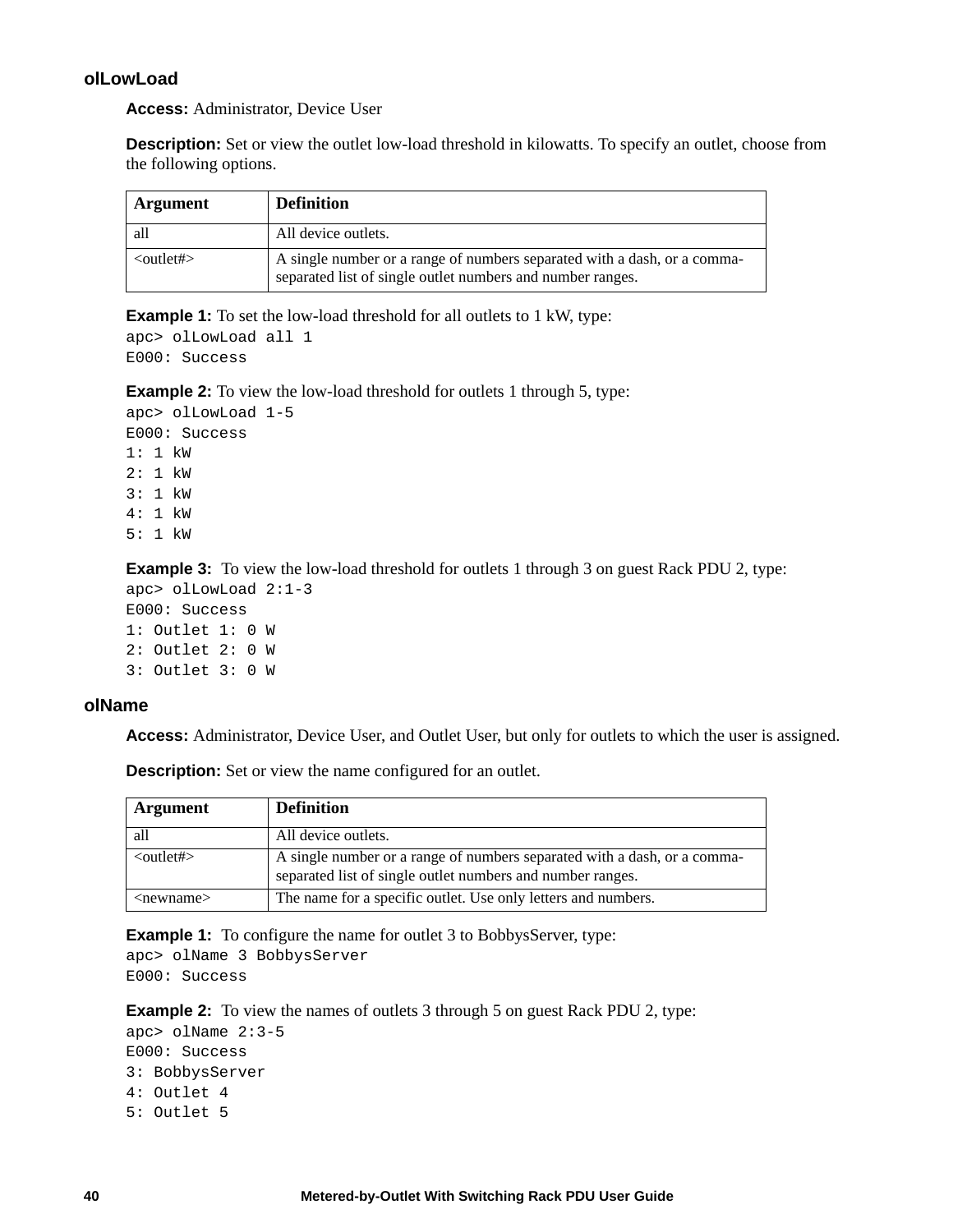# **olNearOver**

**Access:** Administrator, Device User

**Description:** Set or view the outlet near-overload threshold in kilowatts. To specify outlets, choose from the following options.

| Argument                    | <b>Definition</b>                                                                                                                      |
|-----------------------------|----------------------------------------------------------------------------------------------------------------------------------------|
| all                         | All device outlets.                                                                                                                    |
| $\langle$ outlet# $\rangle$ | A single number or a range of numbers separated with a dash, or a comma-<br>separated list of single outlet numbers and number ranges. |

**Example 1:** To set the near-overload threshold for all outlets to 10 kW, type:

```
apc> olNearOver all 10
E000: Success
```
**Example 2:** To view the near-overload threshold for outlets 1 through 5, type:

```
apc> olNearOver 1-5
E000: Success
1: 10 kW
2: 10 kW
3: 10 kW
4: 10 kW
5: 10 kW
```
**Example 3:** To set the near-overload threshold for all outlets on guest Rack PDU 3 to 10 kW, type: apc> olNearOver 3:all 10 E000: Success

#### **olOff**

**Access:** Administrator, Device User, and Outlet User, but only for outlets to which the user is assigned.

**Description:** Turn off an outlet or group of outlets without any delay.

| Argument                  | <b>Definition</b>                                                                                                                      |
|---------------------------|----------------------------------------------------------------------------------------------------------------------------------------|
| all                       | All device outlets.                                                                                                                    |
| <outlet name=""></outlet> | The name configured for a specific outlet. (See "olName" on page 40.)                                                                  |
| $\leq$ outlet# $>$        | A single number or a range of numbers separated with a dash, or a comma-<br>separated list of single outlet numbers and number ranges. |

**Example 1:** To turn off outlets 3 and 5 through 7, type: apc> olOff 3,5-7

E000: Success

**Example 2:** To turn off outlets 1 through 3 on guest Rack PDU 2, type: apc> olOff 2:1-3 E000: Success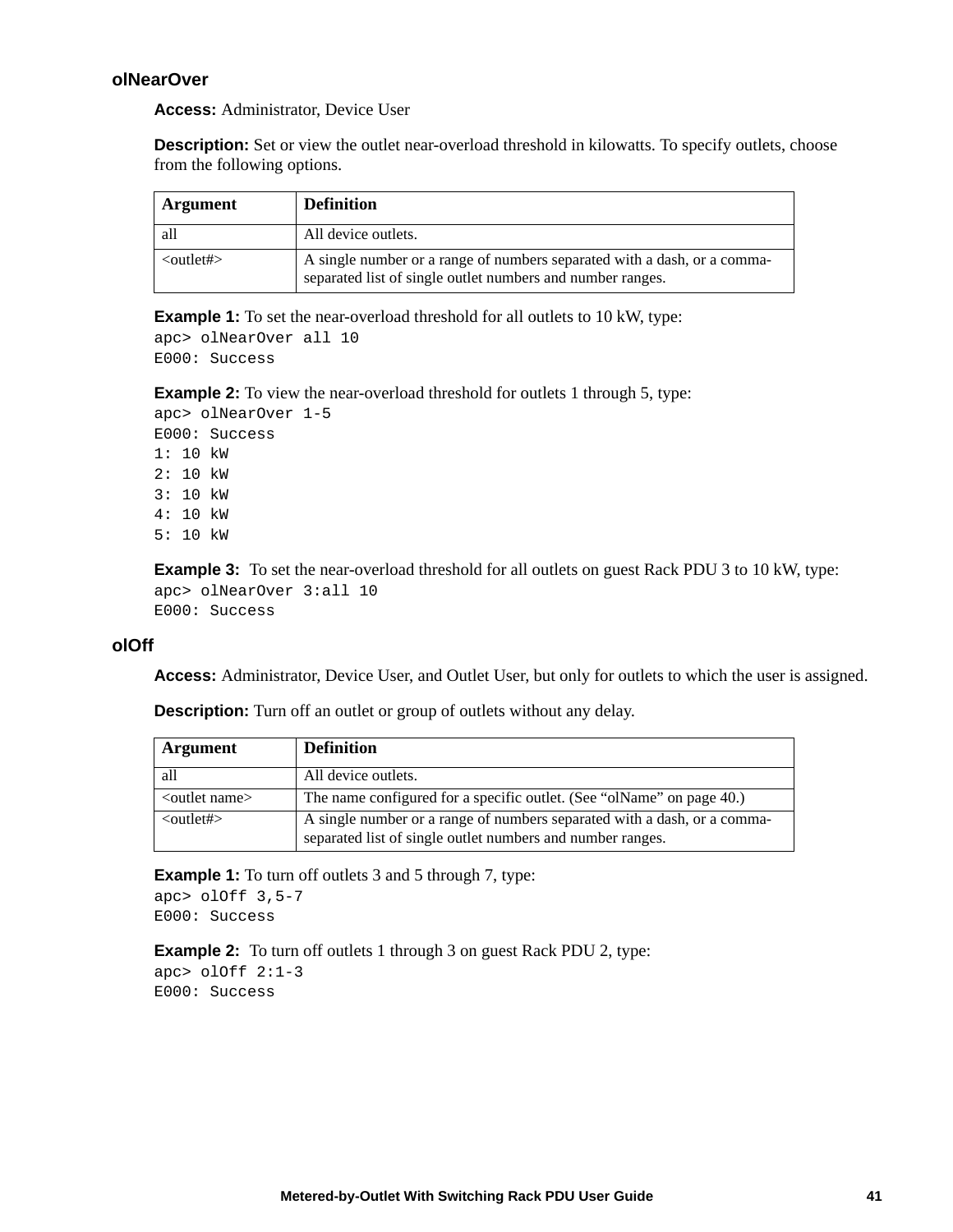# <span id="page-50-0"></span>**olOffDelay**

**Access:** Administrator, Device User, and Outlet User, but only for outlets to which the user is assigned.

**Description:** Set or view the time delay for the Off Delayed command (see ["olDlyOff" on page 37\)](#page-45-0) and for a Reboot Delayed command (see ["olDlyReboot" on page 38](#page-46-0)).

| <b>Argument</b>           | <b>Definition</b>                                                                                                                      |
|---------------------------|----------------------------------------------------------------------------------------------------------------------------------------|
| all                       | All device outlets.                                                                                                                    |
| $\leq$ outlet name $\geq$ | The name configured for a specific outlet. (See "olName" on page 40.)                                                                  |
| $\langle$ outlet# $>$     | A single number or a range of numbers separated with a dash, or a comma-<br>separated list of single outlet numbers and number ranges. |
| $<$ time $>$              | A time for the delay within the range of 1 to 7200 seconds (2 hours).                                                                  |

**Example 1:** To set a 9-second delay for turning off outlets 3 and 5 through 7, type: apc> olOffDelay 3,5-7 9 E000: Success

**Example 2:** To view the delay for the Off Delayed command for outlets 3 and 5 through 7, type: apc> olOffDelay 3,5-7

```
E000: Success
3: BobbysServer: 9 sec
5: BillysServer: 9 sec
6: JoesServer: 9 sec
7: JacksServer: 9 sec
```
**Example 3:** To set a 15-second delay for turning off outlets 2-4 on guest Rack PDU 2, type: apc> olOffDelay 2:2-4 15 E000: Success

#### **olOn**

**Access:** Administrator, Device User, and Outlet User, but only for outlets to which the user is assigned.

| Argument                    | <b>Definition</b>                                                                                                                      |
|-----------------------------|----------------------------------------------------------------------------------------------------------------------------------------|
| all                         | All device outlets.                                                                                                                    |
| <outlet name=""></outlet>   | The name configured for a specific outlet. (See "olName" on page 40.)                                                                  |
| $\langle$ outlet# $\rangle$ | A single number or a range of numbers separated with a dash, or a comma-<br>separated list of single outlet numbers and number ranges. |

**Description:** Turn on an outlet or group of outlets without any delay.

**Example 1:** To turn on outlets 3 and 5 through 7, type:

apc> olOn 3,5-7 E000: Success

**Example 2:** To turn on outlets 3 and 5 through 7 on guest Rack PDU 3, type:

apc> olOn 3:3,5-7 E000: Success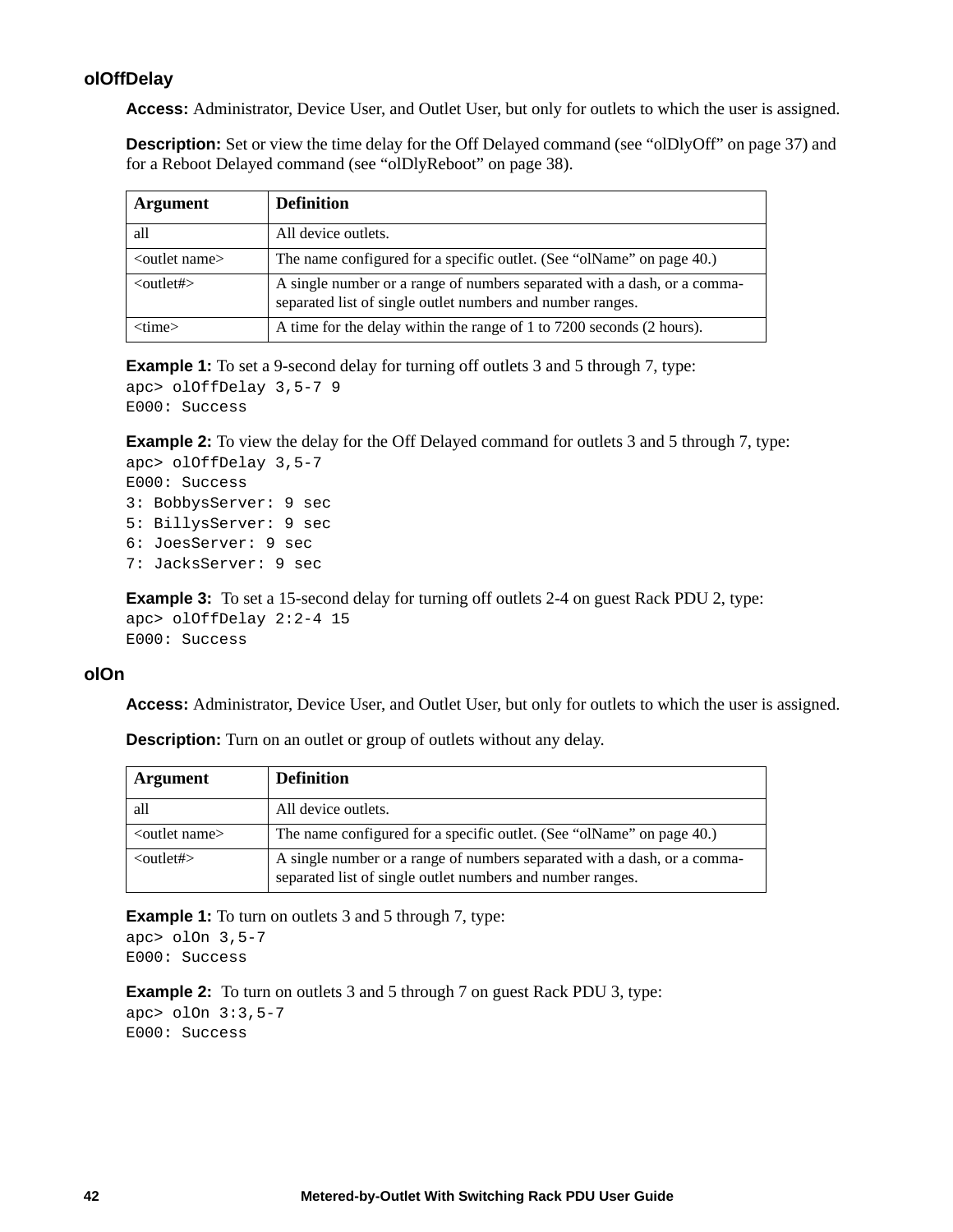# <span id="page-51-0"></span>**olOnDelay**

**Access:** Administrator, Device User, and Outlet User, but only for outlets to which the user is assigned.

**Description:** Set or view the time delay for the On Delayed command (see ["olDlyOn" on page 37](#page-45-1)) and for or a Reboot Delayed command (see ["olDlyReboot" on page 38\)](#page-46-0).

| <b>Argument</b>           | <b>Definition</b>                                                                                                                      |  |
|---------------------------|----------------------------------------------------------------------------------------------------------------------------------------|--|
| all                       | All device outlets.                                                                                                                    |  |
| $\leq$ outlet name $\geq$ | The name configured for a specific outlet. (See "olName" on page 40.)                                                                  |  |
| $\langle$ outlet# $>$     | A single number or a range of numbers separated with a dash, or a comma-<br>separated list of single outlet numbers and number ranges. |  |
| $<$ time $>$              | A time for the delay within the range of 1 to 7200 seconds (2 hours).                                                                  |  |

**Example 1:** To set a 6-second delay for turning on outlets 3 and 5 through 7, type:

```
apc> olOnDelay 3,5-7 6
E000: Success
```
**Example 2:** To view the delay for the On Delayed command for outlets 3 and 5 through 7, type:

```
apc> olOnDelay 3,5-7
E000: Success
3: BobbysServer: 6 sec
5: BillysServer: 6 sec
6: JoesServer: 6 sec
7: JacksServer: 6 sec
```
#### <span id="page-51-1"></span>**olOverLoad**

**Access:** Administrator, Device User

**Description:** Set or view the outlet overload threshold in kilowatts. To specify outlets, choose from the following options.

| Argument              | <b>Definition</b>                                                                                                                      |
|-----------------------|----------------------------------------------------------------------------------------------------------------------------------------|
| all                   | All device outlets.                                                                                                                    |
| $\langle$ outlet# $>$ | A single number or a range of numbers separated with a dash, or a comma-<br>separated list of single outlet numbers and number ranges. |

**Example 1:** To set the overload threshold for all outlets to 13 kW, type:

```
apc> olOverLoad all 13
E000: Success
```
**Example 2:** To view the overload threshold for outlets 1 through 5, type:

```
apc> olOverLoad 1-5
E000: Success
1: 13 kW
2: 13 kW
3: 13 kW
4: 13 kW
5: 13 kW
```
**Example 3:** To set the overload threshold for all outlets to 14 kW on guest Rack PDU 2, type: apc> olOverLoad 2:all 14 E000: Success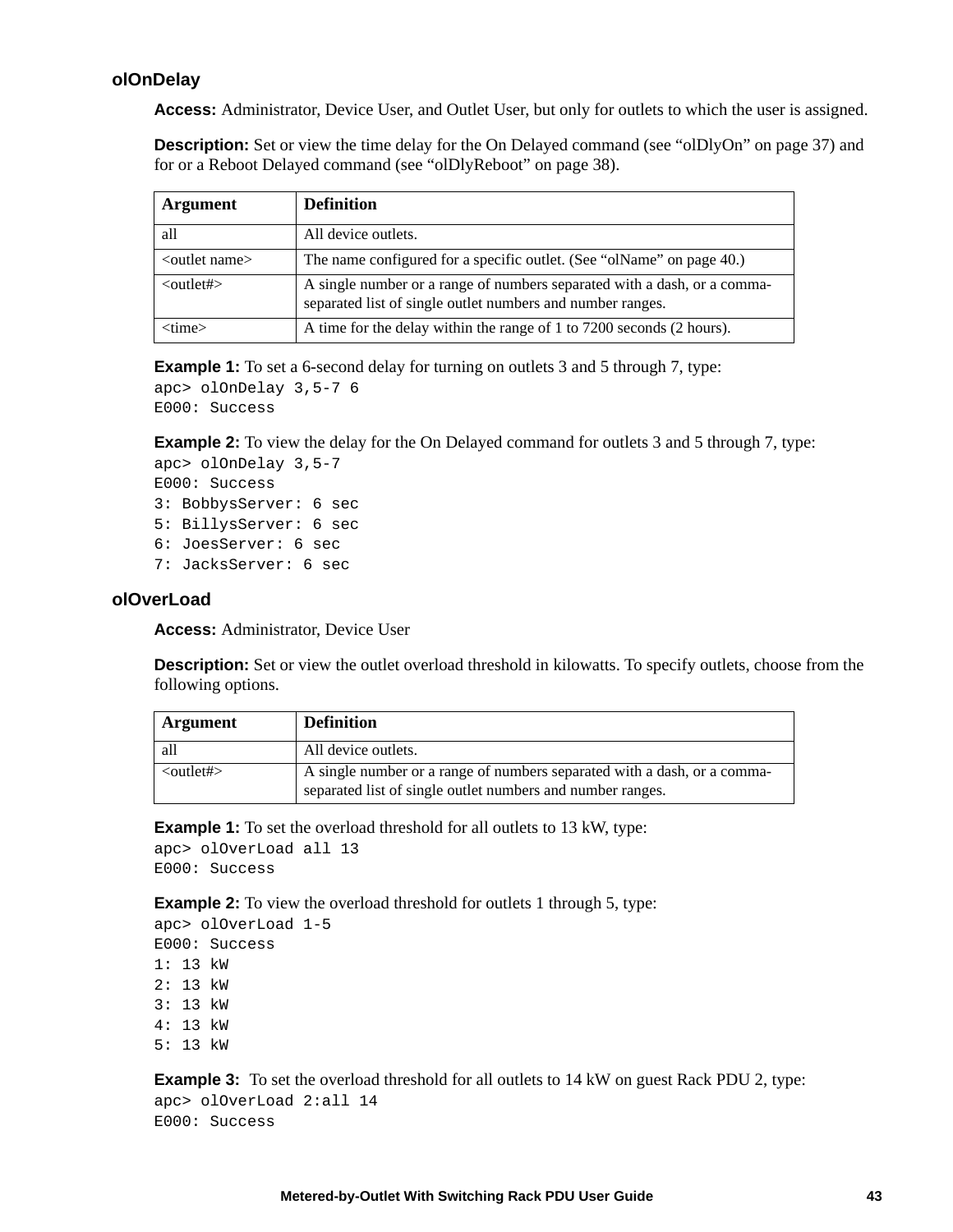#### **olRbootTime**

**Access:** Administrator, Device User, and Outlet User, but only for outlets to which the user is assigned.

**Description:** Set or view the amount of time an outlet will remain off for a Reboot Delayed command (see ["olDlyReboot" on page 38\)](#page-46-0).

**Example 1:** To view the time set for outlets 3 and 5 through 7 to remain off during a reboot, type:

```
apc> olRbootTime 3,5-7
E000: Success
3: BobbysServer: 4 sec
5: BillysServer: 5 sec
6: JoesServer: 7 sec
7: JacksServer: 2 sec
```
**Example 2:** To set the time for outlets 3 and 5 through 7 to remain off during a reboot, type:

```
apc> olRbootTime 3,5-7 10
E000: Success
3: BobbysServer: 10 sec
5: BillysServer: 10 sec
6: JoesServer: 10 sec
7: JacksServer: 10 sec
```
#### **olReading**

**Access:** Administrator, Device User, and Outlet User, but only for outlets to which the user is assigned.

**Description:** Displays a reading/measurement from an outlet or a group of outlets. olReading [id#:] <all | outlet name | outlet#> <current | power | energy>

**Example 1:** To view the current readings of outlets 1 through 3, type:

```
apc> olReading 1-3 current
E000: Success
1: Outlet 1: 5.1 A
2: Outlet 2: 1.9 A
3: BobbysServer: 2.3 A
```
**Example 2:** To view the power readings of outlets 1 through 4 on guest Rack PDU 2, type:

```
apc> olReading 2:1-3 power
E000: Success
1: Outlet 1: 0 W
2: Outlet 2: 0 W
3: BobbysServer: 0 W
```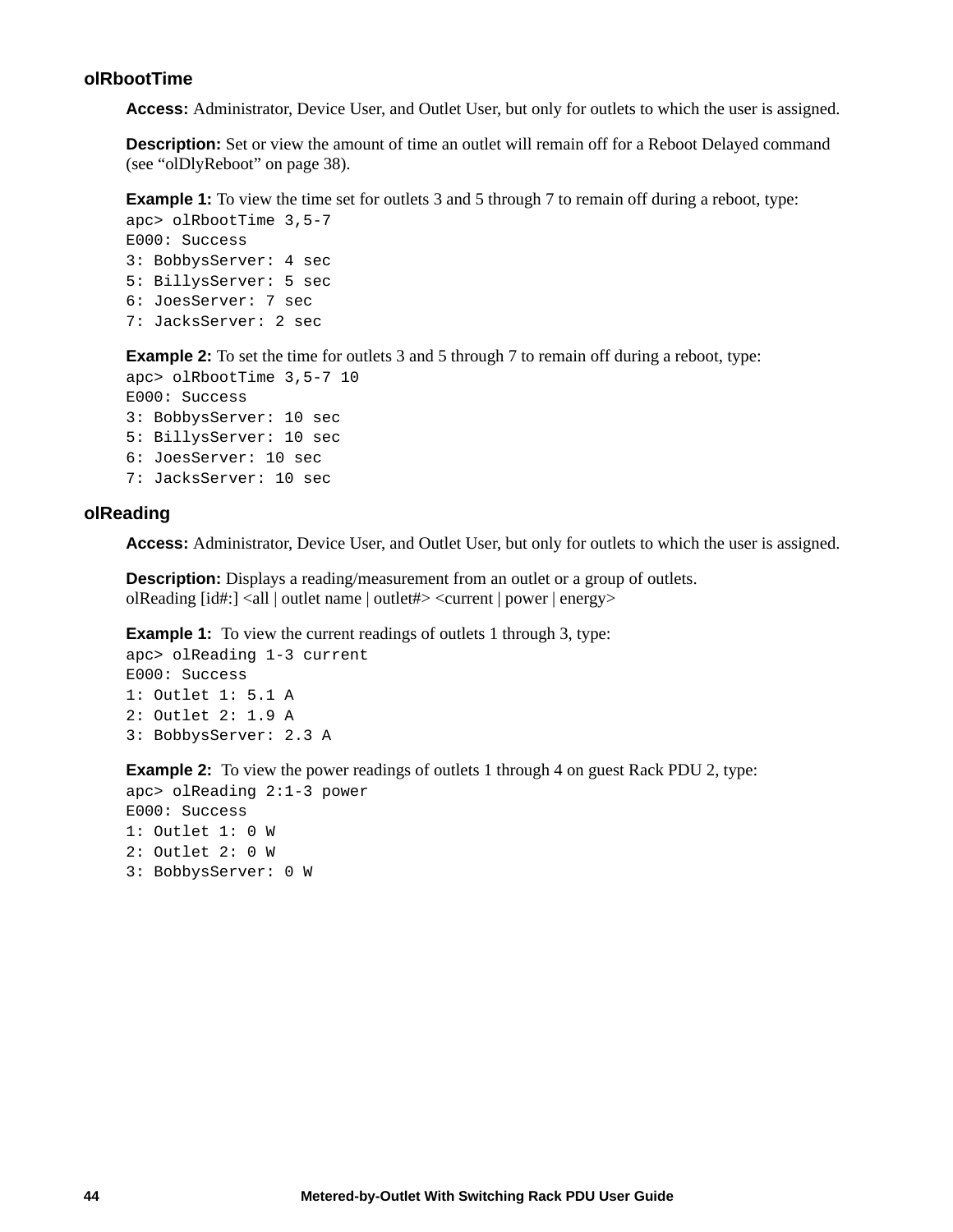# **olReboot**

**Access:** Administrator, Device User, and Outlet User, but only for outlets to which the user is assigned.

**Description:** Cycle power to an outlet or group of outlets without any delays. If more than one outlet is specified, then those outlets will be cycled together.

| <b>Argument</b>           | <b>Definition</b>                                                                                                                      |  |
|---------------------------|----------------------------------------------------------------------------------------------------------------------------------------|--|
| all                       | All device outlets.                                                                                                                    |  |
| $\leq$ outlet name $\geq$ | The name configured for a specific outlet. (See "olName" on page 40.)                                                                  |  |
| $\langle$ outlet# $>$     | A single number or a range of numbers separated with a dash, or a comma-<br>separated list of single outlet numbers and number ranges. |  |

**Example:** To reboot outlets 3 and 5 through 7, type:

```
apc> olReboot 3,5-7
E000: Success
```
#### **olStatus**

**Access:** Administrator, Device User, and Outlet User, but only for outlets to which the user is assigned.

| <b>Argument</b>             | <b>Definition</b>                                                                                                                      |  |
|-----------------------------|----------------------------------------------------------------------------------------------------------------------------------------|--|
| all                         | All device outlets.                                                                                                                    |  |
| $\leq$ outlet name $\geq$   | The name configured for a specific outlet. (See "olName" on page 40.)                                                                  |  |
| $\langle$ outlet# $\rangle$ | A single number or a range of numbers separated with a dash, or a comma-<br>separated list of single outlet numbers and number ranges. |  |

**Description:** View the status of specified outlets.

**Example 1:** To view the status for outlets 3 and 5 through 7, type:

```
apc> olStatus 3,5-7
E000: Success
3: BobbysServer: On
5: BillysServer: Off
6: JoesServer: Off
7: JacksServer: On
```
**Example 2:** To view the status for outlets 5 through 7 on guest Rack PDU 2, type:

apc> olStatus 2:5-7 E000: Success 5: Outlet 5: On 6: Outlet 6: On 7: Outlet 7: On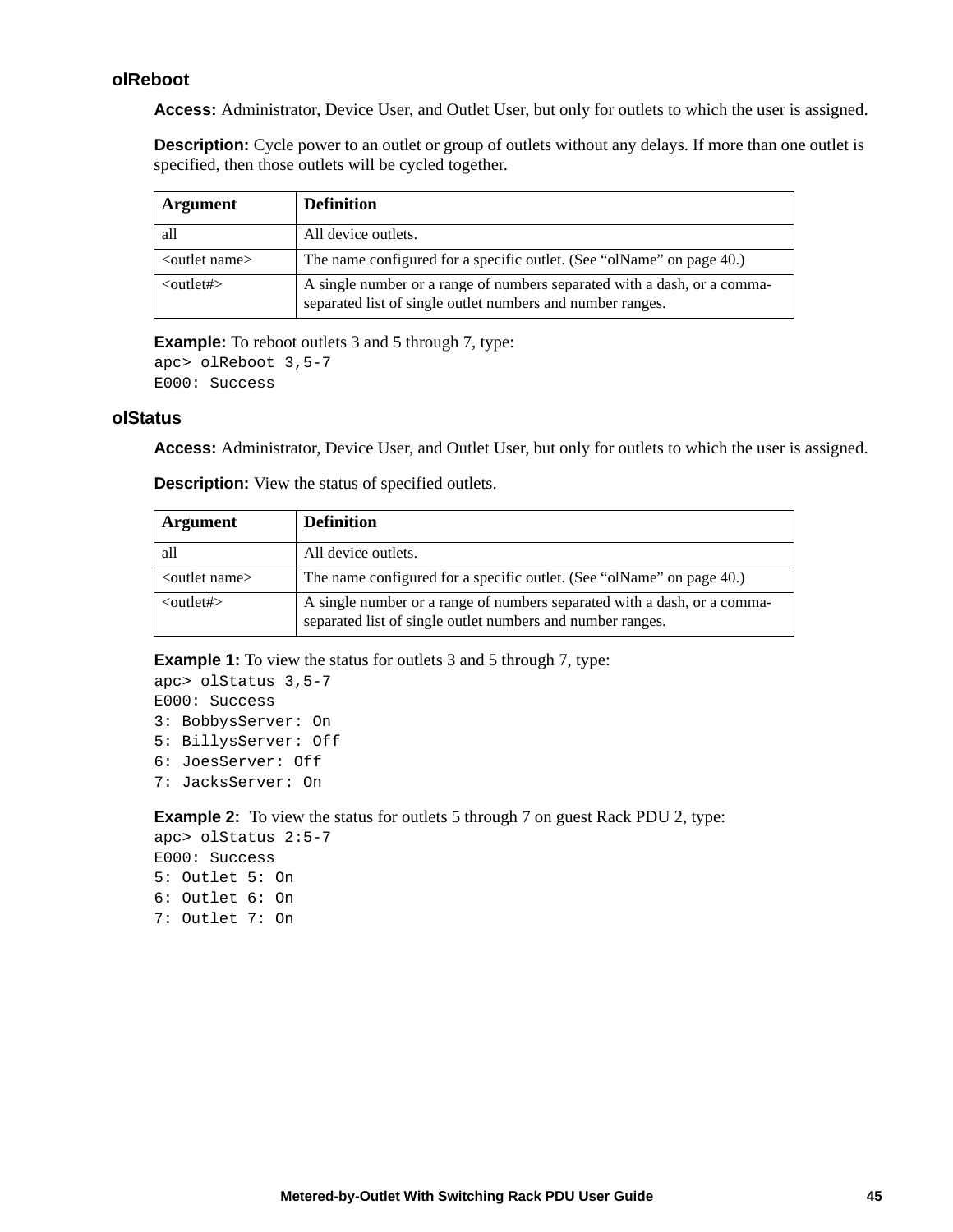# **olUnasgnUsr**

**Access:** Administrator

**Description:** Remove control of outlets from an outlet user that exists in the local database.

| <b>Argument</b>           | <b>Definition</b>                                                                                                                      |
|---------------------------|----------------------------------------------------------------------------------------------------------------------------------------|
| all                       | All device outlets.                                                                                                                    |
| $\leq$ outlet name $\geq$ | The name configured for a specific outlet. (See "olName" on page 40.)                                                                  |
| $\langle$ outlet# $>$     | A single number or a range of numbers separated with a dash, or a comma-<br>separated list of single outlet numbers and number ranges. |
| $users$                   | A user that exists in the local database.                                                                                              |

**Example 1:** To remove a user named Bobby from control of outlets 3, 5 through 7, and 10, type: apc> olUnasgnUsr 3,5-7,10 bobby E000: Success

**Example 2:** To remove a user named Billy from control of all outlets, type:

```
apc> olUnasgnUsr all billy
E000: Success
```
# **phLowLoad**

**Access:** Administrator, Device User

**Description:** Set or view the phase low-load threshold in kilowatts. To specify phases, choose from the following options. Type: all, a single phase, a range, or a comma-separated list of phases.

**Example 1:** To set the low-load threshold for all phases to 1 kW, type:

```
apc> phLowLoad all 1
E000: Success
```
**Example 2:** To view the low-load threshold for phases 1 through 3, type:

```
apc> phLowLoad 1-3
E000: Success
1: 1 A
2: 1 A
3: 1 A
```
**Example 3:** To view the low-load threshold for phases 1 on guest Rack PDU 3, type: apc> phLowLoad 3:1 E000: Success 1: 1 A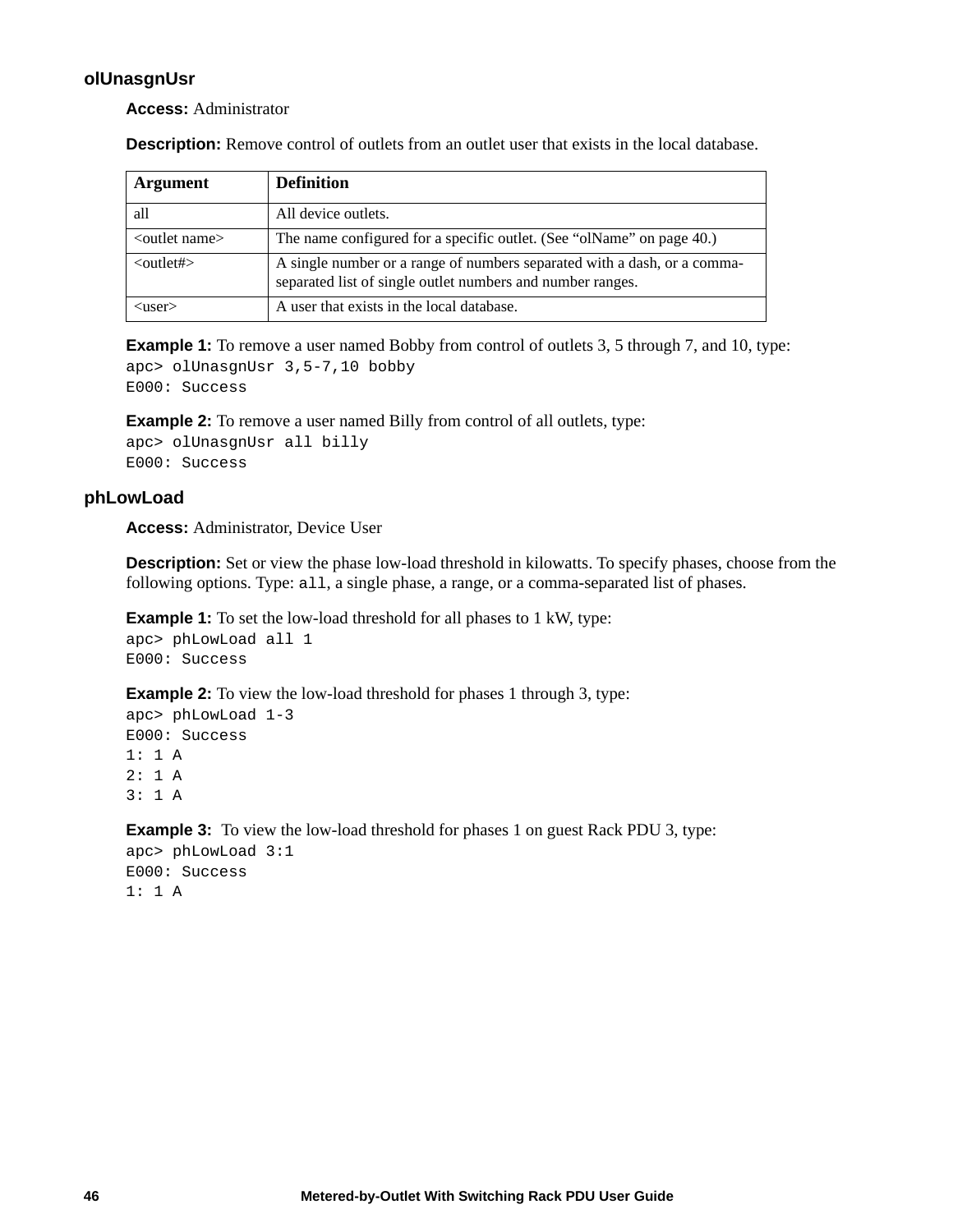#### **phNearOver**

**Access:** Administrator, Device User

**Description:** Set or view the phase near-overload threshold in kilowatts. To specify phases, choose from the following options. Type: all, a single phase, a range, or a comma-separated list of phases.

**Example 1:** To set the near-overload threshold for all phases to 10 kW, type:

```
apc> phNearOver all 10
E000: Success
```
**Example 2:** To view the near-overload threshold for phases 1 through 3, type:

```
apc> phNearOver 1-3
E000: Success
1: 10 A
2: 10 A
3: 10 A
```
#### **phOverLoad**

**Access:** Administrator, Device User

**Description:** Set or view the phase overload threshold in kilowatts. To specify phases, choose from the following options. Type: all, a single phase, a range, or a comma-separated list of phases.

**Example 1:** To set the overload threshold for all phases to 13 kW, type:

```
apc> phOverLoad all 13
E000: Success
```
**Example 2:** To view the overload threshold for phases 1 through 3, type: apc> phOverLoad 1-3 E000: Success 1: 13 A 2: 13 A

3: 13 A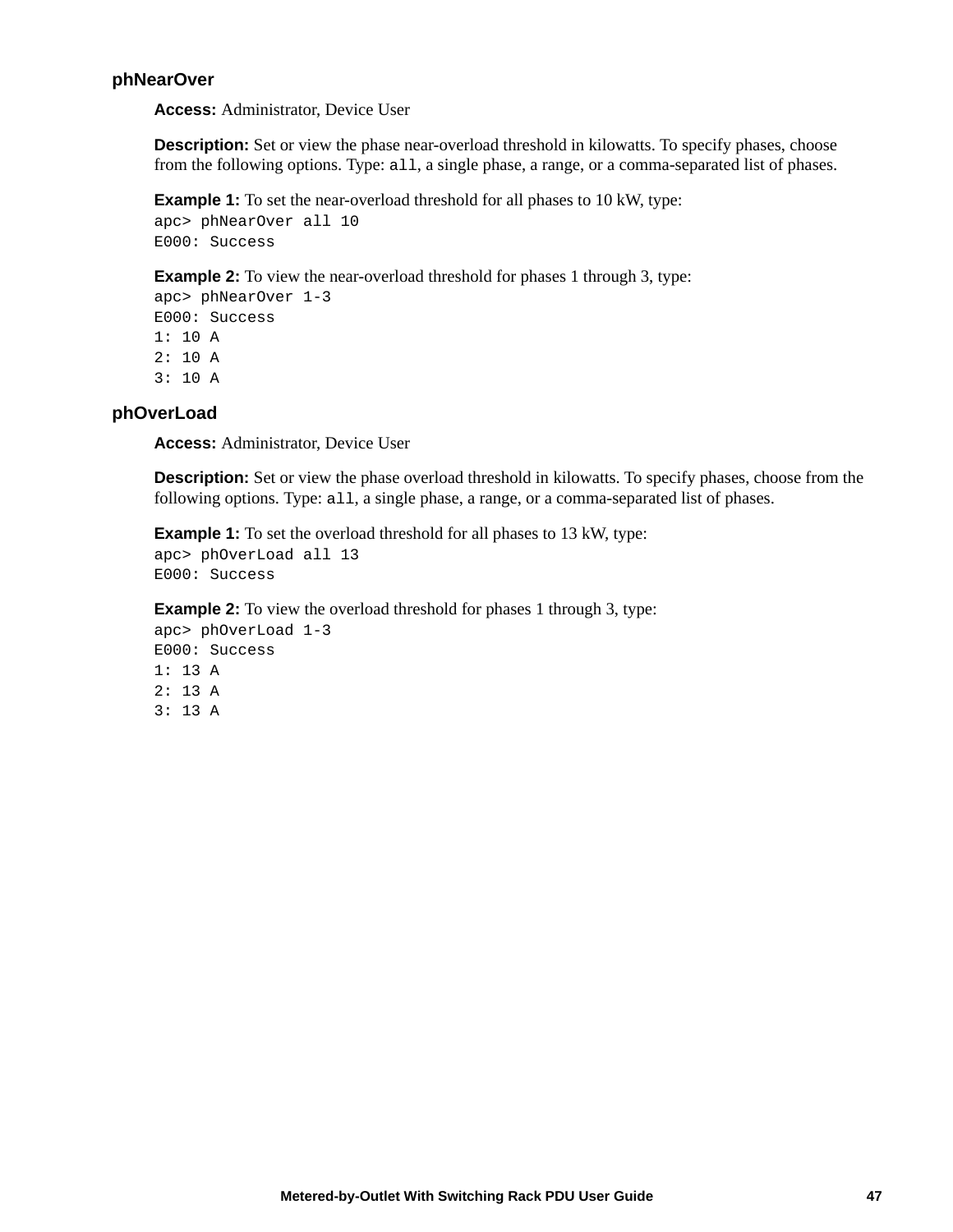### **phReading**

**Access:** Administrator, Device User

**Description:** View the current, voltage, or power for a phase. Set or view the phase near-overload threshold in kilowatts. You can specify all phases, a single phase, a range, or a comma-separated list of phases.

**Example 1:** To view the measurement for current for phase 3, type:

apc> phReading 3 current E000: Success 3: 4 A

**Example 2:** To view the voltage for each phase, type:

apc> phReading all voltage E000: Success 1: 120 V 2: 120 V 3: 120 V

**Example 3:** To view the power for phase 2 on guest Rack PDU 3, type:

apc> phReading 3:2 power E000: Success 2: 40 W

# **phRestrictn**

**Access:** Administrator

**Description:** Set or view the overload restriction feature to prevent outlets from turning on when the overload alarm threshold is violated. Acceptable arguments are none, near, and over. To specify phases, choose from the following options. Type: all, a single phase, a range, or a comma-separated list of phases.

**Example 1:** To set the overload restriction for phase three to none, type: apc> phRestrictn 3 none E000: Success

**Example 2:** To view the overload restrictions for all phases, type:

apc> phRestrictn all E000: Success 1: over 2: near 3: none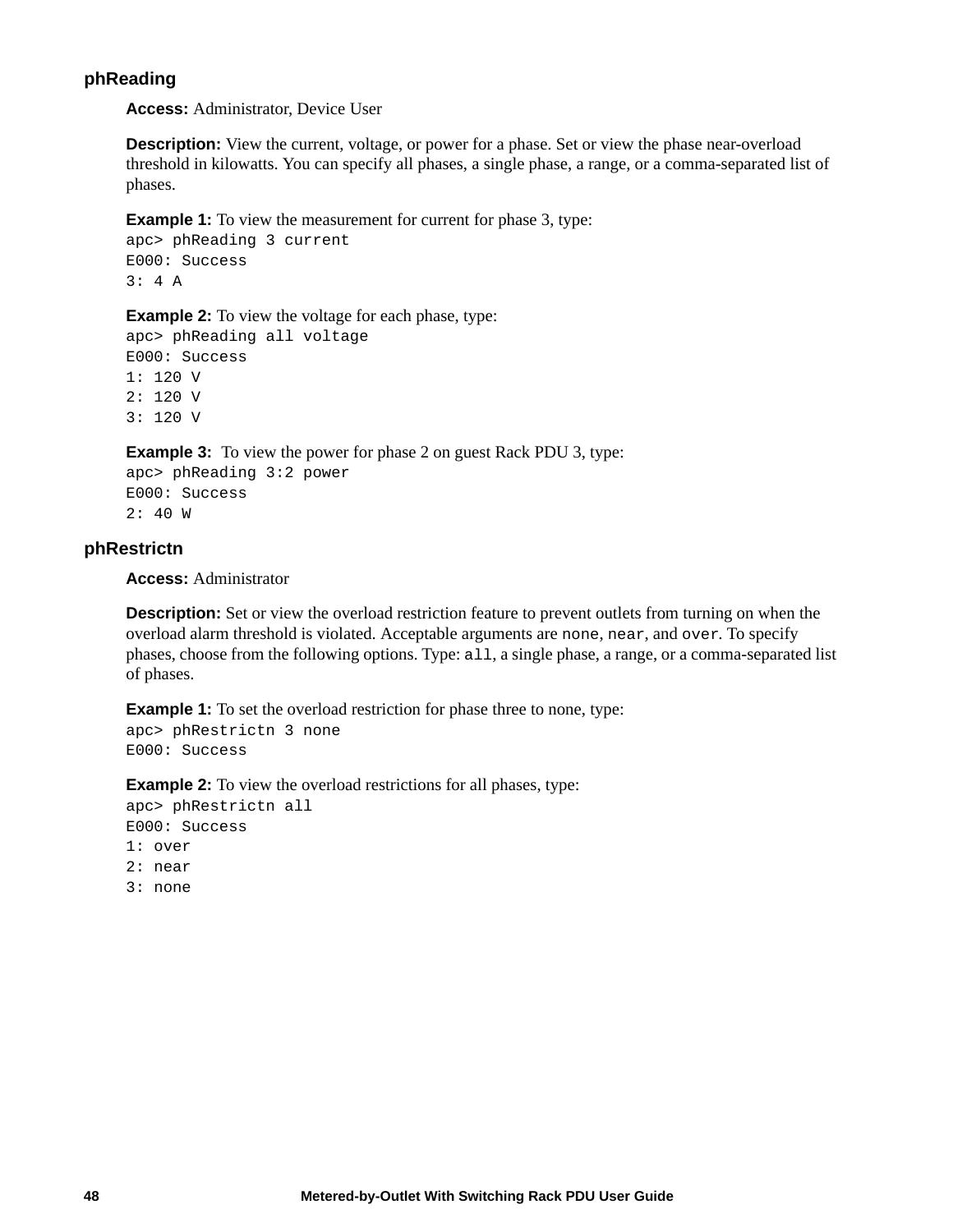# **prodInfo**

**Access:** Administrator, Device User, Outlet User

**Description:** View information about the Rack PDU.

**Example 1:** To view the product information for this Rack PDU, type:

```
apc> prodInfo
E000: Success
AOS X.X.X
Metered-by-Outlet Rack PDU X.X.X
Model: AP8XXX
Present Outlets: XX
Switched Outlets: XX
Metered Outlets: XX
Max Current: XX A
Phases: X
Banks: X
```
**Example 2:** To view the product information for guest Rack PDU 2, type::

```
apc> prodInfo 2:
E000: Success
AOS X.X.X
Metered-by-Outlet Rack PDU X.X.X
Model: AP8XXX
Present Outlets: XX
Switched Outlets: XX
Metered Outlets: XX
Max Current: XX A
Phases: X
Banks: X
```
#### **sensorName**

**Access:** Administrator, Device User

**Description:** Set or view the name assigned to the Rack PDU Temp/Humidity port.

**Example 1:** To set the name for the port to "Sensor1," type: apc> sensorName Sensor1 E000: Success

**Example 2:** To then view the name for the sensor port, type:

apc> sensorName E000: Success Sensor1

**Example 3:** To set the name for the sensor port on guest Rack PDU 2 to "Sensor1," type: apc> sensorName 2:Sensor1 E000: Success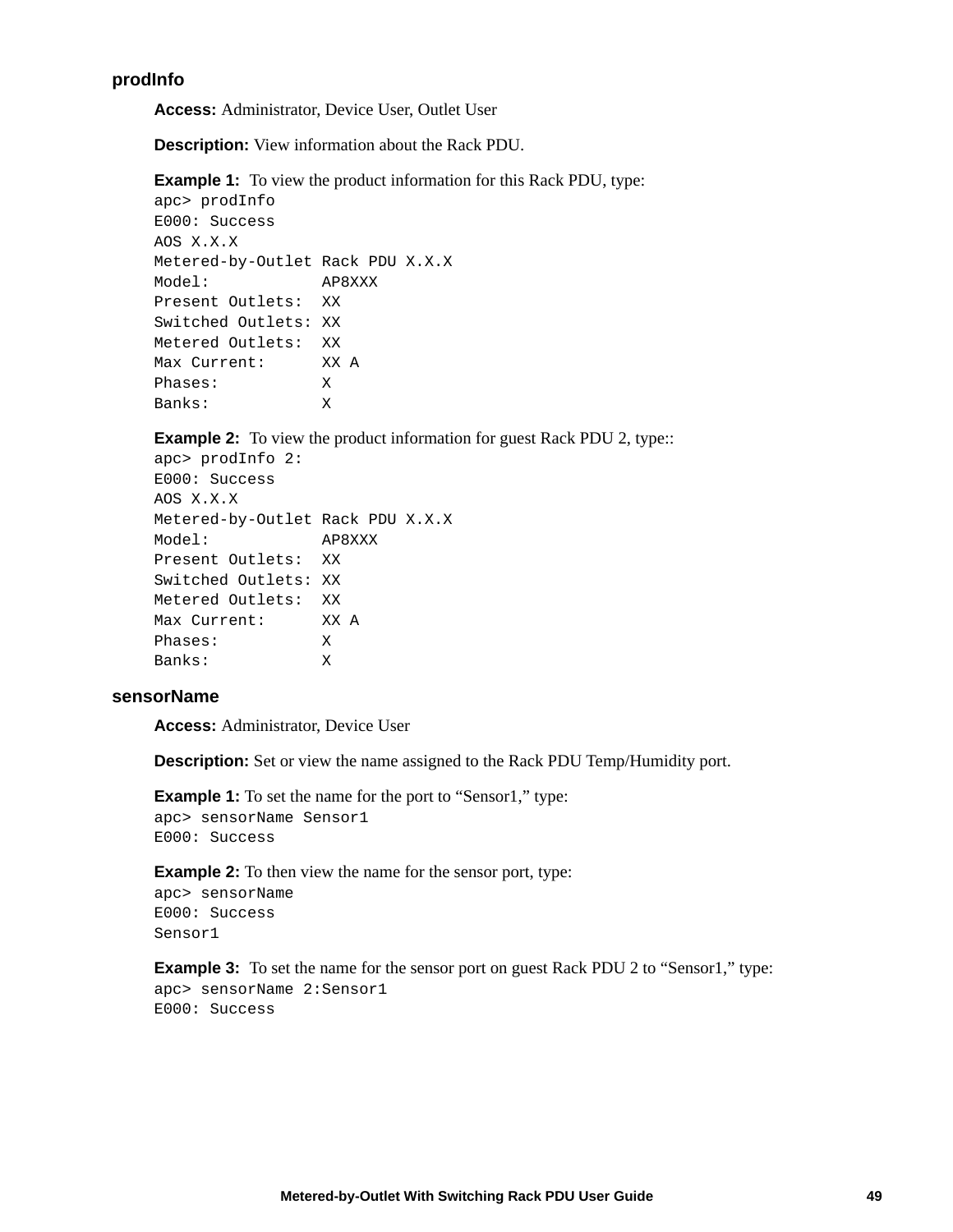#### **tempHigh**

**Access:** Administrator, Device User

**Description:** Set or view the high-temperature threshold in either Fahrenheit or Celsius.

```
Example 1: To set the high-temperature threshold to 70° Fahrenheit, type:
apc> tempHigh F 70
E000: Success
```
**Example 2:** To view the high-temperature threshold in Celsius, type:

```
apc> tempHigh C
E000: Success
21 C
```
**Example 3:** To view the high-temperature threshold of guest Rack PDU 2 in Fahrenheit, type: apc> tempHigh 2:F E000: Success 85 F

#### **tempMax**

**Access:** Administrator, Device User

**Description:** Set or view the max-temperature threshold in either Fahrenheit or Celsius.

**Example 1:** To set the max-temperature threshold to 80° Fahrenheit, type:

```
apc> tempMax F 80
E000: Success
```
**Example 2:** To view the max-temperature threshold in Celsius, type:

```
apc> tempMax C
E000: Success
27 C
```
**Example 3:** To view the max-temperature threshold of guest Rack PDU 3 in Fahrenheit, type:

```
apc> tempMax 3:F
E000: Success
95 F
```
#### **tempReading**

**Access:** Administrator, Device User, Outlet User

**Description:** View the temperature value in either Fahrenheit or Celsius from the sensor.

```
Example 1: To view the temperature value in Fahrenheit, type:
apc> tempReading F
E000: Success
51.1 F
```
**Example 2:** To view the temperature value of guest Rack PDU 3 in Celsius, type:

```
apc> tempReading 2:C
E000: Success
23.5 C
```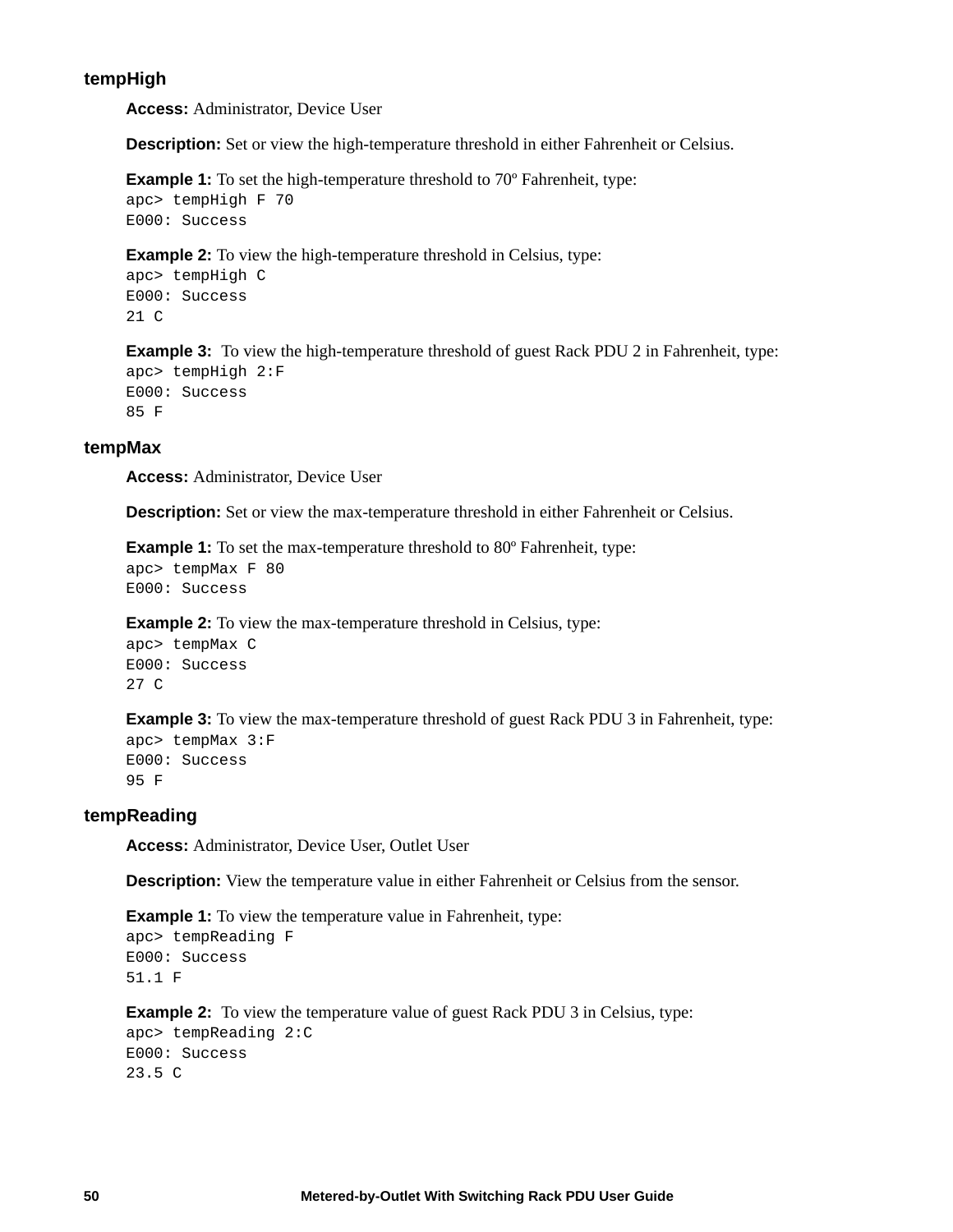#### <span id="page-59-0"></span>**userAdd**

**Access:** Administrator

**Description:** Add an outlet user to the local user database.

**Example:** To add a user named Bobby, type: apc> userAdd Bobby E000: Success

# **userDelete**

**Access:** Administrator

**Description:** Remove an outlet user from the local user database.

**Example:** To remove a user named Bobby, type: apc> userDelete Bobby E000: Success

# **userList**

**Access:** Administrator, Device User, and Outlet User, but only for outlets to which the user is assigned.

**Description:** List the users and the outlets assigned to them.

**Example 1:** When logged in as the Administrator, type:

```
apc> userList
E000: Success
Local: admin: 1, 2, 3, 4, 5, 6, 7, 8
Local: Bobby: 1,3
Local: Billy: 2,5
Local: Joe 4,6
Local: Jack 7,8
```
#### **Example 2:** When logged in as Billy, type:

apc> userList E000: Success Local: Billy: 2,5

# **userPasswd**

**Access:** Administrator.

**Description:** Set an outlet User password.

**Example:** To set Bobby's password to "abc123," type: apc> userPasswd Bobby abc123 abc123 E000: Success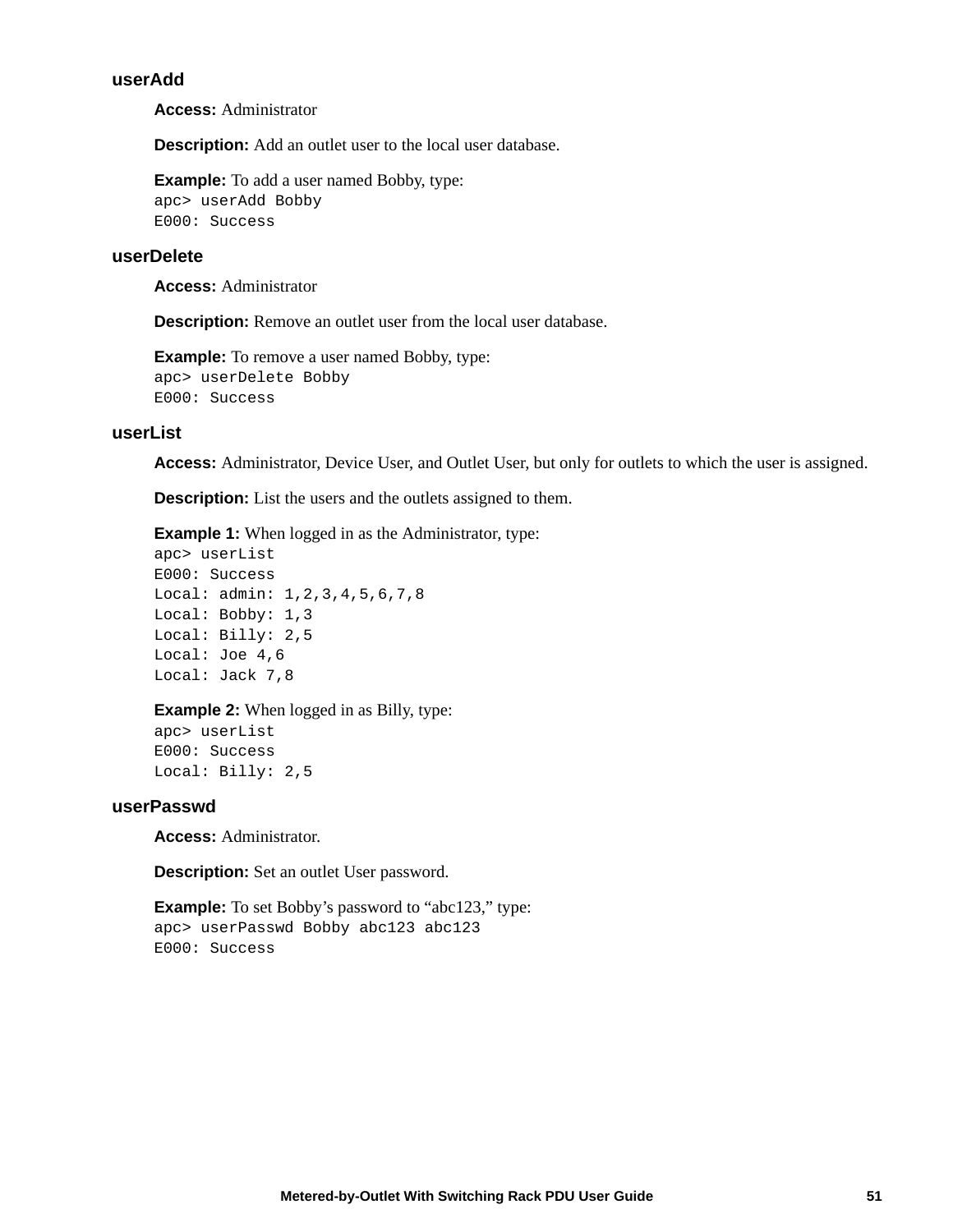# **whoami**

**Access:** Administrator, Device User, Outlet User

**Description:** View the user name of the active user.

#### **Example:**

apc> whoami E000: Success admin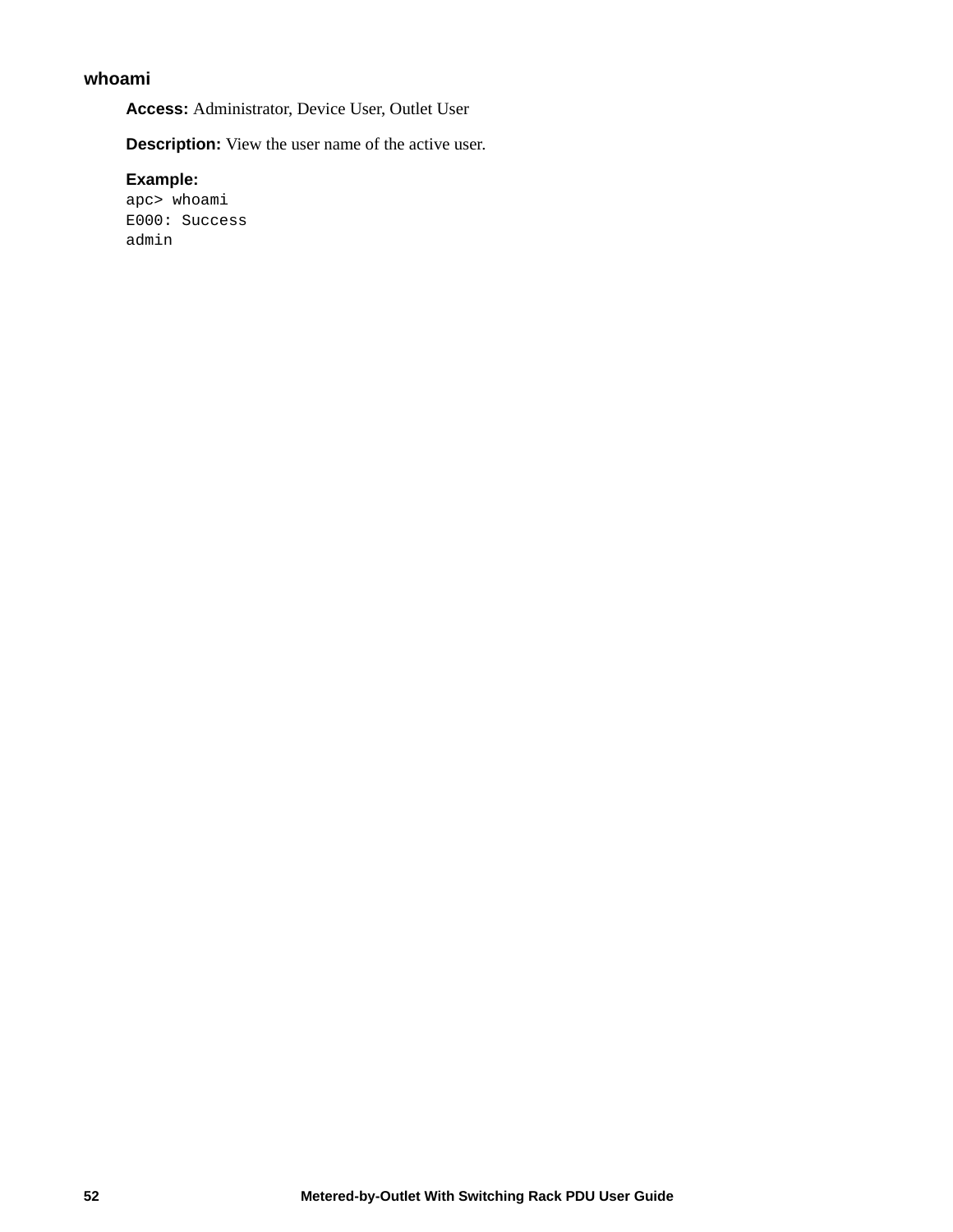# **Supported Web Browsers**

You can use Microsoft<sup>®</sup> Internet Explorer<sup>®</sup> (IE) 7.x and higher (on Windows<sup>®</sup> operating systems only) or Mozilla® Firefox® 3.0.6 or higher (on all operating systems) to access the Rack PDU through its Web interface. Other commonly available browsers may work but have not been fully tested by APC.

The Rack PDU cannot work with a proxy server. Before you can use a Web browser to access the Web interface of the Rack PDU, you must do one of the following:

- Configure the Web browser to disable the use of a proxy server for the Rack PDU.
- Configure the proxy server so that it does not proxy the specific IP address of the Rack PDU.

# **Logging On to the Web Interface**

# **Overview**

You can use the DNS name or System IP address of the Rack PDU for the URL address of the Web interface.Use your case-sensitive user name and password to log on. The default user names follow and differ by account type:

- **apc** for an Administrator
- **device** for a Device User
- **readonly** for a Read-Only User

The default password is **apc** for all three account types. For Outlet User accounts, there is no default user name or password. An Administrator must define the user name and password and other account characteristics for an Outlet User. See .

**Note:** If you are using HTTPS (SSL/TLS) as your access protocol, your login credentials are compared with information in a server certificate. If the certificate was created with the APC Security Wizard, and an IP address was specified as the common name in the certificate, you must use an IP address to log on to the Rack PDU. If a DNS name was specified as the common name on the certificate, you must use a DNS name to log on.

For information about the Web page displayed when you log on, see ["About the Home Tab" on page 59.](#page-67-0)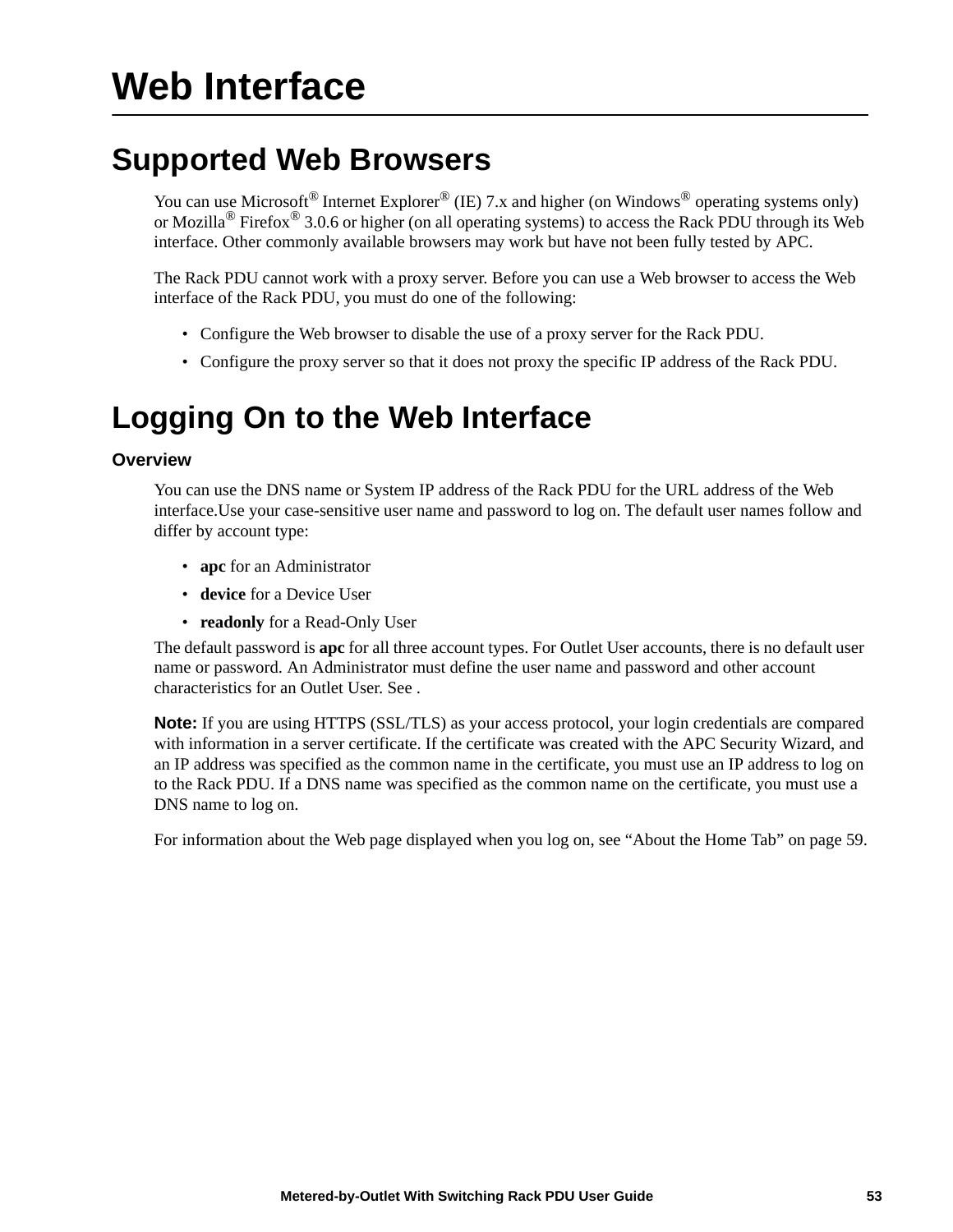# **URL address formats**

Type the DNS name or IP address of the Rack PDU in the Web browser's URL address field and press ENTER. When you specify a non-default Web server port in Internet Explorer, you must include http:// or https:// in the URL.

#### **Common browser error messages at log-on.**

| <b>Error Message</b>                                                              | <b>Browser</b>                | <b>Cause of the Error</b>  |  |
|-----------------------------------------------------------------------------------|-------------------------------|----------------------------|--|
| "You are not authorized to view this page" or<br>"Someone is currently logged in" | Internet Explorer,<br>Firefox | Someone else is logged on  |  |
| "This page cannot be displayed."                                                  | Internet Explorer             | Web access is disabled, or |  |
| "Unable to connect."                                                              | Firefox                       | the URL was not correct.   |  |

#### **URL format examples.**

- For a DNS name of Web1:
	- http://Web1 if HTTP is your access mode
	- https://Web1 if HTTPS (HTTP with SSL) is your access mode
- For a System IP address of 139.225.6.133 and the default Web server port (80):
	- $-$  http://139.225.6.133 if HTTP is your access mode
	- https//139.225.6.133 if HTTPS (HTTP with SSL) is your access mode
- For a System IP address of 139.225.6.133 and a non-default Web server port (5000):
	- http://139.225.6.133:5000 if HTTP is your access mode
	- https://139.225.6.133:5000 if HTTPS (HTTP with SSL) is your access mode
- For a System IPv6 address of 2001:db8:1::2c0:b7ff:fe00:1100 and a non-default Web server port (5000):
	- http://[2001:db8:1::2c0:b7ff:fe00:1100]:5000 if HTTP is your access mode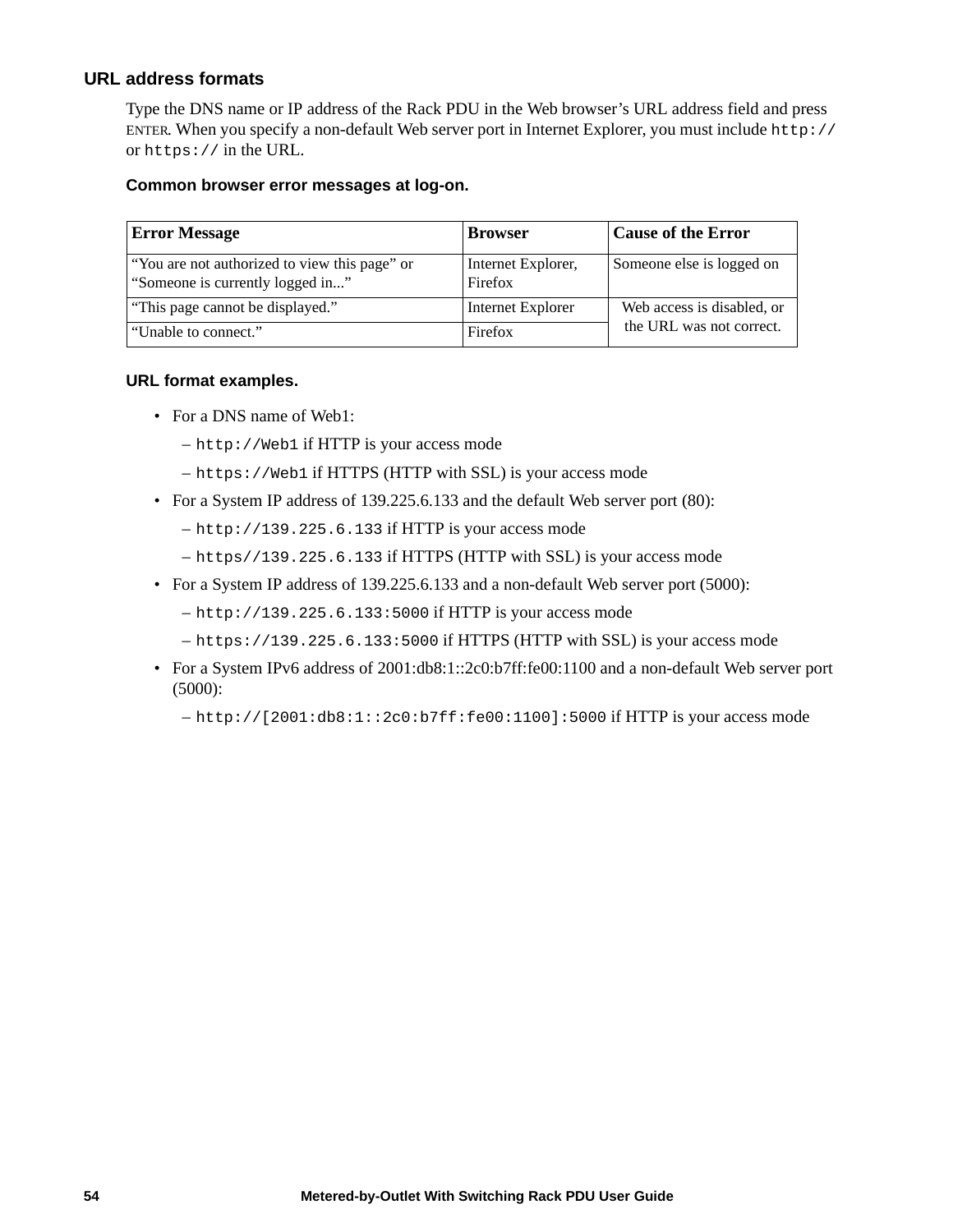# **Web Interface Features**

Read the following to familiarize yourself with basic Web interface features for your Rack PDU.

# **Tabs**

The following tabs are available:

- **Home**: Appears when you log on. View active alarms, the load status of the **Rack PDU**, and the most recent Rack PDU events. For more information, see ["About the Home Tab" on](#page-67-0)  [page 59](#page-67-0).
- **Device Manager**: View the load status, configure load thresholds, and view and manage peak load measurements for all connected devices, phases, and banks as applicable. Manage and control outlets. For more information, see ["About the Device Manager Tab" on page 60](#page-68-0).
- **Environment**: View temperature and humidity sensor data, if a sensor is connected to the **Rack PDU**.
- **Logs**: View event, data, and system logs.
- **Administration**: Configure security, network connection, notification, and general settings.

# **Device status icons**

One or more icons and accompanying text indicate the current operating status of the Rack PDU:

| <b>Symbol</b> | <b>Description</b>                                                                                                                  |
|---------------|-------------------------------------------------------------------------------------------------------------------------------------|
|               | Critical: A critical alarm exists, which requires immediate action.                                                                 |
|               | <b>Warning:</b> An alarm condition requires attention and could jeopardize your data or equipment<br>if its cause is not addressed. |
|               | No Alarms: No alarms are present, and the Rack PDU and NMC are operating normally.                                                  |

At the upper right corner of every page, the Web interface displays the same icons currently displayed on the **Home** page to report Rack PDU status:

- The **No Alarms** icon if no alarms exist.
- One or both of the other icons (**Critical** and **Warning**) if any alarms exist, and after each icon, the number of active alarms of that severity.

To return to the **Home** tab to view its summary of the Rack PDU status, including the active alarms, click a quick status icon on any page of the interface.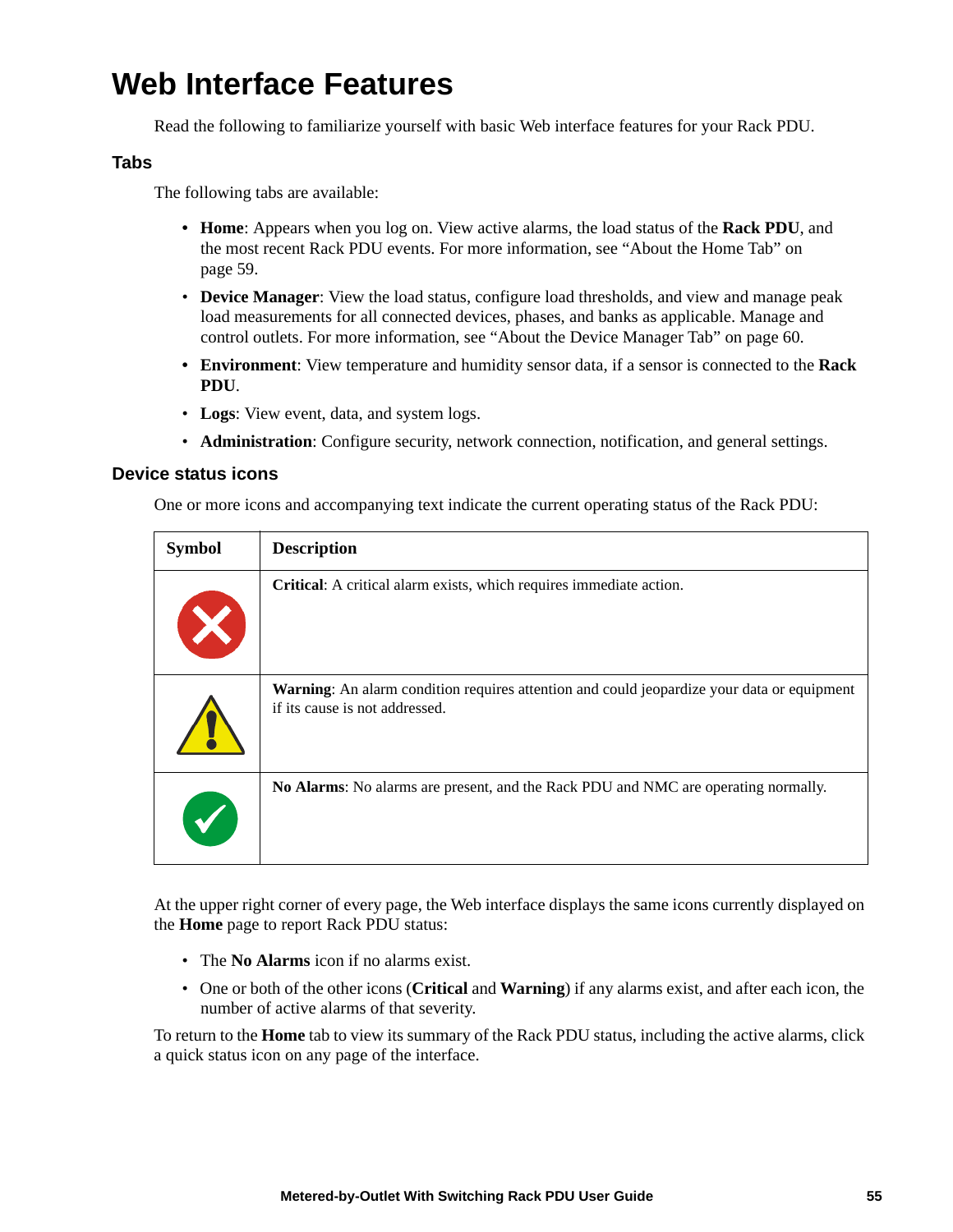# **Quick Links**

At the lower left on each page of the interface, there are three configurable links. By default, the links access the URLs for these Web pages:

- **Link 1**: The home page of the APC Web site
- **Link 2**: Demonstrations of APC Web-enabled products
- **Link 3:** Information on APC Remote Monitoring Services.

# **Other Web interface features**

- The IP address appears in the upper left corner.
- A context-sensitive **Help** link and **Log off** link are located in the upper right corner.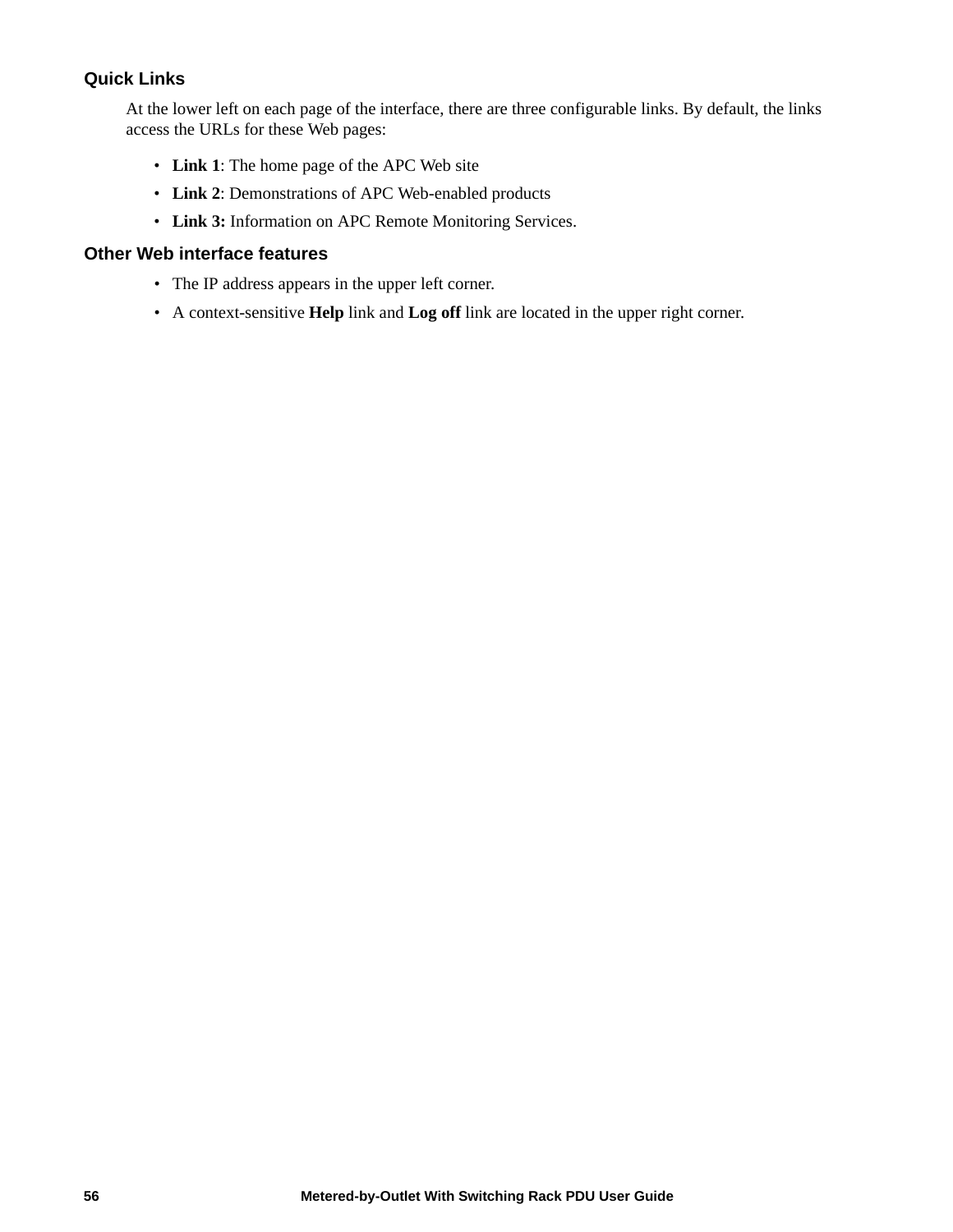# **Network Port Sharing on the Web Interface**

# **Group Control using Network Port Sharing**

The web interface of the Rack PDU will have additional capabilities if the Rack PDU is part of a group. These capabilities are only displayed if the Rack PDU is part of a group. This includes a "Group Status" page, and the ability to select which Rack PDU to view data from.

The Group Status page lists basic information for the Host Rack PDU and any connected guests. Guests are denoted using a Rack PDU icon  $\gg$  and the Display ID.

Information on the Group Status page includes name, location, contact, basic model properties, firmware revision information, and group communication status of each Rack PDU. In addition, the Group Status page allows the user to remove any Rack PDUs that have been removed from the group and are in a lost communication state.

|                         | C APC   Metered-by-Outlet Rack PDU - Microsoft Internet Explorer                                                                                                     |                       |                        |                                                            |  |
|-------------------------|----------------------------------------------------------------------------------------------------------------------------------------------------------------------|-----------------------|------------------------|------------------------------------------------------------|--|
|                         | $\left  \text{http://10.218.117.107/MMC/Wcnl.1ipsc Buf3} \right  \times \left  \text{Re} \right  \left  \text{L}_2 \right  \right  \times \left  \text{L}_3 \right $ |                       | <b>For</b> Live Search | - م                                                        |  |
| File                    | Edit View Favorites Tools Help                                                                                                                                       |                       |                        |                                                            |  |
| Favorites               | APC   Metered-by-Outlet Rack PDU                                                                                                                                     |                       |                        | $\rightarrow$<br>A · N · □ ■ · Page · Safety · Tools · 2 · |  |
| (D 10.218.117.107       |                                                                                                                                                                      |                       |                        | Help   Log Off                                             |  |
| Home                    | <b>Environment</b><br><b>Device Manager</b>                                                                                                                          | Logs                  | <b>Administration</b>  |                                                            |  |
| Overview                | Alarm Status<br><b>Group Status</b>                                                                                                                                  | <b>Outlet Status</b>  |                        |                                                            |  |
|                         |                                                                                                                                                                      |                       |                        |                                                            |  |
|                         |                                                                                                                                                                      |                       |                        |                                                            |  |
| <b>Group Status</b>     |                                                                                                                                                                      |                       |                        |                                                            |  |
|                         | Host $\mathbb{Z}^2$ <sup>*</sup>                                                                                                                                     | Guest $\mathcal{V}_1$ | Guest $\mathbb{Z}_3$   | Guest $\mathbb{Z}_4$                                       |  |
| Name:                   | ZA1109024742                                                                                                                                                         | Unknown               | Unknown                | ZA1109019224                                               |  |
| Location:               | <b>Unknown</b>                                                                                                                                                       | <b>Unknown</b>        | Unknown                | Unknown                                                    |  |
| Contact:                | Unknown                                                                                                                                                              | Unknown               | Unknown                | Unknown                                                    |  |
| Status:                 | Active                                                                                                                                                               | Active                | Active                 | Active                                                     |  |
| <b>Properties</b>       |                                                                                                                                                                      |                       |                        |                                                            |  |
| Model Number:           | AP8641                                                                                                                                                               | AP8653                | AP8641                 | AP8641                                                     |  |
| Serial Number:          | ZA1109024724                                                                                                                                                         | ZZ0079136061          | ZA1109019202           | ZA1109019224                                               |  |
| Metered Phases:         | $\mathbf{1}$                                                                                                                                                         | $\mathbf{1}$          | $\mathbf{1}$           | 1                                                          |  |
| Metered Banks:          | $\overline{2}$                                                                                                                                                       | $\overline{2}$        | $\overline{2}$         | $\overline{2}$                                             |  |
| Metered Outlets:        | 24                                                                                                                                                                   | 24                    | 24                     | 24                                                         |  |
| Switched Outlets:       | 24                                                                                                                                                                   | 24                    | 24                     | 24                                                         |  |
| <b>Firmware Version</b> |                                                                                                                                                                      |                       |                        |                                                            |  |
| Rack PDU:               | 5.1.5.5                                                                                                                                                              | 5.1.5.5               | 5.1.5.5                | 5.1.5.5                                                    |  |
| APC OS (AOS):           | 5.1.8                                                                                                                                                                | 5.1.8                 | 5.1.8                  | 5.1.8                                                      |  |
| <b>Boot Monitor:</b>    | 1.0.2                                                                                                                                                                | 1.0.2                 | 1.0.2                  | 1.0.2                                                      |  |
|                         |                                                                                                                                                                      |                       |                        |                                                            |  |
|                         |                                                                                                                                                                      |                       |                        | ×.                                                         |  |
|                         |                                                                                                                                                                      |                       | $\bigoplus$ Internet   | <sup>4</sup> 125%<br>$\sqrt{2}$                            |  |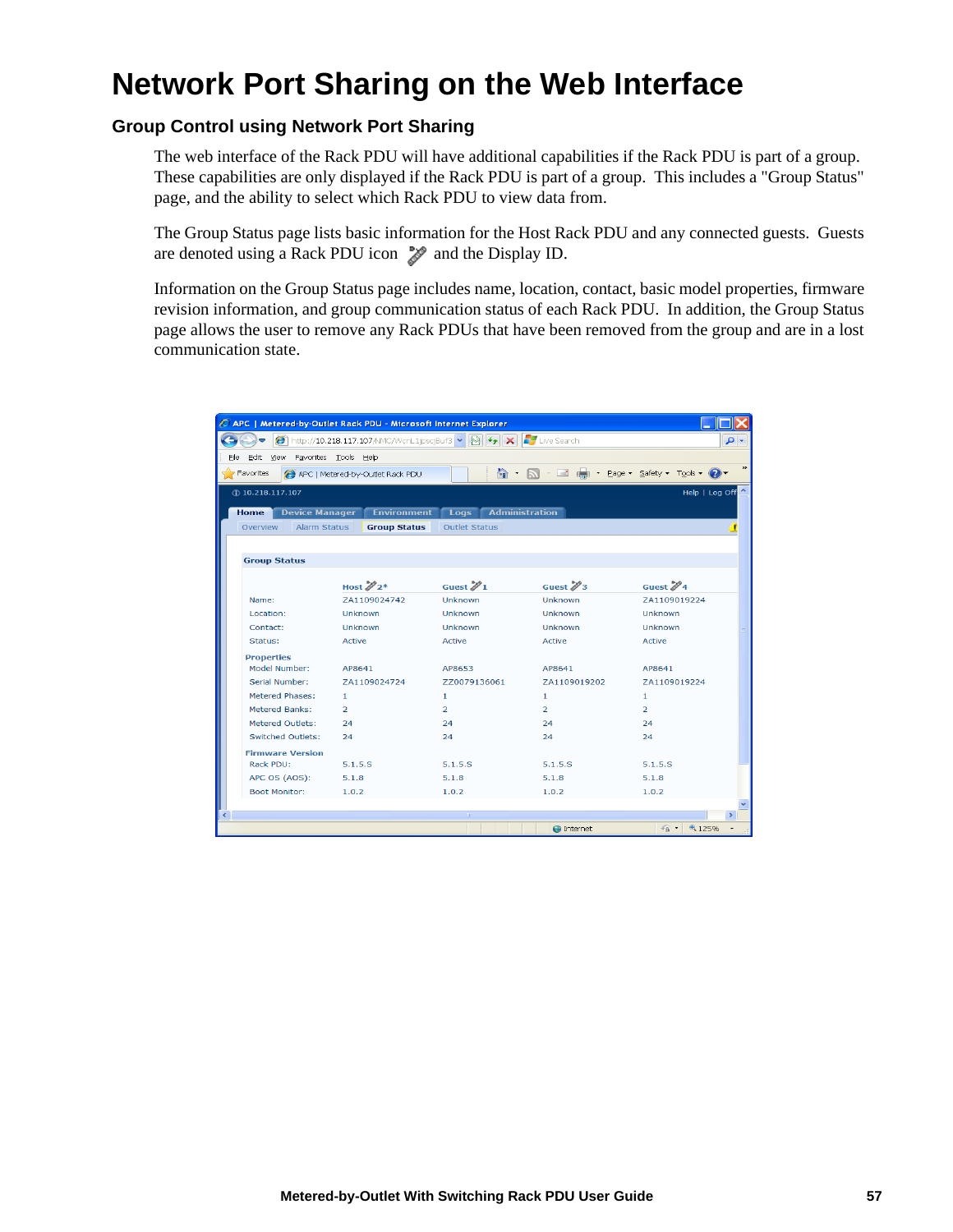Most of the web pages under the Home, Device Manager, and Environment tabs allow you to switch between Rack PDUs for viewing status and configuration/control. This switching is accomplished by selecting the Rack PDU Display ID of the unit you would like to view. This is located at the top right of each table that supports multiple Rack PDUs. The Host Rack PDU that you are logged into is always denoted with an asterisk (\*) following the Display ID.

| C APC   Metered-by-Outlet Rack PDU - Microsoft Internet Explorer                                                         |                                                                        |                         |                                                 |                                  |        |
|--------------------------------------------------------------------------------------------------------------------------|------------------------------------------------------------------------|-------------------------|-------------------------------------------------|----------------------------------|--------|
| B http://10.218.117.107/NMC/bcJCl2J1+6bTFMnpVHQ v B + B + X E Live Search                                                |                                                                        |                         |                                                 |                                  | - ا هر |
| Edit View Favorites Tools Help<br>File                                                                                   |                                                                        |                         |                                                 |                                  |        |
| $\rightarrow$<br>4 5 日 - Page ▼ Safety ▼ Tools ▼ 2<br>$\sqrt{\phantom{a}}$ Favorites<br>APC   Metered-by-Outlet Rack PDU |                                                                        |                         |                                                 |                                  |        |
| $\hat{\phantom{a}}$<br>(D 10.218.117.107<br>Help   Log Off <sup>-</sup>                                                  |                                                                        |                         |                                                 |                                  |        |
| <b>Home</b><br><b>Device Manager</b>                                                                                     |                                                                        | <b>Environment</b> Logs | <b>Administration</b>                           |                                  |        |
|                                                                                                                          |                                                                        |                         |                                                 | $\Delta$ 1                       |        |
|                                                                                                                          |                                                                        |                         |                                                 |                                  |        |
| <b>Load Management</b><br>device load                                                                                    | Device Load Management: 22*                                            |                         | $\mathscr{V}_1$ $\mathscr{V}_3$ $\mathscr{V}_4$ |                                  |        |
| phase load                                                                                                               | Name: ZA1109024742 Location: Unknown                                   |                         |                                                 |                                  |        |
| bank load                                                                                                                | <b>Status</b>                                                          |                         |                                                 |                                  |        |
| outlet load                                                                                                              | Load:                                                                  | $0.00$ kW               | Normal Load                                     |                                  |        |
| <b>Control</b>                                                                                                           | Peak Load:                                                             | $0.15$ kW               | at 07/18/2012 15:39:44                          |                                  |        |
| <b>Configuration</b>                                                                                                     | Energy:                                                                | 47.1 kWh                |                                                 |                                  |        |
| <b>Outlet Links</b>                                                                                                      |                                                                        |                         |                                                 |                                  |        |
| <b>Outlet Groups</b>                                                                                                     | <b>Configuration</b><br>Name:<br>Contact:<br>Location:<br>Display ID:  |                         | ZA1109024742                                    |                                  |        |
| information                                                                                                              |                                                                        |                         | Unknown                                         |                                  |        |
| group configuration                                                                                                      |                                                                        |                         | Unknown                                         |                                  |        |
| <b>Scheduling</b>                                                                                                        |                                                                        |                         | 01020304                                        |                                  |        |
| <b>Outlet Manager</b>                                                                                                    |                                                                        |                         |                                                 |                                  |        |
| <b>About</b>                                                                                                             | Overload Alarm:                                                        |                         | kW [0.0 to 7.3]<br>4.5                          |                                  |        |
|                                                                                                                          | Near Overload Warning:<br>Low Load Warning:<br><b>Coldstart Delay:</b> |                         | kW [0.0 to 7.3]<br>4.0                          |                                  |        |
|                                                                                                                          |                                                                        |                         | 0.0<br>kW [0.0 to 7.3]                          |                                  |        |
|                                                                                                                          |                                                                        |                         | $\bigcirc$ Immediate                            |                                  |        |
|                                                                                                                          |                                                                        |                         | $\odot$ Wait 6<br>Seconds [1 to 300]            |                                  |        |
|                                                                                                                          |                                                                        |                         | $\bigcirc$ Never                                |                                  |        |
|                                                                                                                          |                                                                        |                         |                                                 |                                  |        |
|                                                                                                                          | Peak Load:                                                             |                         | Reset (last reset 03/15/2012 12:39:17)          |                                  |        |
|                                                                                                                          | Energy:                                                                |                         | Reset (last reset 03/15/2012 12:38:15)          |                                  |        |
|                                                                                                                          | Apply<br>Cancel                                                        |                         |                                                 |                                  |        |
|                                                                                                                          |                                                                        |                         | <b>O</b> Internet                               | $\frac{1}{2}$ + $\frac{1}{25\%}$ |        |
|                                                                                                                          |                                                                        |                         |                                                 |                                  |        |

**Note:** The Reset/Reboot web page has many additional reset/reboot options for Rack PDU groups. These include individual Rack PDU reset to defaults, individual Rack PDU rebooting, and clearing of guest PDU lost communication alarms by removing the guests from the group.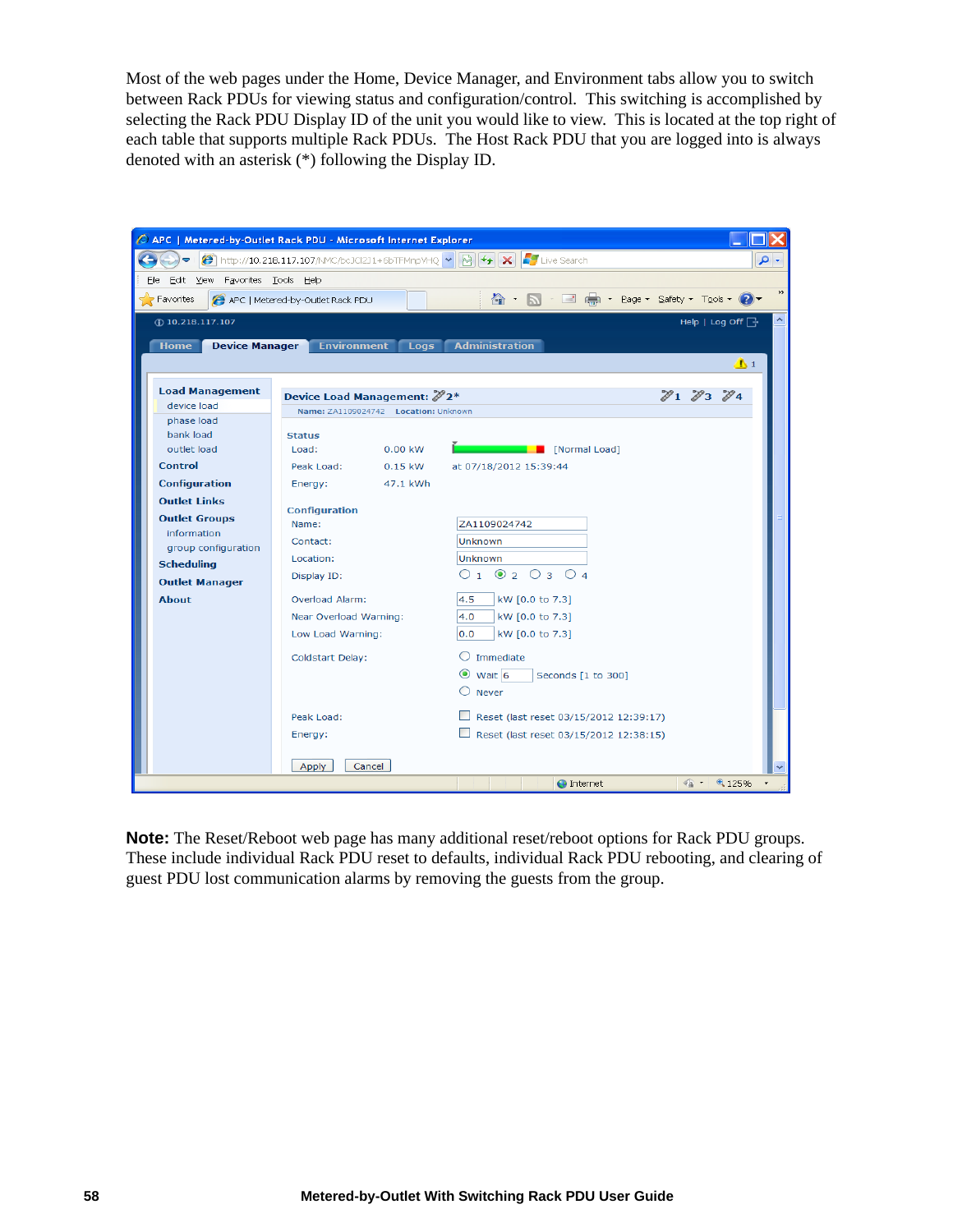# <span id="page-67-0"></span>**About the Home Tab**

Use the **Home** tab to view active alarms, the load status of the Rack PDU, and the most recent Rack PDU events.

# **The Overview view**

#### **Path: Home > Overview**

The top of the **Overview** indicates the alarm status. If one or more alarms are present, the number and type of alarms are indicated with a link to the **Alarm Status** view, where you can view descriptions of each alarm. If no alarms exist, the Overview displays, "No Alarms Present."

In the **Load Status** area, view the load for the device in kW and for the phases and banks in amps, as applicable. The green, yellow, and red meter shows the current load status: normal, near overload, or overload. Note that if a low load threshold was configured the meter will also include a blue segment to the left of the green. Hover over the colors to view the configured load thresholds.



Click **More** to go to the **Device Manager** tab to configure thresholds and to view and manage peak load information.

In the device parameters area, view the name, contact, location, current rating, type of user account accessing the Rack PDU, and the amount of time the Rack PDU has been operating since the last reboot from either a power cycle or a reboot of the Management Interface. [For more information, see ["Reset](#page-109-0)  [the Rack PDU" on page 101.](#page-109-0)]

In the **Recent Device Events** area, view, in reverse chronological order, the events that occurred most recently and the dates and times they occurred. A maximum of five events are shown at one time. Click **More Events** to go to the **Logs** tab to view the entire event log.

# **The Alarm Status view**

#### **Path: Home > Alarm Status**

The **Alarm Status** view provides a description of all alarms present. For details about a temperature or humidity threshold violation, click the Environment tab.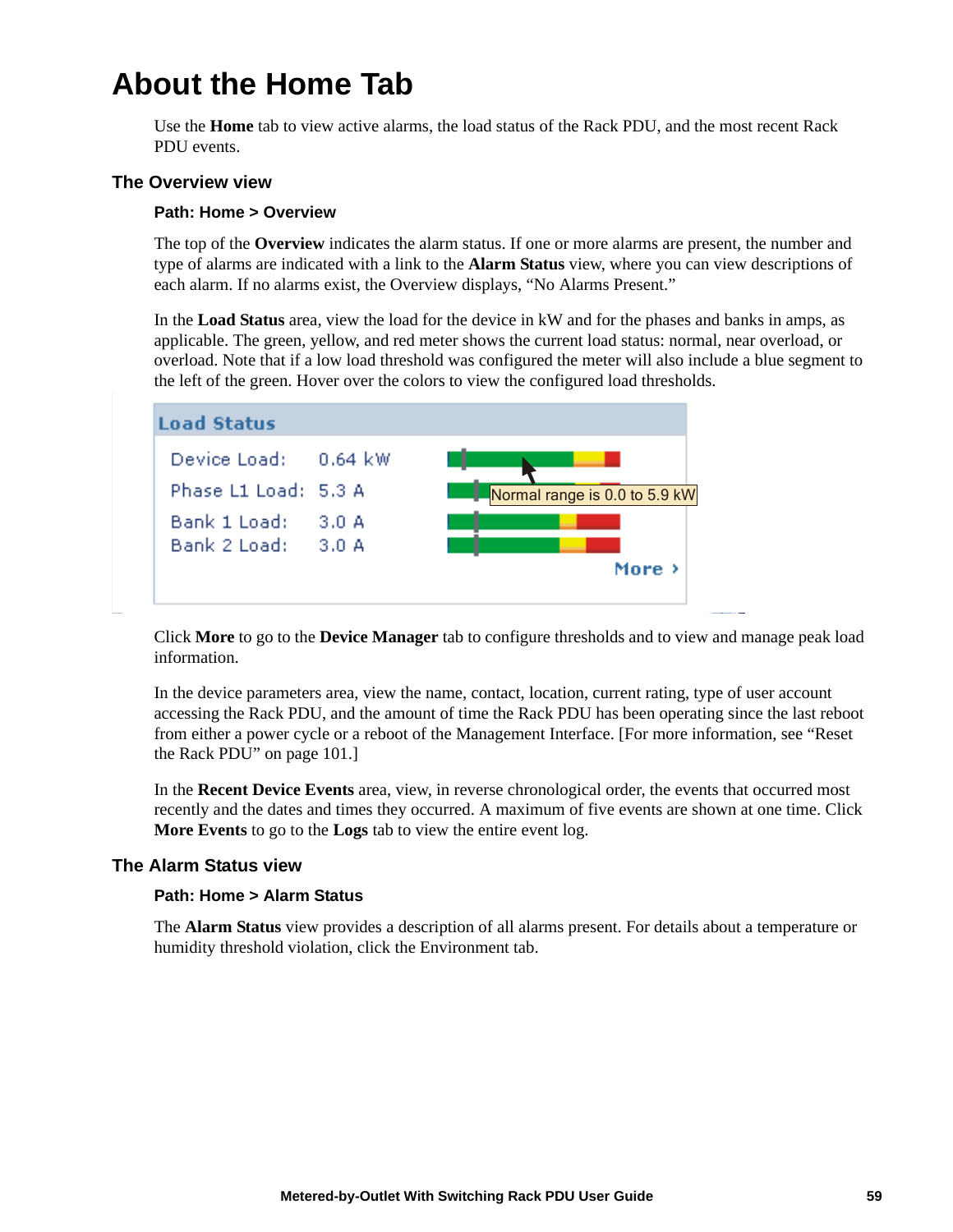# **Device Management**

# <span id="page-68-0"></span>**About the Device Manager Tab**

# **Path: Device Manager**

Use the **Device Manager** tab to:

- View the load status for the Rack PDU
- Configure load thresholds for all connected devices, phases, banks, and outlets.
- Manage and control outlets
- Configure a name and location for the Rack PDU
- View and manage the peak load measurement
- Click user-configurable links to open web pages for specific devices connected to the Rack PDU

# **Viewing the Load Status and Peak Load**

# **Path: Device Manager > Load Management options**

Use the **Load Management** menu options to view the load for the device, phases, banks, and outlets. The indicator in the green, yellow, and red meter shows the current load status: normal, near overload, or overload. If a low load threshold was configured, the meter will include a blue segment to the left of the green. When viewing the **Device Load**, the triangle above the meter indicates peak load.

# **Configuring Load Thresholds**

# **Path: Device Manager >** *Load Management options*

**Note:** The Rack PDU generates an alarm when any bank exceeds its rated value. However, if a circuit breaker trips, there is no definitive indication that the circuit breaker is open, other than that the current for that bank will drop. Set the **Low Load Warning Threshold** to **1 amp** for these reasons:

- The default setting for the **Low Load Warning Threshold** is 0 amps. This effectively disables the warning. With a setting of 0 amps for the **Low Load Warning Threshold**, the Web interface will not indicate that a circuit breaker may have tripped.
- A 1-amp detection threshold for the Low Load Warning for Bank Load Management will help to indicate that a circuit breaker may have tripped.

To configure load thresholds:

- 1. Click the **Device Manager** tab.
- 2. To configure load thresholds for the device, phases, or banks, make a selection from the **Load Management** menu.
- 3. To configure load thresholds for outlets, click **Configuration** and then click an outlet.
- 4. Set **Overload Alarm**, **Near Overload Warning**, and **Low Load Warning** thresholds.
- 5. Click **Apply**.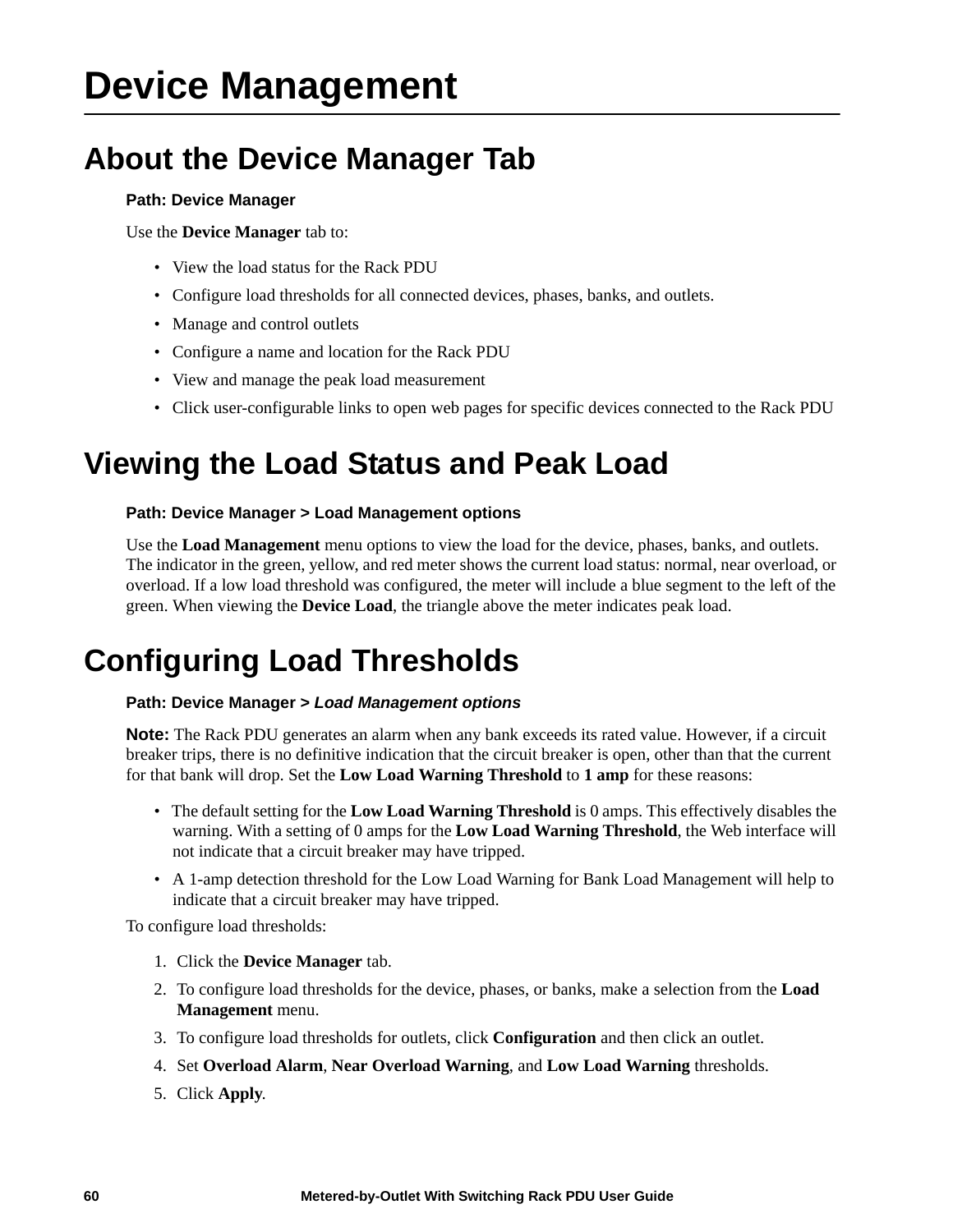# **Configure the Name and Location of the Rack PDU**

# **Path: Device Manager > Device Load**

The name and location you enter appear on the **Home** tab.

**Note:** You can set the Name and Location through either the Device Manager tab or the Administration tab. A change in one affects the other.

- 1. Click the **Device Manager** tab, then **device load** from the **Load Management** menu.
- 2. Enter a name and location.
- 3. Click **Apply**.

# **Set the Coldstart Delay for the Rack PDU**

#### **Path: Device Manager > Device Load**

The Coldstart Delay is the number of seconds added to each outlet's Power On Delay before an outlet will turn on after power is applied to the Rack PDU. Allowed values are from 1 to 300 seconds, **Immediate**, or **Never** (never turn on).

- 1. Click the **Device Manager** tab, then **device load** from the **Load Management** menu.
- 2. Make a selection for **Coldstart Delay**.
- 3. Click **Apply**.

# **Reset Peak Load and kWh**

#### **Path: Device Manager > Device Load**

- 1. Click the **Device Manager** tab, then **device load** from the **Load Management** menu.
- 2. Click the **Peak Load** and **Kilowatt-Hours** check boxes as desired.
- 3. Click **Apply**.
- **Path: Device Manager > Outlet Load**
	- 1. Click the **Device Manager** tab, then **outlet load** from the **Load Management** menu.
	- 2. Select check boxes for **Reset peak load values** and **Reset kWh values** as desired.
	- 3. Click **Apply**.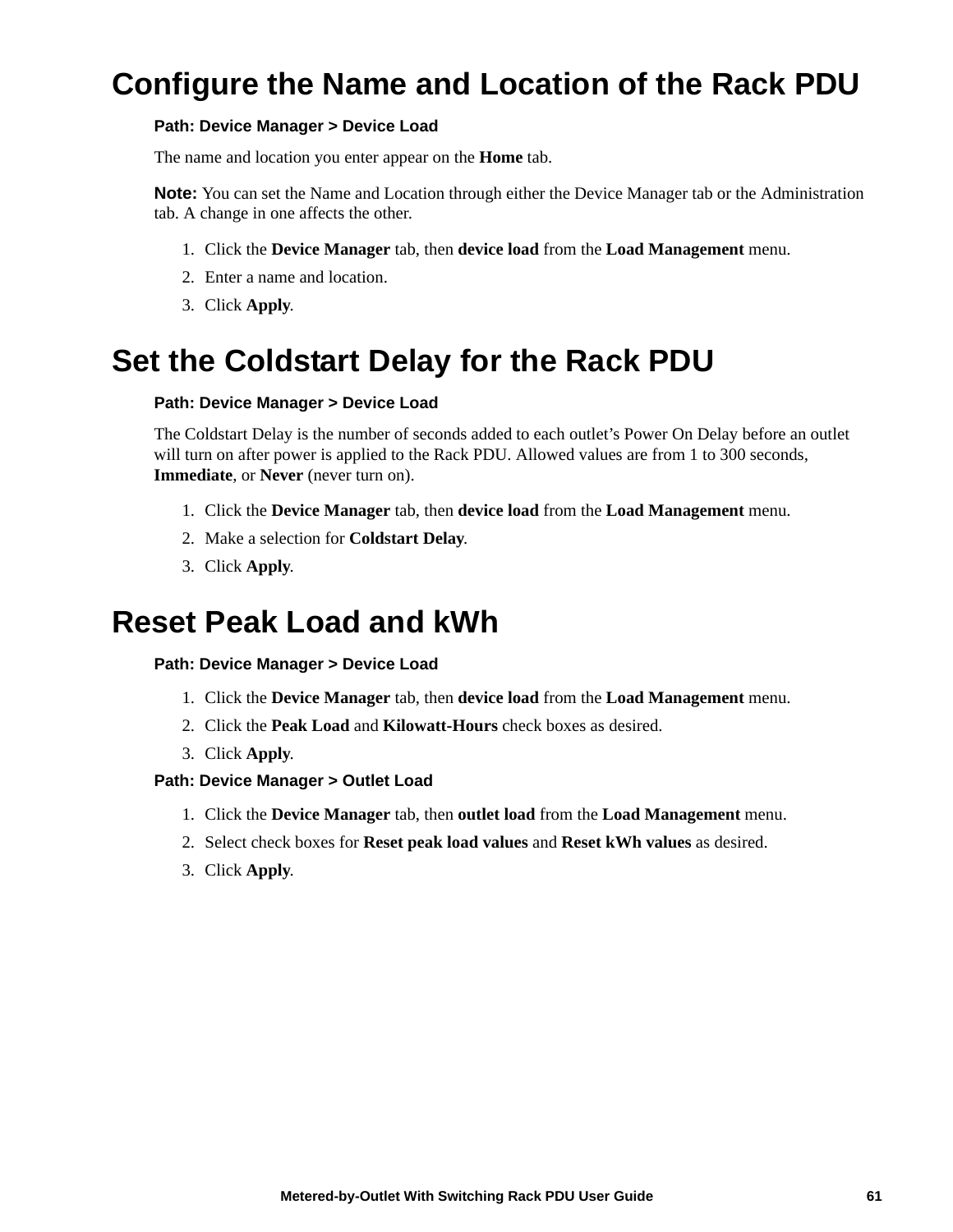# **Set the Overload Outlet Restrictions**

# **Path: Device Manager > Phase Load** and **Bank Load**

Prevent users from applying power to outlets during an overload condition. You can set the following restrictions for each phase and bank:

- **None**: Users can apply power to outlets regardless of an Overload Alarm or Near Overload Warning.
- **On Warning**: Users cannot apply power to an outlet on the selected phase or bank if the current for that phase or bank has exceeded the Near Overload Warning threshold.
- **On Overload**: Users cannot apply power to an outlet on the selected phase or bank if the current for that phase or bank has exceeded the Overload Alarm threshold.

To set Overload Outlet Restrictions:

- 1. Click the **Device Manager** tab, then **phase load** or **bank load** from the **Load Management** menu.
- 2. Make selections for **Overload Outlet Restriction**.
- 3. Click **Apply**.

# <span id="page-70-0"></span>**Configure and Control Outlet Groups**

# **Outlet group terminology**

An *outlet group* consists of outlets that are logically linked together on the same Rack PDU. Outlets that are in an outlet group turn on, turn off, and reboot in a synchronized manner:

- A *local outlet group* consists of two or more outlets on a Rack PDU. Only the outlets in that group are synchronized.
- A *global outlet group* consists of one or more outlets on a Rack PDU. One outlet is configured as a *global outlet*, which logically links the outlet group to outlet groups on up to three other Rack PDUs. All outlets in the linked global outlet groups are synchronized.
	- For global outlet groups, the *initiator outlet group* is the group that issued the action.
	- For global outlet groups, a *follower outlet group* is any other outlet group that is synchronized with the initiator outlet group.

When you apply an outlet control action to outlets that are members of an outlet group, the outlets are synchronized as follows:

- For a global outlet group, use the delay periods and reboot duration configured for the global outlet of the initiator outlet group.
- For a local outlet group, the outlets use the delay periods and reboot duration of the lowestnumbered outlet in the group.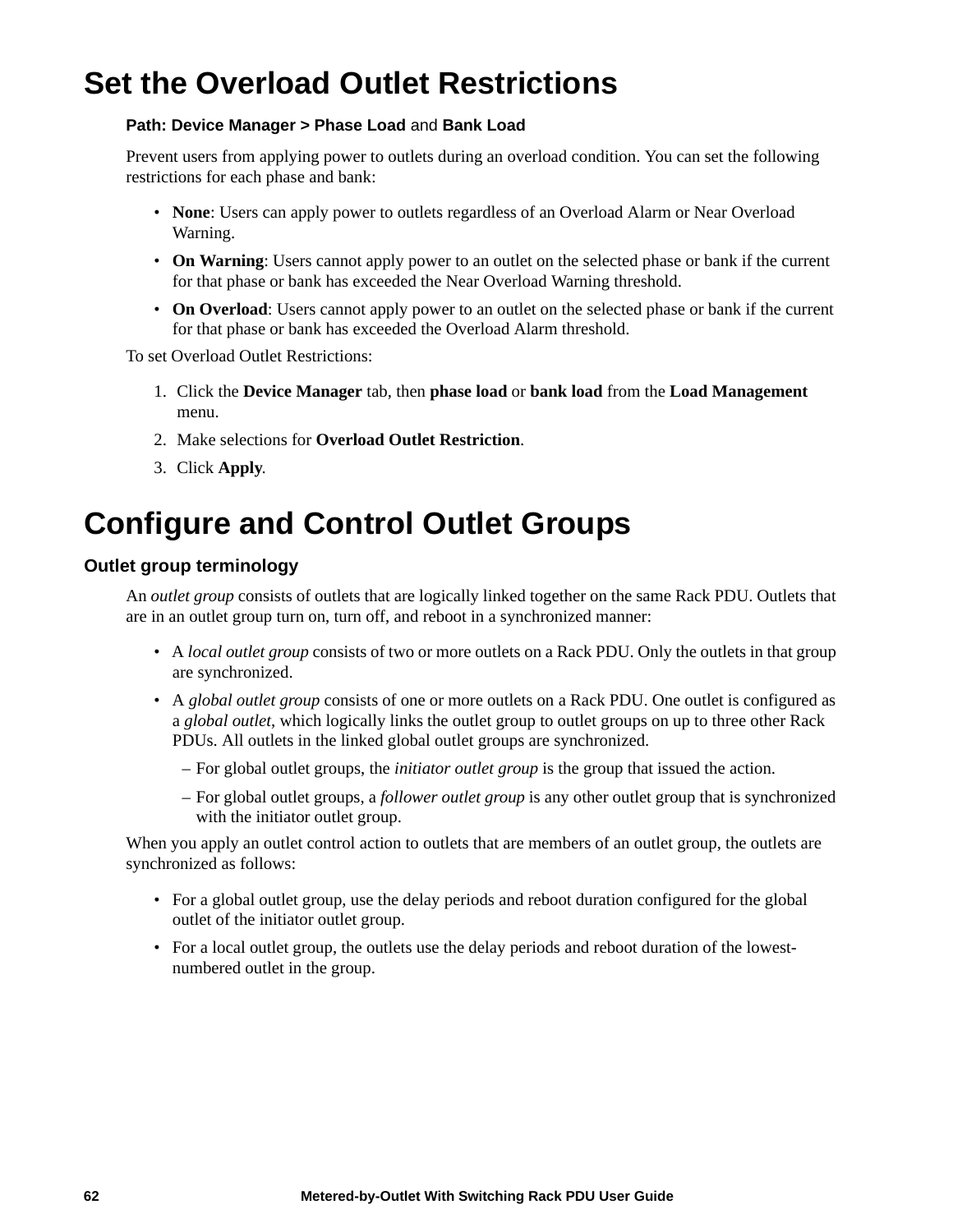# **Purpose and benefits of outlet groups**

By using groups of synchronized outlets on Rack PDUs, you can ensure that outlets turn on, turn off, and reboot in a synchronized manner. Synchronizing control group actions through outlet groups provides the following benefits.

- Synchronized shutdown and startup of the power supplies of dual-corded servers prevents erroneous reporting of power supply failures during a planned system shutdown or reboot.
- Synchronizing outlets by using outlet groups provides more precise shutdown and restart timing than relying on the delay periods of individual outlets.
- A global outlet is visible to the user interface of any Rack PDU to which it is linked.

# **System requirements for outlet groups**

To set up and use synchronized outlet control groups:

- You need a computer that can initiate synchronized control operations through the Web interface or command line interface of the Rack PDUs or through SNMP.
- All of the Rack PDUs must use firmware that has the same version number for both the APC Operating System (AOS) module and the application module.
- All of the Rack PDUs must be configured with the same "Member Name".
- If you are using Network mode, you will also need the following items. These are not necessary if you are using Network Port Sharing mode over the In/Out ports.
	- You need a 10/100Base-T TCP/IP network, with an Ethernet hub or switch that has a power source not shared by the computers or other devices being synchronized.
	- All of the Rack PDUs must be on the same subnet.
	- Outlet groups you synchronize must have the same Multicast IP address, outlet group port, authentication phrase, and encryption phrase. Make sure each Ethernet switch that connects Rack PDUs allows Multicast network traffic for that Multicast IP address.

# **Rules for configuring outlet groups**

For a system that uses outlet groups, the following rules apply:

- A Rack PDU can have more than one outlet group, but an outlet can belong to only one outlet group.
- A local outlet group, which has no global outlet, must consist of two or more outlets.
- You can synchronize a global outlet group on one Rack PDU with a global outlet group on each of three other Rack PDUs.
	- In a global outlet group, you can designate only one outlet to be a global outlet, linking to outlet groups on other Rack PDUs for the purpose of synchronization. That global outlet can be the only outlet in its group, or the group can consist of multiple outlets.
	- A global outlet of one outlet group must have the same physical outlet number as the global outlet of any other outlet group to which it links.
- To create and configure outlet groups, you must use the Web interface or export configuration file (.ini file) settings from a configured Rack PDU. The command line interface lets you display whether an outlet is a member of an outlet group and lets you apply control actions to an outlet group, but the command line interface does not let you set up or configure an outlet group.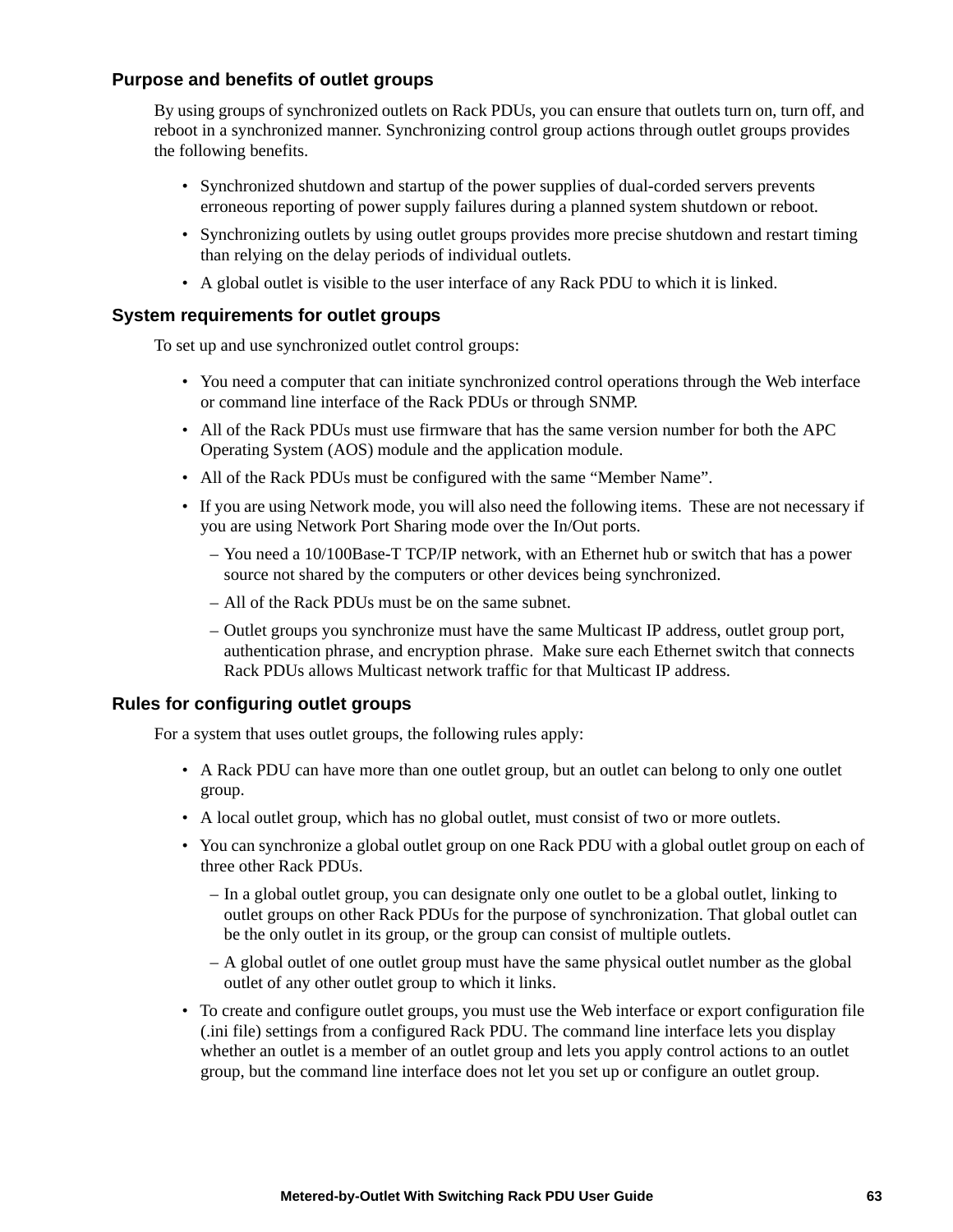#### <span id="page-72-0"></span>**Enable outlet groups**

Click the **Device Manager** tab and select **Group Configuration** from the **Outlet Groups** left navigation menu. Configure the following parameters, and click **Apply**.

#### **Enable creation of outlet groups.**

| Parameters                          | <b>Description</b>                                                                                                                                                                     |
|-------------------------------------|----------------------------------------------------------------------------------------------------------------------------------------------------------------------------------------|
| Device Level<br><b>Outlet Group</b> | To create an outlet group, you must enable the desired group method.<br>Choices are Disabled, Local Only, Enabled via Network, and Enabled<br>via In/Out Ports (Network Port Sharing). |

#### **Enable support for global outlet groups (linked groups).**

| <b>Parameters</b> | Description                                                                                                                                                                                                      |
|-------------------|------------------------------------------------------------------------------------------------------------------------------------------------------------------------------------------------------------------|
| Member Name       | To link outlet groups on multiple Switched Rack PDUs, you must<br>define the same Member name on each of the Rack PDUs.<br><b>Note:</b> A maximum of four devices can be configured with the same<br>Member name |

#### **Setting parameters for outlet groups using Network mode.**

| <b>Parameters</b>           | <b>Description</b>                                                                                                                                                                                                                                                                                                                                                                 |
|-----------------------------|------------------------------------------------------------------------------------------------------------------------------------------------------------------------------------------------------------------------------------------------------------------------------------------------------------------------------------------------------------------------------------|
| Multicast IP                | To link outlet groups on multiple Switched Rack PDUs, you must<br>define the same Multicast IP address on each of the Rack PDUs.<br><b>Note:</b> A maximum of four devices can be configured with the same<br>Member name and Multicast IP address.                                                                                                                                |
| Authentication<br>Phrase    | A phrase of 15 to 32 ASCII characters that verifies that the device is<br>communicating with other devices, that the message has not been<br>changed during transmission, and that the message was communicated<br>in a timely manner. The authentication phrase indicates that it was not<br>delayed and that it was not copied and sent again later at an<br>inappropriate time. |
| Encryption<br>Phrase        | A phrase of 15 to 32 ASCII characters that ensures the privacy of the<br>data (by means of encryption).                                                                                                                                                                                                                                                                            |
| <b>Outlet Group</b><br>Port | The port number on which the device will communicate with other<br>devices. This must be the same on all PDUs in a group.                                                                                                                                                                                                                                                          |

**Note:** Devices attempting to synchronize with Outlet Groups on other devices using network mode must all have the same Authentication Phrase and Encryption Phrase. The values are hidden to the user.

#### **Create a local outlet group**

- 1. From the **Device Manager** tab, select **Information** from the **Outlet Groups** left navigation menu.
- 2. Make sure outlet groups are enabled. (See ["Enable outlet groups" on page 64.](#page-72-0))
- 3. Click **Create Local Outlet Group**.
- 4. Select the checkboxes of the outlets that will be in the group and assign the group a name in the **Outlet Group Name** field. You must select at least two outlets.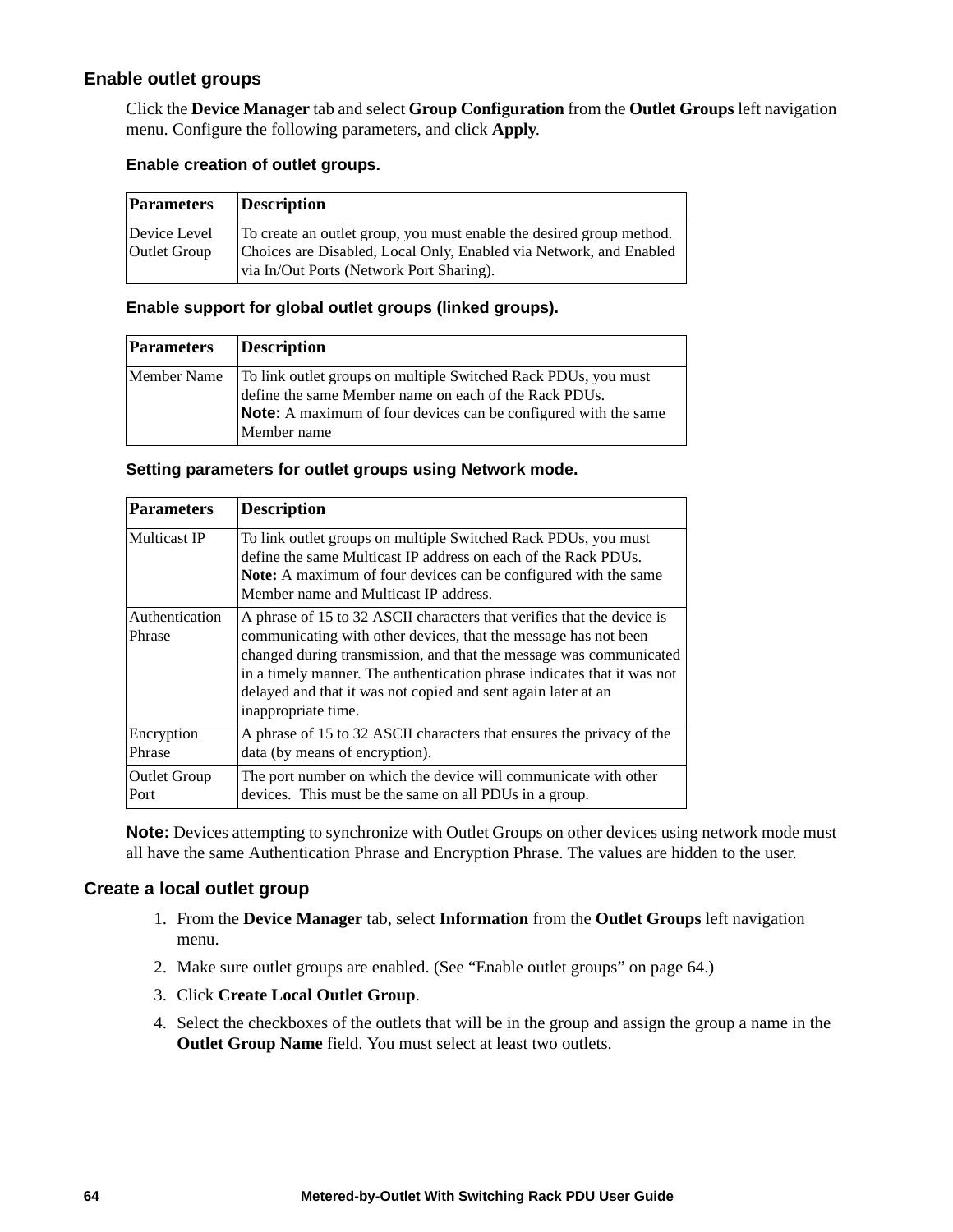#### **Create multiple global outlet groups**

To set up multiple global outlet groups that link to outlet groups on other Rack PDUs:

- 1. From the **Device Manager** tab, select **Information** from the **Outlet Groups** left navigation menu.
- 2. Make sure outlet groups are enabled. (See ["Enable outlet groups" on page 64.](#page-72-0))
- 3. Click **Create Global Outlet Groups**.
- 4. Select the checkboxes of the outlets that will be in the group and then click "**Apply and Select Global Outlets**" to select the global outlet for the group. If there is only one outlet in the group, it will automatically be assigned as the global outlet.
- 5. To add outlets to any of the global outlet groups you created, see ["Edit or delete an outlet group"](#page-73-0) .

#### <span id="page-73-0"></span>**Edit or delete an outlet group**

- 1. From the **Device Manager** tab, select **Information** from the **Outlet Groups** left navigation menu.
- 2. In the **Configure Group** table, click on the number or name of the outlet group to edit or delete.
- 3. When editing an outlet group you can do any of the following:
	- Rename the outlet group.
	- Add or remove outlets by clicking the checkboxes to mark or unmark them.

**Note:** You cannot remove an outlet from an outlet group that contains only two outlets unless the remaining outlet is a global outlet.

4. To delete the outlet group, click **Delete Outlet Group**.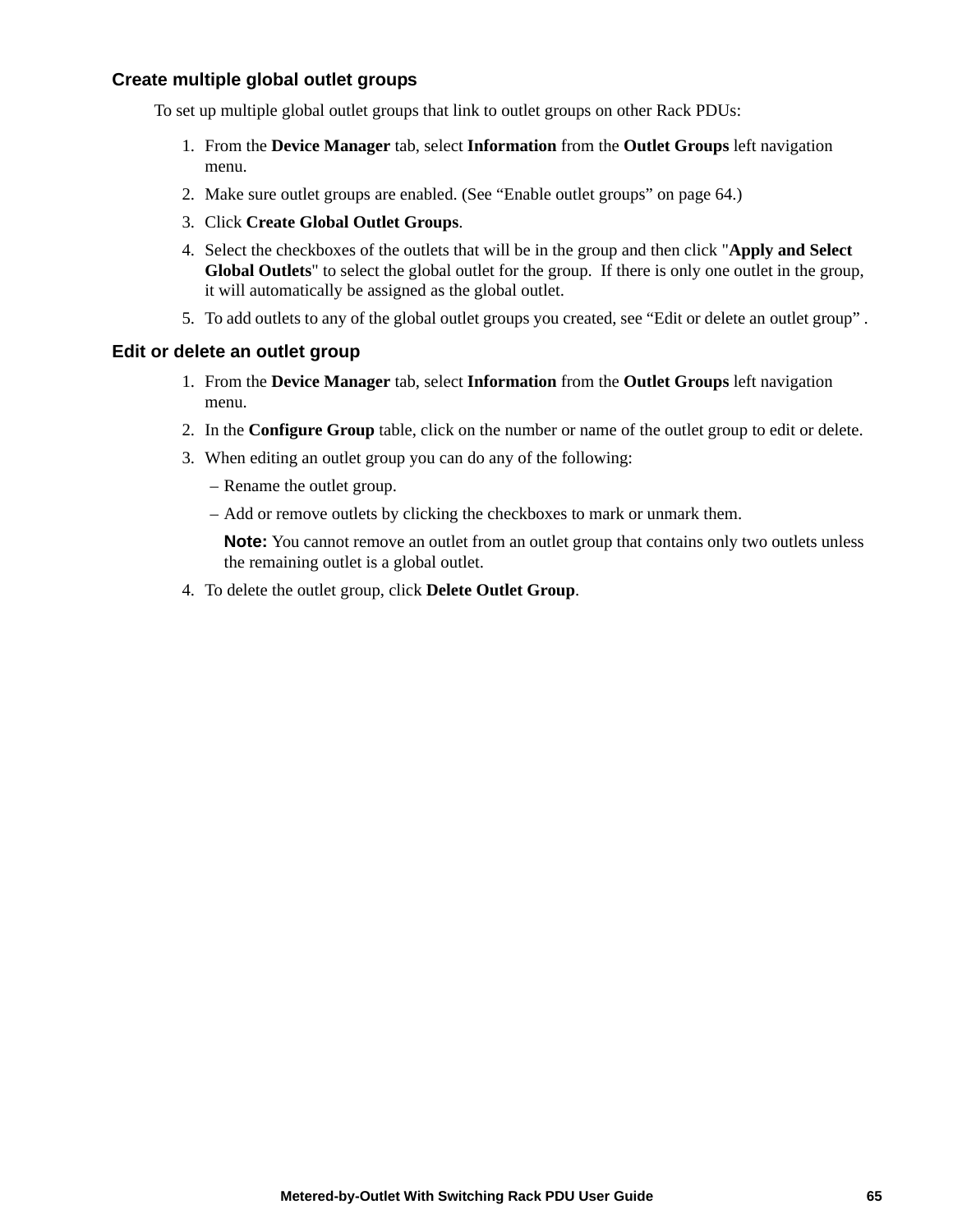#### **Typical outlet group configurations**

The following configuration shows two Rack PDUs, each with eight outlet groups. Each outlet group consists of a single global outlet. Each outlet group  $\bullet$  on the first Rack PDU is linked to the outlet group  $\odot$  in the same location on the second Rack PDU. One power cord of a dual-corded server  $\odot$  is connected to each outlet on the first Rack PDU, and its other cord is connected to the corresponding outlet on the second Rack PDU, ensuring that output power from both power sources to the server will turn on or off in a synchronized manner in response to an outlet control action.



The following configuration shows three sets of synchronized outlets. Global outlets are shown in black. Outlet groups are enclosed in red rectangles.

|   | These four global outlet groups synchronize a total of 19 outlets.                          |  |  |
|---|---------------------------------------------------------------------------------------------|--|--|
| ❷ | These two global outlet groups synchronize 6 outlets, 2 in one group<br>and 4 in the other. |  |  |
| € | This local outlet group synchronizes 3 outlets on the same Rack PDU.                        |  |  |

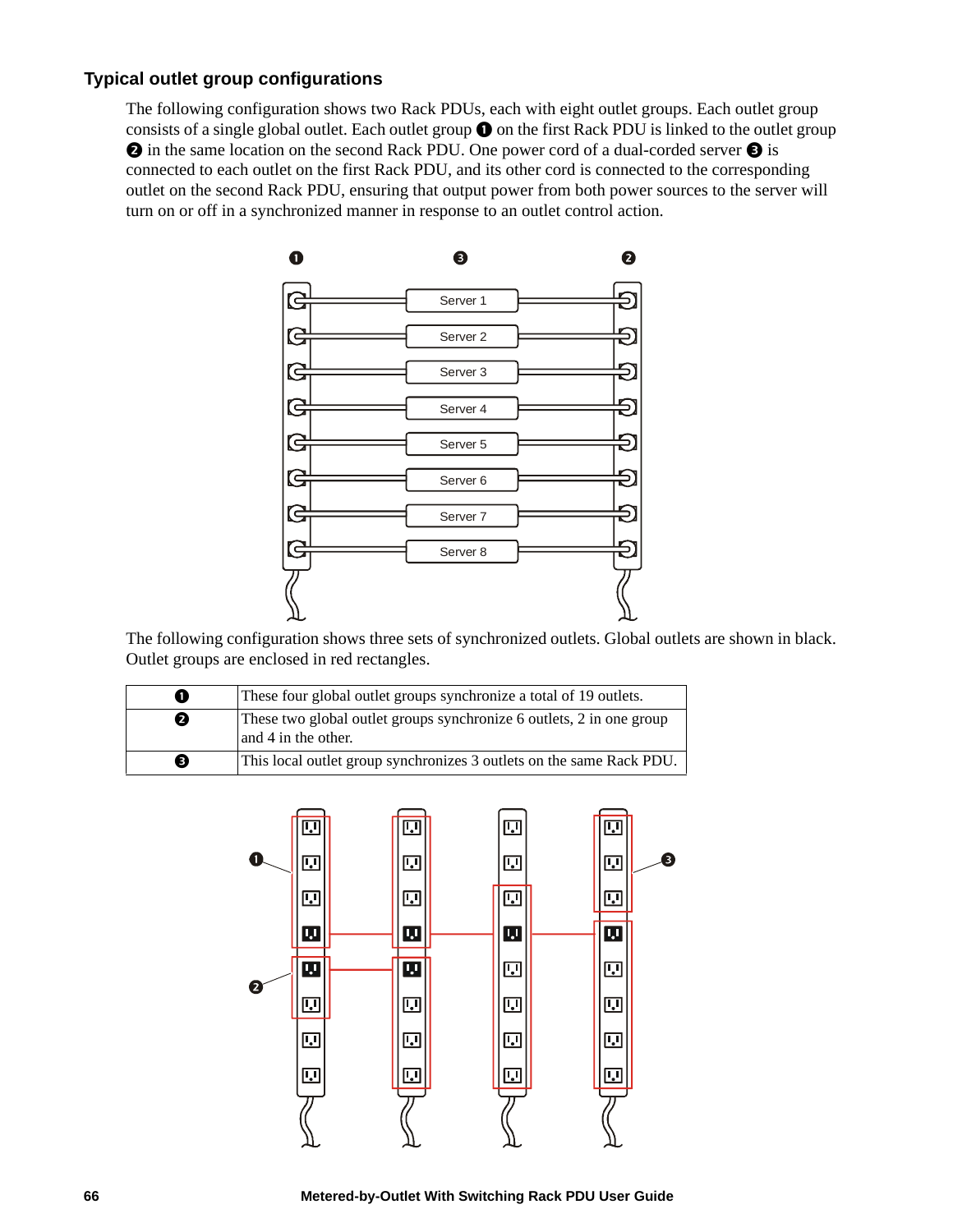#### **Verify your setup and configuration for global outlet groups**

To ensure that your setup meets all system requirements for outlet groups and that you have configured the outlet groups correctly, select **Information** from the **Outlet Groups** left navigation menu in the Web interface to view the groups and their connections:

- The **Configure Group** table displays the following:
	- All configured outlet groups on the current Rack PDU.
	- The outlets in each group by outlet number.
	- Any outlet groups on other Rack PDUs with which a global outlet group is synchronized. Each Rack PDU is identified by its IP address if using network mode, or Display ID if using Network Port Sharing over In/Out ports. Each global outlet is displayed in bold text.
- The **Global Outlet Overview** section displays the following:
	- The IP address or Display ID of the current Rack PDU.
	- The IP address or Display ID of any Rack PDUs that contain global outlets that are available to be synchronized with outlet groups on other Rack PDUs.
	- All global outlets configured on the Rack PDUs, regardless of whether they are synchronized with outlet groups on the current Rack PDU.

### **Outlet Settings for Outlets and Outlet Groups**

#### **Initiate a control action**

**Note:** If you apply an outlet control action to outlets or outlet groups, the following delays are used for the action:

- For an individual outlet (not in an outlet group), the action uses the delay periods and reboot duration configured for that outlet.
- For a global outlet group, the action uses the delay periods and reboot duration configured for the global outlet.
- For a local outlet group, the action uses the delay periods configured for the lowest-numbered outlet in the group.

To control the outlets on your Rack PDU:

- 1. From the **Device Manager** tab, select **Control** from the left navigation menu.
- 2. Mark the checkboxes for each individual outlet or outlet group to control, or select the **All Outlets** checkbox.
- 3. Select a **Control Action** from the list, and click **Next >>**. On the confirmation page that explains the action, choose to apply or cancel it.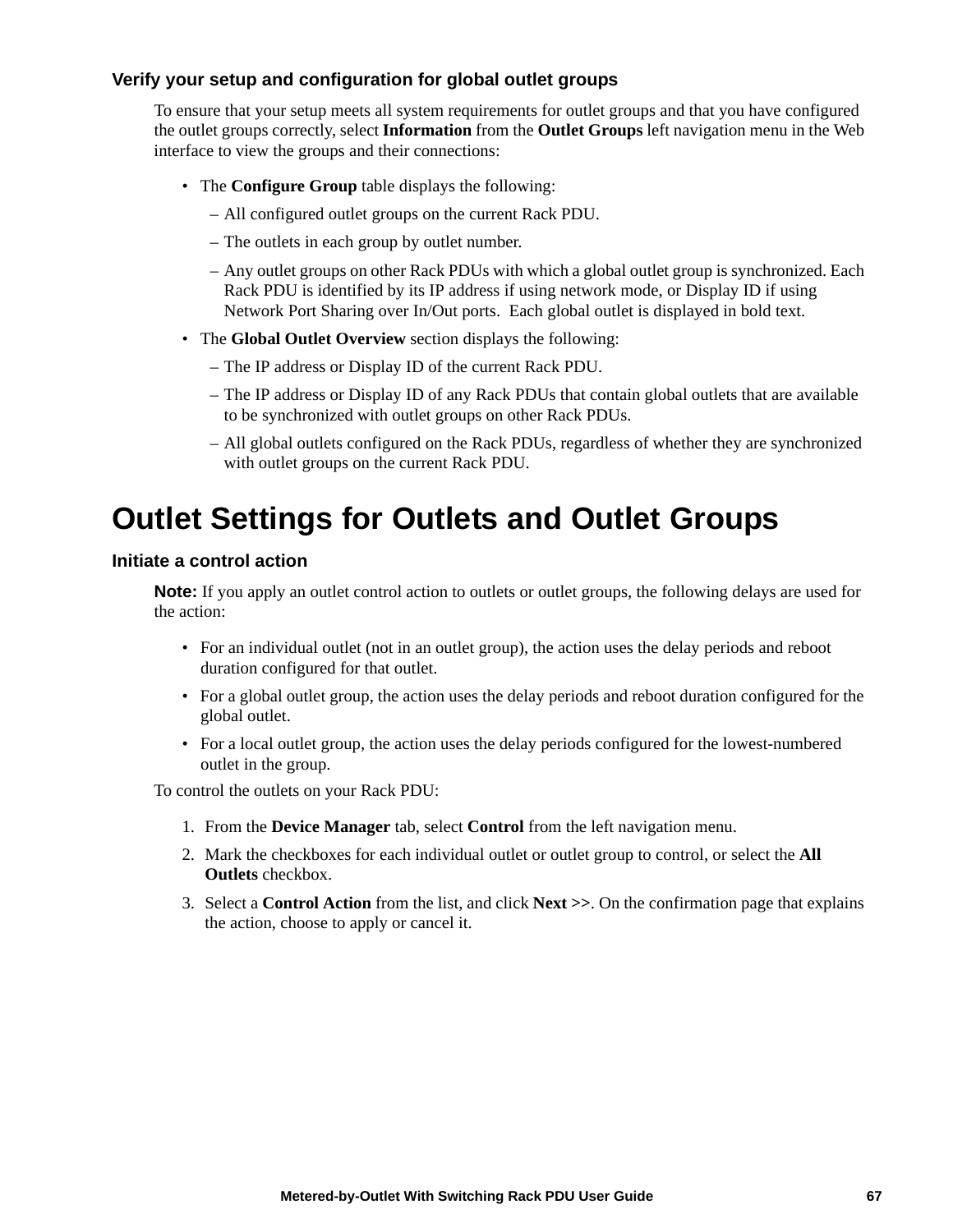### **Control actions you can select.**

| Option                         | <b>Description</b>                                                                                                                                                                                                                                                                                                                  |  |
|--------------------------------|-------------------------------------------------------------------------------------------------------------------------------------------------------------------------------------------------------------------------------------------------------------------------------------------------------------------------------------|--|
| No Action                      | Do nothing.                                                                                                                                                                                                                                                                                                                         |  |
| On Immediate                   | Apply power to the selected outlets.                                                                                                                                                                                                                                                                                                |  |
| On Delayed                     | Apply power to each selected outlet according to its value for Power On Delay. <sup>†</sup>                                                                                                                                                                                                                                         |  |
| Off Immediate                  | Remove power from the selected outlets.                                                                                                                                                                                                                                                                                             |  |
| Off Delayed                    | Remove power from each selected outlet according to its value for <b>Power Off</b><br>Delay. $^{\dagger}$                                                                                                                                                                                                                           |  |
| Reboot Immediate               | Remove power from each selected outlet. Then apply power to each of these<br>outlets according to its value for Reboot Duration. <sup>†</sup>                                                                                                                                                                                       |  |
| <b>Reboot Delayed</b>          | Remove power from each selected outlet according to its value for <b>Power Off</b><br>Delay. Wait until all outlets are off (the highest value for Reboot Duration), and<br>then apply power to each outlet according to its value for <b>Power On Delay</b> . <sup>†</sup>                                                         |  |
| <b>Cancel Pending Commands</b> | Cancel all commands pending for the selected outlets and keep them in their<br>present state.<br><b>Note:</b> For global outlet groups, you can cancel a command only from the inter-<br>face of the initiator outlet group. The action will cancel the command for the ini-<br>tiator outlet group and all follower outlet groups. |  |
|                                |                                                                                                                                                                                                                                                                                                                                     |  |

<sup>†</sup> If a local outlet group is selected, only the configured delays and reboot duration of the lowest-numbered outlet of the group are used. If a global outlet group is selected, only the configured delays and reboot duration of the global outlet are used.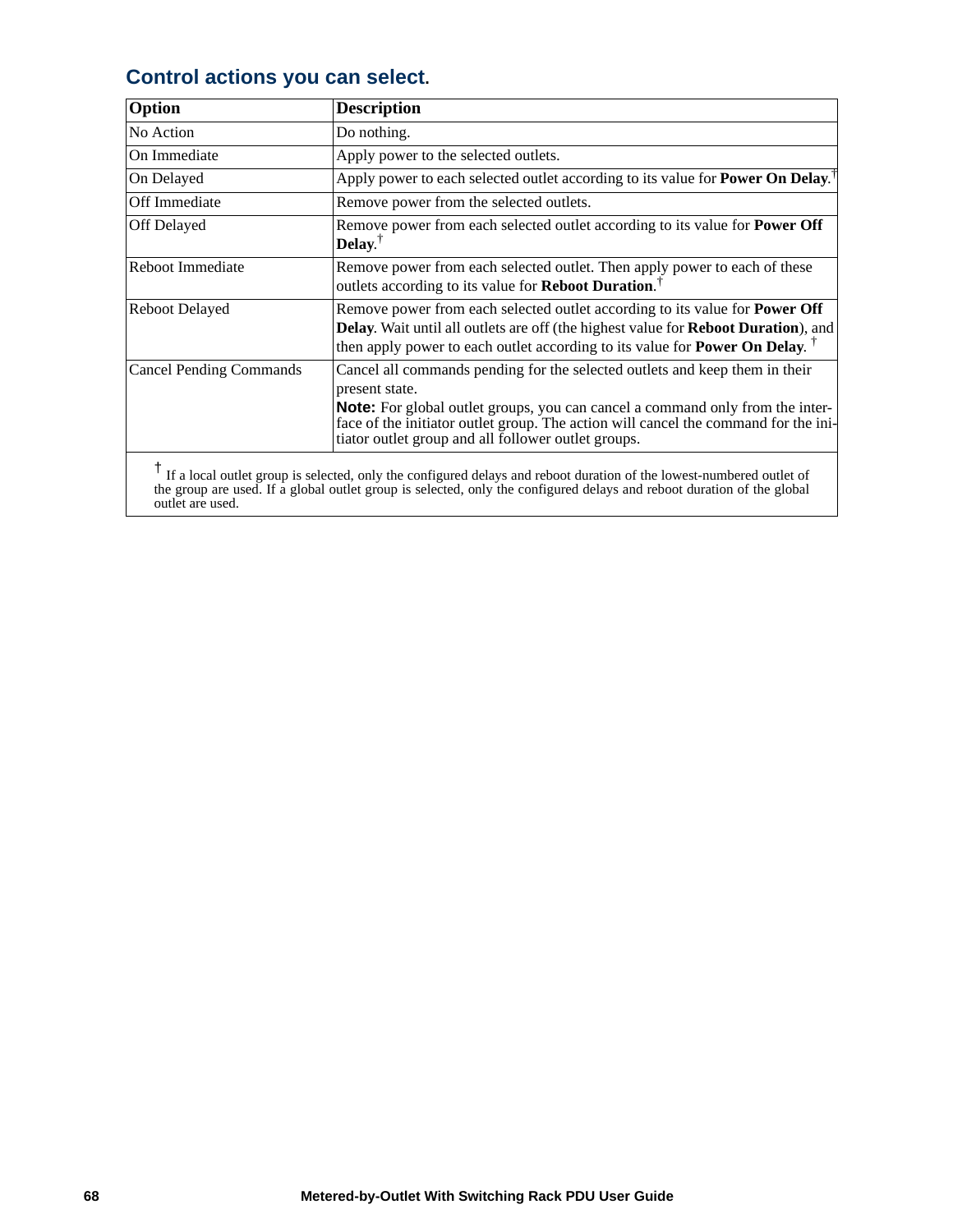#### <span id="page-77-0"></span>**Configure outlet settings and the outlet name**

The following settings are available:

| <b>Setting</b>         | <b>Description</b>                                                                                                                                                                                                                                                                                                                                  |
|------------------------|-----------------------------------------------------------------------------------------------------------------------------------------------------------------------------------------------------------------------------------------------------------------------------------------------------------------------------------------------------|
| Name                   | Set the name for one or more outlets. The name is displayed next to the outlet<br>number on status screens.                                                                                                                                                                                                                                         |
| <b>External Link</b>   | Define an HTTP or HTTPS link to a Web site or IP address.<br>• http://www.apc.com links the outlet to the home page of the APC Web site.<br>• http://pdu_ip_address, where pdu_ip_address is the IP address of the Rack<br>PDU and links the outlet to the Web interface of the Rack PDU at the IP<br>address, enabling authorized users to log on. |
| Power On Delay         | Set the number of seconds that the Rack PDU waits after a command is issued<br>before applying power to an outlet.<br>Note: To configure an outlet to remain off at all times, select the Never radio<br>button next to Power On Delay.                                                                                                             |
| Power Off Delay        | Set the number of seconds that the Rack PDU waits after a command is issued<br>before removing power from an outlet.<br>Note: To configure an outlet to remain on at all times, select the <b>Never</b> radio but-<br>ton next to Power Off Delay.                                                                                                  |
| <b>Reboot Duration</b> | Set the number of seconds an outlet remains off before restarting.                                                                                                                                                                                                                                                                                  |

To configure outlet settings or outlet names, select the **Device Manager** tab and then **Configuration** from the left navigation menu. Click the **Configure Multiple Outlets** button in the **Outlet Configuration** section or click the outlet name.

- Configure outlet settings for multiple outlets:
	- Select the checkboxes next to the numbers of the outlets you want to modify, or select the **All Outlets** checkbox.
	- Enter values for **Name** and **Link**, and click the **Apply** button immediately below the list.
	- Enter values for **Power On Delay**, **Power Off Delay**, or **Reboot Duration**, and click the **Apply** button immediately below the list.
- Configure outlet settings for a single outlet:
	- Enter values for **Name** and **Link**, and click the **Apply** button immediately below the list.
	- Enter values for **Power On Delay**, **Power Off Delay**, or **Reboot Duration**, and click the **Apply** button immediately below the list.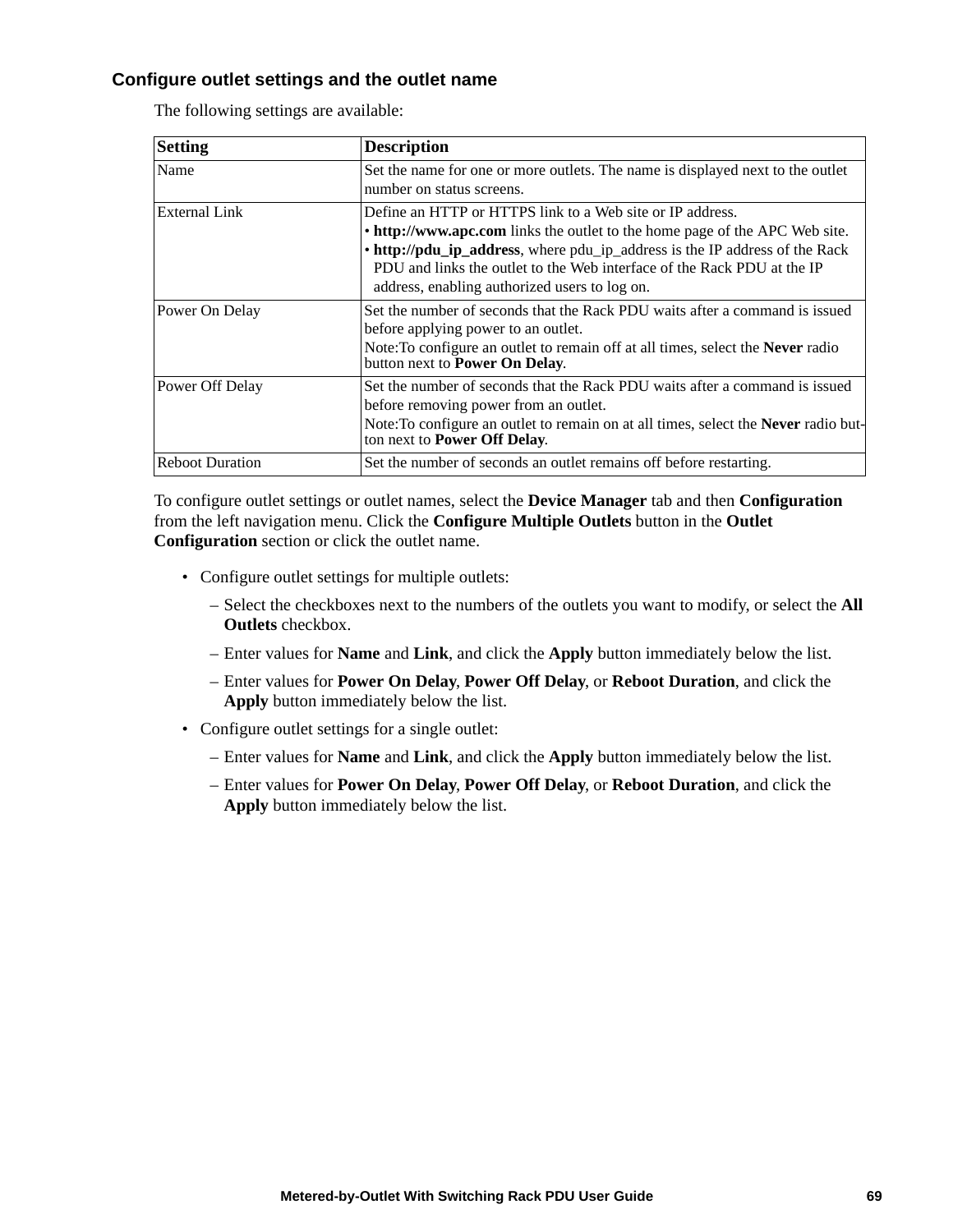# **Schedule Outlet Actions**

#### **Actions you can schedule**

To configure values for **Power On Delay**, **Power Off Delay**, and **Reboot Duration** for each outlet, see ["Configure outlet settings and the outlet name" on page 69.](#page-77-0) Although you must use the Web interface to schedule outlet actions, you can set these values in either the Web or command line interfaces.

For any outlets you select, you can schedule any of the actions listed in the following table to occur daily; at intervals of one, two, four, or eight weeks; or only once.

| <b>Description</b>                                                                                                                                                                                                                                     |  |
|--------------------------------------------------------------------------------------------------------------------------------------------------------------------------------------------------------------------------------------------------------|--|
| Do nothing.                                                                                                                                                                                                                                            |  |
| Apply power to the selected outlets.                                                                                                                                                                                                                   |  |
| Apply power to each selected outlet according to its value for <b>Power On Delay</b> . <sup>†</sup>                                                                                                                                                    |  |
| Remove power from the selected outlets.                                                                                                                                                                                                                |  |
| Remove power from each selected outlet according to its value for <b>Power Off</b><br>Delay. $^{\dagger}$                                                                                                                                              |  |
| Remove power from each selected outlet. Then apply power to each of these<br>outlets according to its value for Reboot Duration. <sup>1</sup>                                                                                                          |  |
| Remove power from each selected outlet according to its value for <b>Power Off</b><br>Delay. Wait until all outlets are off (the highest value for Reboot Duration), and<br>then apply power to each outlet according to its value for Power On Delay. |  |
|                                                                                                                                                                                                                                                        |  |

<sup>†</sup> If a local outlet group is selected, only the configured delays and reboot duration of the lowest-numbered outlet of the group are used. If a global outlet group is selected, only the configured delays and reboot duration of the global outlet are used.

#### **Schedule an outlet event**

- 1. At the Web interface, select the **Device Manager** tab and then **Scheduling** from the left navigation menu.
- 2. On the **Outlet Scheduling** page, select how often the event will occur (**One-Time**, **Daily**, or **Weekly**), and click the **Next** button.

**Note:** If you select **Weekly**, you can choose to have the event occur once every week or once every two, four, or eight weeks.

- 3. On the **Schedule a Daily Action** page, in the **Name of event** text box, replace the default name, Outlet Event, with a name that will identify your new event.
- 4. Use the drop-down lists to select the type of event and when it will occur. The date format for one-time events is *mm/dd*, and the time format for all events is *hh/mm*, with the two-digit hour specified in 24-hour time.
	- An event that is scheduled daily or at one of the intervals available in the **Weekly** selection continues to occur at the scheduled interval until the event is deleted or disabled.
	- You can schedule a one-time event to occur only on a date within 12 months of the date on which you perform the scheduling. For example, on December 26, 2011, you could schedule a one-time event on any date from the current date until December 26, 2012.
- 5. Use the checkboxes to select which outlets will be affected by the action. You can select one or more individual outlets or **All Outlets**.
- 6. Click **Apply** to confirm the scheduling of the event, or **Cancel** to clear it.

When you confirm the event, the summary page is re-displayed, with the new event displayed in the list of scheduled events.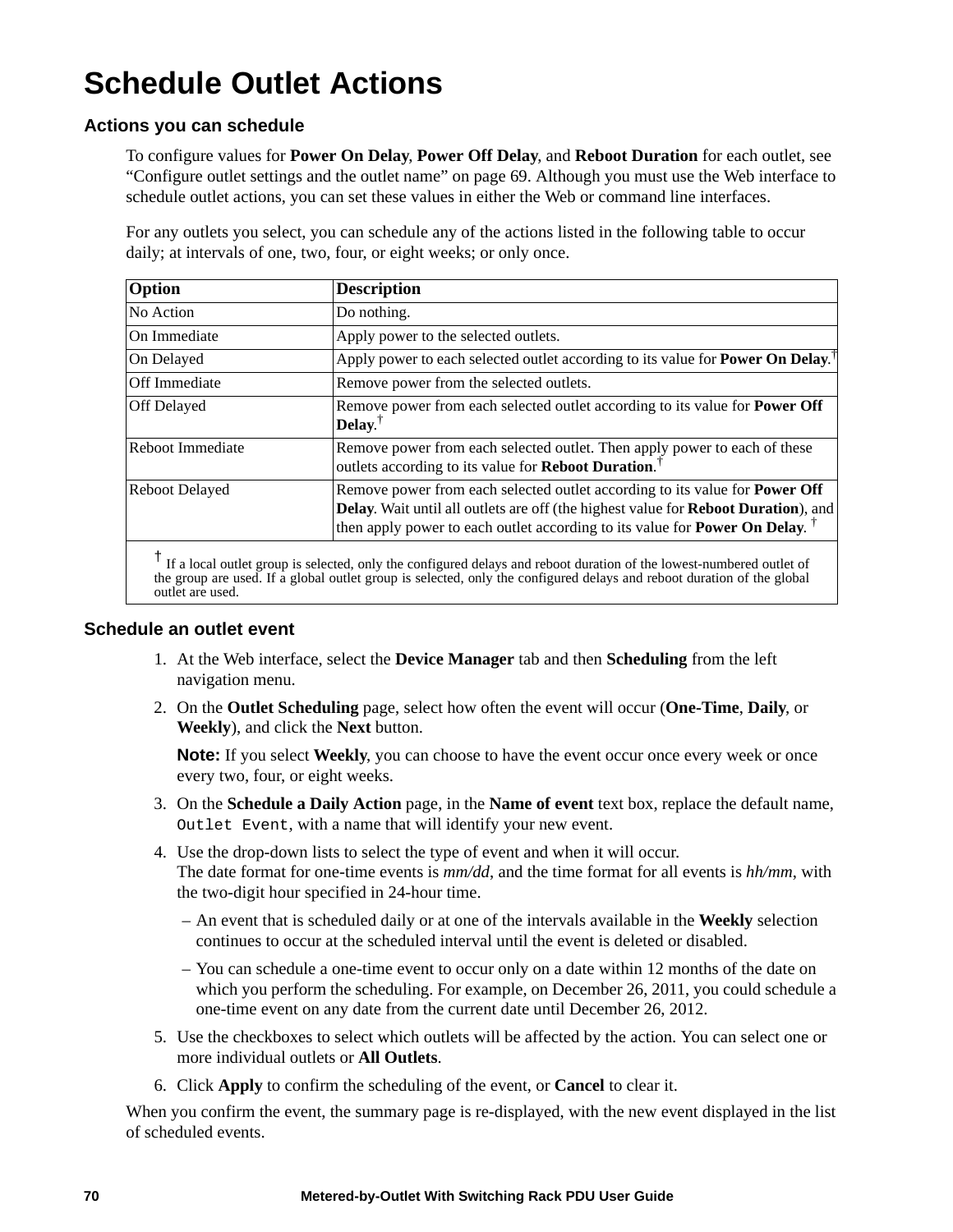#### **Edit, disable, enable, or delete a scheduled outlet event**

- 1. At the Web interface, select the **Device Manager** tab and then **Scheduling** from the left navigation menu.
- 2. In the event list in the **Scheduled Outlet Action** section of the **Scheduling** page, click on the name of the event.
- 3. On the **Daily/Weekly scheduled action detail** page, you can do any of the following:
	- Change details of the event, such as the name of the event, when it is scheduled to occur, and which outlets are affected.
	- Under **Status of event** at the top of the page you can perform the following tasks:
		- Disable the event, leaving all its details configured so that it can be re-enabled later. A disabled event will not occur. An event is enabled by default when you create it.
		- Enable the event, if it was previously set to **Disable**.
		- Delete the event, removing the event completely from the system. A deleted event cannot be retrieved.
- 4. When you finish making changes on this page, click **Apply** to confirm the changes or **Cancel**.

### **Outlet Manager Menu**

Create and configure outlet user accounts. Individual outlets can be assigned a user with an Outlet User account. An Outlet User account allows control only to the outlets assigned. The configuration of outlets is allowed to those with Administrator rights. The Device Manager has limited outlet configuration rights.

#### **Configure an outlet user**

- 1. At the Web interface, select the **Device Manager** tab and then **Outlet Manager** from the left navigational menu.
- 2. Click the **Add New User** button.
- 3. Type in the information for the following options and click **Apply** to confirm the changes.

| <b>Option</b>           | <b>Description</b>                                                                                                                                |
|-------------------------|---------------------------------------------------------------------------------------------------------------------------------------------------|
| User Name               | Set the outlet user name. "New User" is reserved and is not allowed.<br>Note: A user name in orange indicates the user account has been disabled. |
| Password                | Set the outlet user password.                                                                                                                     |
| <b>User Description</b> | Set identification/description of outlet user.                                                                                                    |
| <b>Account Status</b>   | Enable, disable, or delete outlet user's account.                                                                                                 |
| Device outlet access    | Select the outlets the user can access.                                                                                                           |

#### **Outlet Manager and Network Port Sharing**

Outlet users can be assigned outlets on any Rack PDU in a group with switched outlets. The outlet users will be stored on the Host PDU. In the web interface, you can view outlets assigned to a particular PDU by clicking on its Display ID in the window. Outlet users can be configured on the Device Manager > Outlet Manager web page.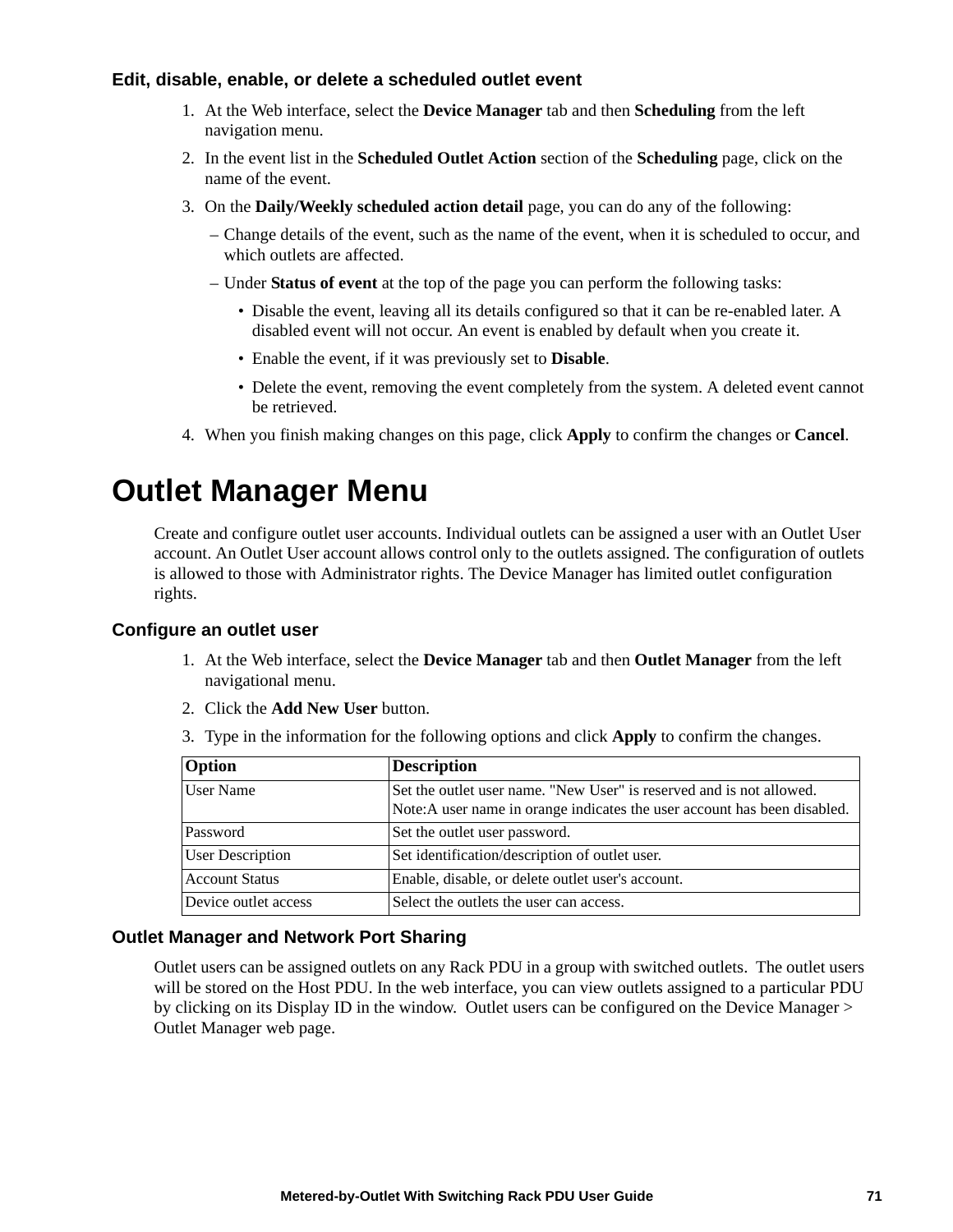# **Environment**

### **Configure Temperature and Humidity Sensors**

#### **Path: Environment**

Through the **Environment** tab, when you have a temperature or a temperature and humidity sensor connected to the Rack PDU, you can set thresholds for Warning and Critical alarm generation (see ["Device status icons" on page 55](#page-63-0) for details on each type of alarm).

For temperature:

• If the high temperature threshold is reached, the system generates a Warning alarm.

• If the maximum temperature threshold is reached, the system generates a Critical alarm.

Similarly, for humidity:

- If the low humidity threshold is reached, the system generates a Warning alarm.
- If the minimum humidity threshold is reached, the system generates a Critical alarm.

**Note:** Click the thermometer symbol in the upper right corner to toggle between Fahrenheit and Celsius.

To configure temperature and humidity sensors:

- 1. Enter values for minimum, maximum, high, and low thresholds.
- 2. Enter **Hysteresis** values.
- 3. Enable alarm generation as desired.
- 4. Click **Apply**.

**Hysteresis.** This value specifies how far past a threshold the temperature or humidity must return to clear a threshold violation.

- For Maximum and High temperature threshold violations, the clearing point is the threshold minus the hysteresis.
- For Minimum and Low humidity threshold violations, the clearing point is the threshold plus the hysteresis.

Increase the value for Temperature Hysteresis or Humidity Hysteresis to avoid multiple alarms if temperature or humidity that has caused a violation then wavers slightly up and down. If the hysteresis value is too low, such wavering can cause and clear a threshold violation repeatedly.

*Example of rising but wavering temperature:* The maximum temperature threshold is 85°F, and the temperature hysteresis is 3°F. The temperature rises above 85°F, violating the threshold. It then wavers down to 84°F and then up to 86°F repeatedly, but no clearing event and no new violation occur. For the existing violation to clear, the temperature would have to drop to  $82^{\circ}F(3^{\circ}F)$  below the threshold).

*Example of falling but wavering humidity:* The minimum humidity threshold is 18%, and the humidity hysteresis is 8%. The humidity falls below 18%, violating the threshold. It then wavers up to 24% and down to 13% repeatedly, but no clearing event and no new violation occur. For the existing violation to clear, the humidity would have to rise to above 26% (8% past the threshold).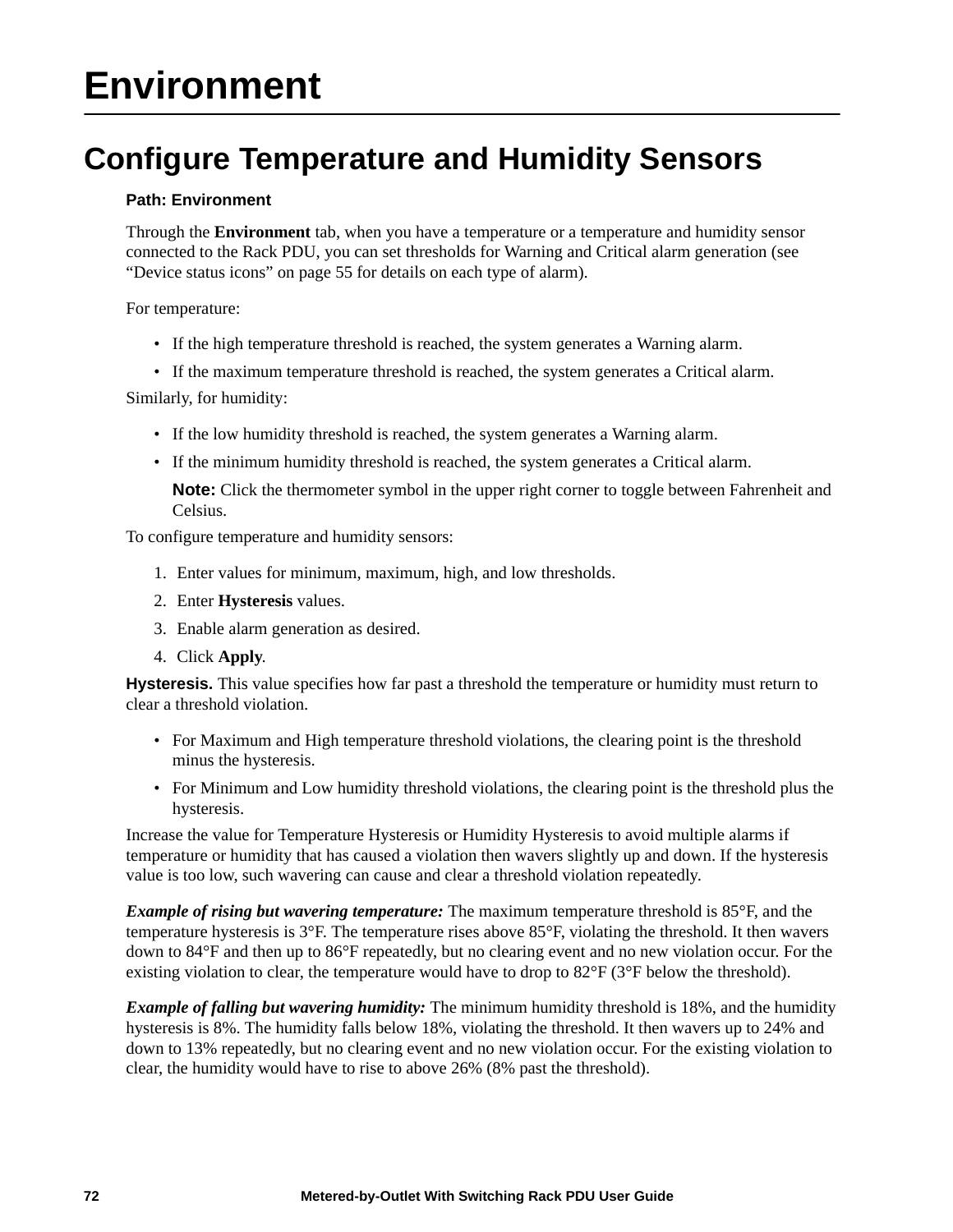### **Use the Event and Data Logs**

#### **Event log**

#### **Path: Logs > Events >** *options*

You can view, filter, or delete the event log. By default, the log displays all events recorded during the last two days in reverse chronological order.

For lists of all configurable events and their current configuration, select the **Administration** tab, **Notification** on the top menu bar, and **by event** under **Event Actions** on the left navigation menu. See ["Configure by event" on page 93.](#page-101-0)

#### **To display the event log (Logs > Events > log):**

- By default, view the event log as a page of the Web interface. The most recent event is recorded on page 1. In the navigation bar below the log:
	- Click a page number to open a specific page of the log.
	- Click **Previous** or **Next** to view the events recorded immediately before or after the events listed on the open page.
	- Click **<<** to return to the first page or click **>>** to view the last page of the log.
- To see the listed events on one page, click **Launch Log in New Window** from the event log page to display a full-screen view of the log.

**Note:** In your browser's options, JavaScript® must be enabled for you to use the **Launch Log in New Window** button.

You can also use FTP or Secure CoPy (SCP) to view the event log. See "Use FTP or SCP to retrieve log [files" on page 77.](#page-85-0)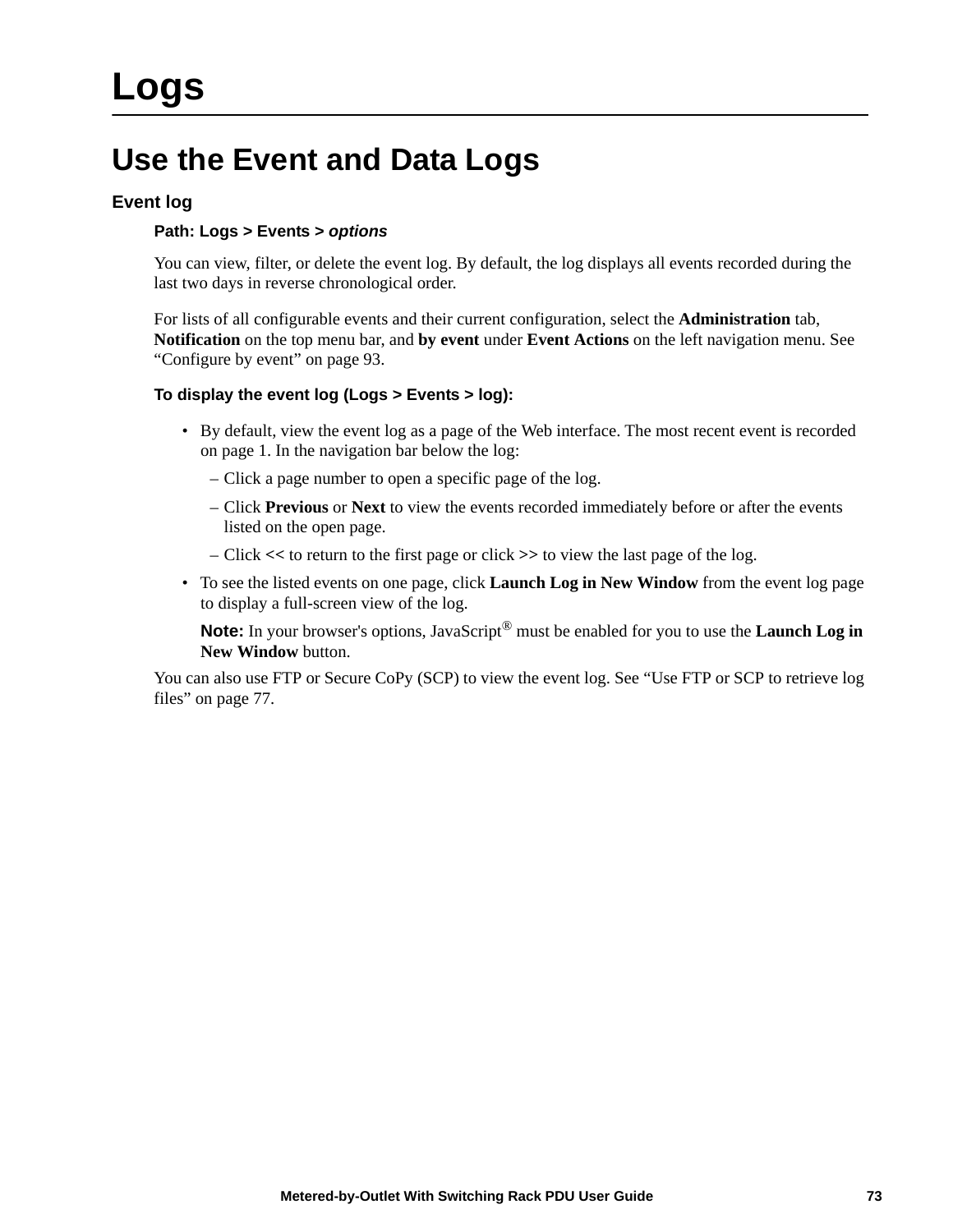#### **To filter the log (Logs > Events > log):**

• **Filtering the log by date or time:** To display the entire event log, or to change the number of days or weeks for which the log displays the most recent events, select **Last**. Select a time range from the drop-down menu, then click **Apply**. The filter configuration is saved until the Rack PDU restarts.

To display events logged during a specific time range, select **From**. Specify the beginning and ending times (using the 24-hour clock format) and dates for which to display events, then click **Apply**. The filter configuration is saved until the Rack PDU restarts.

• **Filtering the log by event**: To specify the events that display in the log, click **Filter Log**. Clear the checkbox of an event category or alarm severity level to remove it from view. Text at the upper right corner of the event log page indicates that a filter is active.

As Administrator, click **Save As Default** to save this filter as the default log view for all users. If you do not click **Save As Default**, the filter is active until you clear it or until the Rack PDU restarts.

To remove an active filter, click **Filter Log**, then **Clear Filter (Show All)**.

**Note:** Events are processed through the filter using **OR** logic.

Events that you do not select from the **Filter By Severity** list never display in the filtered event log, even if the event occurs in a category you selected from the **Filter by Category** list. Events that you do not select from the **Filter by Category** list never display in the filtered event log, even if devices in the category enter an alarm state you selected from the **Filter by Severity** list.

#### **To delete the log (Logs > Events > log):**

To delete all events recorded in the log, click **Clear Log** on the Web page that displays the log. Deleted events cannot be retrieved. To disable the logging of events based on their assigned severity level or their event category, see ["Configure by event" on page 93](#page-101-0).

#### **To configure reverse lookup (Logs > Events > reverse lookup):**

Reverse lookup is disabled by default. Enable this feature unless you have no DNS server configured or have poor network performance because of heavy network traffic.

With reverse lookup enabled, when a network-related event occurs, both the IP address and the domain name for the networked device associated with the event are logged in the event log. If no domain name entry exists for the device, only its IP address is logged with the event. Since domain names generally change less frequently than IP addresses, enabling reverse lookup can improve the ability to identify addresses of networked devices that are causing events.

#### **To resize the event log (Logs > Events > size):**

By default, the event log stores 400 events. You can change the number of events the log stores. When you resize the event log, all existing log entries are deleted. To avoid losing log data, use FTP or SCP to retrieve the log before you enter a new value in the **Event Log Size** field. See ["Use FTP or SCP to](#page-118-0)  [upgrade one Rack PDU" on page 110.](#page-118-0)

When the log is full, the older entries are deleted.

#### **Network Port Sharing event logs and traps.**

Rack PDU events from guest PDUs are sent to the host PDU for inclusion into its log. The log entry will include the Display ID of the unit that the event occurred on.

These events are then handled the same as local events from the host PDU. Therefore alarms, SNMP traps, e-mails, Syslog, etc will support Rack PDU events and alarms from all Rack PDUs in a group.

Example event log: Rack PDU 4: Device low load.

**Note:** System events will only be logged for the host PDU. System events from guest PDUs will not be logged on the host PDU.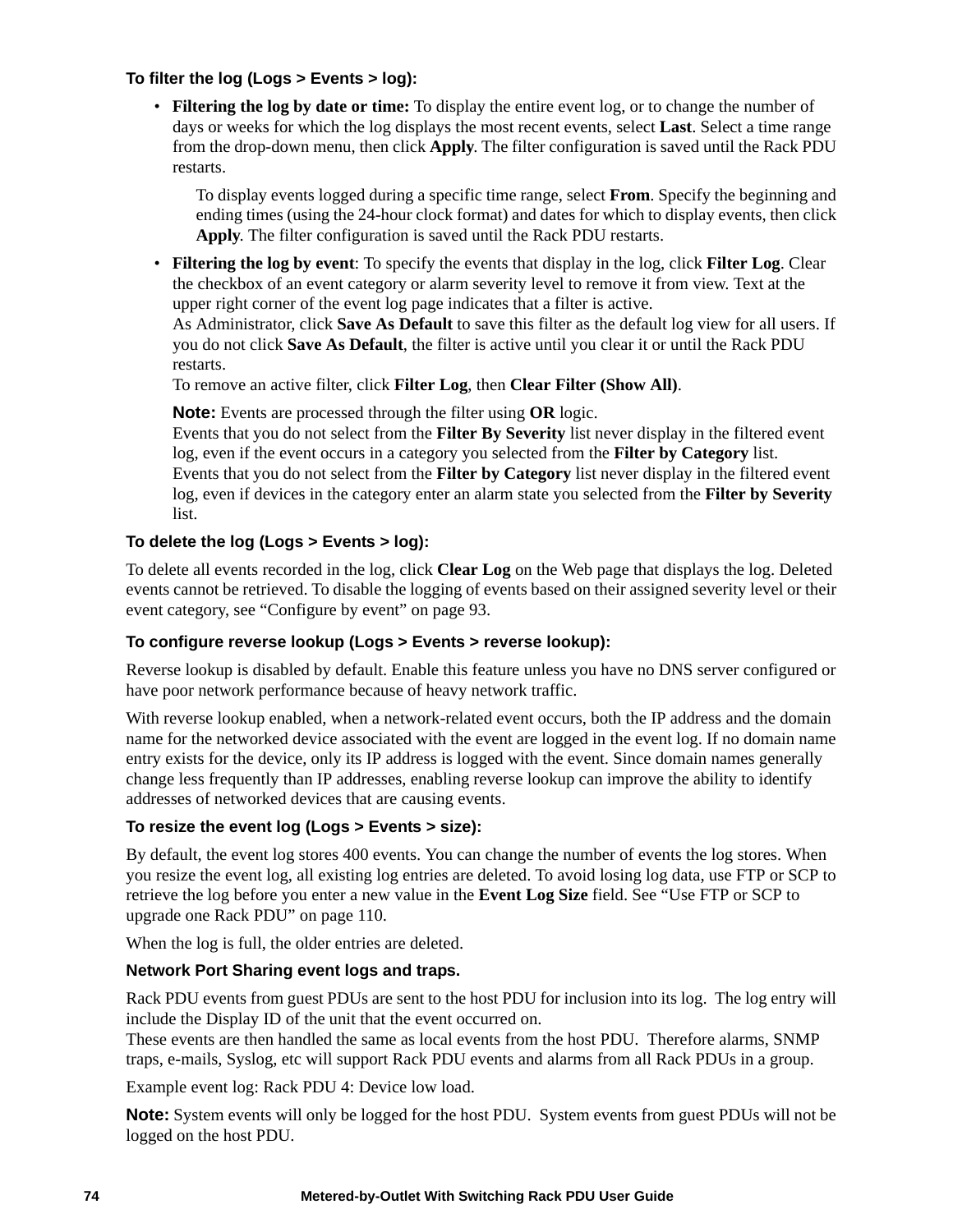#### <span id="page-83-0"></span>**Data log**

#### **Path: Logs > Data >** *options*

The data log records the current and power for the device, phase, and banks, as well as temperature and humidity at the specified time interval. Each entry is listed by the date and time the data was recorded.

#### **To display the data log (Logs > Data > log):**

- By default, view the data log as a page of the Web interface. The most recent data item is recorded on page 1. From the navigation menu below the log:
	- Click a page number to open a specific page of the log.
	- Click **Previous** or **Next** to view the data recorded immediately before or after the data that is listed on the open page.
	- Click **<<** to return to the first page of the log, or click **>>** to view the last page of the log.
- To see the listed data on one page, click **Launch Log in New Window** from the data log page to display a full-screen view of the log.

**Note:** In your browser's options, JavaScript must be enabled for you to use the **Launch Log in New Window** button.

Alternatively, you can use FTP or SCP to view the data log. See ["Use FTP or SCP to upgrade one Rack](#page-118-0)  [PDU" on page 110.](#page-118-0)

#### **To filter the log by date or time (Logs > Data > log):**

To display the entire data log or to change the number of days or weeks for which the log displays the most recent events, select **Last**. Select a time range from the drop-down menu, then click **Apply**. The filter configuration is saved until the device restarts.

To display data logged during a specific time range, select **From**. Specify the beginning and ending times (using the 24-hour clock format) and dates for which to display data, then click **Apply**. The filter configuration is saved until the device restarts.

#### **To delete the data log:**

To delete all data recorded in the log, click **Clear Data Log** on the Web page that displays the log. Deleted data cannot be retrieved.

#### **To set the data collection interval (Logs > Data > interval):**

Define, in the **Log Interval** setting, how frequently data is sampled and stored in the data log, and view the calculation of how many days of data the log can store, based on the interval you selected. When the log is full, the older entries are deleted. To avoid automatic deletion of older data, enable and configure data log rotation, described in the next section.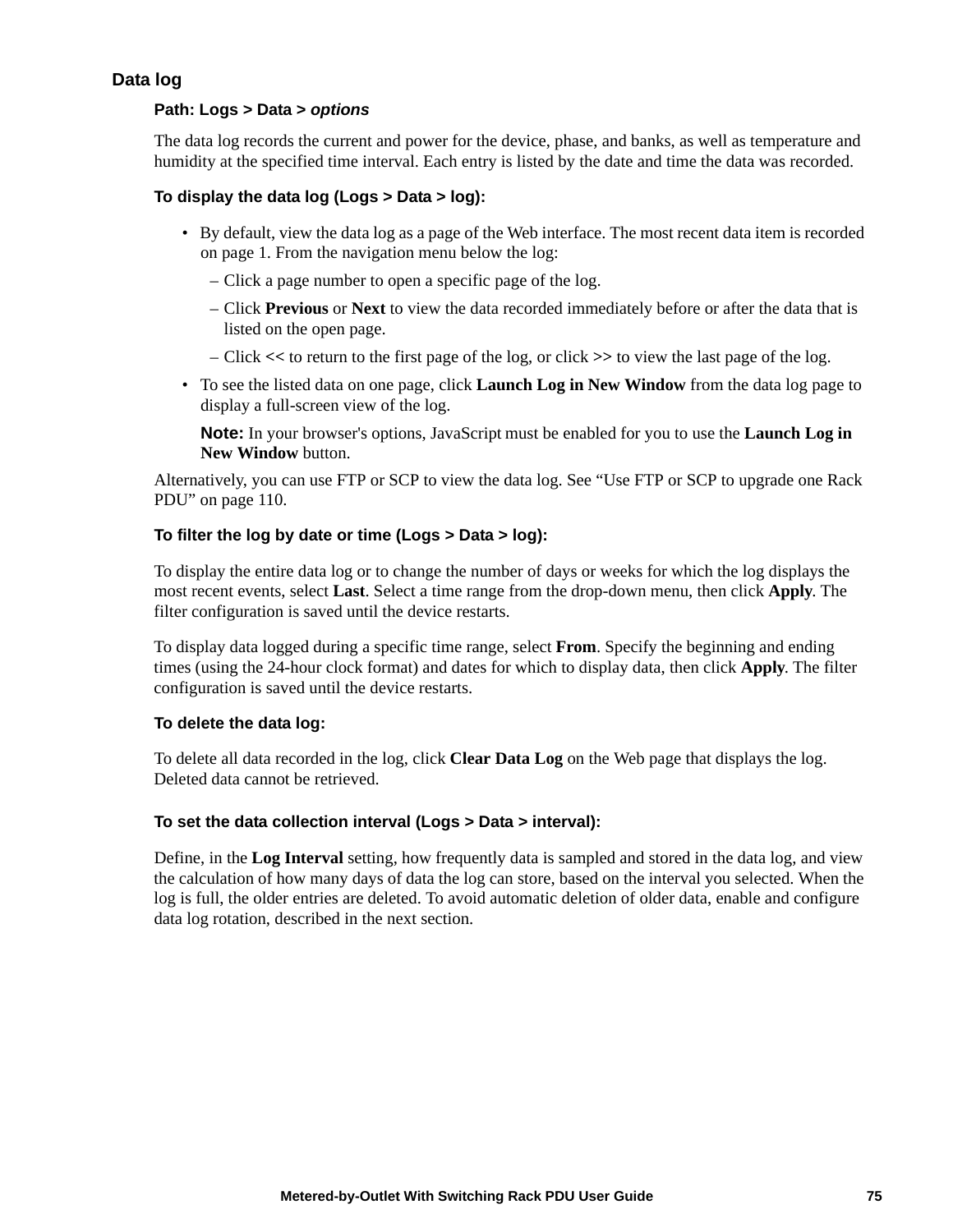#### **To configure data log rotation (Logs > Data > rotation):**

Set up a password-protected data log repository on a specified FTP server. Enabling rotation causes the contents of the data log to be appended to the file you specify by name and location. Updates to this file occur at the upload interval you specify.

| <b>Parameter</b>                 | <b>Description</b>                                                                                                                                                                                              |
|----------------------------------|-----------------------------------------------------------------------------------------------------------------------------------------------------------------------------------------------------------------|
| Data Log Rotation                | Enable or disable (the default) data log rotation.                                                                                                                                                              |
| <b>FTP Server Address</b>        | The location of the FTP server where the data repository file is stored.                                                                                                                                        |
| User Name                        | The user name required to send data to the repository file. This user must also<br>be configured to have read and write access to the data repository file and the<br>directory (folder) in which it is stored. |
| Password                         | The password required to send data to the repository file.                                                                                                                                                      |
| File Path                        | The path to the repository file.                                                                                                                                                                                |
| Filename                         | The name of the repository file (an ASCII text file).                                                                                                                                                           |
| Delay X hours between<br>uploads | The number of hours between uploads of data to the file.                                                                                                                                                        |
| Upload every $X$ minutes         | The number of minutes between attempts to upload data to the file after an<br>upload failure.                                                                                                                   |
| Up to $X$ times                  | The maximum number of times the upload will be attempted after an initial<br>failure.                                                                                                                           |
| Until Upload Succeeds            | Attempt to upload the file until the transfer is completed.                                                                                                                                                     |

#### **To resize the data log (Logs > Data > size):**

By default, the data log stores 500 records. You can change the number of records the log stores. When you resize the data log, all existing log records are deleted. To avoid losing records, use FTP or SCP to retrieve the log before you enter a new value in the **Data Log Size** field. See ["Use FTP or SCP to retrieve](#page-85-0)  [log files" on page 77.](#page-85-0)

When the log is full, the older entries are deleted.

#### **Network Port Sharing Data Log.**

The host Rack PDU will poll data from guest PDUs so that data from all PDUs in a group are available. To view data from a different Rack PDU in a group, select the desired Rack PDU from the "Filter Log" pull-down list.

Similarly for data log graphing, you can select a different Rack PDU by clicking on the "Change Data Filter" button.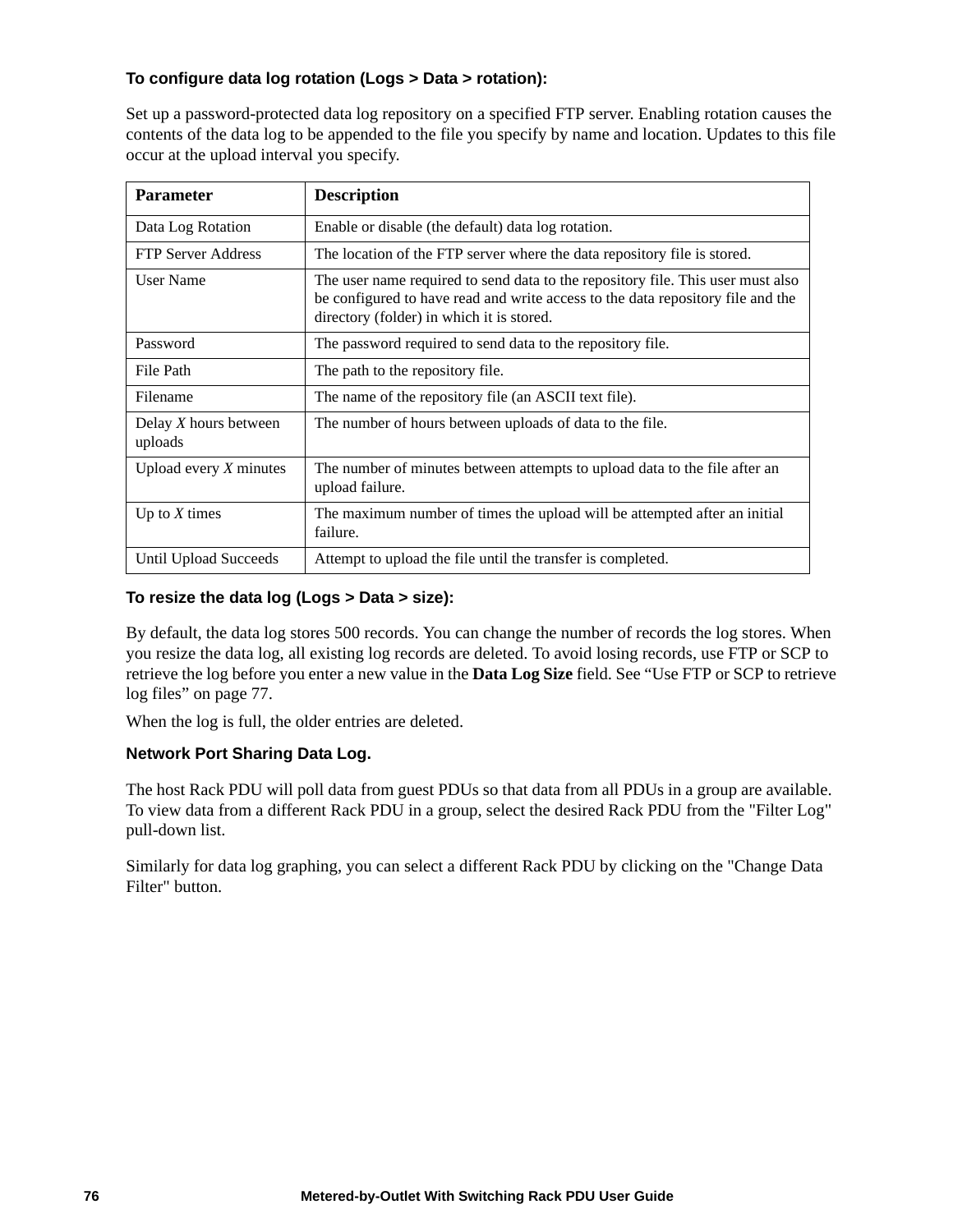#### <span id="page-85-0"></span>**Use FTP or SCP to retrieve log files**

An Administrator or Device User can use FTP or SCP to retrieve a tab-delineated event log file (*event.txt*) or data log file (*data.txt*) and import it into a spreadsheet.

- The file reports all events or data recorded since the log was last deleted or (for the data log) truncated because it reached maximum size.
- The file includes information that the event log or data log does not display.
	- The version of the file format (first field)
	- The date and time the file was retrieved
	- The **Name**, **Contact**, and **Location** values and IP address of the Rack PDU
	- The unique **Event Code** for each recorded event (*event.txt* file only)

**Note:** The Rack PDU uses a four-digit year for log entries. You may need to select a four-digit date format in your spreadsheet application to display all four digits.

If you are using the encryption-based security protocols for your system, use SCP to retrieve the log file.

If you are using unencrypted authentication methods for the security of your system, use FTP to retrieve the log file.

See the *Security Handbook*, available at **[www.apc.com](http://www.apc.com)**, for information on available protocols and methods for setting up the type of security you need.

**To use SCP to retrieve the files.** To use SCP to retrieve the *event.txt* file, use the following command:

scp *username***@***hostname\_or\_ip\_address*:event.txt ./event.txt

To use SCP to retrieve the *data.txt* file, use the following command: scp *username***@***hostname\_or\_ip\_address*:data.txt ./data.txt

**To use FTP to retrieve the files.** To use FTP to retrieve the *event.txt* or *data.txt* file:

1. At a command prompt, type  $ftp$  and the IP address of the Rack PDU, and press ENTER.

If the **Port** setting for the **FTP Server** option (set through the **Network** menu of the **Administration** tab) has been changed from its default (**21**), you must use the non-default value in the FTP command. For Windows FTP clients, use the following command, including spaces. (For some FTP clients, you must use a colon instead of a space between the IP address and the port number.)

**ftp>open** *ip\_address port\_number*

To set a non-default port value to enhance security for the FTP Server, see ["FTP Server" on](#page-99-0)  [page 91](#page-99-0). You can specify any port from 5001 to 32768.

- 2. Use the case-sensitive **User Name** and **Password** for Administrator or Device User to log on. For Administrator, **apc** is the default for **User Name** and **Password**. For the Device User, the defaults are **device** for **User Name** and **apc** for **Password**.
- 3. Use the **get** command to transmit the text of a log to your local drive.

**ftp>get event.txt**

or

**ftp>get data.txt**

4. Type quit at the ftp> prompt to exit from FTP.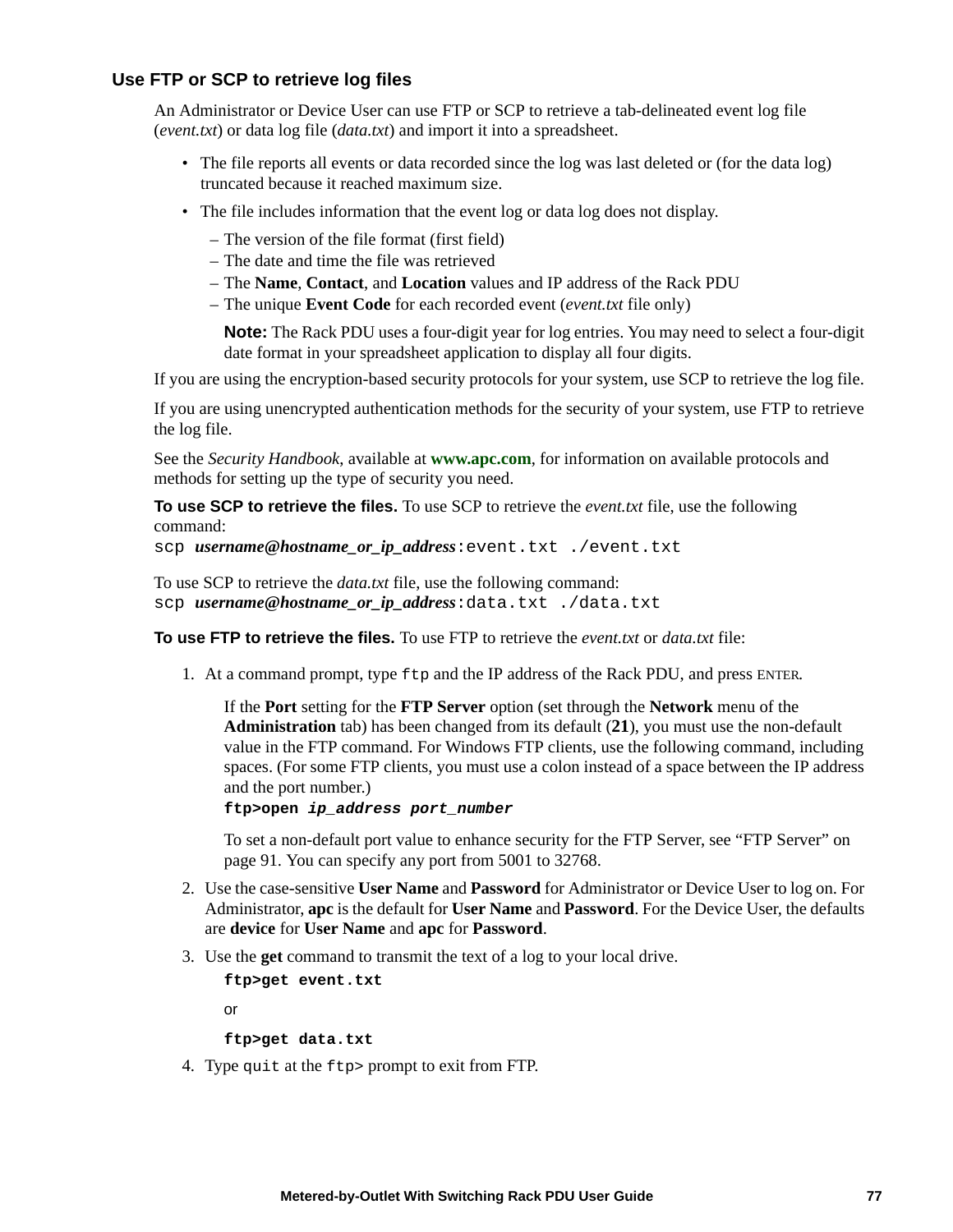# **Local Users**

#### **Set user access**

#### **Path: Administration > Security > Local Users >** *options*

The Administrator user account always has access to the Rack PDU.

The Device User and Read-Only User accounts are enabled by default. To disable the Device User or Read-Only User accounts, select the user account from the left navigation menu, then clear the **Enable** checkbox.

You set the case-sensitive user name and password for each account type in the same manner. Maximum length is 64 characters for a user name and 64 characters for a password. Blank passwords (passwords with no characters) are not allowed.

For information on the permissions granted to each account type (Administrator, Device User, and Read-Only User), see ["Types of User Accounts" on page 2](#page-10-0).

| <b>Account Type</b> | <b>Default User Name</b> | <b>Default Password</b> | <b>Permitted Access</b>                     |  |
|---------------------|--------------------------|-------------------------|---------------------------------------------|--|
| Administrator       | apc                      | apc                     | Web interface and command<br>line interface |  |
| Device User         | device                   | apc                     |                                             |  |
| Read-Only User      | readonly                 | apc                     | Web interface only                          |  |

### **Remote Users**

#### **Authentication**

#### **Path: Administration > Security > Remote Users > Authentication Method**

Use this option to select how to administer remote access to the Rack PDU.

For information about local authentication (not using the centralized authentication of a RADIUS server), see the *Security Handbook,* available at **www.apc.com**.

The authentication and authorization functions of RADIUS (Remote Authentication Dial-In User Service) is supported.

- When a user accesses the Rack PDU or other network-enabled device that has RADIUS enabled, an authentication request is sent to the RADIUS server to determine the User permission level.
- RADIUS user names used with the Rack PDU are limited to 32 characters.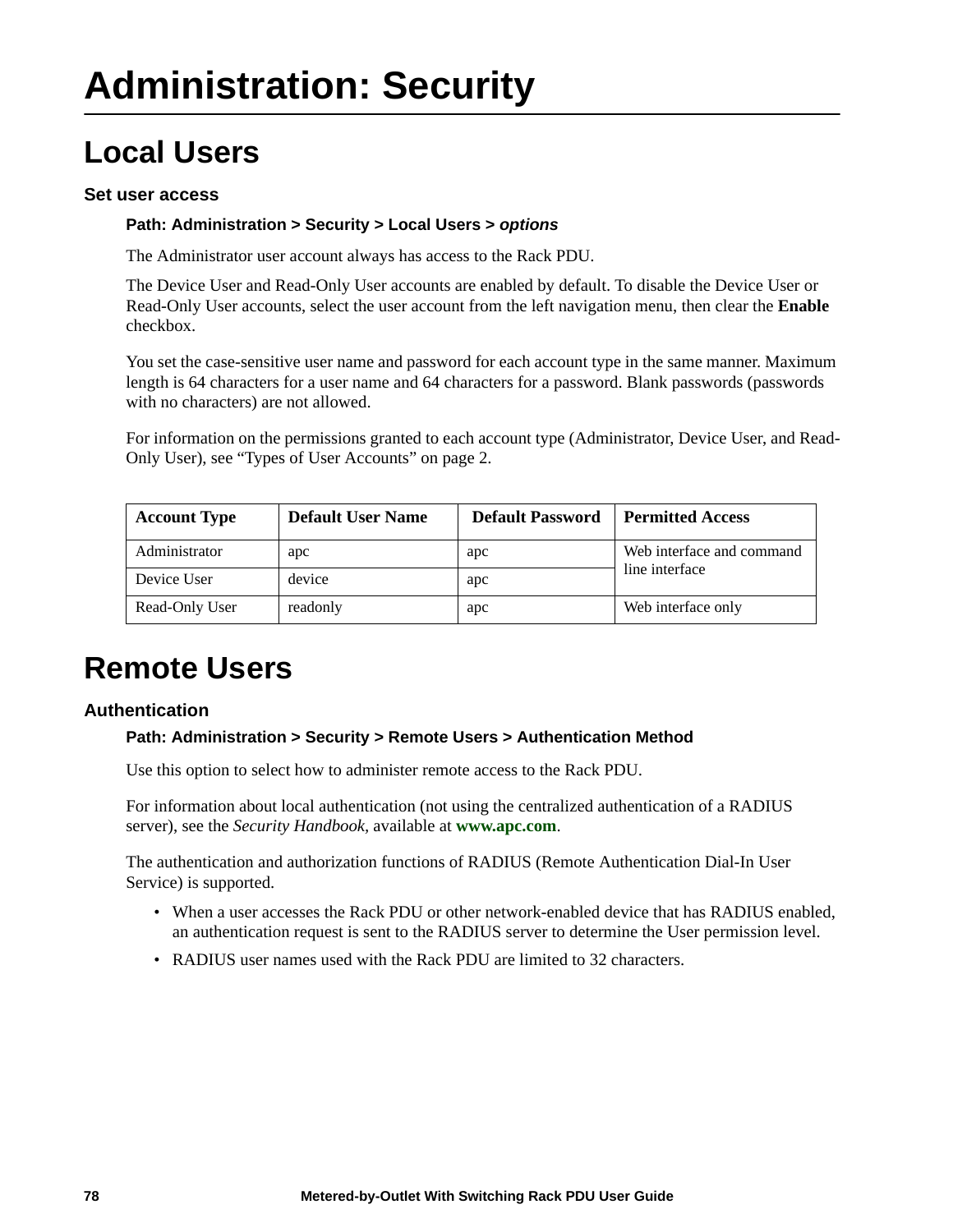Select one of the following:

- **Local Authentication Only**: RADIUS is disabled. Local authentication is enabled.
- **RADIUS, then Local Authentication**: RADIUS and local authentication are enabled. Authentication is requested from the RADIUS server first. If the RADIUS server fails to respond, local authentication is used.
- **RADIUS Only**: RADIUS is enabled. Local authentication is disabled.

**Note:** If **RADIUS Only** is selected, and the RADIUS server is unavailable, or improperly configured, remote access is unavailable to all users. You must use a serial connection to the command line interface and change the **access** setting to **local** or **radiusLocal** to regain access. For example, the command to change the access setting to **local** would be: **radius -a local**

#### **RADIUS**

#### **Path: Administration > Security > Remote Users > RADIUS**

Use this option to do the following:

- List the RADIUS servers (a maximum of two) available to the Rack PDU and the time-out period for each.
- Click on a link, and configure the parameters for authentication by a new RADIUS server.
- Click a listed RADIUS server to display and modify its parameters.

| <b>RADIUS Setting</b> | <b>Definition</b>                                                                                                        |
|-----------------------|--------------------------------------------------------------------------------------------------------------------------|
| <b>RADIUS</b> Server  | The server name or IP address (IPv4 or IPv6) of the RADIUS server. Click on a<br>link to configure the server.           |
|                       | Note:RADIUS servers use port 1812 by default to authenticate users. Non-stan-<br>dard ports are currently not supported. |
| <b>Secret</b>         | The shared secret between the RADIUS server and the Rack PDU.                                                            |
| <b>Timeout</b>        | The time in seconds that the Rack PDU waits for a response from the RADIUS<br>server.                                    |
| <b>Test Settings</b>  | Enter the Administrator user name and password to test the RADIUS server path<br>that you have configured.               |
| Skip Test and Apply   | Do not test the RADIUS server path.                                                                                      |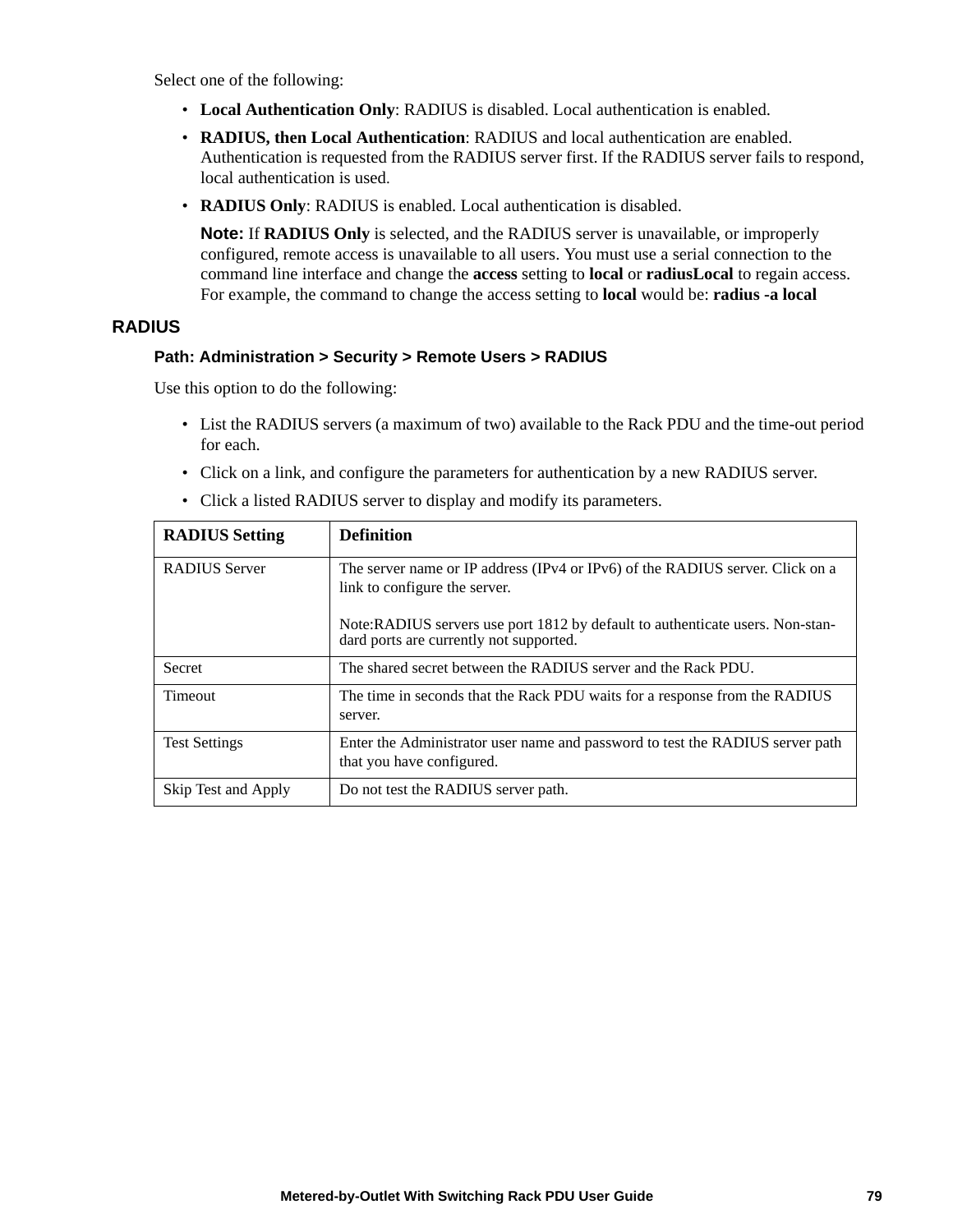# **Configure the RADIUS Server**

#### **Summary of the configuration procedure**

You must configure your RADIUS server to work with the Rack PDU.

For examples of the RADIUS users file with Vendor Specific Attributes (VSAs) and an example of an entry in the dictionary file on the RADIUS server, see the *Security Handbook*.

- 1. Add the IP address of the Rack PDU to the RADIUS server client list (file).
- 2. Users must be configured with Service-Type attributes unless Vendor Specific Attributes (VSAs) are defined. If no Service-Type attributes are configured, users will have read-only access (on the Web interface only).

See your RADIUS server documentation for information about the RADIUS users file, and see the *Security Handbook* for an example.

3. VSAs can be used instead of the Service-Type attributes provided by the RADIUS server. VSAs require a dictionary entry and a RADIUS users file. In the dictionary file, define the names for the ATTRIBUTE and VALUE keywords, but not for the numeric values. If you change numeric values, RADIUS authentication and authorization will fail. VSAs take precedence over standard RADIUS attributes.

### **Configuring a RADIUS server on UNIX® with shadow passwords**

If UNIX shadow password files are used (/etc/passwd) with the RADIUS dictionary files, the following two methods can be used to authenticate users:

• If all UNIX users have administrative privileges, add the following to the RADIUS "user" file. To allow only Device Users, change the APC-Service-Type to Device.

| DEFAULT | Auth-Type = System       |  |
|---------|--------------------------|--|
|         | APC-Service-Type = Admin |  |

• Add user names and attributes to the RADIUS "user" file, and verify the password against /etc/ passwd. The following example is for users bconners and thawk:

| bconners | Auth-Type = System        |
|----------|---------------------------|
|          | APC-Service-Type = Admin  |
| thawk    | Auth-Type = System        |
|          | APC-Service-Type = Device |

#### **Supported RADIUS servers**

FreeRADIUS and Microsoft IAS 2003 are supported. Other commonly available RADIUS applications may work but have not been fully tested.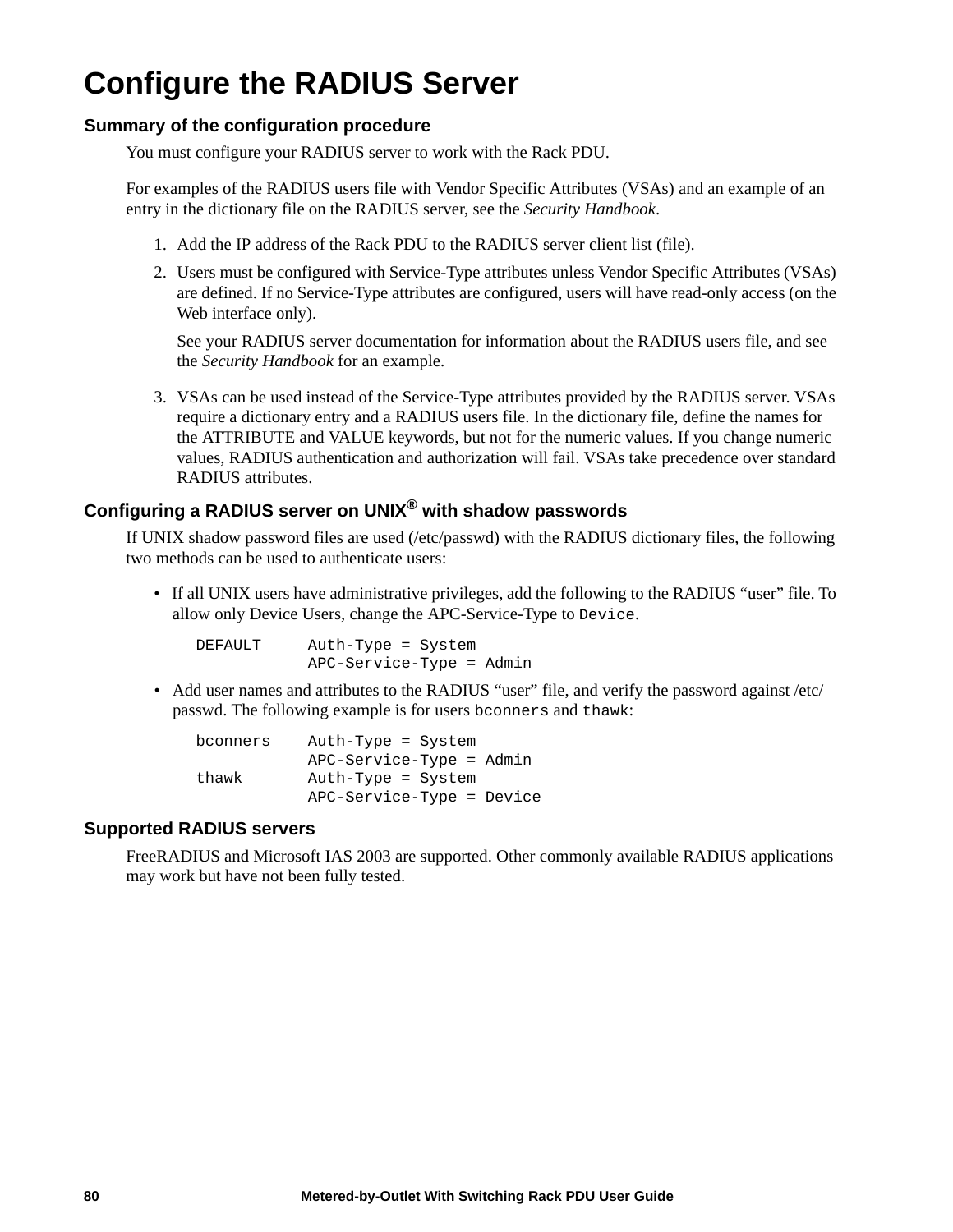#### **RADIUS and Network Port Sharing**

**Note:** See the Security Handbook for APC Network Management Cards for more information on using RADIUS.

For RADIUS users file with VSAs, outlets on guest Rack PDUs can be associated to RADIUS users by using the following method.

# give user access to outlets 1, 2, and 3 on unit 1, # outlet 7 on unit 2, outlets 1 through 6 # on unit 3, and outlets 1,2,4 through 6, 7 through 10, # and 20 on unit 4 newOutletUser Auth-Type = Local, User-Password = "newoutlets" APC-Service-Type = Outlet, APC-Outlets = "1[1,2,3];2[7];3[1-6];4[1,2,4-6,7-10,20];"

### **Inactivity Timeout**

#### **Path: Administration > Security > Auto Log Off**

Use this option to configure the time (3 minutes by default) that the system waits before logging off an inactive user. If you change this value, you must log off for the change to take effect.

**Note:** This timer continues to run if a user closes the browser window without first logging off by clicking **Log Off** at the upper right. Because that user is still considered to be logged on, no user can log on until the time specified as **Minutes of Inactivity** expires. For example, with the default value for **Minutes of Inactivity**, if a user closes the browser window without logging off, no user can log on for 3 minutes.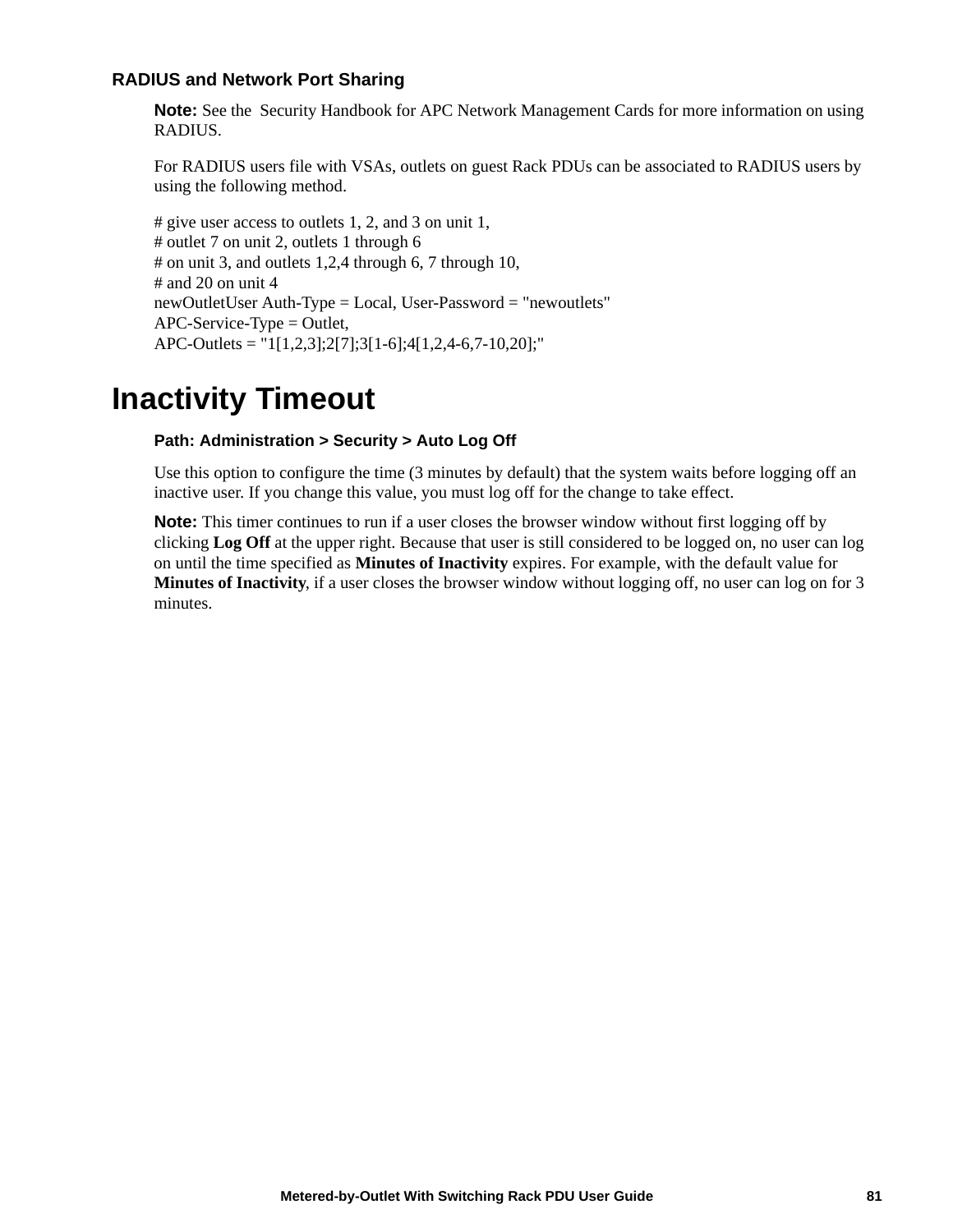### **TCP/IP and Communication Settings**

### **TCP/IP settings**

#### **Path: Administration > Network > TCP/IP**

The **TCP/IP** option on the left navigation menu, selected by default when you choose **Network** on the top menu bar, displays the current IPv4 address, subnet mask, default gateway, MAC address, and boot mode of the Rack PDU. For information on DHCP and DHCP options, see **[RFC2131](http://www.ietf.org/rfc/rfc2131.txt?number=2131)** and **[RFC2132](http://www.ietf.org/rfc/rfc2132.txt?number=2132)**.

| <b>Setting</b>                                                                                                                                                                                                                                                                                                              | <b>Description</b>                                                                                                                                                                                                                                                                                                                                                                                                                                                                                                                                                                                                                                                                                                                         |
|-----------------------------------------------------------------------------------------------------------------------------------------------------------------------------------------------------------------------------------------------------------------------------------------------------------------------------|--------------------------------------------------------------------------------------------------------------------------------------------------------------------------------------------------------------------------------------------------------------------------------------------------------------------------------------------------------------------------------------------------------------------------------------------------------------------------------------------------------------------------------------------------------------------------------------------------------------------------------------------------------------------------------------------------------------------------------------------|
| Enable                                                                                                                                                                                                                                                                                                                      | Enable or disable IPv4 with this check box.                                                                                                                                                                                                                                                                                                                                                                                                                                                                                                                                                                                                                                                                                                |
| Manual                                                                                                                                                                                                                                                                                                                      | Configure IPv4 manually by entering the IP address, subnet mask, and default gateway.                                                                                                                                                                                                                                                                                                                                                                                                                                                                                                                                                                                                                                                      |
| <b>BOOTP</b>                                                                                                                                                                                                                                                                                                                | A BOOTP server provides the TCP/IP settings. At 32-second intervals, the Rack PDU requests<br>network assignment from any BOOTP server:<br>• If the Rack PDU receives a valid response, it starts the network services.<br>• If the Rack PDU finds a BOOTP server, but a request to that server fails or times out, the Rack<br>PDU stops requesting network settings until it is restarted.<br>• By default, if previously configured network settings exist, and the Rack PDU receives no valid<br>response to five requests (the original and four retries), it uses the previously configured settings<br>so that it remains accessible.<br>Click Next>> to access the BOOTP Configuration page to change the number of retries or the |
|                                                                                                                                                                                                                                                                                                                             | action to take if all retries fail $:$ <sup>1</sup><br>• Maximum retries: Enter the number of retries that will occur when no valid response is<br>received, or zero (0) for an unlimited number of retries.<br>• If retries fail: Select Use prior settings (the default) or Stop BOOTP request.                                                                                                                                                                                                                                                                                                                                                                                                                                          |
| <b>DHCP</b>                                                                                                                                                                                                                                                                                                                 | The default setting. At 32-second intervals, the Rack PDU requests network assignment from any<br>DHCP server.<br>• If the Rack PDU receives a valid response, it does not (as previously) require the APC cookie<br>from the DHCP server in order to accept the lease and start the network services.<br>• If the Rack PDU finds a DHCP server, but the request to that server fails or times out, it stops<br>requesting network settings until it is restarted. <sup>1</sup><br>• Require vendor specific cookie to accept DHCP Address: By selecting this check box, you<br>can require the DHCP server to provide a cookie which supplies information to the Rack PDU.                                                                |
| <sup>1.</sup> The default values for these three settings on the configuration pages generally do not need to be changed:<br>•Vendor Class: APC<br>•Client ID: The MAC address of the Rack PDU, which uniquely identifies it on the local area network<br>(LAN)<br>•User Class: The name of the application firmware module |                                                                                                                                                                                                                                                                                                                                                                                                                                                                                                                                                                                                                                                                                                                                            |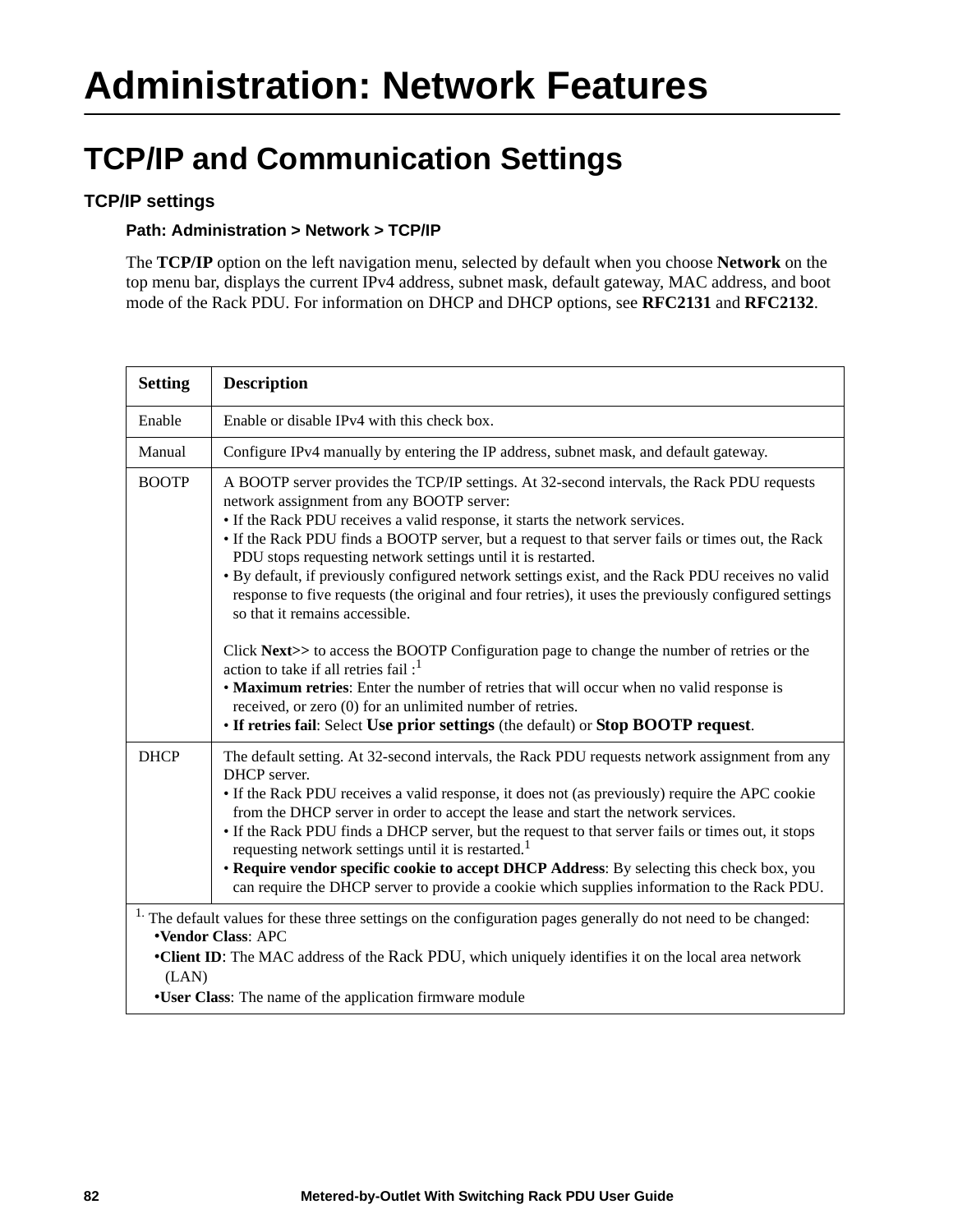#### **DHCP response options**

Each valid DHCP response contains options that provide the TCP/IP settings that the Rack PDU needs to operate on a network, and other information that affects the operation of the Rack PDU.

**Vendor Specific Information (option 43).** The Rack PDU uses this option in a DHCP response to determine whether the DHCP response is valid. This option contains an APC-specific options in a TAG/ LEN/DATA format, called the APC Cookie. This is disabled by default.

#### **• APC Cookie. Tag 1, Len 4, Data "1APC"**

Option 43 communicates to the Rack PDU that a DHCP server is configured to service devices.

Following, in hexadecimal format, is an example of a Vendor Specific Information option that contains the APC cookie:

Option 43 = 0x01 0x04 0x31 0x41 0x50 0x43

**TCP/IP options.** The Rack PDU uses the following options within a valid DHCP response to define its TCP/IP settings. All of these options except the first are described in **[RFC2132](http://www.ietf.org/rfc/rfc2132.txt?number=2132)**.

- **IP Address** (from the **yiaddr** field of the DHCP response, described in **[RFC2131\)](http://www.ietf.org/rfc/rfc2131.txt?number=2131)**: The IP address that the DHCP server is leasing to the Rack PDU.
- **Subnet Mask** (option 1): The Subnet Mask value that the Rack PDU needs to operate on the network.
- **Router,** i.e., Default Gateway (option 3): The default gateway address that the Rack PDU needs to operate on the network.
- **IP Address Lease Time** (option 51): The time duration for the lease of the IP Address to the Rack PDU.
- **Renewal Time, T1** (option 58): The time that the Rack PDU must wait after an IP address lease is assigned before it can request a renewal of that lease.
- **Rebinding Time, T2** (option 59): The time that the Rack PDU must wait after an IP address lease is assigned before it can seek to rebind that lease.

**Other options.** The Rack PDU also uses these options within a valid DHCP response. All of these options except the last are described in **[RFC2132](http://www.ietf.org/rfc/rfc2132.txt?number=2132)**.

- **Network Time Protocol Servers** (option 42): Up to two NTP servers (primary and secondary) that the Rack PDU can use.
- **Time Offset** (option 2): The offset of the Rack PDU's subnet, in seconds, from Coordinated Universal Time (UTC).
- **Domain Name Server** (option 6): Up to two Domain Name System (DNS) servers (primary and secondary) that the Rack PDU can use.
- **Host Name** (option 12): The host name that the Rack PDU will use (32-character maximum length).
- **Domain Name** (option 15): The domain name that the Rack PDU will use (64-character maximum length).
- **Boot File Name** (from the **file** field of the DHCP response, described in **[RFC2131](http://www.ietf.org/rfc/rfc2131.txt?number=2131)**): The fully qualified directory-path to a user configuration file (.ini file) to download. The **siaddr** field of the DHCP response specifies the IP address of the server from which the Rack PDU will download the .ini file. After the download, the .ini file is used as a boot file to reconfigure the settings.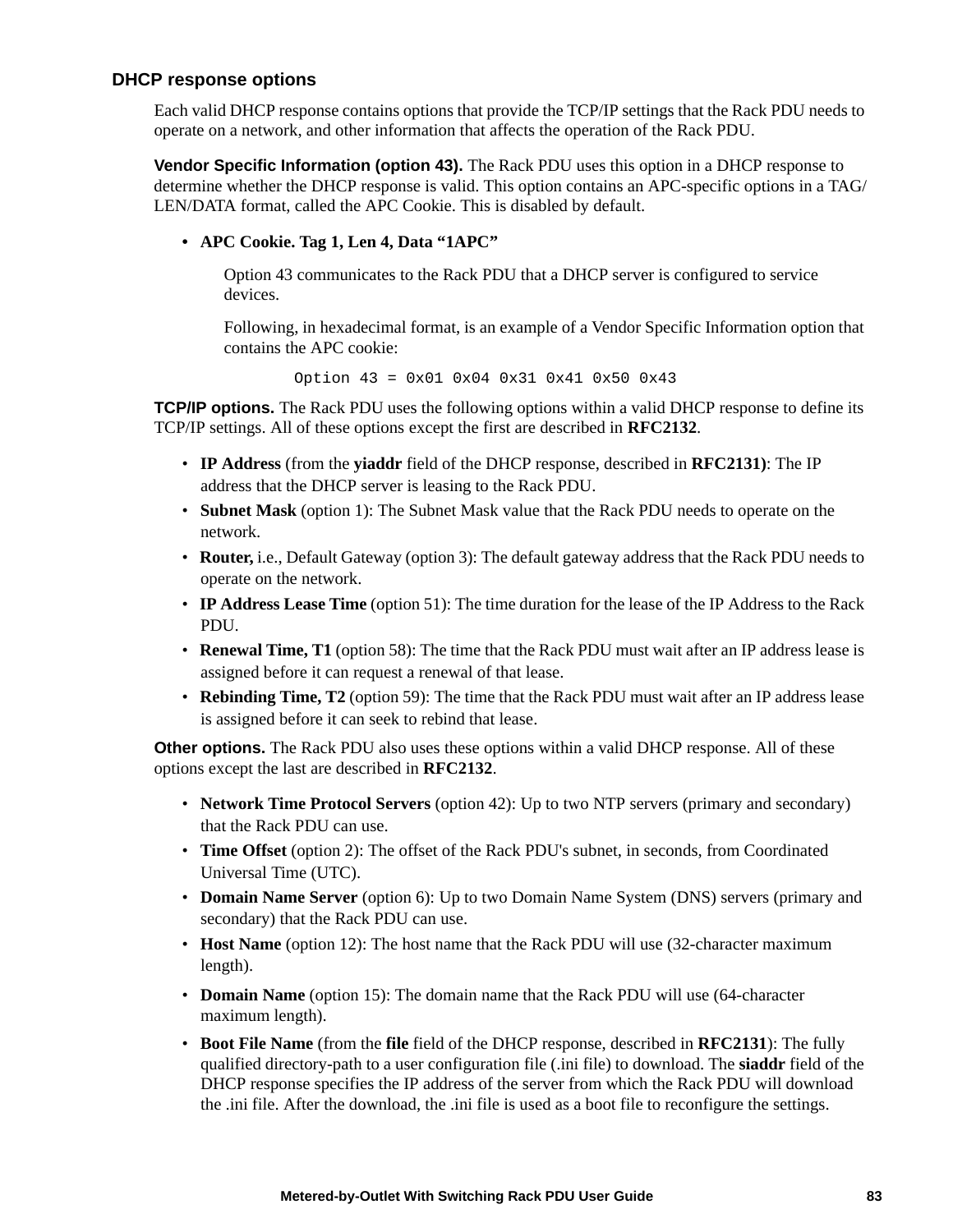| <b>Setting</b>        | <b>Description</b>                                                                                                                                                                                                                                                                                                                                                                                                                                                                                                                                                                                                                                                                                                                                                                                                                                                                                                                                                                                                                                                                                                                                                                                                                                          |
|-----------------------|-------------------------------------------------------------------------------------------------------------------------------------------------------------------------------------------------------------------------------------------------------------------------------------------------------------------------------------------------------------------------------------------------------------------------------------------------------------------------------------------------------------------------------------------------------------------------------------------------------------------------------------------------------------------------------------------------------------------------------------------------------------------------------------------------------------------------------------------------------------------------------------------------------------------------------------------------------------------------------------------------------------------------------------------------------------------------------------------------------------------------------------------------------------------------------------------------------------------------------------------------------------|
| Enable                | Enable or disable IPv6 with this check box.                                                                                                                                                                                                                                                                                                                                                                                                                                                                                                                                                                                                                                                                                                                                                                                                                                                                                                                                                                                                                                                                                                                                                                                                                 |
| Manual                | Configure IPv6 manually by entering the IP address and the default gateway.                                                                                                                                                                                                                                                                                                                                                                                                                                                                                                                                                                                                                                                                                                                                                                                                                                                                                                                                                                                                                                                                                                                                                                                 |
| Auto<br>Configuration | When the Auto Configuration check box is selected, the system obtains addressing prefixes<br>from the router (if available). It uses those prefixes to automatically configure IPv6 addresses.                                                                                                                                                                                                                                                                                                                                                                                                                                                                                                                                                                                                                                                                                                                                                                                                                                                                                                                                                                                                                                                              |
| DHCPv6<br>Mode        | Router Controlled: Selecting this option means that DHCPv6 is controlled by the<br>Managed(M) and Other(O) flags received in IPv6 router advertisements. When a router<br>advertisement is received, the NMC checks whether the M or the O flag is set. The NMC<br>interprets the state of the M (Managed Address Configuration Flag) and O (Other Stateful<br>Configuration Flag) "bits" for the following cases:                                                                                                                                                                                                                                                                                                                                                                                                                                                                                                                                                                                                                                                                                                                                                                                                                                          |
|                       | • Neither is set: Indicates the local network has no DHCPv6 infrastructure. The NMC uses<br>router advertisements and manual configuration to get addresses that are not link-local and<br>other settings.<br>• <i>M, or M and O are set:</i> In this situation, full DHCPv6 address configuration occurs. DHCPv6<br>is used to obtain addresses AND other configuration settings. This is known as DHCPv6<br>stateful. Once the M flag has been received, the DHCPv6 address configuration stays in<br>effect until the interface in question has been closed. This is true even if subsequent router<br>advertisement packets are received in which the M flag is not set.<br>If an O flag is received first, then an M flag is received subsequently, the NMC performs full<br>address configuration upon receipt of the M flag<br>• Only O is set: In this situation, the NMC sends a DHCPv6 Info-Request packet. DHCPv6 will<br>be used to configure "other" settings (such as location of DNS servers), but NOT to provide<br>addresses. This is known as DHCPv6 stateless.<br>Address and Other Information: With this radio box selected, DHCPv6 is used to obtain<br>addresses AND other configuration settings. This is known as DHCPv6 stateful. |
|                       | Non-Address Information Only: With this radio box selected, DHCPv6 will be used to<br>configure "other" settings (such as location of DNS servers), but NOT to provide addresses.<br>This is known as DHCPv6 stateless.                                                                                                                                                                                                                                                                                                                                                                                                                                                                                                                                                                                                                                                                                                                                                                                                                                                                                                                                                                                                                                     |
|                       | Never: Select this to disable DHCPv6.                                                                                                                                                                                                                                                                                                                                                                                                                                                                                                                                                                                                                                                                                                                                                                                                                                                                                                                                                                                                                                                                                                                                                                                                                       |

### **Port Speed**

#### **Path: Administration > Network > Port Speed**

The **Port Speed** setting defines the communication speed of the TCP/IP port.

- For **Auto-negotiation** (the default), Ethernet devices negotiate to transmit at the highest possible speed, but if the supported speeds of two devices are unmatched, the slower speed is used.
- Alternatively, you can choose 10 Mbps or 100 Mbps, each with the option of half-duplex (communication in only one direction at a time) or full-duplex (communication in both directions on the same channel simultaneously).

### **Ping Response**

#### **Path: Administration > Network > Ping Response**

• Select the Enable check box for **IPv4 Ping Response** to allow the NMC to respond to network pings. Clear the check box to disable an NMC response. This does not apply to IPv6.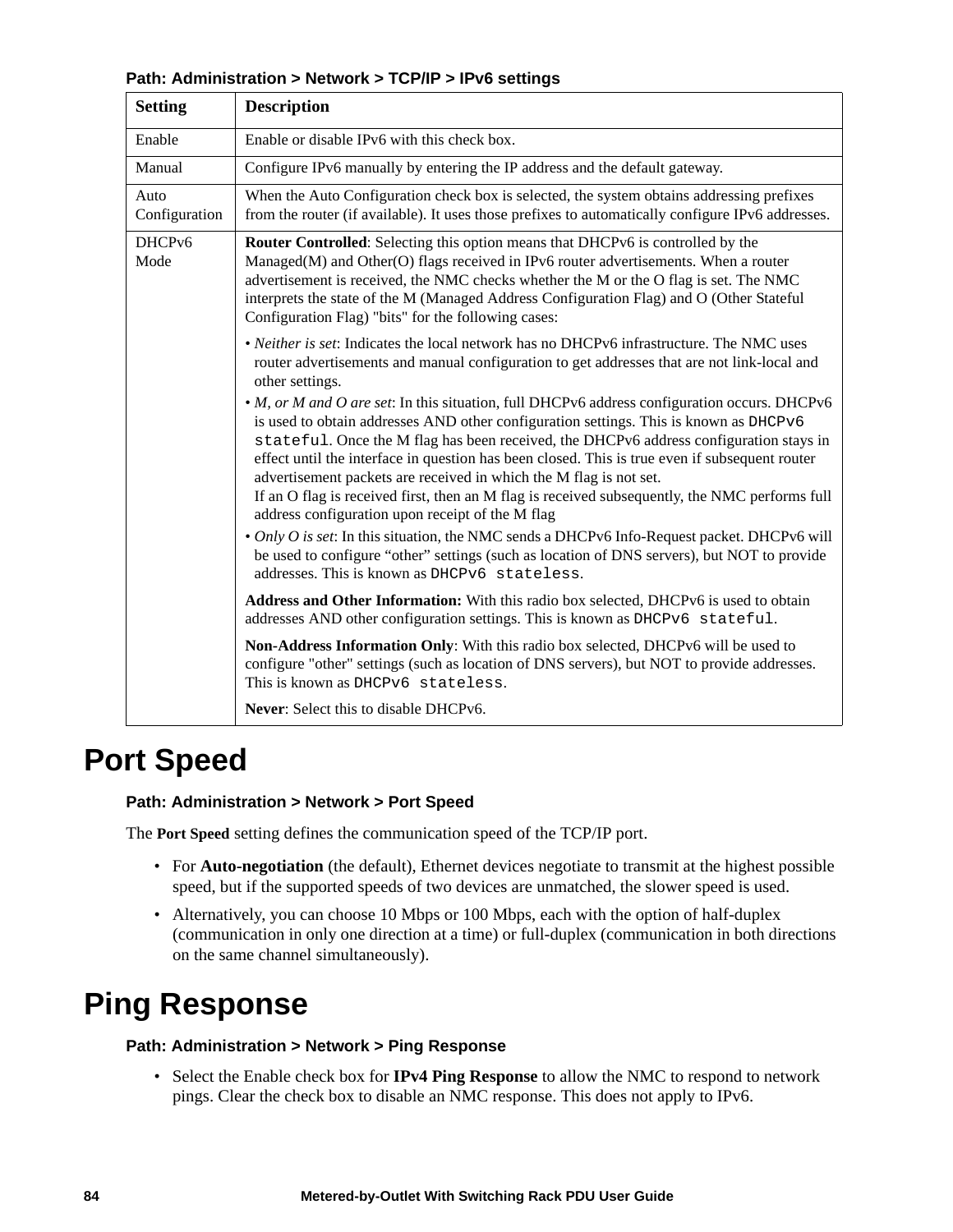#### **Path: Administration > Network > DNS >** *options*

Use the options under **DNS** to configure and test the Domain Name System (DNS):

- Select **Primary DNS Server** or **Secondary DNS Server** to specify the IPv4 or IPv6 addresses of the primary and optional secondary DNS server. For the Rack PDU to send e-mail, you must at least define the IP address of the primary DNS server.
	- The Rack PDU waits up to 15 seconds for a response from the primary DNS server or secondary DNS server (if specified). If the Rack PDU does not receive a response within that time, e-mail cannot be sent. Use DNS servers on the same segment as the Rack PDU or on a nearby segment (but not across a wide-area network [WAN]).
	- Define the IP addresses of the DNS servers then enter the DNS name of a computer on your network to look up the IP address for that computer to verify correct operation.
- **Host Name**: Configure a host name here and a domain name in the **Domain Name** field then users can enter a host name in any field in the NMC interface (except e-mail addresses) that accepts a domain name.
- **Domain Name (IPv4)**: Configure the domain name here only. In all other fields in the NMC interface (except e-mail addresses) that accept domain names, the NMC adds this domain name when only a host name is entered.
	- To override all instances of the expansion of a specified host name by the addition of the domain name, set the domain name field to its default, somedomain.com, or to  $0.0.0.0.0$ .
	- To override the expansion of a specific host name entry, include a trailing period. The NMC recognizes a host name with a trailing period (such as *mySnmpServer.*) as if it were a fullyqualified domain name and does not append the domain name.
- **Domain Name (IPv6)**: Specify the IPv6 domain name here.
- Select **test** to send a DNS query that tests the setup of your DNS servers:
	- As **Query Type**, select the method to use for the DNS query:
		- **by Host**: the URL name of the server
		- **by FQDN**: the fully-qualified domain name
		- **by IP**: the IP address of the server
		- **by MX**: the Mail Exchange used by the server

– As **Query Question**, identify the value to be used for the selected query type:

| <b>Query Type Selected</b> | <b>Query Question to Use</b>                         |
|----------------------------|------------------------------------------------------|
| by Host                    | The URL                                              |
| by FQDN                    | The fully qualified domain name, my_server.my_domain |
| by IP                      | The IP address                                       |
| by MX                      | The Mail Exchange address                            |

– View the result of the test DNS request in the **Last Query Response** field.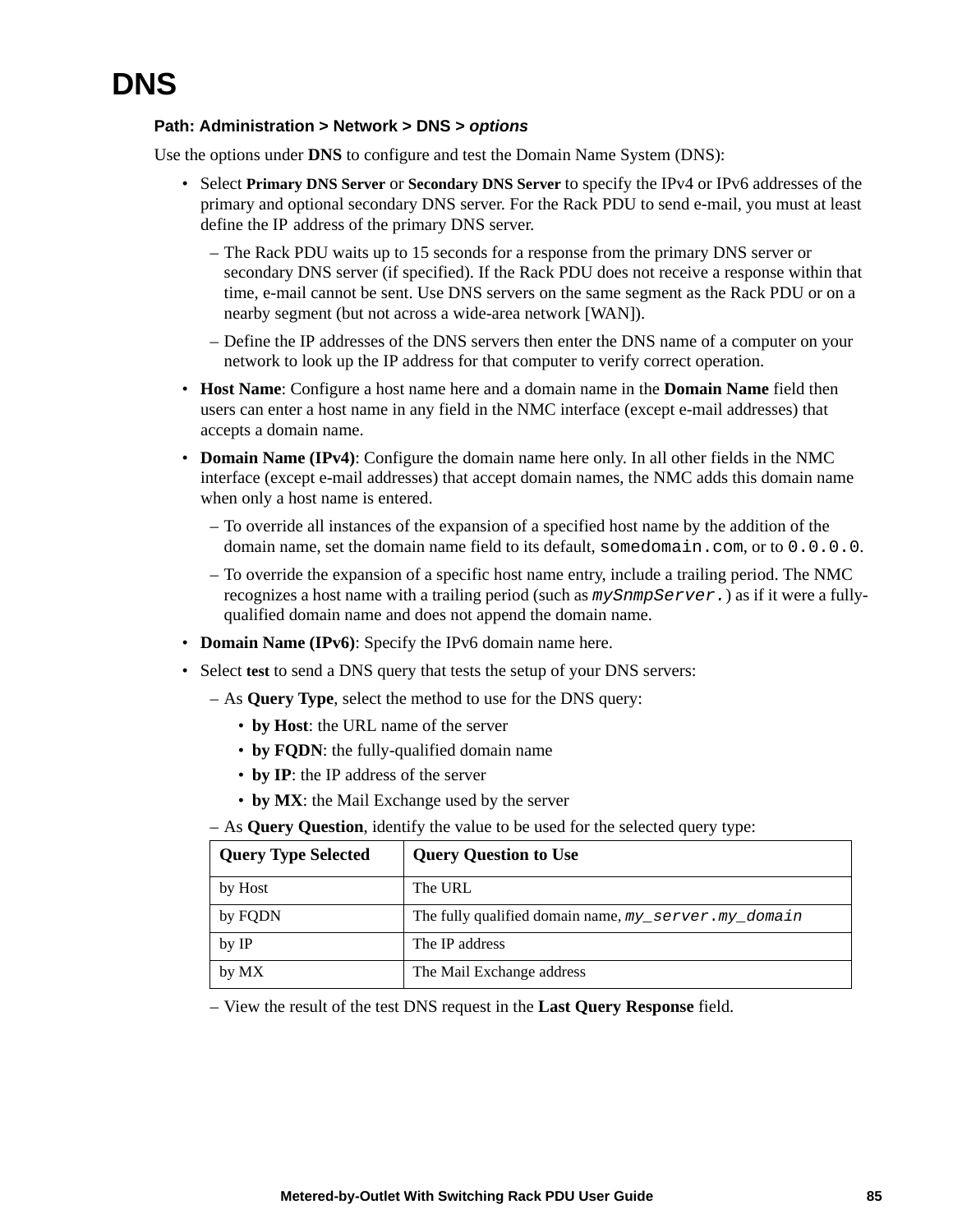### **Web**

| Option      | <b>Description</b>                                                                                                                                                                                                                                                                                                                                                                                                                                                                                                                                                                                                                                                                                                                                                                                 |
|-------------|----------------------------------------------------------------------------------------------------------------------------------------------------------------------------------------------------------------------------------------------------------------------------------------------------------------------------------------------------------------------------------------------------------------------------------------------------------------------------------------------------------------------------------------------------------------------------------------------------------------------------------------------------------------------------------------------------------------------------------------------------------------------------------------------------|
| access      | To activate changes to any of these selections, log off from the Rack PDU:<br>• Disable: Disables access to the Web interface. (To re-enable access, log in to the command line<br>interface, then type the command http -S enable. For HTTPS access, type https -S<br>enable.)<br>• Enable HTTP (the default): Enables Hypertext Transfer Protocol (HTTP), which provides<br>Web access by user name and password, but does not encrypt user names, passwords, and data<br>during transmission.<br>• Enable HTTPS: Enables Hypertext Transfer Protocol (HTTPS) over Secure Sockets Layer<br>(SSL). SSL encrypts user names, passwords, and data during transmission, and authenticates the<br>Rack PDU by digital certificate. When HTTPS is enabled, your browser displays a small lock<br>icon. |
|             | See "Creating and Installing Digital Certificates" in the Security Handbook, available at<br>www.apc.com.                                                                                                                                                                                                                                                                                                                                                                                                                                                                                                                                                                                                                                                                                          |
|             | HTTP Port: The TCP/IP port (80 by default) used to communicate by HTTP with the Rack<br>PDU.                                                                                                                                                                                                                                                                                                                                                                                                                                                                                                                                                                                                                                                                                                       |
|             | <b>HTTPS Port:</b> The TCP/IP port (443 by default) used to communicate by HTTPS with the Rack<br>PDU.                                                                                                                                                                                                                                                                                                                                                                                                                                                                                                                                                                                                                                                                                             |
|             | For either of these ports, you can change the port setting to any unused port from 5000 to 32768<br>for additional security. Users must then use a colon (:) in the address field of the browser to specify<br>the port number. For example, for a port number of 5000 and an IP address of 152.214.12.114:<br>http://152.214.12.114:5000<br>https://152.214.12.114:5000                                                                                                                                                                                                                                                                                                                                                                                                                           |
| ssl         | Add, replace, or remove a security certificate.                                                                                                                                                                                                                                                                                                                                                                                                                                                                                                                                                                                                                                                                                                                                                    |
| certificate | Status:<br>• Not installed: A certificate is not installed, or was installed by FTP or SCP to an incorrect<br>location. Using Add or Replace Certificate File installs the certificate to the correct location,<br>/ssl on the Rack PDU.<br>• Generating: The Rack PDU is generating a certificate because no valid certificate was found.<br>• Loading: A certificate is being activated on the Rack PDU.<br>• Valid certificate: A valid certificate was installed or was generated by the Rack PDU. Click on<br>this link to view the contents of the certificate.                                                                                                                                                                                                                              |
|             | If you install an invalid certificate, or if no certificate is loaded when you enable<br>SSL, the Rack PDU generates a default certificate, a process which delays access to<br>the interface for up to one minute. You can use the default certificate for basic encryption-<br>based security, but a security alert message displays whenever you log on.                                                                                                                                                                                                                                                                                                                                                                                                                                        |
|             | Add or Replace Certificate File: Enter or browse to the certificate file created with the<br>Security Wizard.                                                                                                                                                                                                                                                                                                                                                                                                                                                                                                                                                                                                                                                                                      |
|             | See "Creating and Installing Digital Certificates" in the Security Handbook, available at<br>www.apc.com, to choose a method for using digital certificates created by the Security Wizard or<br>generated by the Rack PDU.                                                                                                                                                                                                                                                                                                                                                                                                                                                                                                                                                                        |
|             | <b>Remove:</b> Delete the current certificate.                                                                                                                                                                                                                                                                                                                                                                                                                                                                                                                                                                                                                                                                                                                                                     |

#### **Path: Administration > Network > Web >** *options*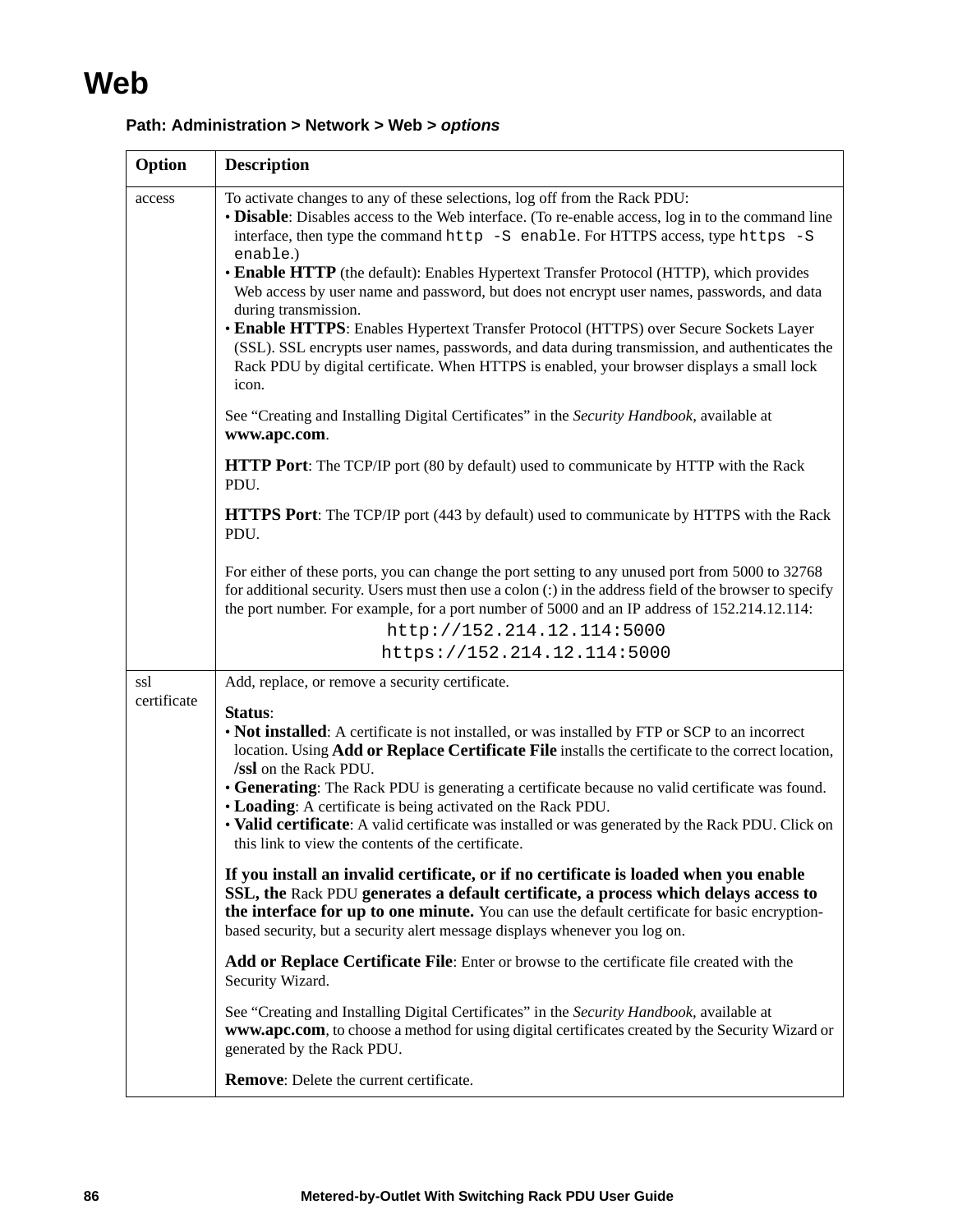### **Console**

| Option          | <b>Description</b>                                                                                                                                                                                                                                                                                                                                                                                                                                                                                                                                                 |
|-----------------|--------------------------------------------------------------------------------------------------------------------------------------------------------------------------------------------------------------------------------------------------------------------------------------------------------------------------------------------------------------------------------------------------------------------------------------------------------------------------------------------------------------------------------------------------------------------|
| access          | Choose one of the following for access by Telnet or Secure SHell (SSH):<br>• Disable: Disables all access to the command line interface.<br>• Enable Telnet (the default): Telnet transmits user names, passwords, and data without<br>encryption.<br>• Enable SSH: SSH transmits user names, passwords, and data in encrypted form, providing<br>protection from attempts to intercept, forge, or alter data during transmission.                                                                                                                                 |
|                 | Configure the ports to be used by these protocols:<br>• Telnet Port: The Telnet port used to communicate with the Rack PDU (23 by default). You can<br>change the port setting to any unused port from 5000 to 32768 for additional security. Users must<br>then use a colon (:) or a space, as required by your Telnet client program, to specify the non-<br>default port. For example, for port 5000 and an IP address of 152.214.12.114, your Telnet client<br>requires one of the these commands:<br>telnet 152.214.12.114:5000<br>telnet 152.214.12.114 5000 |
|                 | • SSH Port: The SSH port used to communicate with the Rack PDU (22 by default). You can<br>change the port setting to any unused port from 5000 to 32768 for additional security. See the<br>documentation for your SSH client for the command line format required to specify a non-default<br>port.                                                                                                                                                                                                                                                              |
| ssh host<br>key | <b>Status</b> indicates the status of the host key (private key):<br>• SSH Disabled: No host key in use: When disabled, SSH cannot use a host key.<br>• Generating: The Rack PDU is creating a host key because no valid host key was found.<br>• Loading: A host key is being activated on the Rack PDU.<br>• Valid: One of the following valid host keys is in the /ssh directory (the required location on the<br>Rack PDU):<br>•A 1024-bit or 2048-bit host key created by the Security Wizard<br>•A 2048-bit RSA host key generated by the Rack PDU           |
|                 | <b>Add or Replace</b> : Browse to and upload a host key file created by the Security Wizard.<br>To use the APC Security Wizard, see the Security Handbook, available at www.apc.com.                                                                                                                                                                                                                                                                                                                                                                               |
|                 | Note: To reduce the time required to enable SSH, create and upload a host key in advance. If you<br>enable SSH with no host key loaded, the Rack PDU takes up to one minute to create a<br>host key, and the SSH server is not accessible during that time.                                                                                                                                                                                                                                                                                                        |
|                 | <b>Remove:</b> Remove the current host key.                                                                                                                                                                                                                                                                                                                                                                                                                                                                                                                        |

#### **Path: Administration > Network > Console >** *options*

**Note:** To use SSH, you must have an SSH client installed. Most Linux and other UNIX platforms include an SSH client, but Microsoft Windows operating systems do not. Clients are available from various vendors.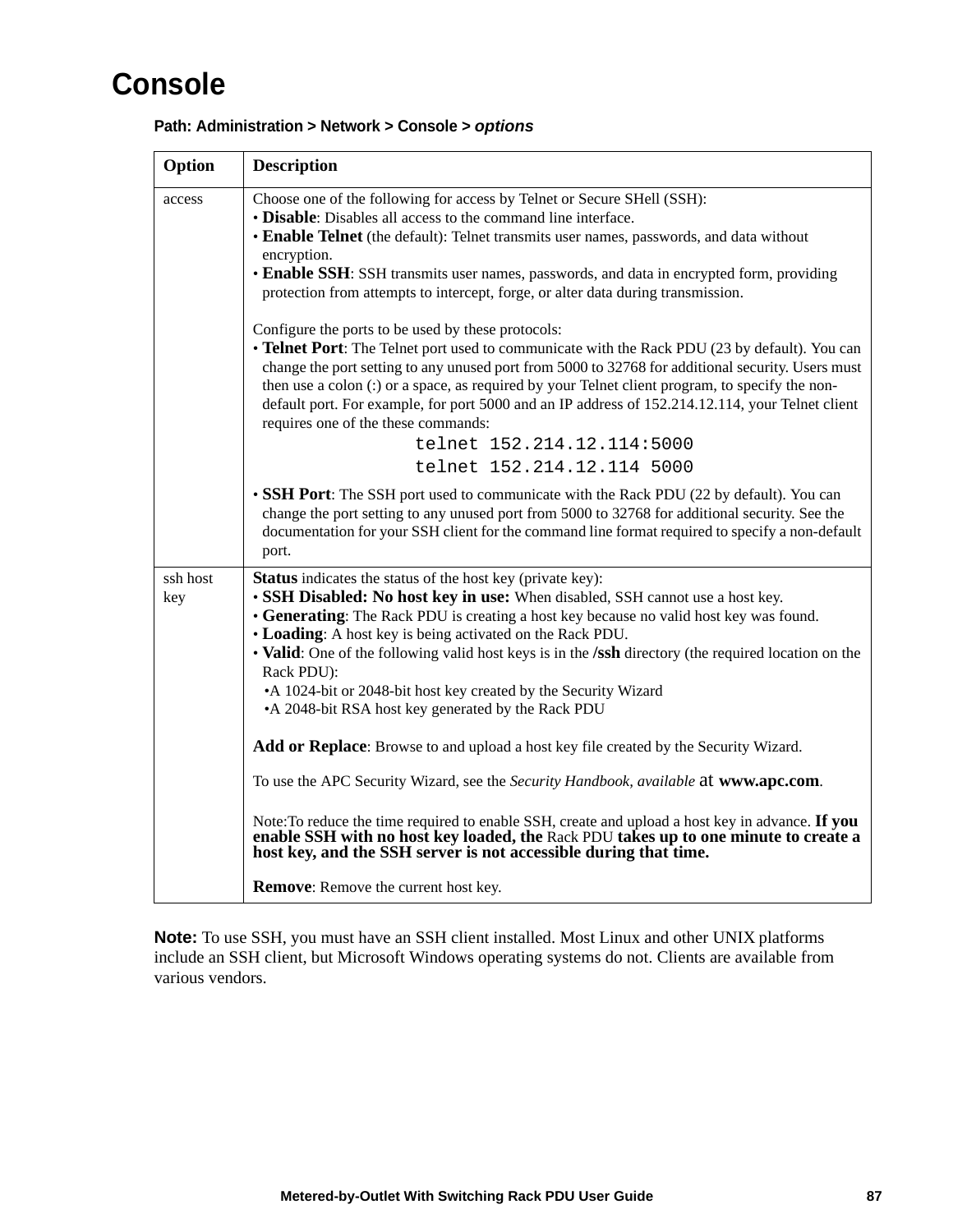## <span id="page-96-0"></span>**SNMP**

All user names, passwords, and community names for SNMP are transferred over the network as plain text. If your network requires the high security of encryption, disable SNMP access or set the access for each community to Read. (A community with Read access can receive status information and use SNMP traps.)

When using StruxureWare Data Center Expert to manage a Rack PDU on the public network, you must have SNMP enabled in the Rack PDU interface. Read access will allow the StruxureWare Data Center Expert to receive traps from the Rack PDU, but Write access is required while you use the interface of the Rack PDU to set the StruxureWare Data Center Expert as a trap receiver.

For detailed information on enhancing and managing the security of your system, see the *Security Handbook*, available at **[www.apc.com.](http://www.apc.com)**

#### **Network Port Sharing.**

All Rack PDUs in a group can be accessed through the Host Rack PDU via SNMP "rPDU2" OIDs available in our PowerNet-MIB. The full path to these OIDs is: iso(1).org(3).dod(6).internet(1).private(4).enterprises(1).apc(318).products(1).hardware(1).rPDU2(26)

Individual Rack PDUs can be identified in the SNMP MIB tables by viewing the corresponding "Module" OIDs in each table. These Module OIDs will return the Display ID of the Rack PDU.

Example Module OIDs: rPDU2IdentModule, rPDU2DeviceConfigModule, rPDU2SensorTempHumidityConfigModule

In order to be backwards compatible with previous versions, the Host Rack PDU will always be the first index in any table that supports multiple Rack PDUs. In addition, after the Rack PDU group is set up, the index order of guest Rack PDUs should not change even if the Display ID is changed or a PDU temporarily loses communication. The index order should only change if you manually remove a Rack PDU from the group.

An MIB table walk should skip the indexes associated with a Rack PDU that has temporarily lost communication.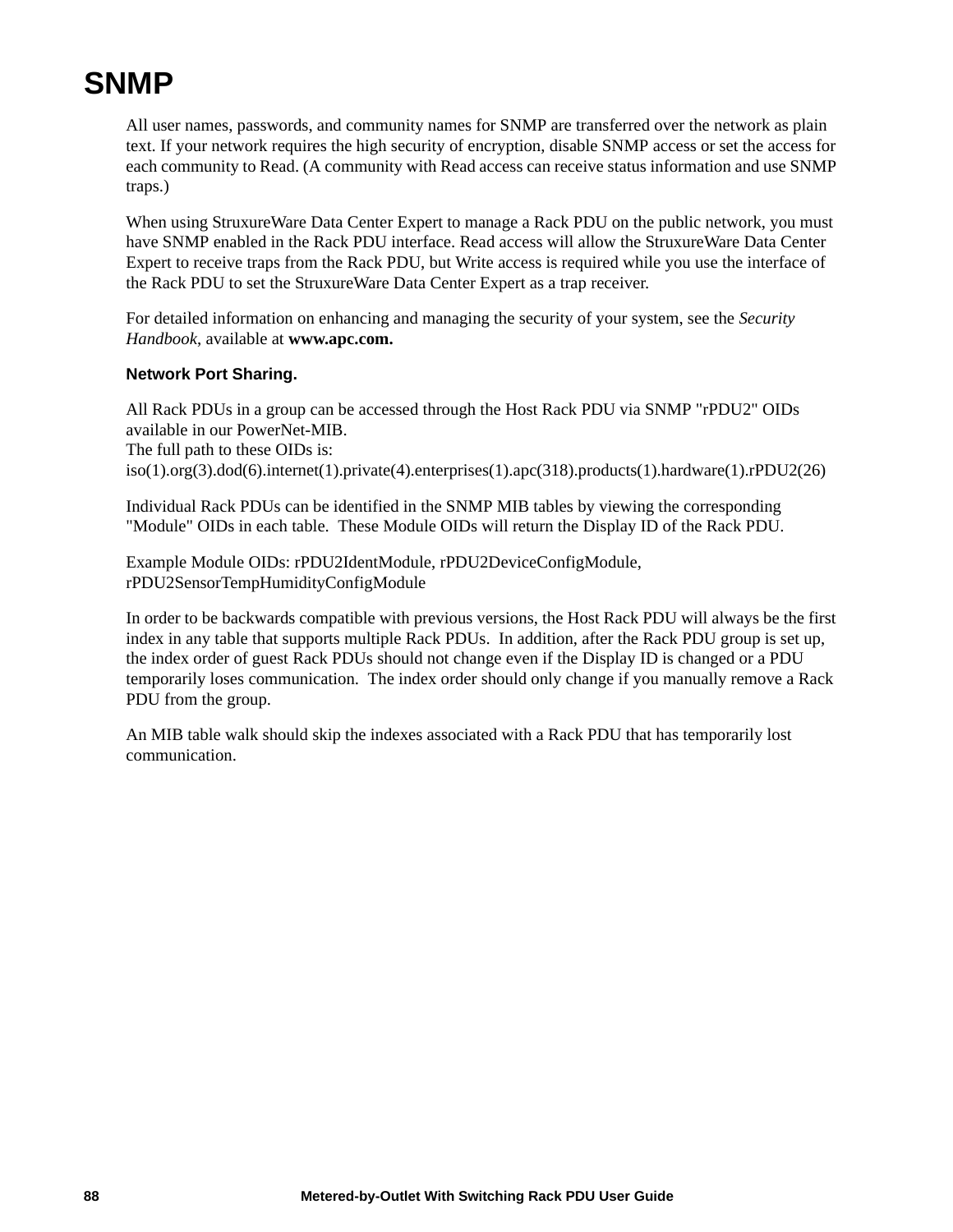#### **SNMPv1**

| Option            | <b>Description</b>                                                                                                                                                                                                                                                                                                                                                                                                                                                                                                                                                                                                                                                                                                                                                                                                                                                                                                                                                                                   |
|-------------------|------------------------------------------------------------------------------------------------------------------------------------------------------------------------------------------------------------------------------------------------------------------------------------------------------------------------------------------------------------------------------------------------------------------------------------------------------------------------------------------------------------------------------------------------------------------------------------------------------------------------------------------------------------------------------------------------------------------------------------------------------------------------------------------------------------------------------------------------------------------------------------------------------------------------------------------------------------------------------------------------------|
| access            | <b>Enable SNMPv1 Access:</b> Enables SNMP version 1 as a method of communication with this<br>device.                                                                                                                                                                                                                                                                                                                                                                                                                                                                                                                                                                                                                                                                                                                                                                                                                                                                                                |
| access<br>control | You can configure up to four access control entries to specify which Network Management<br>Systems (NMSs) have access to this device. The opening page for access control, by default,<br>assigns one entry to each of the four available SNMPv1 communities, but you can edit these<br>settings to apply more than one entry to any community to grant access by several specific IPv4<br>and IPv6 addresses, host names, or IP address masks. To edit the access control settings for a<br>community, click its community name.<br>• If you leave the default access control entry unchanged for a community, that community has<br>access to this device from any location on the network.<br>• If you configure multiple access control entries for one community name, the limit of four<br>entries requires that one or more of the other communities must have no access control entry. If<br>no access control entry is listed for a community, that community has no access to this device. |
|                   | <b>Community Name:</b> The name that an NMS must use to access the community. The maximum<br>length is 15 ASCII characters, and the default community names for the four communities are<br>public, private, public2, and private2.                                                                                                                                                                                                                                                                                                                                                                                                                                                                                                                                                                                                                                                                                                                                                                  |
|                   | <b>NMS IP/Host Name:</b> The IPv4 or IPv6 address, IP address mask, or host name that controls<br>access by NMSs. A host name or a specific IP address (such as 149.225.12.1) allows access only<br>by the NMS at that location. IP addresses that contain 255 restrict access as follows:<br>• 149.225.12.255: Access only by an NMS on the 149.225.12 segment.<br>• 149.225.255.255: Access only by an NMS on the 149.225 segment.<br>• 149.255.255.255: Access only by an NMS on the 149 segment.<br>• 0.0.0.0 (the default setting) which can also be expressed as 255.255.255.255: Access by any<br>NMS on any segment.                                                                                                                                                                                                                                                                                                                                                                         |
|                   | <b>Access Type:</b> The actions an NMS can perform through the community.<br>• Read: GETS only, at any time<br>• Write: GETS at any time, and SETS when no user is logged onto the Web interface or<br>command line interface.<br>• Write+: GETS and SETS at any time.<br>• Disable: No GETS or SETS at any time.                                                                                                                                                                                                                                                                                                                                                                                                                                                                                                                                                                                                                                                                                    |

#### **Path: Administration > Network > SNMPv1 >** *options*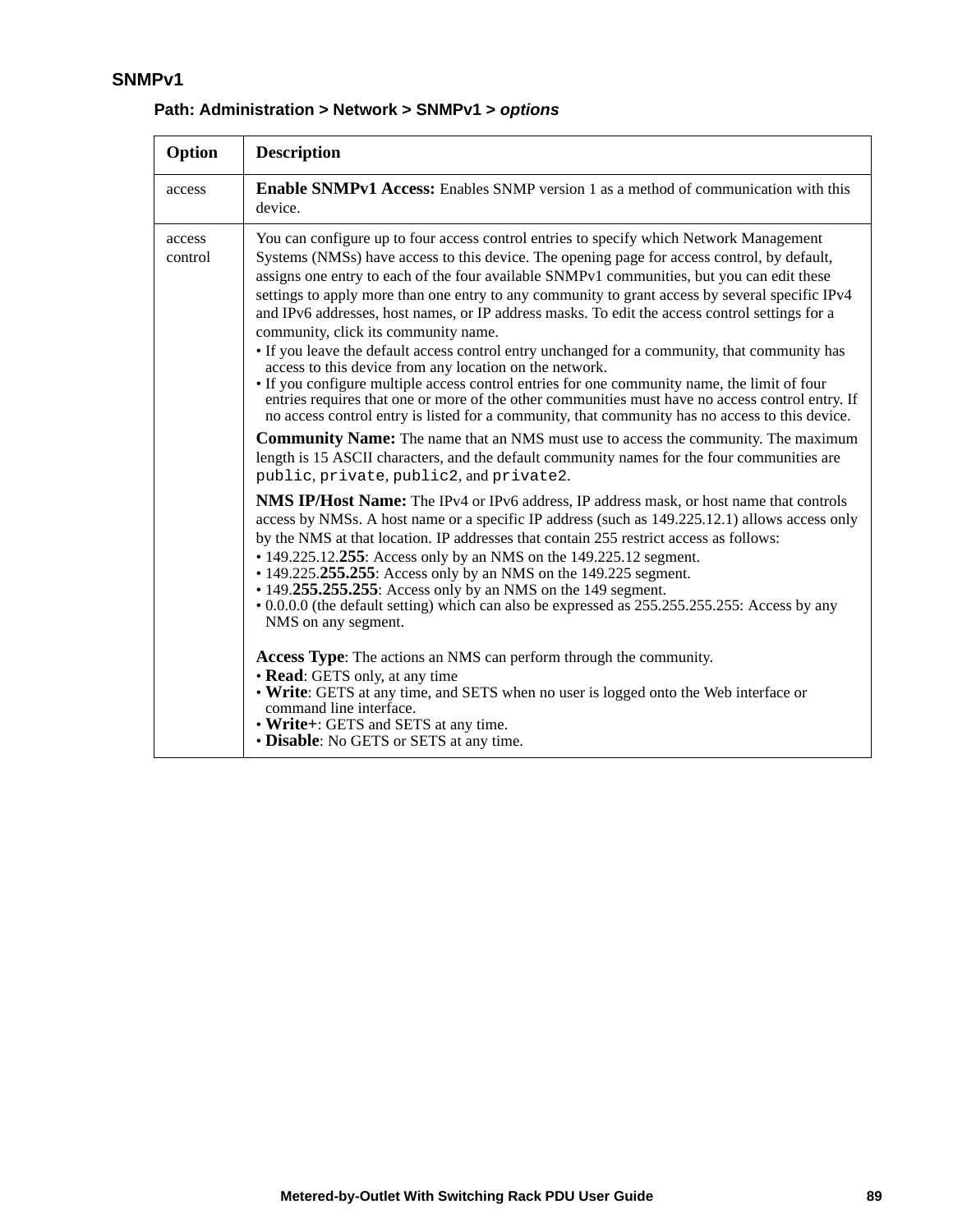#### <span id="page-98-0"></span>**Path: Administration > Network > SNMPv3 >** *options*

For SNMP GETs, SETs, and trap receivers, SNMPv3 uses a system of user profiles to identify users. An SNMPv3 user must have a user profile assigned in the MIB software program to perform GETs and SETs, browse the MIB, and receive traps.

**Note:** To use SNMPv3, you must have a MIB program that supports SNMPv3. The Rack PDU supports SHA or MD5 authentication and AES or DES encryption.

| Option           | <b>Description</b>                                                                                                                                                                                                                                                                                                                                                                                                                                    |
|------------------|-------------------------------------------------------------------------------------------------------------------------------------------------------------------------------------------------------------------------------------------------------------------------------------------------------------------------------------------------------------------------------------------------------------------------------------------------------|
| access           | <b>SNMPv3 Access:</b> Enables SNMPv3 as a method of communication with this device.                                                                                                                                                                                                                                                                                                                                                                   |
| user<br>profiles | By default, lists the settings of four user profiles, configured with the user names apc snmp<br><b>profile1</b> through apc snmp profile4, and no authentication and no privacy (no encryption). To<br>edit the following settings for a user profile, click a user name in the list.                                                                                                                                                                |
|                  | User Name: The identifier of the user profile. SNMP version 3 maps GETs, SETs, and traps to a<br>user profile by matching the user name of the profile to the user name in the data packet being<br>transmitted. A user name can have up to 32 ASCII characters.                                                                                                                                                                                      |
|                  | Authentication Passphrase: A phrase of 15 to 32 ASCII characters (apc auth<br>passphrase, by default) that verifies that the NMS communicating with this device through<br>SNMPv3 is the NMS it claims to be, that the message has not been changed during transmission,<br>and that the message was communicated in a timely manner, indicating that it was not delayed and<br>that it was not copied and sent again later at an inappropriate time. |
|                  | Privacy Passphrase: A phrase of 15 to 32 ASCII characters (apc crypt passphrase, by<br>default) that ensures the privacy of the data (by means of encryption) that an NMS is sending to<br>this device or receiving from this device through SNMPv3.                                                                                                                                                                                                  |
|                  | <b>Authentication Protocol:</b> The APC implementation of SNMPv3 supports SHA and MD5<br>authentication. Authentication will not occur unless an authentication protocol is selected.                                                                                                                                                                                                                                                                 |
|                  | Privacy Protocol: The implementation of SNMPv3 supports AES and DES as the protocols for<br>encrypting and decrypting data. Privacy of transmitted data requires that a privacy protocol is<br>selected and that a privacy passphrase is provided in the request from the NMS. When a privacy<br>protocol is enabled but the NMS does not provide a privacy passphrase, the SNMP request is not<br>encrypted.                                         |
|                  | <b>Note:</b> You cannot select the privacy protocol if no authentication protocol is selected.                                                                                                                                                                                                                                                                                                                                                        |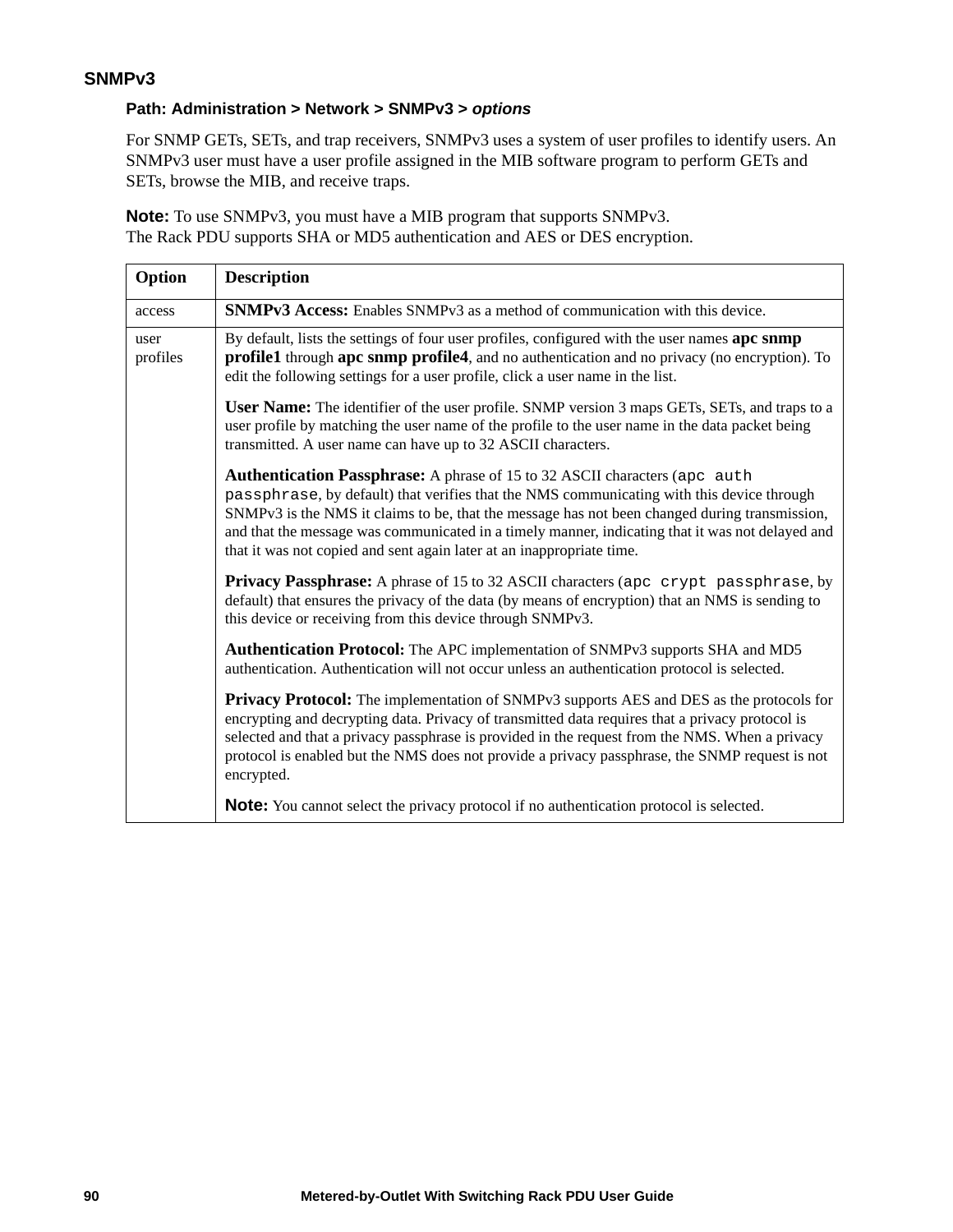| Option            | <b>Description</b>                                                                                                                                                                                                                                                                                                                                                                       |
|-------------------|------------------------------------------------------------------------------------------------------------------------------------------------------------------------------------------------------------------------------------------------------------------------------------------------------------------------------------------------------------------------------------------|
| access<br>control | You can configure up to four access control entries to specify which NMSs have access to this<br>device. The opening page for access control, by default, assigns one entry to each of the four user<br>profiles, but you can edit these settings to apply more than one entry to any user profile to grant<br>access by several specific IP addresses, host names, or IP address masks. |
|                   | • If you leave the default access control entry unchanged for a user profile, all NMSs that use that<br>profile have access to this device.                                                                                                                                                                                                                                              |
|                   | • If you configure multiple access entries for one user profile, the limit of four entries requires that<br>one or more of the other user profiles must have no access control entry. If no access control<br>entry is listed for a user profile, no NMS that uses that profile has any access to this device.                                                                           |
|                   | To edit the access control settings for a user profile, click its user name.                                                                                                                                                                                                                                                                                                             |
|                   | <b>Access:</b> Mark the <b>Enable</b> checkbox to activate the access control specified by the parameters in<br>this access control entry.                                                                                                                                                                                                                                               |
|                   | <b>User Name:</b> From the drop-down list, select the user profile to which this access control entry<br>will apply. The choices available are the four user names that you configure through the user<br>profiles option on the left navigation menu.                                                                                                                                   |
|                   | <b>NMS IP/Host Name:</b> The IP address, IP address mask, or host name that controls access by the<br>NMS. A host name or a specific IP address (such as 149.225.12.1) allows access only by the NMS<br>at that location. An IP address mask that contains 255 restricts access as follows:                                                                                              |
|                   | • 149.225.12.255: Access only by an NMS on the 149.225.12 segment.                                                                                                                                                                                                                                                                                                                       |
|                   | • 149.225.255.255: Access only by an NMS on the 149.225 segment.                                                                                                                                                                                                                                                                                                                         |
|                   | • 149.255.255.255: Access only by an NMS on the 149 segment.                                                                                                                                                                                                                                                                                                                             |
|                   | • 0.0.0.0 (the default setting) which can also be expressed as 255.255.255.255: Access by any<br>NMS on any segment.                                                                                                                                                                                                                                                                     |

### <span id="page-99-0"></span>**FTP Server**

#### **Path: Administration > Network > FTP Server**

The **FTP Server** settings enable (by default) or disable access to the FTP server and specify the TCP/IP port (21 by default) that the FTP server uses to communicate with the Rack PDU. The FTP server uses both the specified port and the port one number lower than the specified port.

You can change the **Port** setting to the number of any unused port from 5001 to 32768 for added security. Users must then use a colon (:) to specify the non-default port number. For example, for port 5001 and IP address 152.214.12.114, the command would be ftp 152.214.12.114:5001.

**Note:** FTP transfers files without encryption. For higher security, disable the FTP server, and transfer files with SCP. Selecting and configuring Secure SHell (SSH) enables SCP automatically. At any time that you want a Rack PDU to be accessible for management by StruxureWare Data Center Expert, FTP Server must be enabled in the Rack PDU interface.

For detailed information on enhancing and managing the security of your system, see the *Security Handbook*, available at **[www.apc.com](http://www.apc.com)**.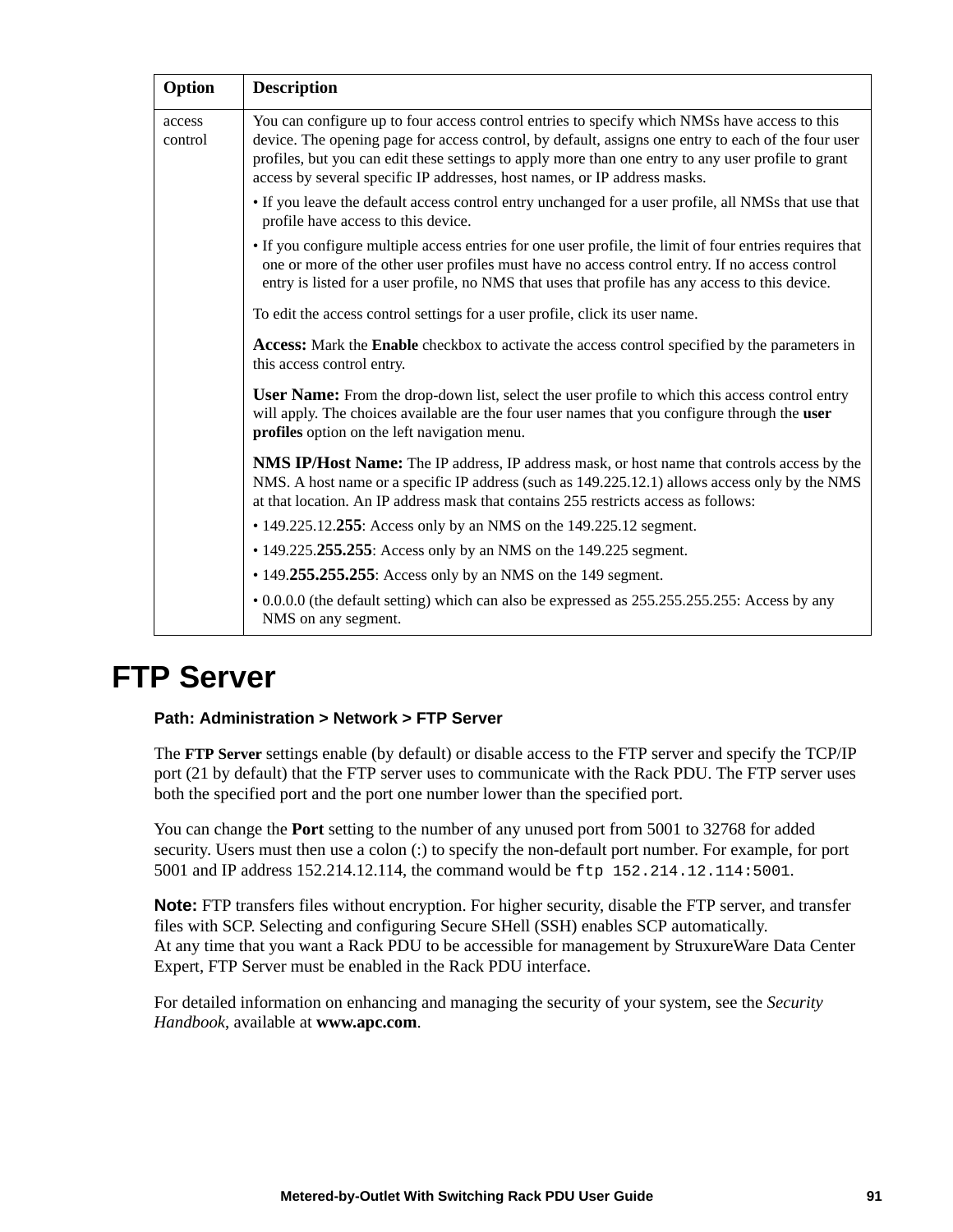### **Event Actions**

#### **Path: Administration > Notification > Event Actions >** *options*

#### **Types of notification**

You can configure event actions to occur in response to an event or group of events. These actions notify users of the event in any of several ways:

- Active, automatic notification. The specified users or monitoring devices are contacted directly.
	- E-mail notification
	- SNMP traps
	- APC Remote Monitoring Service
	- Syslog notification
- Indirect notification
	- Event log. If no direct notification is configured, users must check the log to determine which events have occurred

You can also log system performance data to use for device monitoring. See ["Data log" on](#page-83-0)  [page 75](#page-83-0) for information on how to configure and use this data logging option.

– Queries (SNMP GETs)

For more information, see ["SNMP" on page 88](#page-96-0). SNMP enables an NMS to perform informational queries. For SNMPv1, which does not encrypt data before transmission, configuring the most restrictive SNMP access type (READ) enables informational queries without the risk of allowing remote configuration changes.

#### <span id="page-100-0"></span>**Configure event actions**

**Notification parameters.** For events that have an associated clearing event, you can also set the following parameters as you configure events individually or by group, as described in the next two sections. To access the parameters, click the receiver or recipient name.

| <b>Parameter</b>                     | <b>Description</b>                                                                                                                                 |
|--------------------------------------|----------------------------------------------------------------------------------------------------------------------------------------------------|
| Delay x time before<br>sending       | If the event persists for the specified time, a notification is sent. If the condition clears<br>before the time expires, no notification is sent. |
| Repeat at an interval<br>of $x$ time | The notification is sent at the specified interval (e.g., every 2 minutes).                                                                        |
| Up to $x$ times                      | During an active event, the notification repeats for this number of times.                                                                         |
| Until condition<br>clears            | The notification is sent repeatedly until the condition clears or is resolved.                                                                     |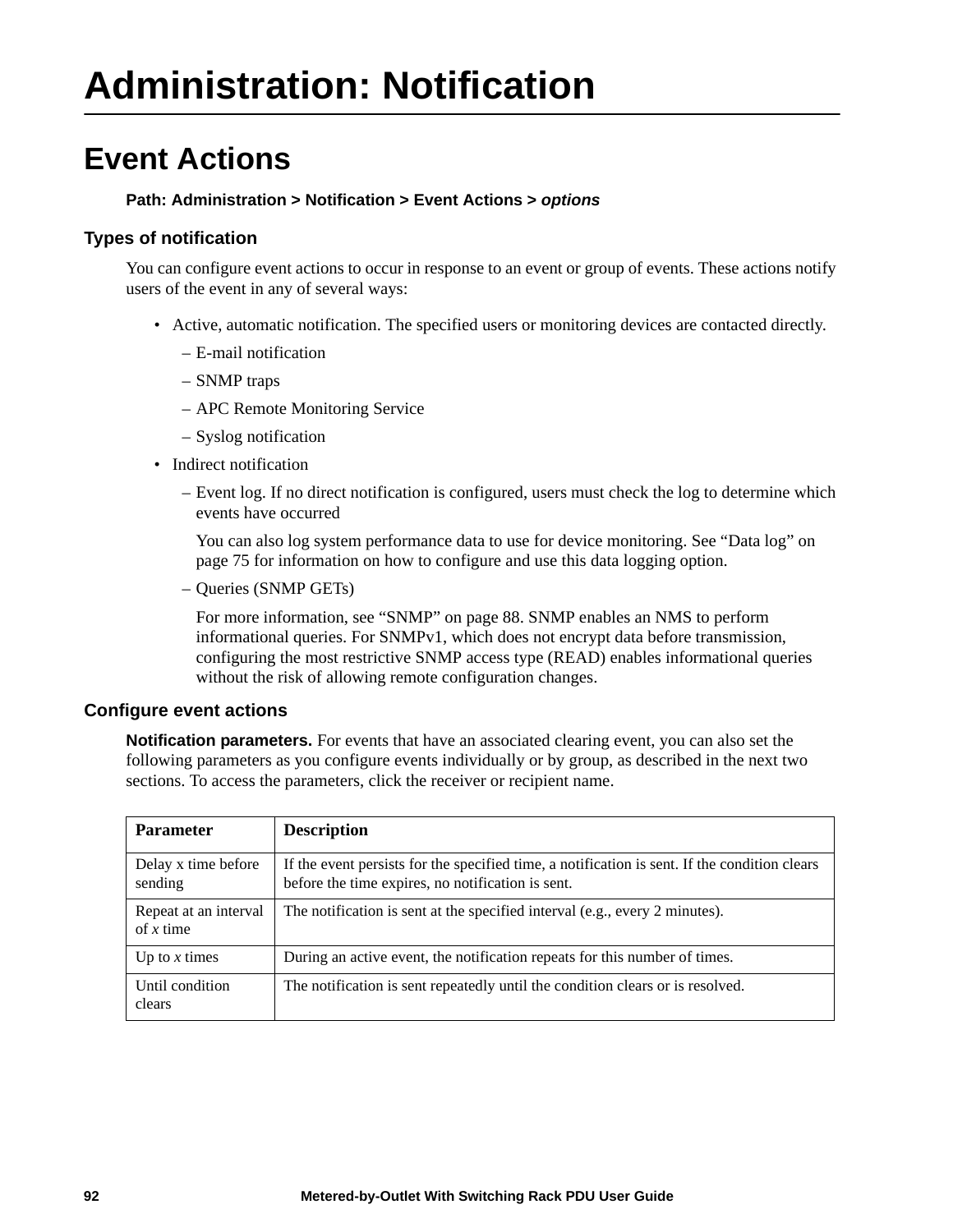<span id="page-101-0"></span>**Configure by event.** To define event actions for an individual event:

- 1. Select the **Administration** tab, **Notification** on the top menu bar, and **by event** under **Event Actions** on the left navigation menu.
- 2. In the list of events, review the marked columns to see whether the action you want is already configured. (By default, logging is configured for all events.)
- 3. To view or change the current configuration, such as recipients to be notified by e-mail or paging, or Network Management Systems (NMSs) to be notified by SNMP traps, click on the event name.

**Note:** If no Syslog server is configured, items related to Syslog configuration are not displayed.

When viewing details of an event's configuration, you can change the configuration, enable or disable event logging or Syslog, or disable notification for specific e-mail recipients or trap receivers, but you cannot add or remove recipients or receivers. To add or remove recipients or receivers, see the following:

- "Identifying Syslog servers" on page 97
- • ["E-mail recipients" on page 94](#page-102-0)
- • ["Trap Receivers" on page 96](#page-104-0)

**Configure by group.** To configure a group of events simultaneously:

- 1. Select the **Administration** tab, **Notification** on the top menu bar, and **by group** under **Event Actions** on the left navigation menu.
- 2. Choose how to group events for configuration:
	- Choose **Grouped by severity**, and then select all events of one or more severity levels. You cannot change the severity of an event.
	- Choose **Grouped by category**, and then select all events in one or more pre-defined categories.
- 3. Click **Next>>** to move from page to page to do the following:
	- a. Select event actions for the group of events.
		- To choose any action except **Logging** (the default), you must first have at least one relevant recipient or receiver configured.
		- If you choose **Logging** and have configured a Syslog server, select **Event Log** or **Syslog** (or both) on the next page.
	- b. Select whether to leave the newly configured event action enabled for this group of events or to disable the action.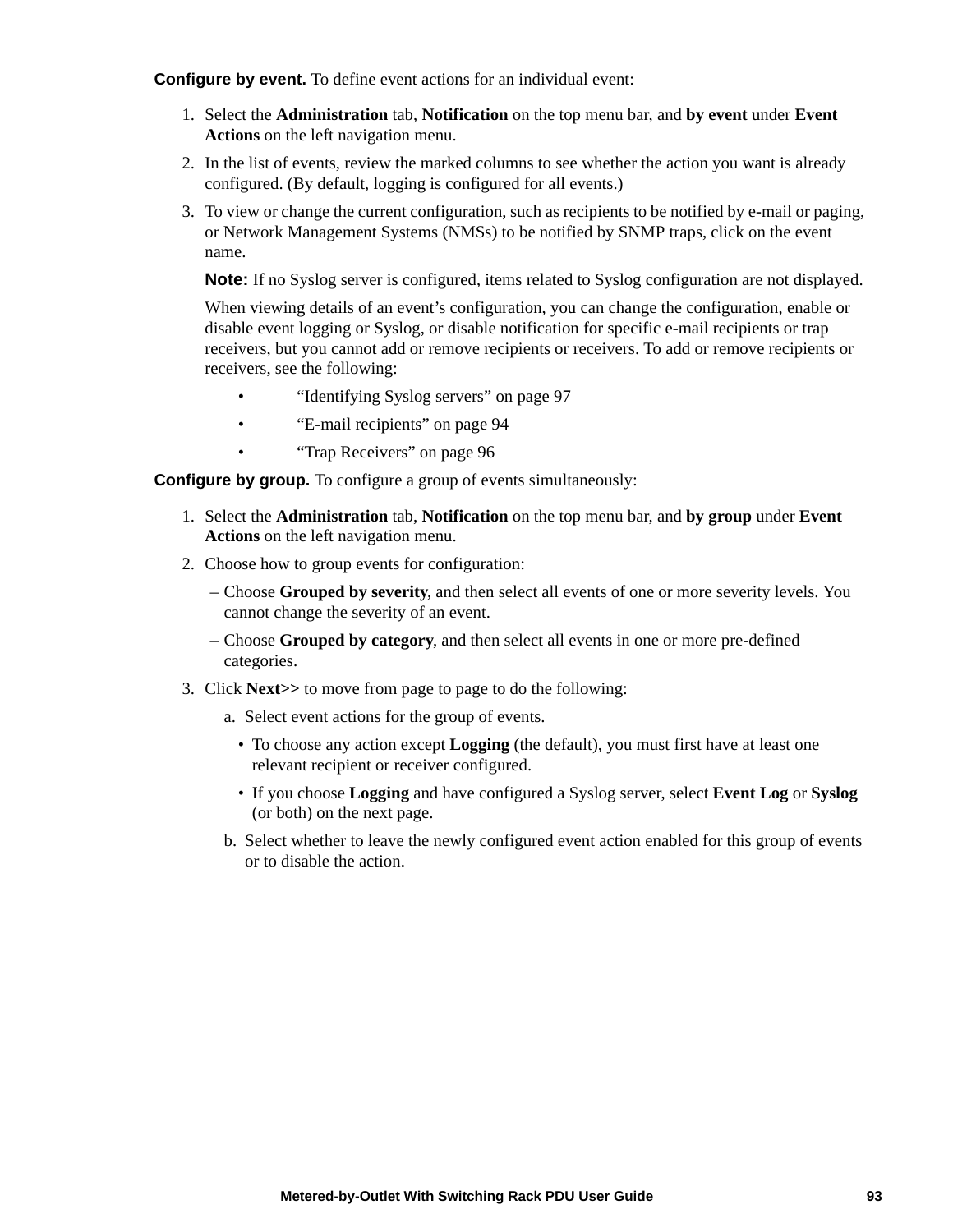# **Active, Automatic, Direct Notification**

#### **E-mail notification**

**Overview of setup.** Use the Simple Mail Transfer Protocol (SMTP) to send e-mail to up to four recipients when an event occurs.

To use the e-mail feature, you must define the following settings:

- The IP addresses of the primary and, optionally, the secondary Domain Name System (DNS) servers.
- The IP address or DNS name for **SMTP Server** and **From Address.**
- The e-mail addresses for a maximum of four recipients.

**Note:** You can use the **To Address** setting of the **recipients** option to send e-mail to a text-based mobile device.

#### **SMTP.**

#### **Path: Administration > Notification > E-mail > server**

| <b>Setting</b>                 | <b>Description</b>                                                                                                                                                                                                                                                                                                                                                                                                                                                                           |
|--------------------------------|----------------------------------------------------------------------------------------------------------------------------------------------------------------------------------------------------------------------------------------------------------------------------------------------------------------------------------------------------------------------------------------------------------------------------------------------------------------------------------------------|
| Local<br><b>SMTP</b><br>Server | The IPv4/IPv6 address or DNS name of the local SMTP server.<br>Note: This definition is required only when <b>SMTP Server</b> is set to <b>Local</b> . See "E-mail recipi-<br>$ents$ ".                                                                                                                                                                                                                                                                                                      |
| From<br><b>Address</b>         | The contents of the <b>From</b> field in e-mail messages sent by the Rack PDU:<br>• In the format user @ [IP_address] (if an IP address is specified as <b>Local SMTP Server</b> )<br>• In the format <i>user@domain</i> (if DNS is configured and the DNS name is specified as <b>Local</b><br><b>SMTP Server</b> ) in the e-mail messages.<br>Note: The local SMTP server may require that you use a valid user account on the server for this<br>setting. See the server's documentation. |

#### <span id="page-102-0"></span>**E-mail recipients.**

#### **Path: Administration > Notification > E-mail > recipients**

Identify up to four e-mail recipients.

| <b>Setting</b>       | <b>Description</b>                                                                                                                                                                                                                                                                                                                    |
|----------------------|---------------------------------------------------------------------------------------------------------------------------------------------------------------------------------------------------------------------------------------------------------------------------------------------------------------------------------------|
| To Address           | The user and domain names of the recipient. To use e-mail for paging, use the e-mail address<br>for the recipient's pager gateway account (for example, myacct100@skytel.com). The<br>pager gateway will generate the page.                                                                                                           |
|                      | To bypass the DNS lookup of the mail server's IP address, use the IP address in brackets<br>instead of the e-mail domain name, e.g., use jsmith@[xxx.xxx.x.xxx] instead of<br>jsmith@company.com. This is useful when DNS lookups are not working correctly.<br>Note: The recipient's pager must be able to use text-based messaging. |
| E-mail<br>Generation | Enables (by default) or disables sending e-mail to the recipient.                                                                                                                                                                                                                                                                     |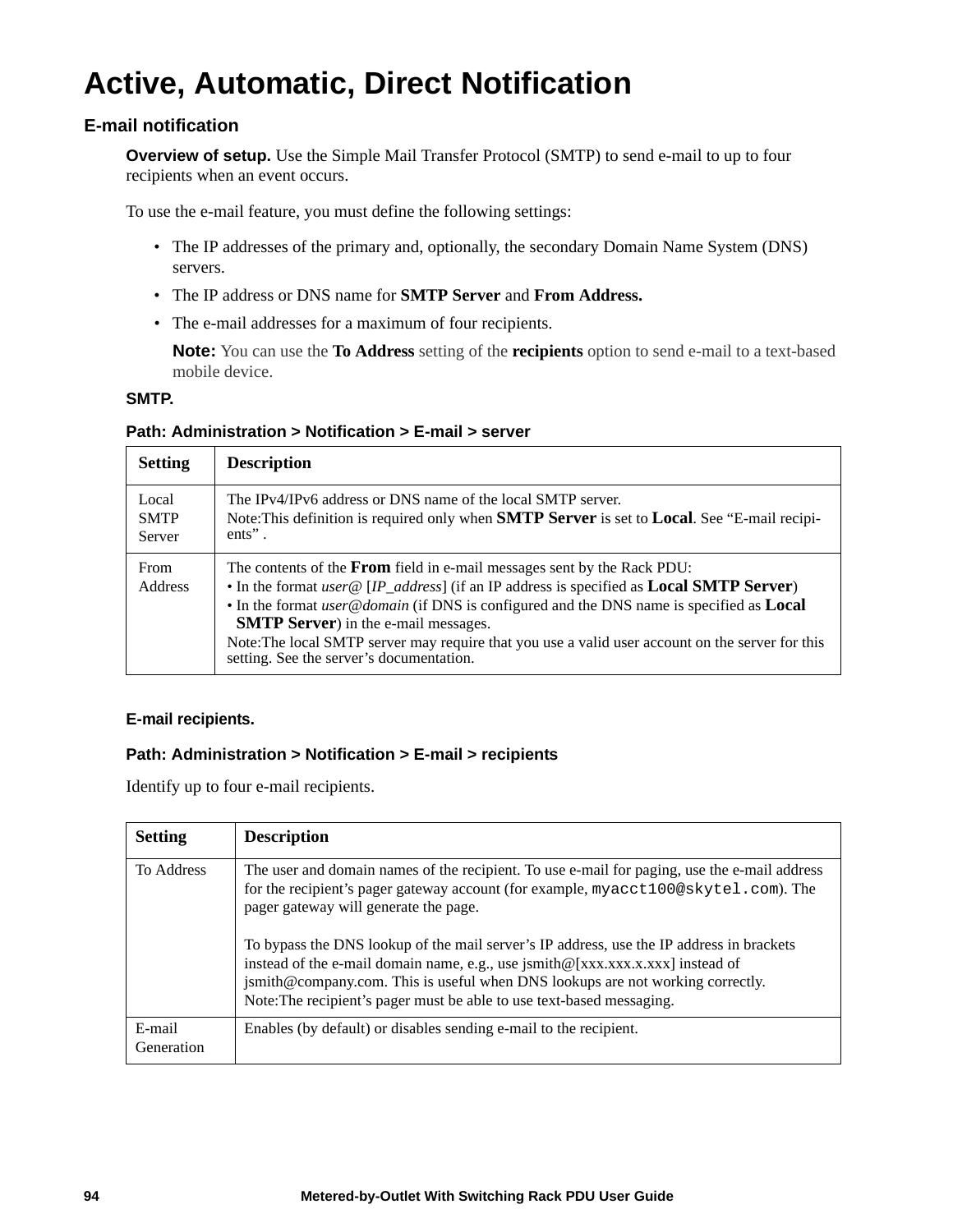| <b>Setting</b>                                      | <b>Description</b>                                                                                                                                                                                                                                                                                                                                                                                                                                                                                                                                                                                                                                                                                                                                                                                                                                                                                                      |
|-----------------------------------------------------|-------------------------------------------------------------------------------------------------------------------------------------------------------------------------------------------------------------------------------------------------------------------------------------------------------------------------------------------------------------------------------------------------------------------------------------------------------------------------------------------------------------------------------------------------------------------------------------------------------------------------------------------------------------------------------------------------------------------------------------------------------------------------------------------------------------------------------------------------------------------------------------------------------------------------|
| <b>SMTP Server</b>                                  | Select one of the following methods for routing e-mail:<br>• Local: Through the Rack PDU's SMTP server. This setting (recommended) ensures that the<br>e-mail is sent before the Rack PDU's 20-second time-out, and, if necessary, is retried several<br>times. Also do one of the following:<br>• Enable forwarding at the Rack PDU's SMTP server so that it can route e-mail to external<br>SMTP servers. Typically, SMTP servers are not configured to forward e-mail. Check with<br>the administrator of your SMTP server before changing its configuration to allow<br>forwarding.<br>• Set up a special e-mail account for the Rack PDU to forward e-mail to an external mail<br>account.<br>• Recipient: Directly to the recipient's SMTP server. With this setting, the Rack PDU tries to<br>send the e-mail only once. On a busy remote SMTP server, the time-out may prevent some e-<br>mail from being sent. |
|                                                     | When the recipient uses the Rack PDU's SMTP server, this setting has no effect.                                                                                                                                                                                                                                                                                                                                                                                                                                                                                                                                                                                                                                                                                                                                                                                                                                         |
| Format                                              | The long format contains Name, Location, Contact, IP address, serial number of the device,<br>date and time, event code, and event description. The short format provides only the event<br>description.                                                                                                                                                                                                                                                                                                                                                                                                                                                                                                                                                                                                                                                                                                                |
| Language                                            | Choose a language from the drop-down list and any mails will be sent in that language. It is<br>possible to use different languages for different users.                                                                                                                                                                                                                                                                                                                                                                                                                                                                                                                                                                                                                                                                                                                                                                |
| <b>User Name</b><br>Password<br>Confirm<br>Password | If your mail server requires authentication, type your user name and password here. This<br>performs a simple authentication, not SSI.                                                                                                                                                                                                                                                                                                                                                                                                                                                                                                                                                                                                                                                                                                                                                                                  |

#### **E-mail test.**

### **Path: Administration > Notification > E-mail > test**

Send a test message to a configured recipient.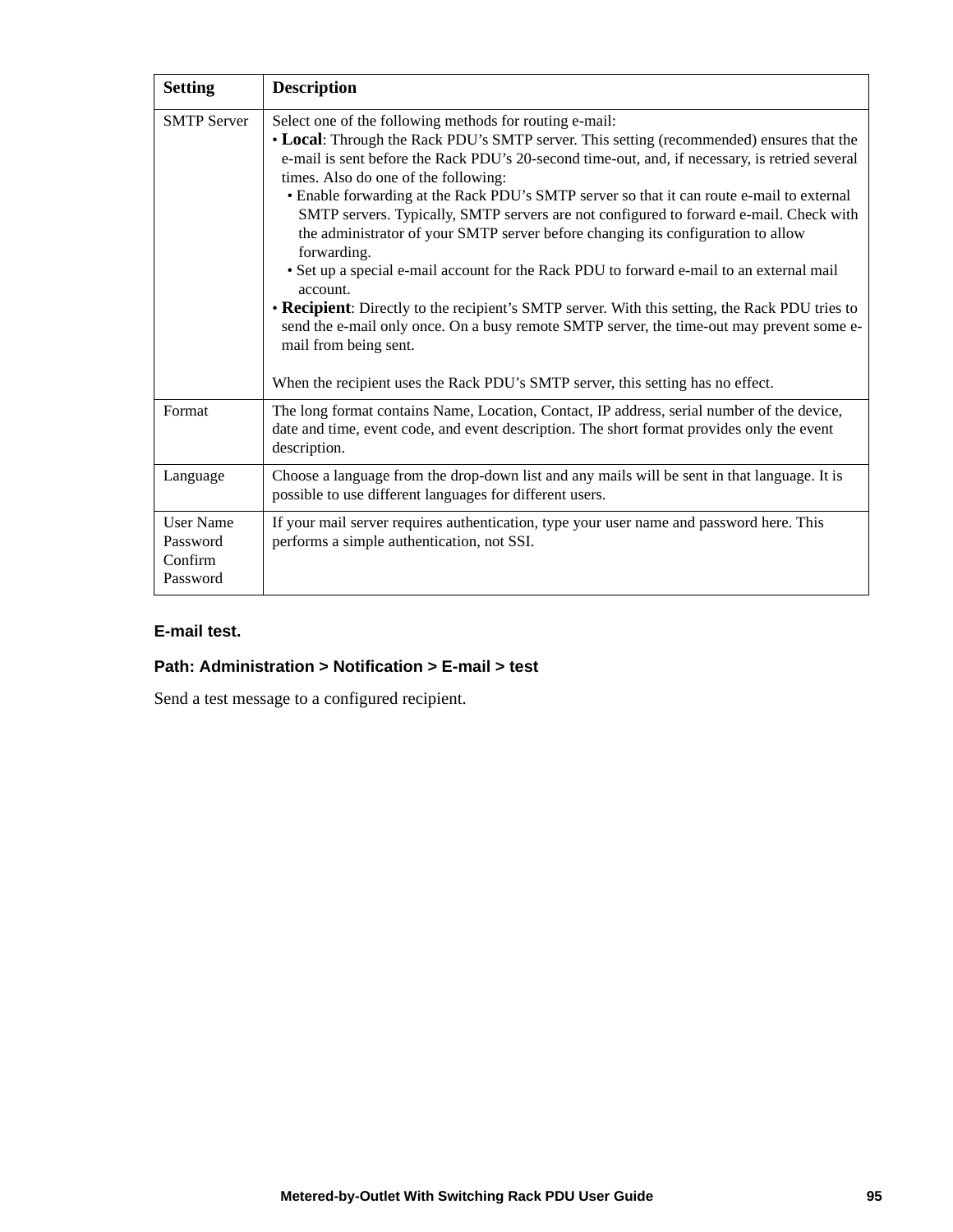#### <span id="page-104-0"></span>**SNMP traps**

#### **Trap Receivers.**

#### **Path: Administration > Notification > SNMP Traps > trap receivers**

View trap receivers by NMS IP/Host Name. You can configure up to six trap receivers.

- To configure a new trap receiver, click **Add Trap Receiver**.
- To modify or delete a trap receiver, first click its IP address or host name to access its settings. (If you delete a trap receiver, all notification settings configured under Event Actions for the deleted trap receiver are set to their default values.)
- To specify the trap type for a trap receiver, select either the SNMPv1 or SNMPv3 radio button. For an NMS to receive both types of traps, you must configure two trap receivers for that NMS, one for each trap type.

| <b>Item</b>             | <b>Definition</b>                                                                                                      |
|-------------------------|------------------------------------------------------------------------------------------------------------------------|
| Trap Generation         | Enable (the default) or disable trap generation for this trap receiver.                                                |
| <b>NMS IP/Host Name</b> | The IPv4/IPv6 address or host name of this trap receiver. The default, 0.0.0.0, leaves<br>the trap receiver undefined. |
| Language                | Choose a language from the drop-down list. This can differ from the UI and from<br>other trap receivers.               |

#### **SNMPv1 option.**

| <b>Item</b>               | <b>Definition</b>                                                                                                                                                                                                                                   |
|---------------------------|-----------------------------------------------------------------------------------------------------------------------------------------------------------------------------------------------------------------------------------------------------|
| <b>Community Name</b>     | The name (public by default) used as an identifier when SNMPv1 traps are sent to<br>this trap receiver.                                                                                                                                             |
| <b>Authenticate Traps</b> | When this option is enabled (the default), the NMS identified by the NMS IP/Host<br>Name setting will receive authentication traps (traps generated by invalid attempts to<br>log on to this device). To disable that ability, unmark the checkbox. |

**SNMPv3 option.** Select the identifier of the user profile for this trap receiver. (To view the settings of the user profiles identified by the user names selectable here, choose **Network** on the top menu bar and **user profiles** under **SNMPv3** on the left navigation menu.)

See ["SNMPv3" on page 90](#page-98-0) for information on creating user profiles and selecting authentication and encryption methods.

#### **SNMP Trap Test**

#### **Path: Administration > Notification > SNMP Traps > test**

**Last Test Result.** The result of the most recent SNMP trap test. A successful SNMP trap test verifies only that a trap was sent; it does not verify that the trap was received by the selected trap receiver. A trap test succeeds if all of the following are true:

- The SNMP version (SNMPv1 or SNMPv3) configured for the selected trap receiver is enabled on this device.
- The trap receiver is enabled.
- If a host name is selected for the **To** address, that host name can be mapped to a valid IP address.

**To.** Select the IP address or host name to which a test SNMP trap will be sent. If no trap receiver is configured, a link to the **Trap Receiver** configuration page is displayed.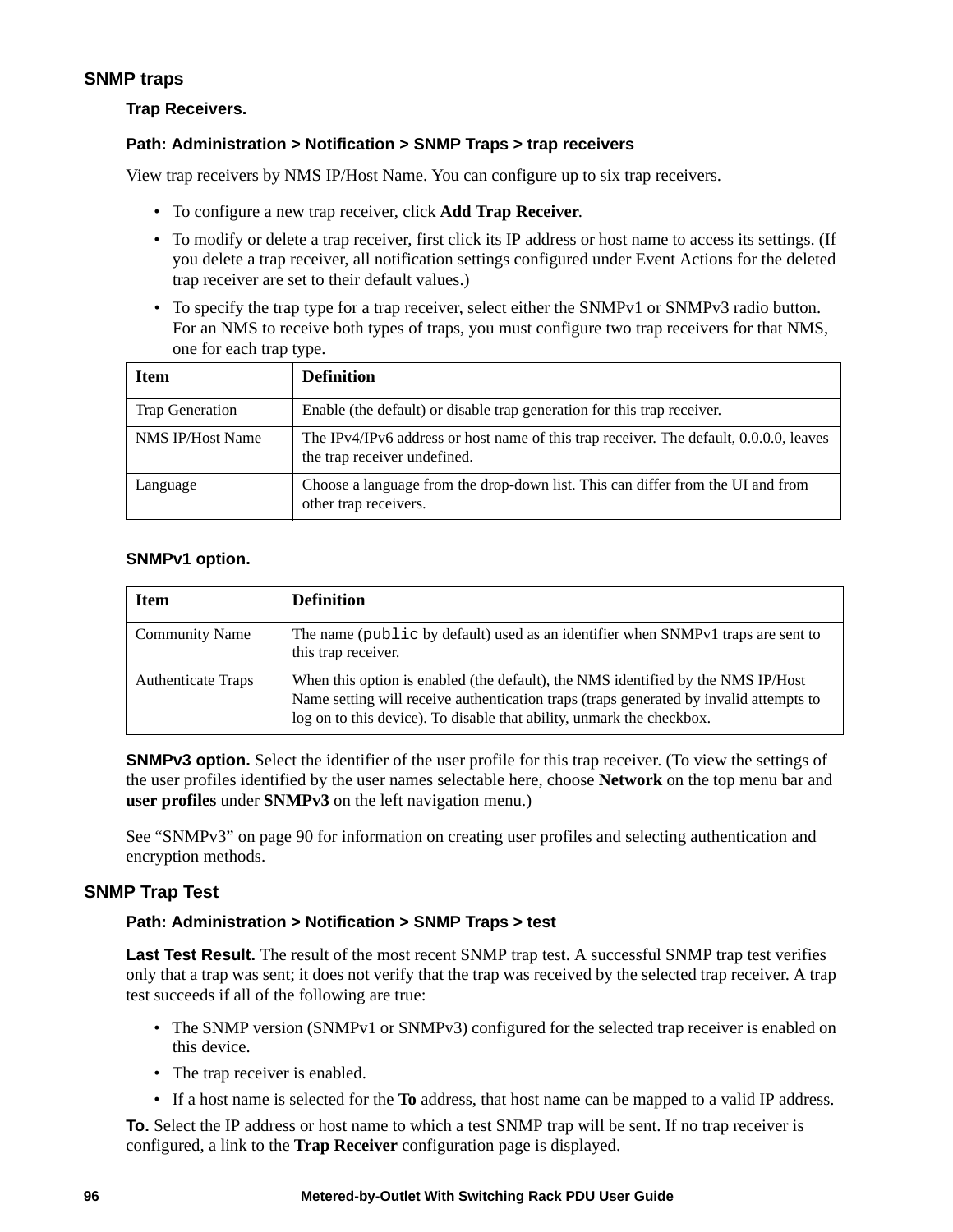#### <span id="page-105-0"></span>**Remote Monitoring Service**

#### **Path: Administration > Notification > Remote Monitoring**

The APC Remote Monitoring Service (RMS) is an optional service that monitors your system from a remote operation center 24 hours a day, 7 days a week, and notifies you of device and system events.

To purchase the APC RMS service, contact your vendor or click on the link on the top part of this screen page: **APC RMS Web site**.

**Registration.** To activate RMS for the Rack PDU, select **Enable APC Remote Monitoring Service.,**  choose between **Register Company and Device** and **Register Device Only**, complete the form, and click **Send APC RMS Registration**.

Use the **Reset APC Remote Monitoring Service Registration** check box to discontinue the service, whether permanently or temporarily (for example, if you are moving a Rack PDU).

#### **Syslog**

#### **Path: Logs > Syslog >** *options*

The Rack PDU can send messages to up to four Syslog servers when an event occurs. The Syslog servers record events that occur at network devices in a log that provides a centralized record of events.

This User guide does not describe Syslog or its configuration values in detail. See **[RFC3164](http://www.ietf.org/rfc/rfc3164.txt?number=3164)** for more information about Syslog.

#### **Identifying Syslog servers.**

#### **Path: Logs > Syslog > servers**

| <b>Setting</b>       | <b>Definition</b>                                                                                                                                 |
|----------------------|---------------------------------------------------------------------------------------------------------------------------------------------------|
| <b>Syslog Server</b> | Uses IPv4/IPv6 addresses or host names to identify from one to four servers to receive Syslog<br>messages sent by the Rack PDU.                   |
| Port                 | The user datagram protocol (UDP) port that the Rack PDU will use to send Syslog messages.<br>The default is 514, the UDP port assigned to Syslog. |
| Protocol             | Choose between UDP and TCP.                                                                                                                       |
| Language             | Choose the language for any Syslog messages.                                                                                                      |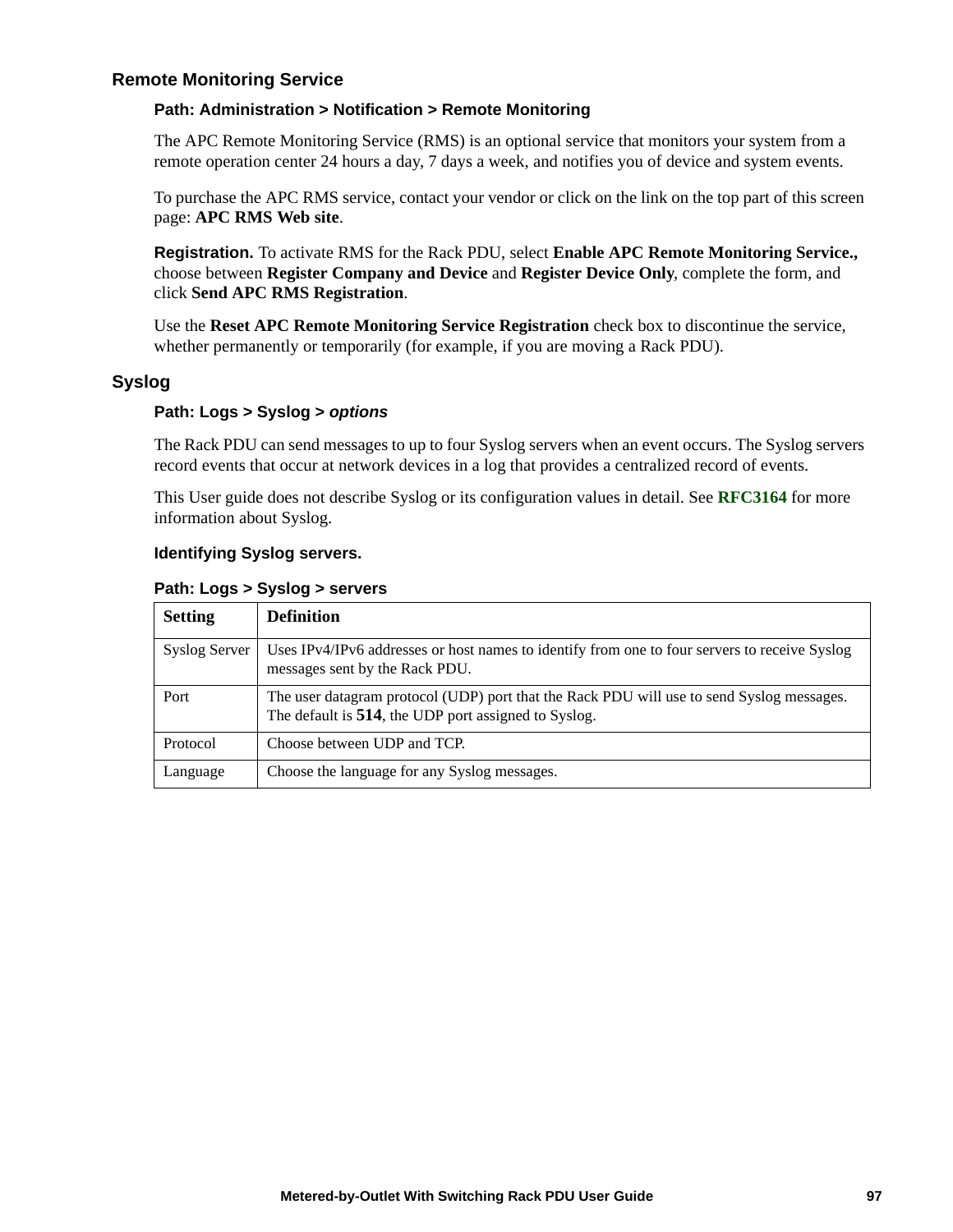#### **Syslog settings.**

| <b>Setting</b>        | <b>Definition</b>                                                                                                                                                                                                                                                                                                                                                                                                                                                                                                                                                                                                              |
|-----------------------|--------------------------------------------------------------------------------------------------------------------------------------------------------------------------------------------------------------------------------------------------------------------------------------------------------------------------------------------------------------------------------------------------------------------------------------------------------------------------------------------------------------------------------------------------------------------------------------------------------------------------------|
| Message<br>Generation | Enables (by default) or disables the Syslog feature.                                                                                                                                                                                                                                                                                                                                                                                                                                                                                                                                                                           |
| <b>Facility Code</b>  | Selects the facility code assigned to the Rack PDU's Syslog messages (User, by default).<br>Note: User best defines the Syslog messages sent by the Rack PDU. Do not change this selec-<br>tion unless advised to do so by the Syslog network or system administrator.                                                                                                                                                                                                                                                                                                                                                         |
| Severity<br>Mapping   | Maps each severity level of Rack PDU or Environment events to available Syslog priorities.<br>You should not need to change the mappings.<br>The following definitions are from RFC3164:<br>• Emergency: The system is unusable<br>• Alert: Action must be taken immediately<br>• Critical: Critical conditions<br>$\cdot$ Error: Error conditions<br>• Warning: Warning conditions<br>• Notice: Normal but significant conditions<br>• Informational: Informational messages<br>• Debug: Debug-level messages<br>Following are the default settings for the <b>Local Priority</b> settings:<br>• Severe is mapped to Critical |
|                       | • Warning is mapped to Warning<br>• Informational is mapped to Info<br>Note: To disable Syslog messages, see "Configure event actions" on page 92.                                                                                                                                                                                                                                                                                                                                                                                                                                                                             |

#### **Path: Logs > Syslog > settings**

#### **Syslog test and format example.**

#### **Path: Logs > Syslog > test**

Send a test message to the Syslog servers configured through the **servers** option.

- 1. Select a severity to assign to the test message.
- 2. Define the test message, according to the required message fields
	- The priority (PRI): the Syslog priority assigned to the message's event, and the facility code of messages sent by the Rack PDU.
	- The Header: a time stamp and the IP address of the Rack PDU.
	- The message (MSG) part:
		- The TAG field, followed by a colon and space, identifies the event type.
		- The CONTENT field is the event text, followed (optionally) by a space and the event code.

For example, APC: Test Syslog is valid.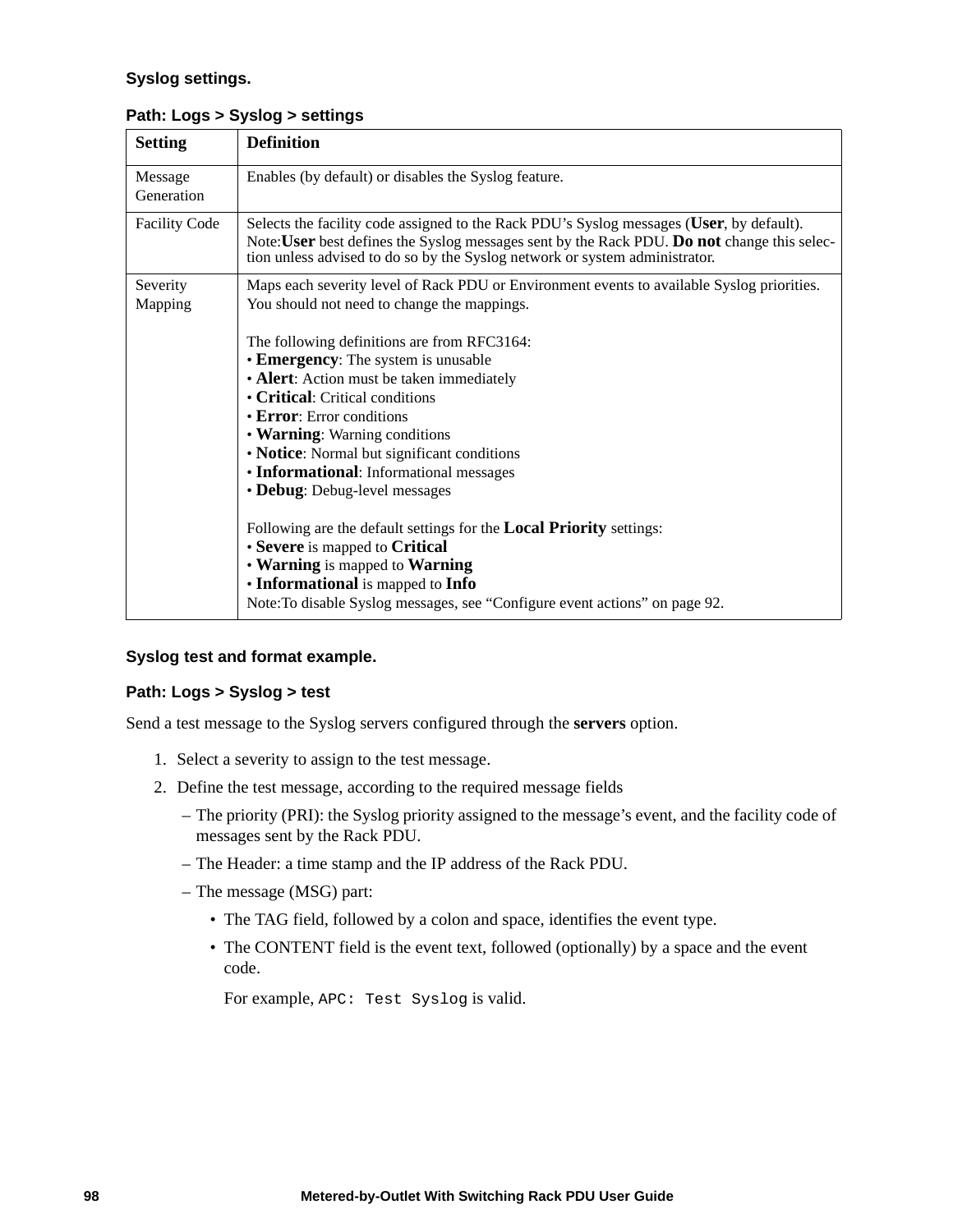### **Identification**

#### **Path: Administration > General > Identification**

Define the **Name** (the device name), **Location** (the physical location), and **Contact** (the person responsible for the device) used by StruxureWare for Data Centers and the SNMP agent of the Rack PDU. These settings are the values used for the MIB-II **sysName**, **sysContact**, and **sysLocation** Object Identifiers (OIDs).

For more information about MIB-II OIDs, see the *PowerNet® SNMP Management Information Base (MIB) Reference Guide,* available at **www.apc.com**.

The **Name** and **Location** fields also identify the device when you register for APC Remote Monitoring Service. See ["Remote Monitoring Service" on page 97](#page-105-0).

## **Set the Date and Time**

#### **Mode**

#### **Path: Administration > General > Date & Time > mode**

Set the time and date used by the Rack PDU. You can change the current settings manually or through a Network Time Protocol (NTP) Server:

- **Manual Mode**: Do one of the following:
	- Enter the date and time for the Rack PDU.
	- Mark the checkbox **Apply Local Computer Time** to match the date and time settings of the computer you are using.
- **Synchronize with NTP Server**: Have an NTP Server define the date and time for the Rack PDU.

**Note:** By default, any Rack PDU on the private side of StruxureWare Data Center Expert obtains its time settings by using StruxureWare Data Center Expert as an NTP server.

| <b>Setting</b>              | <b>Definition</b>                                                                                                                                                     |
|-----------------------------|-----------------------------------------------------------------------------------------------------------------------------------------------------------------------|
| Primary NTP Server          | Enter the IP address or domain name of the primary NTP server.                                                                                                        |
| Secondary NTP Server        | Enter the IP address or domain name of the secondary NTP server, when a<br>secondary server is available.                                                             |
| Time Zone                   | Select a time zone. The number of hours preceding each time zone in the list<br>is the offset from Coordinated Universal Time (UTC), formerly Greenwich<br>Mean Time. |
| Update Interval             | Define how often, in hours, the Rack PDU accesses the NTP Server for an<br>update. Minimum: 1; Maximum: 8760 (1 year).                                                |
| <b>Update Using NTP Now</b> | Initiate an immediate update of the date and time by the NTP Server.                                                                                                  |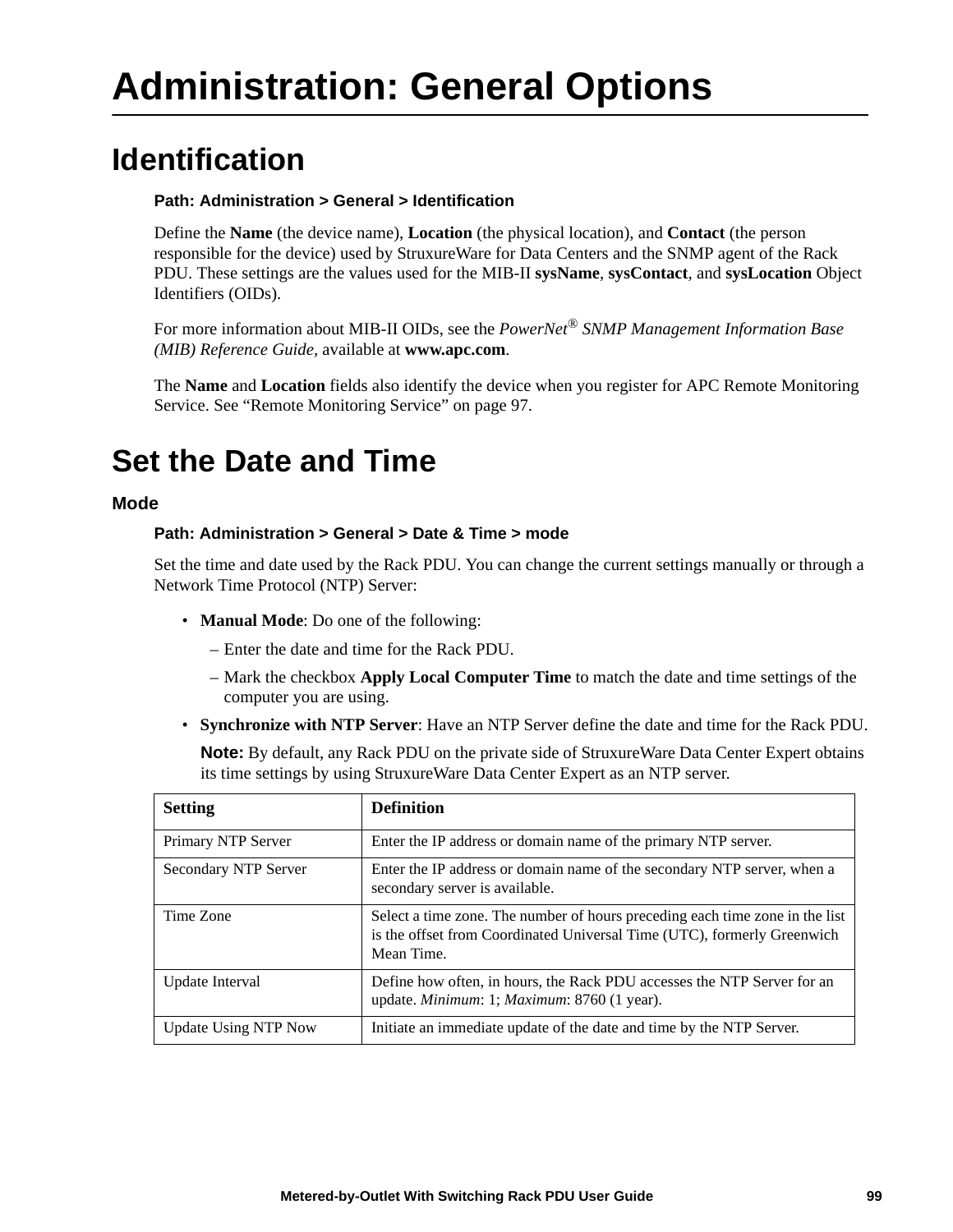# **Daylight saving**

## **Path: Administration > General > Date & Time > daylight saving**

Enable traditional United States Daylight Saving Time (DST), or enable and configure a customized daylight saving time to match how Daylight Saving Time is implemented in your local area. DST is disabled by default.

When customizing Daylight Saving Time (DST):

- If the local DST always starts or ends on the fourth occurrence of a specific weekday of a month (e.g, the fourth Sunday), choose **Fourth/Last**. If a fifth Sunday occurs in that month in a subsequent year, the time setting still changes on the fourth Sunday.
- If the local DST always starts or ends on the last occurrence of a specific weekday of a month, whether it is the fourth or the fifth occurrence, choose **Fifth/Last**.

## **Format**

### **Path: Administration > General > Date & Time > date format**

Select the numerical format in which to display all dates in this user interface. In the selections, each letter m (for month), d (for day), and y (for year) represents one digit. Single-digit days and months are displayed with a leading zero.

# **Use an .ini File**

### **Path: Administration > General > User Config File**

Use the settings from one Rack PDU to configure another. Retrieve the config.ini file from the configured Rack PDU, customize that file (e.g., change the IP address), and upload the customized file to the new Rack PDU. The file name can be up to 64 characters, and must have the.ini suffix.

| <b>Status</b> | Reports the progress of the upload. The upload succeeds even if the file contains errors, but a system<br>event reports the errors in the event log. |
|---------------|------------------------------------------------------------------------------------------------------------------------------------------------------|
| Upload        | Browse to the customized file and upload it so that the current Rack PDU can use it to set its own<br>configuration.                                 |

To retrieve and customize the file of a configured Rack PDU, see ["How to Export Configuration](#page-113-0)  [Settings" on page 105.](#page-113-0)

Instead of uploading the file to one Rack PDU, you can export the file to multiple Rack PDUs by using an FTP or SCP script.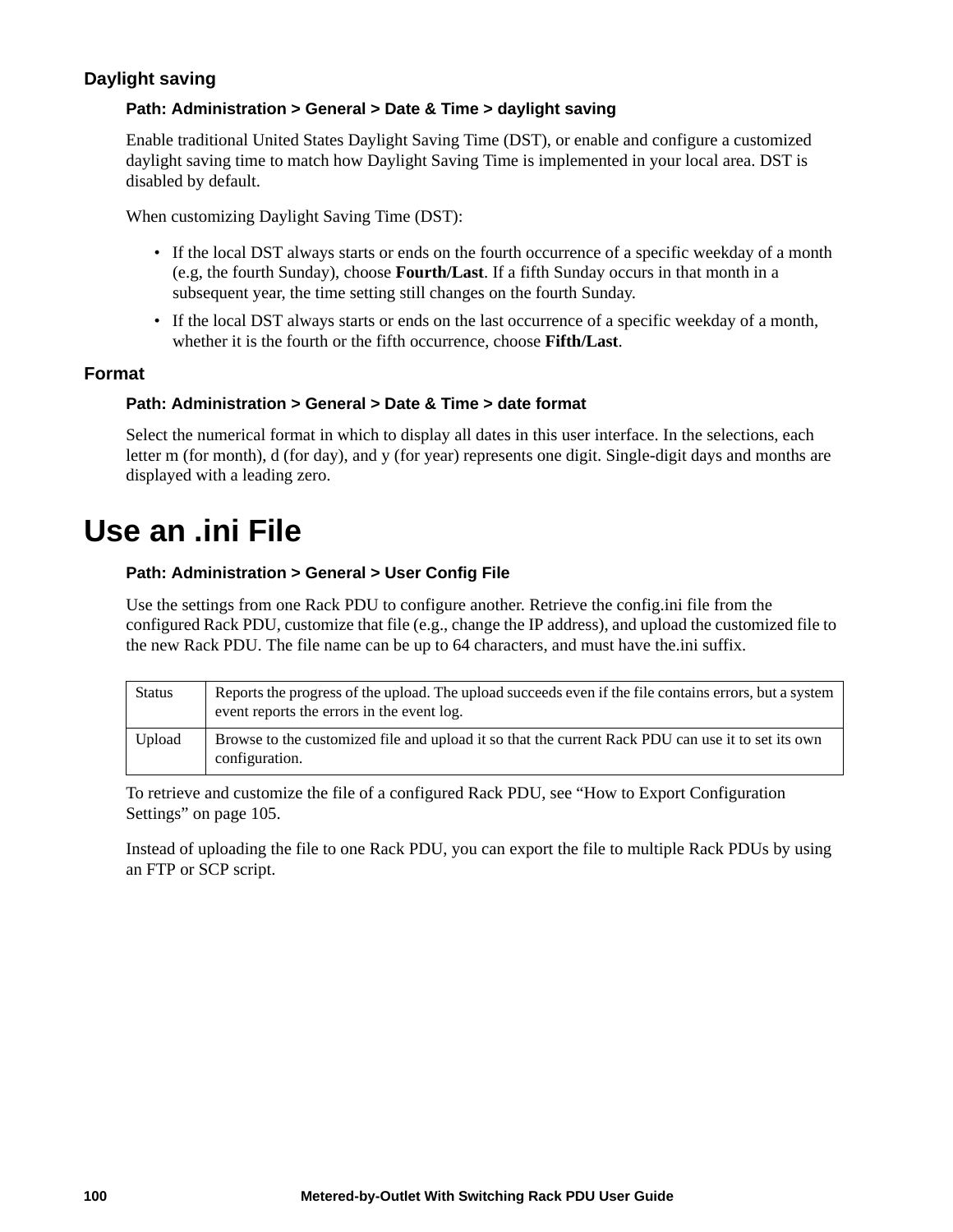# **Event Log and Temperature Units**

# **Path: Administration > General > Preferences**

# **Color-code event log text**

This option is disabled by default. Mark the **Event Log Color Coding** checkbox to enable color-coding of alarm text recorded in the event log. System-event entries and configuration-change entries do not change color.

| <b>Text Color</b> | <b>Alarm Severity</b>                                                                                                               |
|-------------------|-------------------------------------------------------------------------------------------------------------------------------------|
| Red               | <b>Critical:</b> A critical alarm exists, which requires immediate action.                                                          |
| Orange            | <b>Warning:</b> An alarm condition requires attention and could jeopardize your data or<br>equipment if its cause is not addressed. |
| Green             | Alarm Cleared: The conditions that caused the alarm have improved.                                                                  |
| <b>Black</b>      | <b>Normal:</b> No alarms are present. The Rack PDU and all connected devices are operating<br>normally.                             |

## **Change the default temperature scale**

Select the temperature scale (Fahrenheit or Celsius) in which to display all temperature measurements in this user interface.

# **Reset the Rack PDU**

### **Path: Administration > General > Reset/Reboot**

| Action                                | <b>Definition</b>                                                                                                                                                                                                                                 |  |
|---------------------------------------|---------------------------------------------------------------------------------------------------------------------------------------------------------------------------------------------------------------------------------------------------|--|
| Reboot<br>Management<br>Interface     | Restarts the interface of the Rack PDU.                                                                                                                                                                                                           |  |
| Reset All <sup>1</sup>                | Clear the <b>Exclude TCP/IP</b> checkbox to reset all configuration values; mark the <b>Exclude</b><br><b>TCP/IP</b> checkbox to reset all values except TCP/IP.                                                                                  |  |
| Reset Only <sup>1</sup>               | <b>TCP/IP settings:</b> Set TCP/IP Configuration to <b>DHCP &amp; BOOTP</b> , its default setting,<br>requiring that the Rack PDU receive its TCP/IP settings from a DHCP or BOOTP server. See<br>"TCP/IP and Communication Settings" on page 82. |  |
|                                       | <b>Event configuration:</b> Reset all changes to event configuration, by event and by group, to<br>their default settings.                                                                                                                        |  |
|                                       | RPDU to Defaults: Resets only Rack PDU settings, not network settings, to their defaults.                                                                                                                                                         |  |
| 1. Resetting may take up to a minute. |                                                                                                                                                                                                                                                   |  |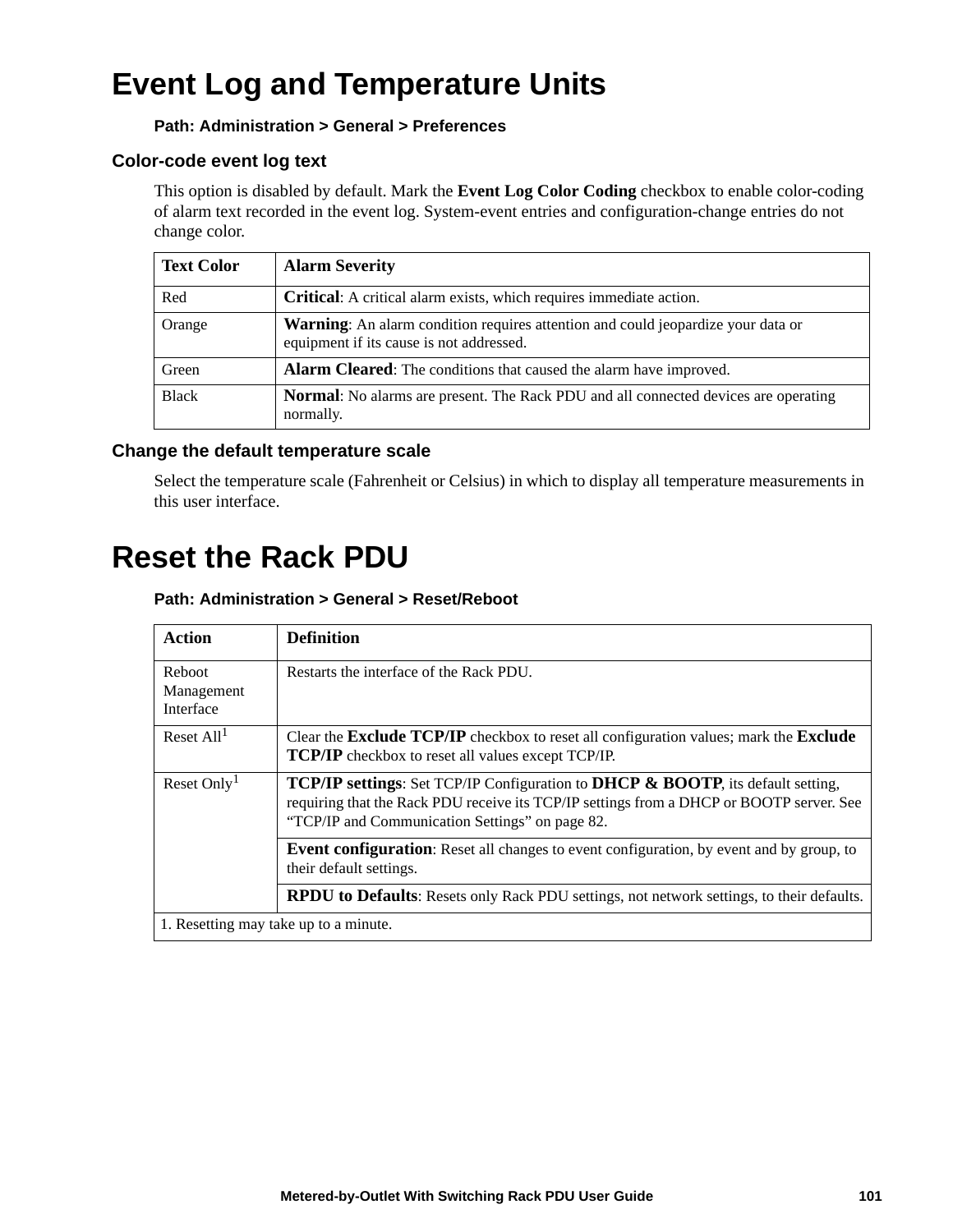# **Configure Links**

# **Path: Administration > General > Quick Links**

Select the **Administration** tab, **General** on the top menu bar, and **Quick Links** on the left navigation menu to view and change the URL links displayed at the bottom left of each page of the interface.

By default, these links access the following Web pages:

- **Link 1**: The home page of the APC Web site.
- **Link 2**: A page where you can use samples of Web-enabled products.
- **Link 3**: The home page of the Schneider Electric Remote Monitoring Service.

To reconfigure any of the following, click the link name in the **Display** column:

- **Display**: The short link name displayed on each interface page
- **Name**: A name that fully identifies the target or purpose of the link
- **Address**: Any URL—for example, the URL of another device or server

# **About the Rack PDU**

## **Path: Administration > General > About**

The hardware information is useful to APC Customer Support for troubleshooting problems with the Rack PDU. The serial number and MAC address are also available on the Rack PDU itself.

Firmware information for the Application Module, APC OS (AOS), and APC Boot Monitor indicates the name, the firmware version, and the date and time each firmware module was created. This information is also useful in troubleshooting and enables you to determine if updated firmware is available at the APC Web site.

**Management Uptime** is the length of time the interface has been running continuously.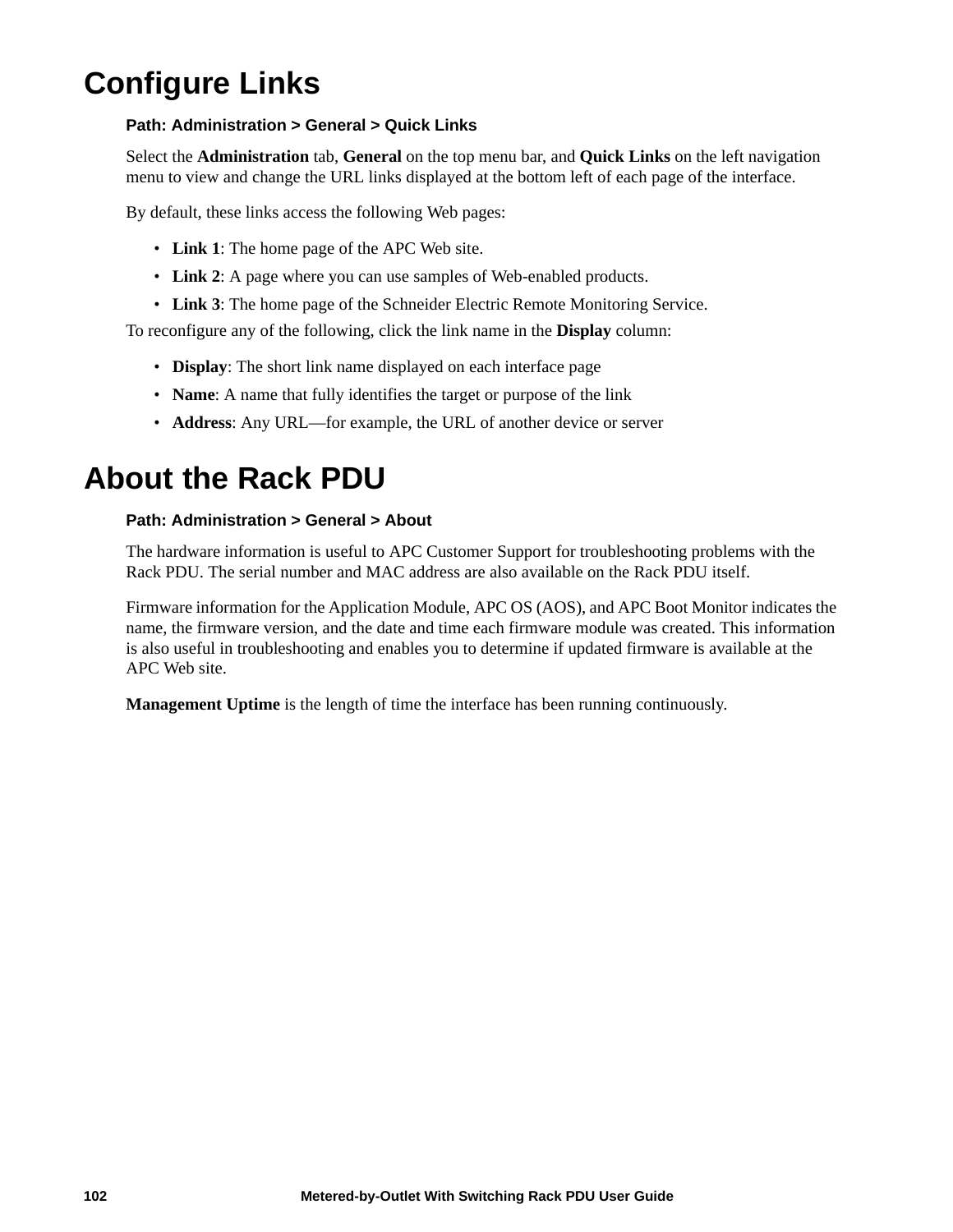# <span id="page-111-0"></span>**Device IP Configuration Wizard**

# **Capabilities, Requirements, and Installation**

# **How to use the Wizard to configure TCP/IP settings**

The Device IP Configuration Wizard configures the IP address, subnet mask, and default gateway of one or more Rack PDUs or network-enabled devices (devices containing an embedded APC Network Management Card [NMC]). You can use the Wizard in either of the following ways:

- Remotely over your TCP/IP network to discover and configure unconfigured Rack PDUs or devices on the same network segment as the computer running the Wizard.
- Through a direct connection from a serial port of your computer to a Rack PDU or device to configure or reconfigure it.

## **System requirements**

Version 5.0.0 or higher of the Wizard runs on Microsoft Windows 2000, Windows Server® 2003, Windows Server® 2008 Windows XP, Windows Vista, and Windows 7.

# **Installation**

To install the Wizard from a downloaded executable file:

- 1. Go to **[www.apc/tools/download](http://www.apc.com/tools/download)**.
- 2. Download the Device IP Configuration Wizard.
- 3. Run the executable file in the folder to which you downloaded it.

# **Use the Wizard**

Most software firewalls must be temporarily disabled for the Wizard to discover unconfigured Rack PDUs.

# **Launch the Wizard**

The installation creates a shortcut link in the **Start** menu to launch the Wizard.

### **Configure the basic TCP/IP settings remotely**

**Prepare to configure the settings.** Before you run the Wizard:

- 1. Contact your network administrator to obtain valid TCP/IP settings.
- 2. If you are configuring multiple unconfigured Rack PDUs or network-enabled devices, obtain the MAC address of each one to identify it when the Wizard discovers it. (The Wizard displays the MAC address on the screen on which you then enter the TCP/IP settings.) The MAC address can be found:
	- On a label on the device
	- On the Quality Assurance slip that came with the Rack PDU or device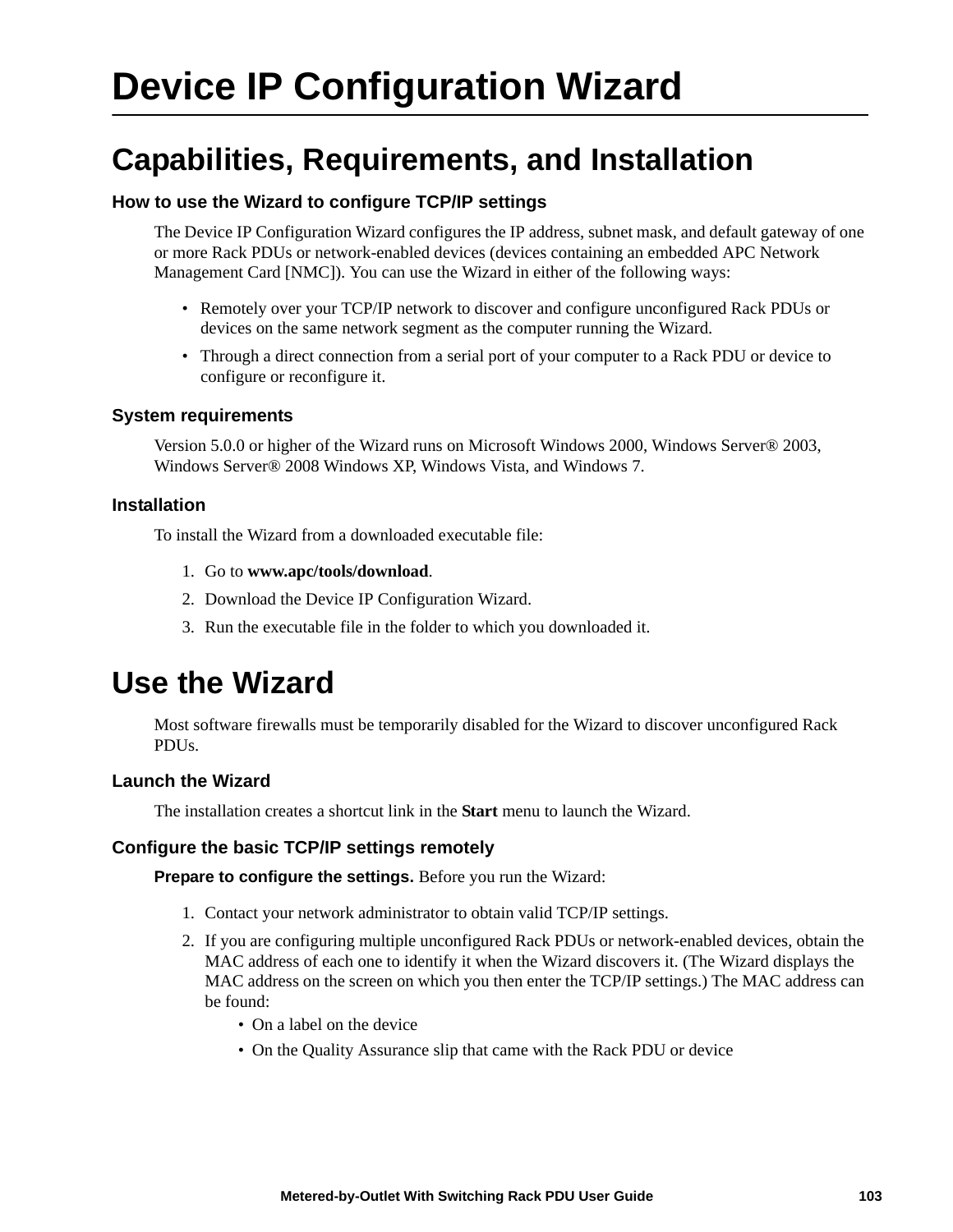**Run the Wizard to perform the configuration.** To discover and configure the unconfigured Rack PDUs or network-enabled devices over the network:

- 1. From the **Start** menu, launch the Wizard. The Wizard detects the first Rack PDU or networkenabled device that is not configured.
- 2. Select **Remotely (over the network)**, and click **Next >**.
- 3. Enter the system IP, subnet mask, and default gateway for the Rack PDU or device identified by the MAC address. Click **Next >**.

On the **Transmit Current Settings Remotely** screen, if you check-mark **Start a Web browser when finished**, the default Web browser connects to the Rack PDU or device after the Wizard transmits the settings.

- 4. Click **Finish** to transmit the settings. If the IP address you entered is in use on the network, the Wizard prompts you to enter an IP address that is not in use. Enter a correct IP address, and click **Finish**.
- 5. If the Wizard finds another unconfigured Rack PDU or device, it displays the screen to enter TCP/IP settings. Repeat this procedure beginning at step 3, or to skip the Rack PDU or device whose MAC address is currently displayed, click **Cancel**.

## **Configure or reconfigure the TCP/IP settings locally**

- 1. Contact your network administrator to obtain valid TCP/IP settings.
- 2. Connect the provided serial configuration cable (APC part number 940-0144A) from an available communications port on your computer to the serial port of the Rack PDU or device. Make sure no other application is using the computer port.
- 3. From the **Start** menu, launch the Wizard application.
- 4. If the Rack PDU or network-enabled device is not configured, wait for the Wizard to detect it. Otherwise, click **Next >**.
- 5. Select **Locally (through the serial port)**, and click **Next >**.
- 6. Enter the system IP, subnet mask, and default gateway for the Rack PDU or device, and click **Next >**.
- 7. On the **Transmit Current Settings Remotely** screen, if you select **Start a Web browser when finished**, the default Web browser connects to the Rack PDU or device after the Wizard transmits the settings.
- 8. Click **Finish** to transmit the TCP/IP settings. If the IP address you entered is in use on the network, the Wizard prompts you to enter an IP address that is not in use. Enter a correct IP address, and click **Finish**.
- 9. If you selected **Start a Web browser when finished** in step 6, you can now configure other parameters through the Web interface of the Rack PDU or device.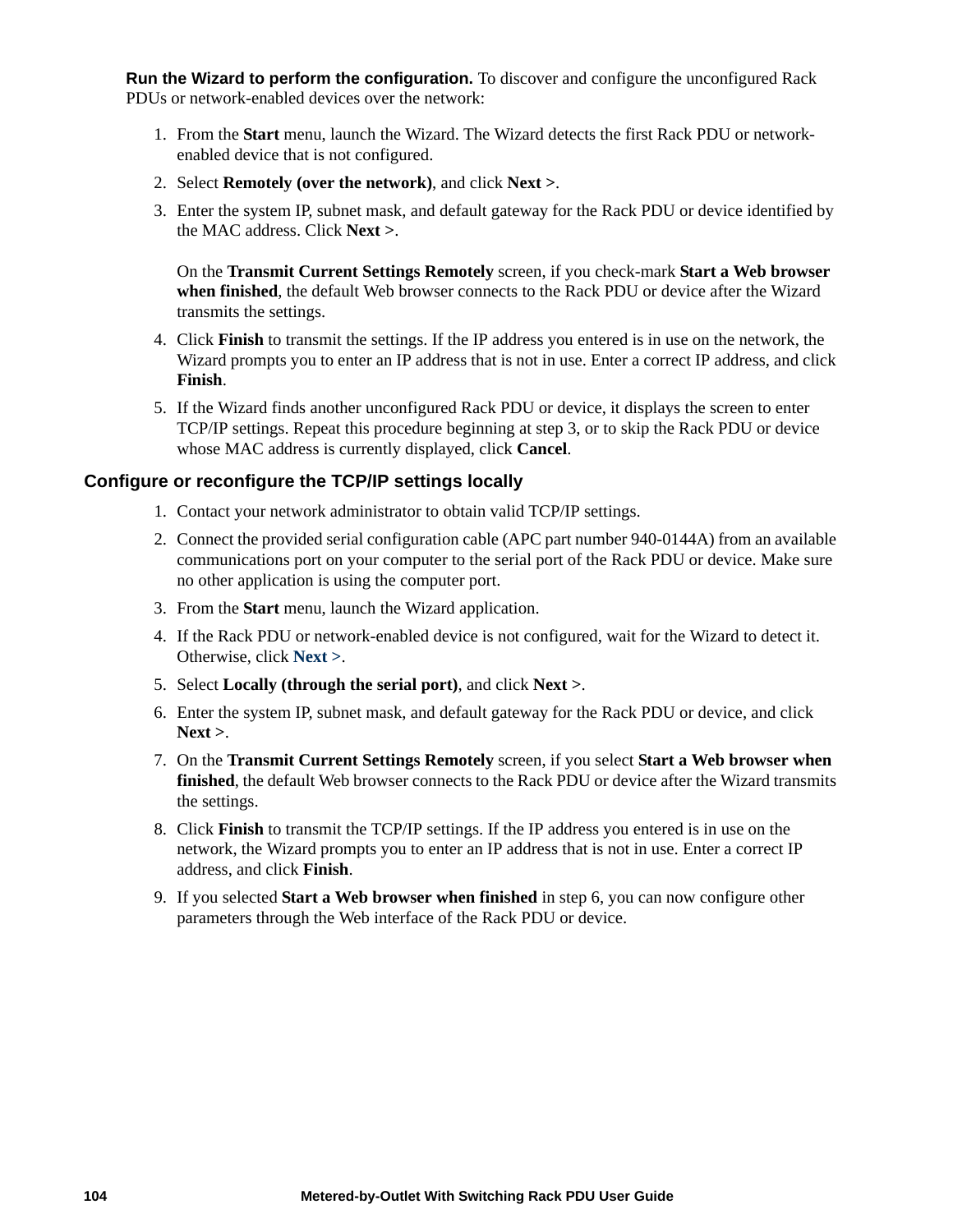# <span id="page-113-0"></span>**How to Export Configuration Settings**

# **Retrieving and Exporting the .ini File**

# **Summary of the procedure**

An Administrator can retrieve the .ini file of a Rack PDU and export it to another Rack PDU or to multiple Rack PDUs.

- 1. Configure a Rack PDU to have the settings you want to export.
- 2. Retrieve the .ini file from that Rack PDU.
- 3. Customize the file to change at least the TCP/IP settings.
- 4. Use a file transfer protocol supported by the Rack PDU to transfer a copy to one or more other Rack PDUs. For a transfer to multiple Rack PDUs, use an FTP or SCP script or the .ini file utility.

Each receiving Rack PDU uses the file to reconfigure its own settings and then deletes it.

# <span id="page-113-1"></span>**Contents of the .ini file**

The config.ini file you retrieve from a Rack PDU contains the following:

- *section headings* and *keywords* (only those supported for the device from which you retrieve the file)*:* Section headings are category names enclosed in brackets ([ ]). Keywords, under each section heading, are labels describing specific Rack PDU settings. Each keyword is followed by an equals sign and a value (either the default or a configured value).
- The Override keyword: With its default value, this keyword prevents the exporting of one or more keywords and their device-specific values. For example, in the [NetworkTCP/IP] section, the default value for Override (the MAC address of the Rack PDU) blocks the exporting of values for the SystemIP, SubnetMask, DefaultGateway, and BootMode.

# **INI and Network Port Sharing**

The INI configuration utility is able to get and set values for all Rack PDUs in a group. In order to be backwards compatible, the host Rack PDU will always be designated as first, "PDU\_A". Any guest Rack PDUs are then designated "PDU B", "PDU C", and "PDU D" based on their Display ID in ascending order. Therefore, "PDU\_A" will not necessarily correlate to Display ID 1, and so on.

**Note**: Because of the large number of configuration values possible in a Rack PDU group, it may take a very long time to process an INI file set. For example, a Rack PDU group of 4 units with all values changing may take 30 minutes to complete processing.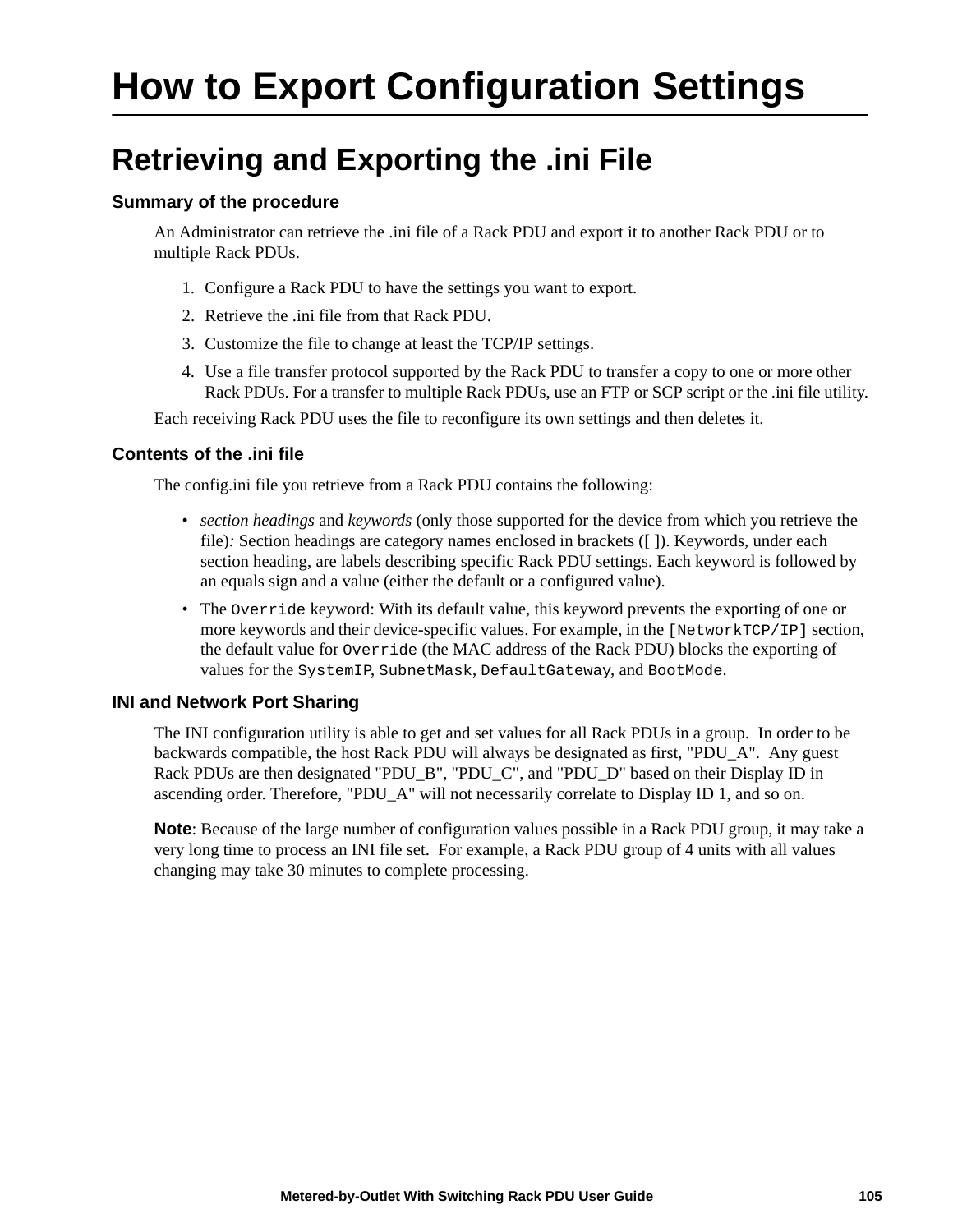### **Detailed procedures**

**Retrieving.** To set up and retrieve an .ini file to export:

- 1. If possible, use the interface of a Rack PDU to configure it with the settings to export. Directly editing the .ini file risks introducing errors.
- 2. To use FTP to retrieve config.ini from the configured Rack PDU:
	- a. Open a connection to the Rack PDU, using its IP address:

#### **ftp> open** *ip\_address*

- b. Log on using the Administrator user name and password.
- c. Retrieve the config.ini file containing the Rack PDU's settings:

#### **ftp> get config.ini**

The file is written to the folder from which you launched FTP.

To retrieve configuration settings from multiple Rack PDUs and export them to other Rack PDUs, see *Release Notes: ini File Utility, version 2.0,* available at **www.apc.com**.

**Customizing.** You must customize the file before you export it.

- 1. Use a text editor to customize the file.
	- Section headings, keywords, and pre-defined values are not case-sensitive, but string values that you define are case-sensitive.
	- Use adjacent quotation marks to indicate no value. For example, LinkURL1="" indicates that the URL is intentionally undefined.
	- Enclose in quotation marks any values that contain leading or trailing spaces or are already enclosed in quotation marks.
	- To export scheduled events, configure the values directly in the .ini file.
	- To export a system time with the greatest accuracy, if the receiving Rack PDUs can access a Network Time Protocol server, configure enabled for NTPEnable:

NTPEnable=enabled

Alternatively, reduce transmission time by exporting the [SystemDate/Time] section as a separate .ini file.

- To add comments, start each comment line with a semicolon (;).
- 2. Copy the customized file to another file name in the same folder:
	- The file name can have up to 64 characters and must have the .ini suffix.
	- Retain the original customized file for future use. **The file that you retain is the only record of your comments.**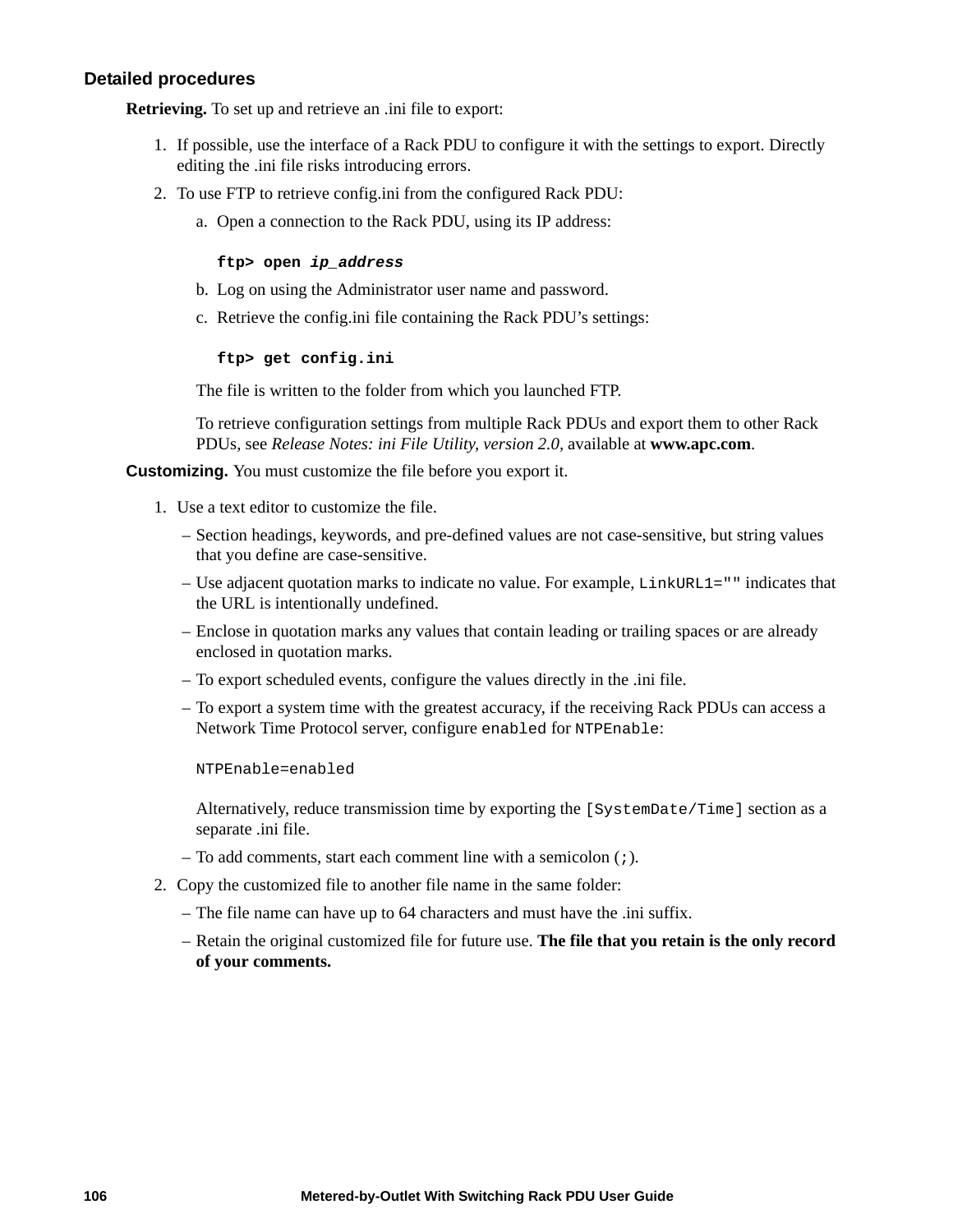**Transferring the file to a single Rack PDU.** To transfer the .ini file to another Rack PDU, do either of the following:

- From the Web interface of the receiving Rack PDU, select the **Administration** tab, **General** on the top menu bar, and **User Config File** on the left navigation menu. Enter the full path of the file, or use **Browse**.
- Use any file transfer protocol supported by Rack PDUs, i.e., FTP, FTP Client, SCP, or TFTP. The following example uses FTP:
	- a. From the folder containing the copy of the customized .ini file, use FTP to log in to the Rack PDU to which you are exporting the .ini file:

**ftp> open** *ip\_address*

b. Export the copy of the customized .ini file to the root directory of the receiving Rack PDU:

**ftp> put** *filename***.ini**

**Exporting the file to multiple Rack PDUs.** To export the .ini file to multiple Rack PDUs:

- Use FTP or SCP, but write a script that incorporates and repeats the steps used for exporting the file to a single Rack PDU.
- Use a batch processing file and the .ini file utility.
- To create the batch file and use the utility, see *Release Notes: ini File Utility, version 1.0*, available at **[www.apc.com](http://www.apc.com)**.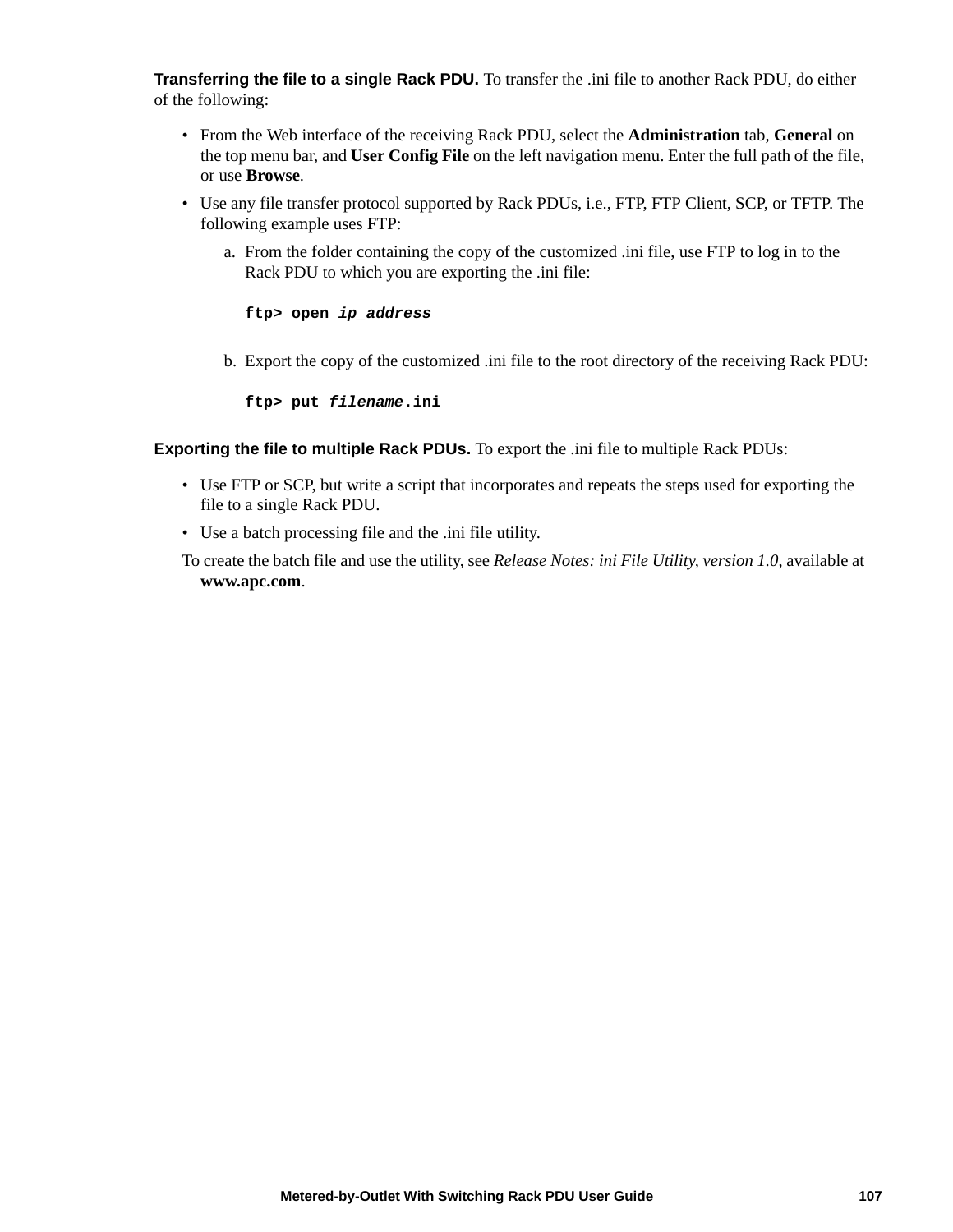# **The Upload Event and Error Messages**

# **The event and its error messages**

The following event occurs when the receiving Rack PDU completes using the .ini file to update its settings.

Configuration file upload complete, with *number* valid values

If a keyword, section name, or value is invalid, the upload by the receiving Rack PDU succeeds, and additional event text states the error.

| <b>Event text</b>                                                    | <b>Description</b>                                                      |
|----------------------------------------------------------------------|-------------------------------------------------------------------------|
| Configuration file warning: Invalid<br>keyword on line number.       | A line with an invalid keyword or value is ignored.                     |
| Configuration file warning: Invalid value<br>on line <i>number</i> . |                                                                         |
| Configuration file warning: Invalid section                          | If a section name is invalid, all keyword/value pairs in that section   |
| on line <i>number</i> .                                              | are ignored.                                                            |
| Configuration file warning: Keyword                                  | A keyword entered at the beginning of the file (i.e., before any        |
| found outside of a section on line number.                           | section headings) is ignored.                                           |
| Configuration file warning: Configuration                            | If the file is too large, an incomplete upload occurs. Reduce the       |
| file exceeds maximum size.                                           | size of the file, or divide it into two files, and try uploading again. |

## **Messages in config.ini**

A Rack PDU from which you download the config.ini file must be discovered successfully in order for its configuration to be included. If the Rack PDU is not present or is not discovered, the config.ini file contains a message under the appropriate section name, instead of keywords and values. For example: Rack PDU not discovered

If you did not intend to export the Rack PDU configuration as part of the .ini file import, ignore these messages.

### **Errors generated by overridden values**

The Override keyword and its value will generate error messages in the event log when it blocks the exporting of values. See ["Contents of the .ini file" on page 105](#page-113-1) for information about which values are overridden.

Because the overridden values are device-specific and not appropriate to export to other Rack PDUs, ignore these error messages. To prevent these error messages, delete the lines that contain the Override keyword and the lines that contain the values that they override. Do not delete or change the line containing the section heading.

# **Related Topics**

On Windows operating systems, instead of transferring .ini files, you can use the APC Device IP Configuration Wizard to update the basic TCP/IP settings of the Rack PDU and configure other settings through its user interface. See ["Device IP Configuration Wizard" on page 103](#page-111-0).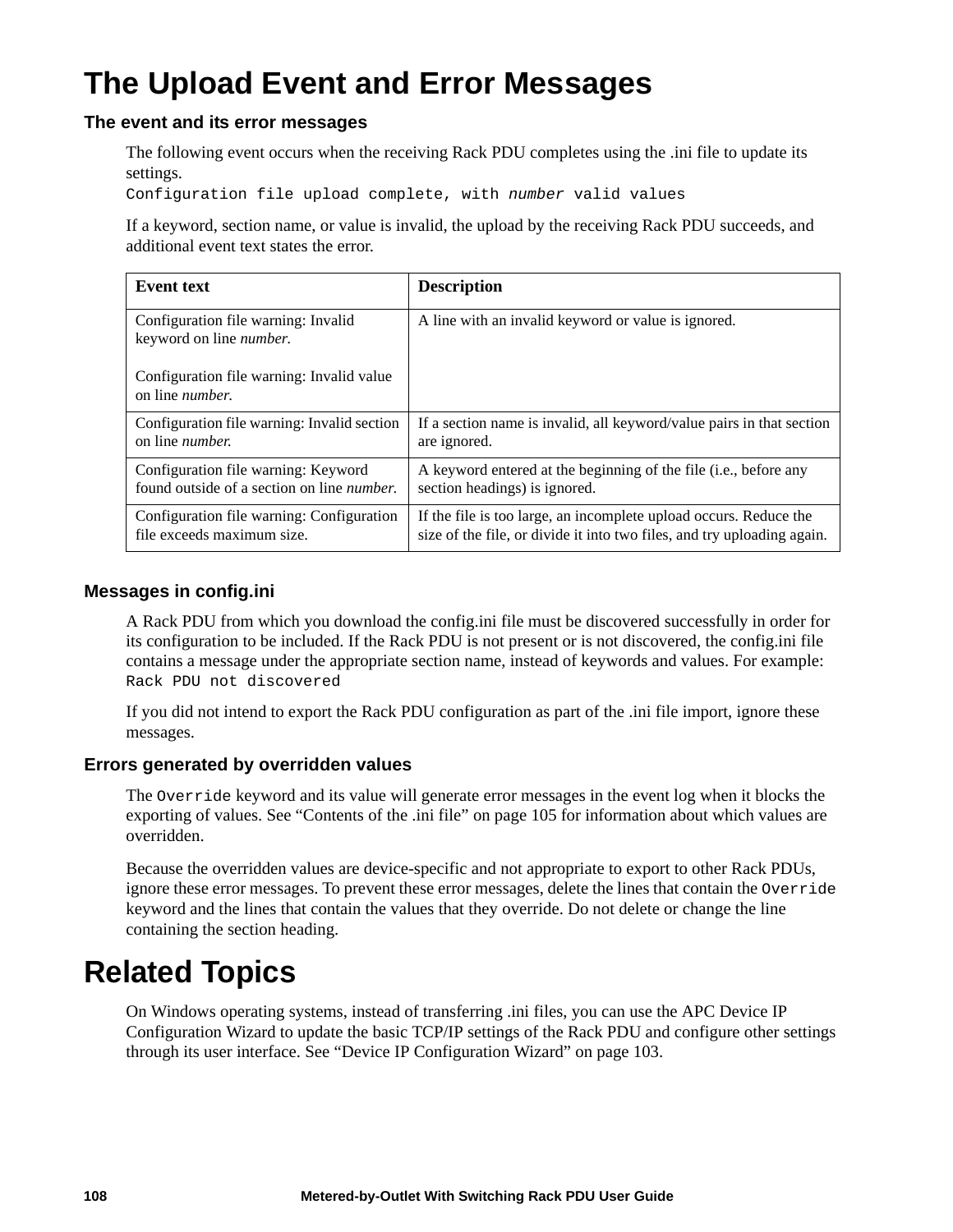# **File Transfers**

# **How to Upgrade Firmware**

# **Benefits of upgrading firmware**

When you upgrade the firmware on the Rack PDU:

- You obtain the latest bug fixes and performance improvements.
- New features become available for immediate use.

Keeping the firmware versions consistent across your network ensures that all Rack PDUs support the same features in the same manner.

# <span id="page-117-1"></span>**Firmware module files (Rack PDU)**

A firmware release has three modules, and they *must* be upgraded (that is, placed on the Rack PDU) in this order:

- a boot monitor (**bootmon**) module
- an American Power Conversion Operating System (**AOS**) module
- an **application** module

(Each module contains one or more Cyclical Redundancy Checks (CRCs) to protect its data from corruption).

The boot monitor module, the AOS, and the application file names share the same basic format:

apc hardware-version type firmware-version.bin

- apc: Indicates the context.
- hardware-version: hw0n where n identifies the hardware version on which you can use this file.
- type: Identifies which module.
- version: The version number of the file.
- bin: Indicates that this is a binary file.

# <span id="page-117-0"></span>**Firmware File Transfer Methods**

**Note:** Upgrade the bootmon module first, then the AOS module, and finally, the application module by placing them on the Rack PDU in that order.

Obtain the free, latest firmware version from **[www.apcc.com/tools/download](http://www.apc.com/tools/download)**. To upgrade the firmware of one or more Rack PDUs, use 1 of these 5 methods:

- On a Windows operating system, use the **Firmware Upgrade Utility** downloaded from the APC Web site. See ["Using the Firmware Upgrade Utility" .](#page-118-0)
- On any supported operating system, use **FTP or SCP** to transfer the individual AOS and application firmware modules. See ["Use FTP or SCP to upgrade one Rack PDU" .](#page-118-1)
- For a Rack PDU that is NOT on your network, use **XMODEM** through a serial connection to transfer the individual firmware modules from your computer to the Rack PDU. See ["Use XMODEM to upgrade one Rack PDU"](#page-119-0) .
- Use a **USB drive** to transfer the individual firmware modules from your computer. See ["How to](#page-120-0)  [upgrade multiple Rack PDUs" .](#page-120-0)
- For upgrades to multiple Rack PDUs, see "Upgrading the firmware on multiple Rack PDUs" and "Using the Firmware Upgrade Utility for multiple upgrades on Windows".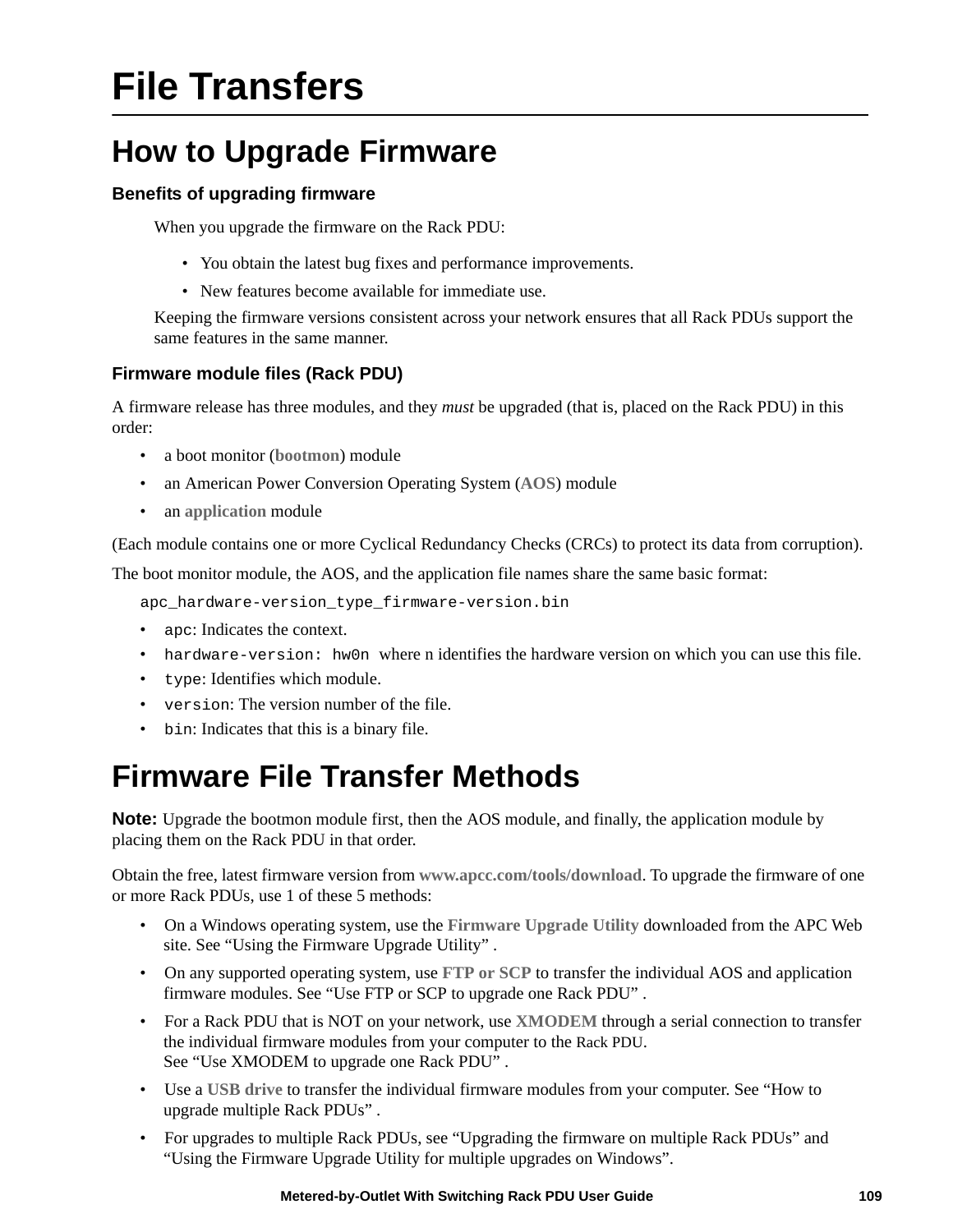# <span id="page-118-0"></span>**Using the Firmware Upgrade Utility**

This Firmware Upgrade Utility is part of the firmware upgrade package available on the APC Web site. (*Never* use an Upgrade Utility designated for one product to upgrade the firmware of another product).

**Using the Utility for upgrades on Windows systems.** On any supported Windows operating system, the Firmware Upgrade Utility automates the transferring of the firmware modules, *in the correct module order*. The utility only works with a Rack PDU that has an IPv4 address.

Unzip the downloaded firmware upgrade file and double-click the .exe file. Then enter the IP address, the user name, and the password in the dialog fields and click **Upgrade Now**. You can use the **Ping** button to test your entered details.

<span id="page-118-3"></span>**Using the Utility for manual upgrades, primarily on Linux.** On non-Windows operating systems, the Firmware Upgrade Utility extracts the individual firmware modules, but does not upgrade the Rack PDU. See ["Firmware File Transfer Methods" on page 109](#page-117-0) for the different upgrade methods after extraction.

<span id="page-118-2"></span>To extract the firmware files:

- 1. After extracting files from the downloaded firmware upgrade file, run the **Firmware Upgrade Utility** (the .exe file).
- 2. At the prompts, click **Next>**, and then specify the directory location to which the files will be extracted.
- 3. When the **Extraction Complete** message displays, close the dialog box.

# <span id="page-118-1"></span>**Use FTP or SCP to upgrade one Rack PDU**

**FTP.** To use FTP to upgrade a Rack PDU over the network:

- The Rack PDU must be on the network, with its system IP, subnet mask, and default gateway configured.
- The FTP server must be enabled at the Rack PDU, see ["FTP Server" on page 91](#page-99-0).

To transfer the files (this procedure assumes bootmon does not need upgrading, it is always necessary to upgrade the other two though):

- 1. The firmware module files must be extracted, see ["To extract the firmware files:" .](#page-118-2)
- 2. At a computer on the network, open a command prompt window. Go to the directory that contains the firmware files, and list the files:

C:\>cd apc C:\apc>dir

For file information, see ["Firmware module files \(Rack PDU\)" on page 109](#page-117-1).

- 3. Open an FTP client session: C:\apc>ftp
- 4. Type open with the **IP address** of the Rack PDU, and press ENTER. If the **port** setting for the FTP Server has changed from its default of **21**, you must use the non-default value in the FTP command.
	- For Windows FTP clients, separate a non-default port number from the IP address by a space. For example (showing a space before 21000): ftp> open 150.250.6.10 21000
	- Some FTP clients require a colon instead before the port number.
- 5. Log on as Administrator (**apc** is the default user name and password).
- 6. Upgrade the AOS. (Always upgrade the AOS before the application module). ftp> bin

ftp> put apc\_hw05\_aos\_*nnn*.bin (where *nnn* is the firmware version number)

- 7. When FTP confirms the transfer, type quit to close the session.
- 8. After 20 seconds, repeat step 3 through step 7, using the application module file name at step 6, .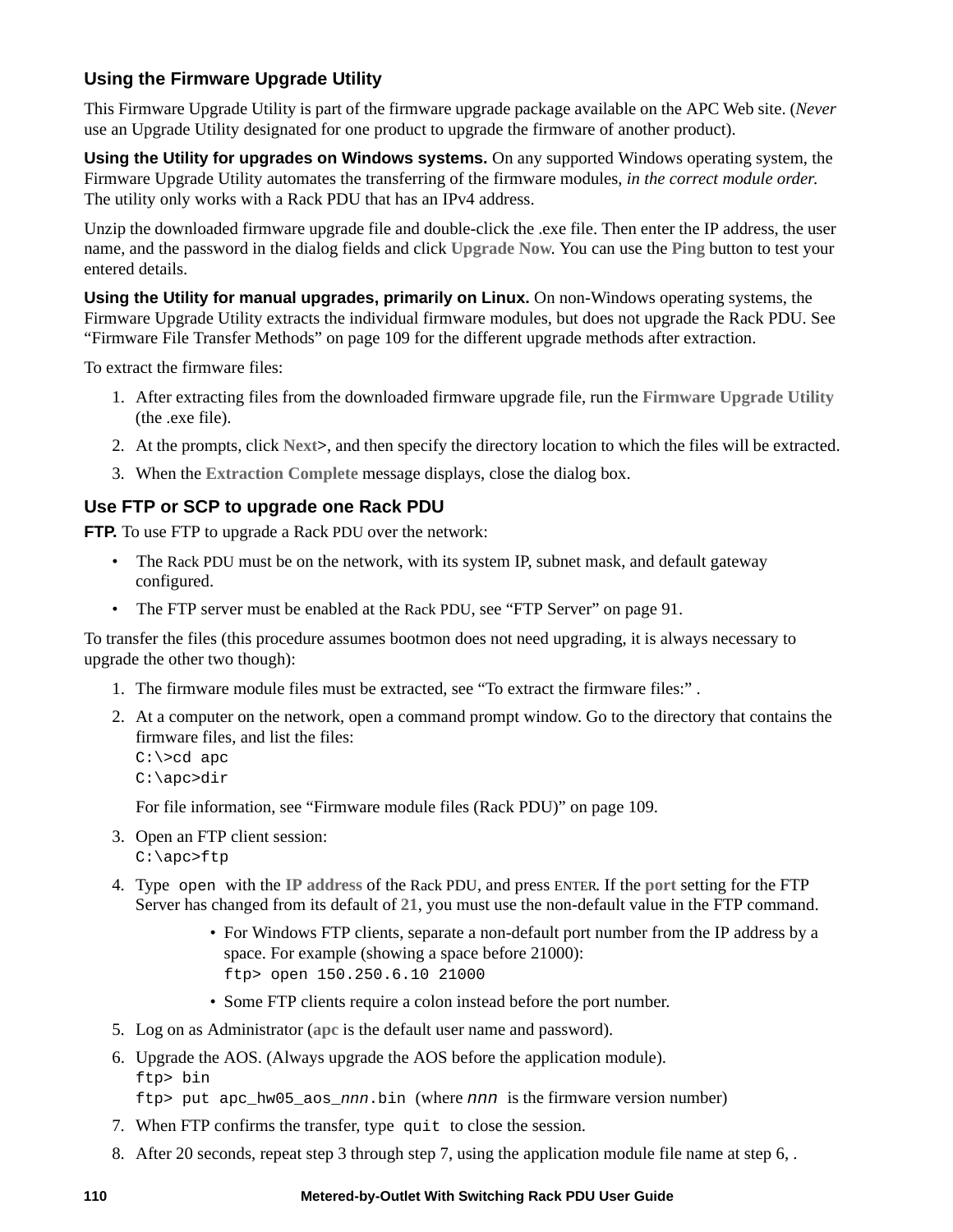**SCP.** To use Secure CoPy (SCP) to upgrade firmware for the Rack PDU, follow these steps (this procedure assumes bootmon does not need upgrading, it is always necessary to upgrade the other two though):

- 1. Locate the firmware modules, see ["Using the Utility for manual upgrades, primarily on Linux." on](#page-118-3)  [page 110.](#page-118-3)
- 2. Use an SCP command line to transfer the AOS firmware module to the Rack PDU. The following example uses *nnn* to represent the version number of the AOS module:

scp apc\_hw05\_aos\_*nnn*.bin apc@158.205.6.185:apc\_hw05\_aos\_*nnn*.bin

3. Use a similar SCP command line, with the name of the application module, to transfer the application firmware module to the Rack PDU. (Always upgrade the AOS before the application module).

# <span id="page-119-0"></span>**Use XMODEM to upgrade one Rack PDU**

To use XMODEM to upgrade one Rack PDU that is not on the network, you must extract the firmware files from the Firmware Upgrade Utility (see ["To extract the firmware files:" \)](#page-118-2).

To transfer the files (this procedure assumes bootmon does not need upgrading, it is always necessary to upgrade the other two though):

- 1. Select a serial port at the local computer and disable any service that uses the port.
- 2. Connect the provided serial configuration cable (part number 940-0144) to the selected port and to the RJ-12 style serial port at the Rack PDU.
- 3. Run a terminal program such as HyperTerminal, and configure the selected port for 57600 bps, 8 data bits, no parity, 1 stop bit, and no flow control.
- 4. Press the **Reset** button on the Rack PDU, then immediately press the **Enter** key twice, or until the Boot Monitor prompt displays: BM>
- 5. Type XMODEM, then press ENTER.
- 6. From the terminal program's menu, select XMODEM, then select the binary AOS firmware file to transfer using XMODEM. After the XMODEM transfer is complete, the Boot Monitor prompt returns.

(Always upgrade the AOS before the application module).

- 7. To install the application module, repeat step 5 and step 6. In step 6, use the application module file name.
- 8. Type reset or press the **Reset** button to restart the Rack PDU.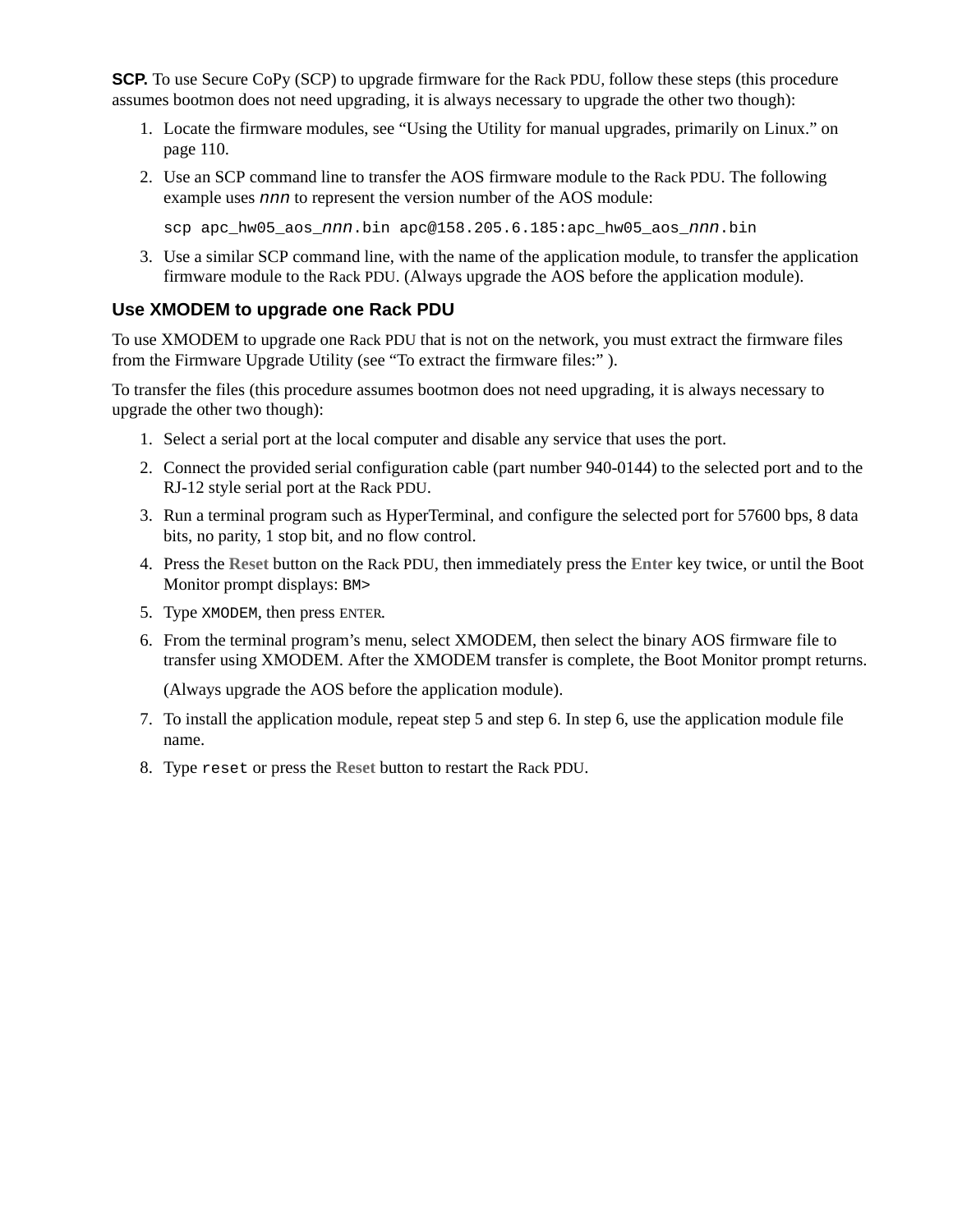## <span id="page-120-0"></span>**How to upgrade multiple Rack PDUs**

**Firmware Upgrade Utility.** Use this for multiple firmware updates in IPv4 if you have Windows. The utility records all upgrade steps in a log as a good reference to validate the upgrade.

**Export configuration settings.** You can create batch files and use a utility to retrieve configuration settings from multiple Rack PDUs and export them to other Rack PDUs. See *Release Notes: ini File Utility, version 1.0,* available at **[www.apc.com](http://www.apc.com)**.

**Use FTP or SCP to upgrade multiple Rack PDUs.** To upgrade multiple Rack PDUs using an FTP client or using SCP, write a script which automatically performs the procedure.

## **Using the Firmware Upgrade Utility for multiple upgrades**

After downloading from the APC website, double click on the .exe file to run the utility (which ONLY works with IPv4) and follow these steps to upgrade your Rack PDU firmware:

- 1. Type in an IP address, a user name, and a password, and choose the **Ping** button if you need to verify an IP address.
- 2. Choose the **Device List** button to open the iplist.txt file. This should list any device IP, user name, and password, for example,

SystemIP=192.168.0.1 SystemUserName=apc SystemPassword=apc

The new utility works fine with any existing iplist.txt file that you have used with the old version of the utility.

- 3. Select the **Upgrade From Device List** check box to use the iplist.txt file. Clear this check box to upgrade the firmware using the IP, user name and password you typed on the dialog box.
- 4. Choose the **Upgrade Now** button to start the firmware version update(s).
- 5. Choose **View Log** to verify any upgrade.

### **Using a USB flash drive to upgrade one Rack PDU**

**Note:** Some flash drives are not compatible with the Rack PDU.

**Note:** When using a USB flash drive to perform a firmware upgrade load the boot monitor first, then the APC operating system module, and finally, the application module.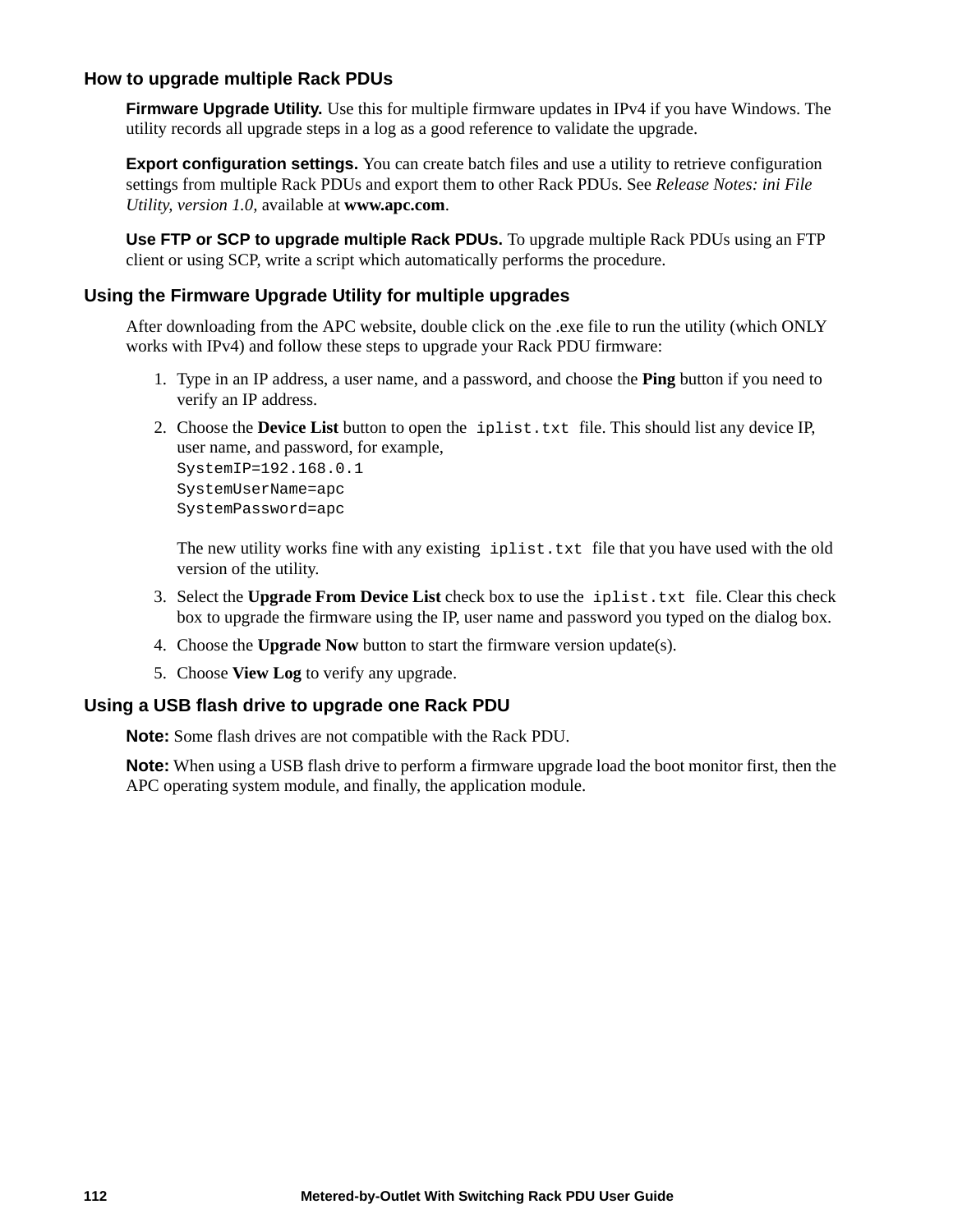If you are unsure whether to upgrade any particular module, then upgrading all three is recommended.

- 1. Obtain the latest firmware files. See ["To extract the firmware files:" on page 110](#page-118-2).
- 2. Create a folder on your flash drive called **apcfirm**.
- 3. From the latest firmware files that you downloaded, add to the **apcfirm** folder the binary files for the firmware modules that you would like to upgrade. Examples of the binary files for the three firmware modules follow::

| <b>Firmware Module</b>     | <b>Binary File</b>         |
|----------------------------|----------------------------|
| APC Boot Monitor           | $apc_hw0x_bootmon_xxx,bin$ |
| APC Operating System (AOS) | $apc_hw0x_aos_xxx,bin$     |
| <b>Application Module</b>  | $apc_hw0x_rpdu2g_xxxx.bin$ |

4. Use a text editor such as Microsoft Notepad to create a file called **upload.rcf**. Add to the file a line for each firmware module that you want to upgrade as shown below: BM=apc\_hw0x\_bootmon\_xxx.bin AOS=apc\_hw0x\_aos\_xxx.bin

APP=apc\_hw0x\_rpdu2g\_xxx.bin

- 5. Add the **upload.rcf** file to the **apcfirm** folder on the flash drive.
- 6. Connect the flash drive to the USB port on the Rack PDU.
- 7. Either cycle power or press the **Reset** button for the upgrade process to begin.
- 8. Wait for two to three minutes for the upgrade to complete. When complete, the Rack PDU display will show the firmware version for three seconds and then will resume normal operation, at which time you can remove the flash drive.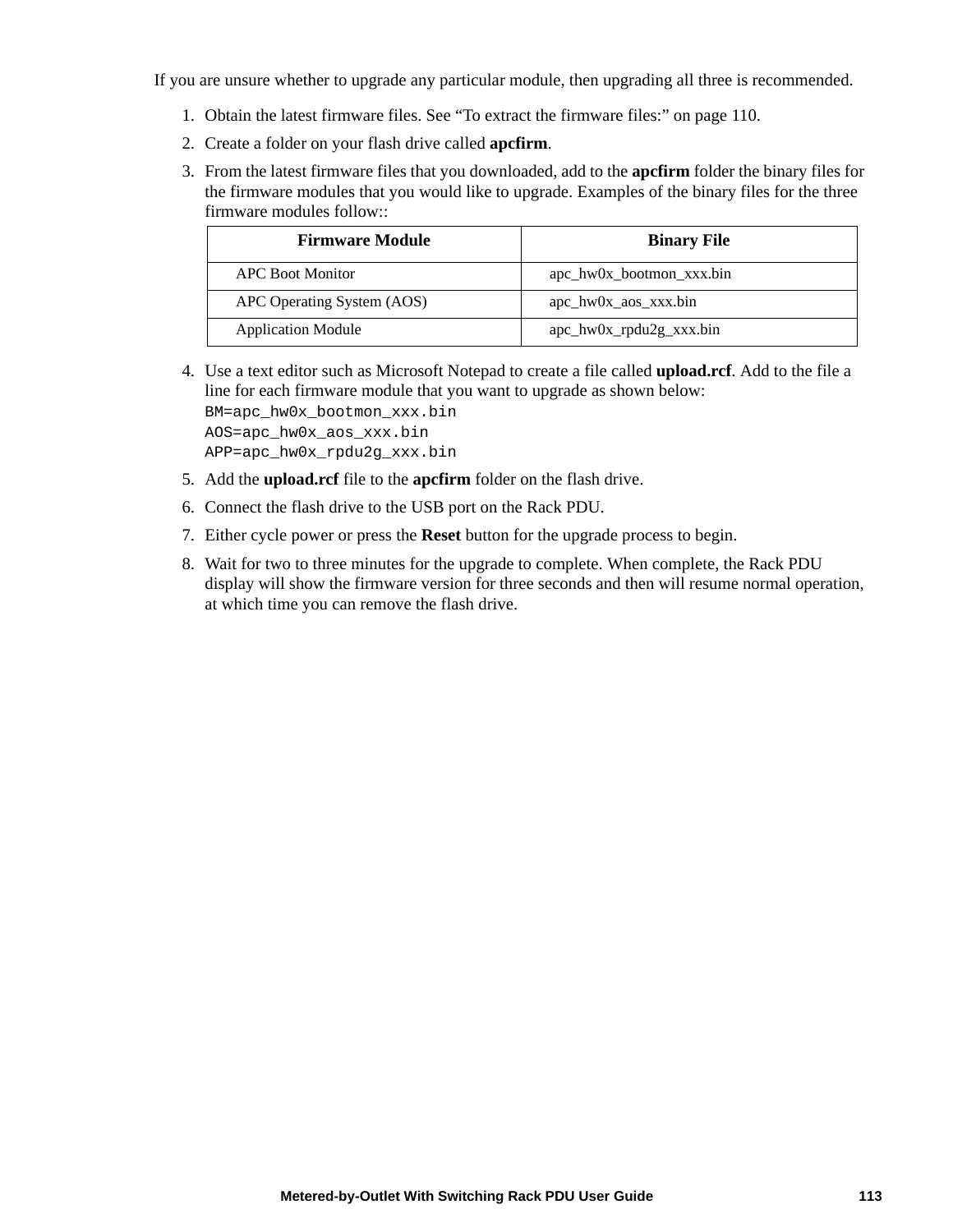# **Verifying Upgrades and Updates**

# **Verify the success or failure of the transfer**

To verify whether a firmware upgrade succeeded, use the xferStatus command in the command line interface to view the last transfer result, or use an SNMP GET to the **mfiletransferStatusLastTransferResult** OID.

# **Last Transfer Result codes**

| Code                 | <b>Description</b>                                                               |
|----------------------|----------------------------------------------------------------------------------|
| Successful           | The file transfer was successful.                                                |
| Result not available | There are no recorded file transfers.                                            |
| Failure unknown      | The last file transfer failed for an unknown reason.                             |
| Server inaccessible  | The TFTP or FTP server could not be found on the network.                        |
| Server access denied | The TFTP or FTP server denied access.                                            |
| File not found       | The TFTP or FTP server could not locate the requested file.                      |
| File type unknown    | The file was downloaded but the contents were not recognized.                    |
| File corrupt         | The file was downloaded but at least one Cyclical Redundancy Check (CRC) failed. |

# **Verify the version numbers of installed firmware.**

Use the Web interface to verify the versions of the upgraded firmware modules by selecting the **Administration** tab, **General** on the top menu bar, and **About** on the left navigation menu, or use an SNMP GET to the MIB II **sysDescr** OID. In the command line interface, use the about command.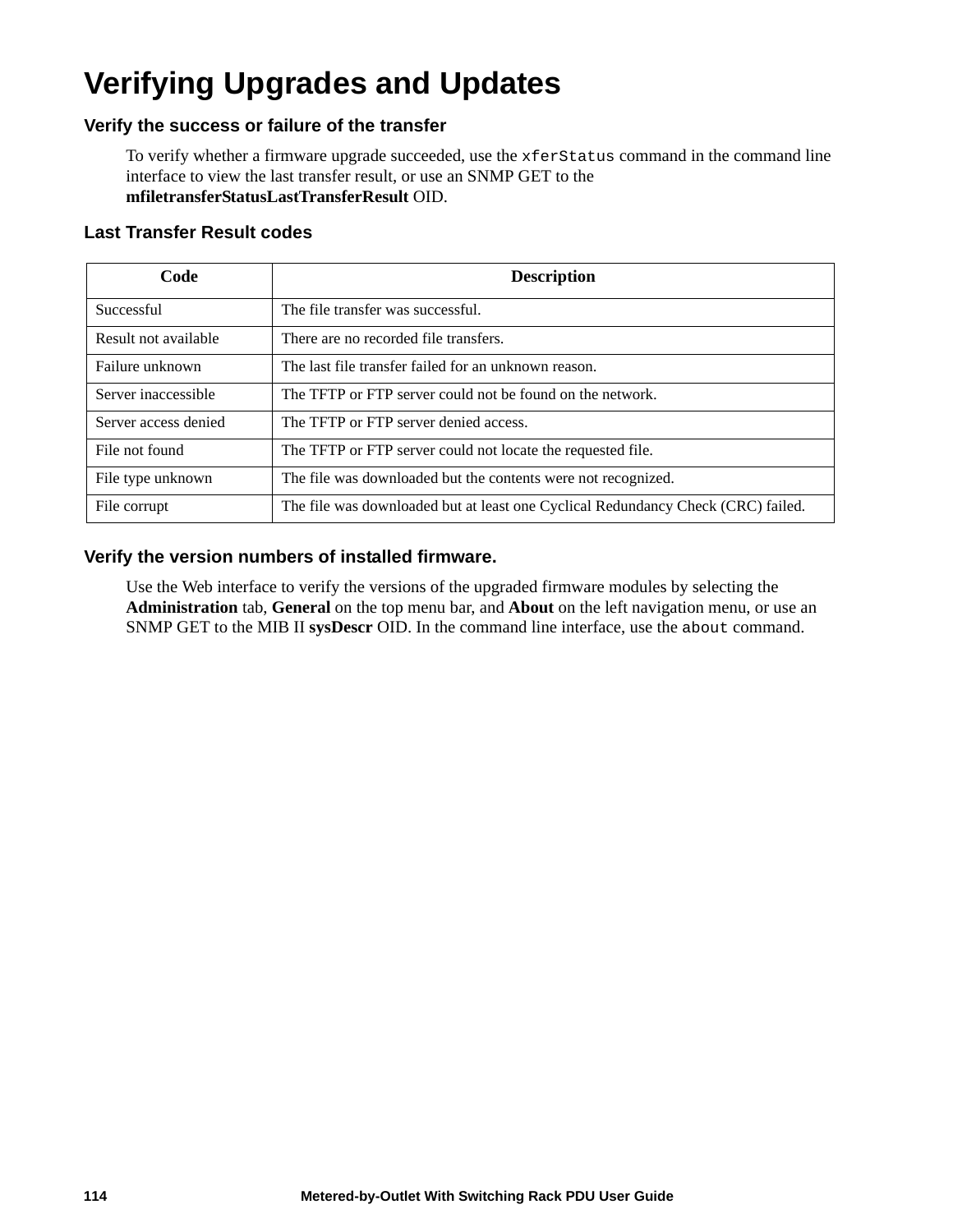# **Rack PDU Access Problems**

For problems that persist or are not described here, see the back cover of this manual.

| Problem                                                                    | <b>Solution</b>                                                                                                                                                                                                                                                                                                                                                                                                                                                                                                                                                                                                                                                             |
|----------------------------------------------------------------------------|-----------------------------------------------------------------------------------------------------------------------------------------------------------------------------------------------------------------------------------------------------------------------------------------------------------------------------------------------------------------------------------------------------------------------------------------------------------------------------------------------------------------------------------------------------------------------------------------------------------------------------------------------------------------------------|
| Unable to ping the Rack PDU                                                | If the Rack PDU's Status LED is green, try to ping another node on the same<br>network segment as the Rack PDU. If that fails, it is not a problem with the Rack<br>PDU. If the Status LED is not green, or if the ping test succeeds, perform the<br>following checks:<br>• Verify all network connections.<br>• Verify the IP addresses of the Rack PDU and the NMS.<br>• If the NMS is on a different physical network (or subnetwork) from the Rack<br>PDU, verify the IP address of the default gateway (or router).<br>• Verify the number of subnet bits for the Rack PDU's subnet mask.                                                                             |
| Cannot allocate the<br>communications port through a<br>terminal program   | Before you can use a terminal program to configure the Rack PDU, you must shut<br>down any application, service, or program using the communications port.                                                                                                                                                                                                                                                                                                                                                                                                                                                                                                                  |
| Cannot access the command line<br>interface through a serial<br>connection | Make sure that you did not change the baud rate. Try 2400, 9600, 19200, or 38400.                                                                                                                                                                                                                                                                                                                                                                                                                                                                                                                                                                                           |
| Cannot access the command line<br>interface remotely                       | • Make sure you are using the correct access method, Telnet or Secure SHell<br>(SSH). An Administrator can enable these access methods. By default, Telnet is<br>enabled. Enabling SSH automatically disables Telnet.<br>• For SSH, the Rack PDU may be creating a host key. The Rack PDU can take up<br>to one minute to create the host key, and SSH is inaccessible for that time.                                                                                                                                                                                                                                                                                       |
| Cannot access the Web interface                                            | • Verify that HTTP or HTTPS access is enabled.<br>• Make sure you are specifying the correct URL — one that is consistent with the<br>security system used by the Rack PDU. SSL requires https, not http, at the<br>beginning of the URL.<br>• Verify that you can ping the Rack PDU.<br>• Verify that you are using a Web browser supported for the Rack PDU. See<br>"Supported Web Browsers" on page 53.<br>• If the Rack PDU has just restarted and SSL security is being set up, the Rack<br>PDU may be generating a server certificate. The Rack PDU can take up to one<br>minute to create this certificate, and the SSL server is not available during that<br>time. |
| Cannot communicate using<br>Network Port Sharing                           | • If you are having communications problems with Network Port Sharing, check<br>that the total length of network cable between up to four units is not more than 10<br>meters.<br>• If you are having communications problems with Network Port Sharing, check<br>that a terminator is installed at both ends of up to four units that can be grouped<br>together.<br>• If you are using Network Port Sharing and do not see one or more of the units in<br>the group, check that all units in the group are using the same firmware revision.<br>You can download appropriate firmware revisions from the APC website.                                                     |
| Cannot communicate with Outlet<br><b>Board Meter</b>                       | If you are having any communications problems, verify that a terminator is<br>connected in the display In or Out port.                                                                                                                                                                                                                                                                                                                                                                                                                                                                                                                                                      |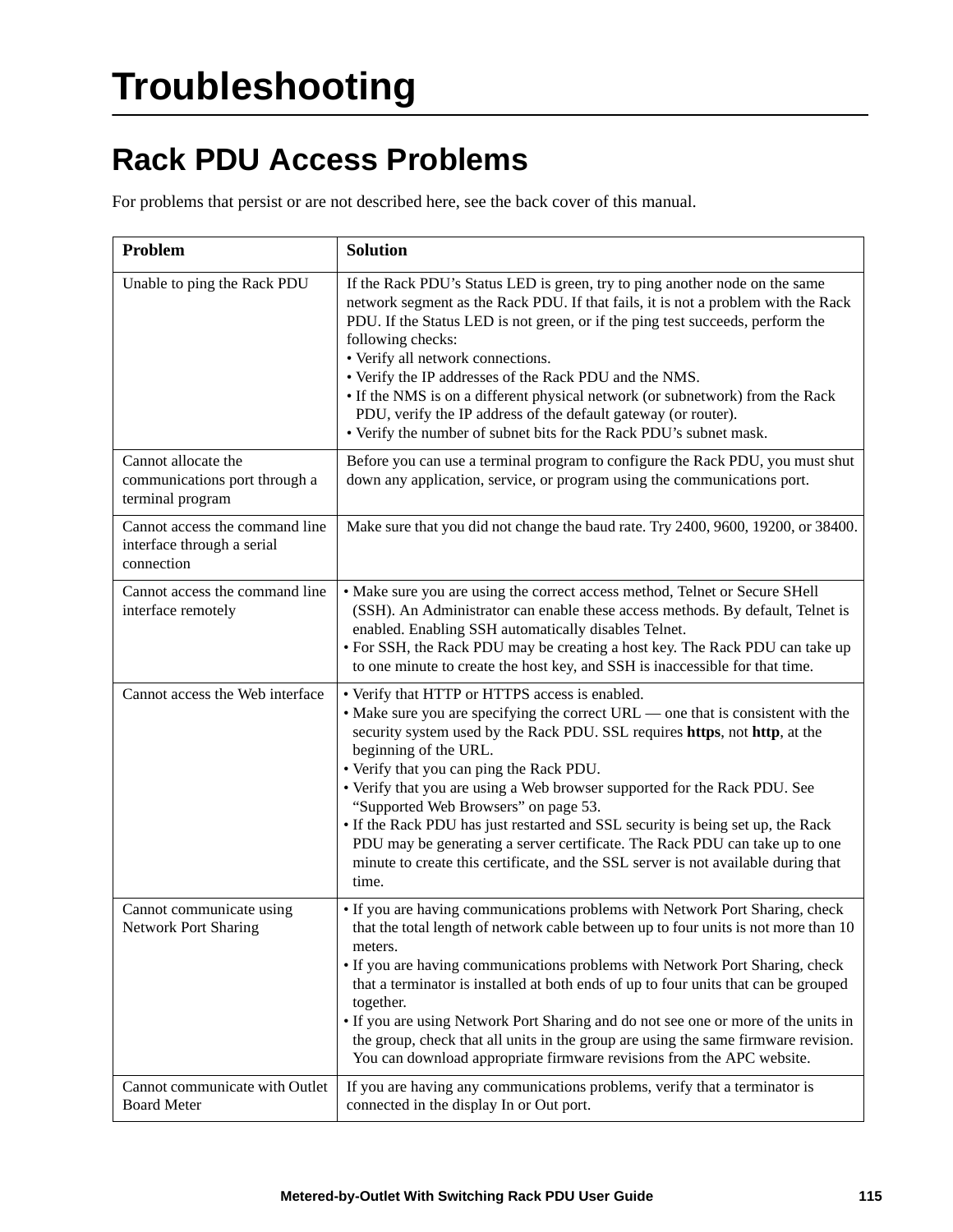# **Appendix A: List of Supported Commands**

# **Network Management Card Command Descriptions**

?

```
about
alarmcount 
[-p [all | warning | critical]]
appcli
boot 
[-b <dhcpBootp | dhcp | bootp | manual>]
[-c <dhcp cookie> [enable | disable]]
[-v <vendor class>]
[-i \times client id][-u <user class>]
cd
date 
[-d < "datestring">]
[-t \le 00:00:00][-f [mm/dd/yy | dd.mm.yyyy | mmm-dd-yy | dd-mmm-yy | yyyy-mm-dd]]
delete
dir
eventlog
exit
format
ftp 
[-p <port number>]
[-S <enable | disable>]
help
netstat
ping 
[<IP address or DNS name>]
portspeed 
[-s [auto | 10H | 10F | 100H | 100F]]
prompt 
[-s [long | short]]
quit
```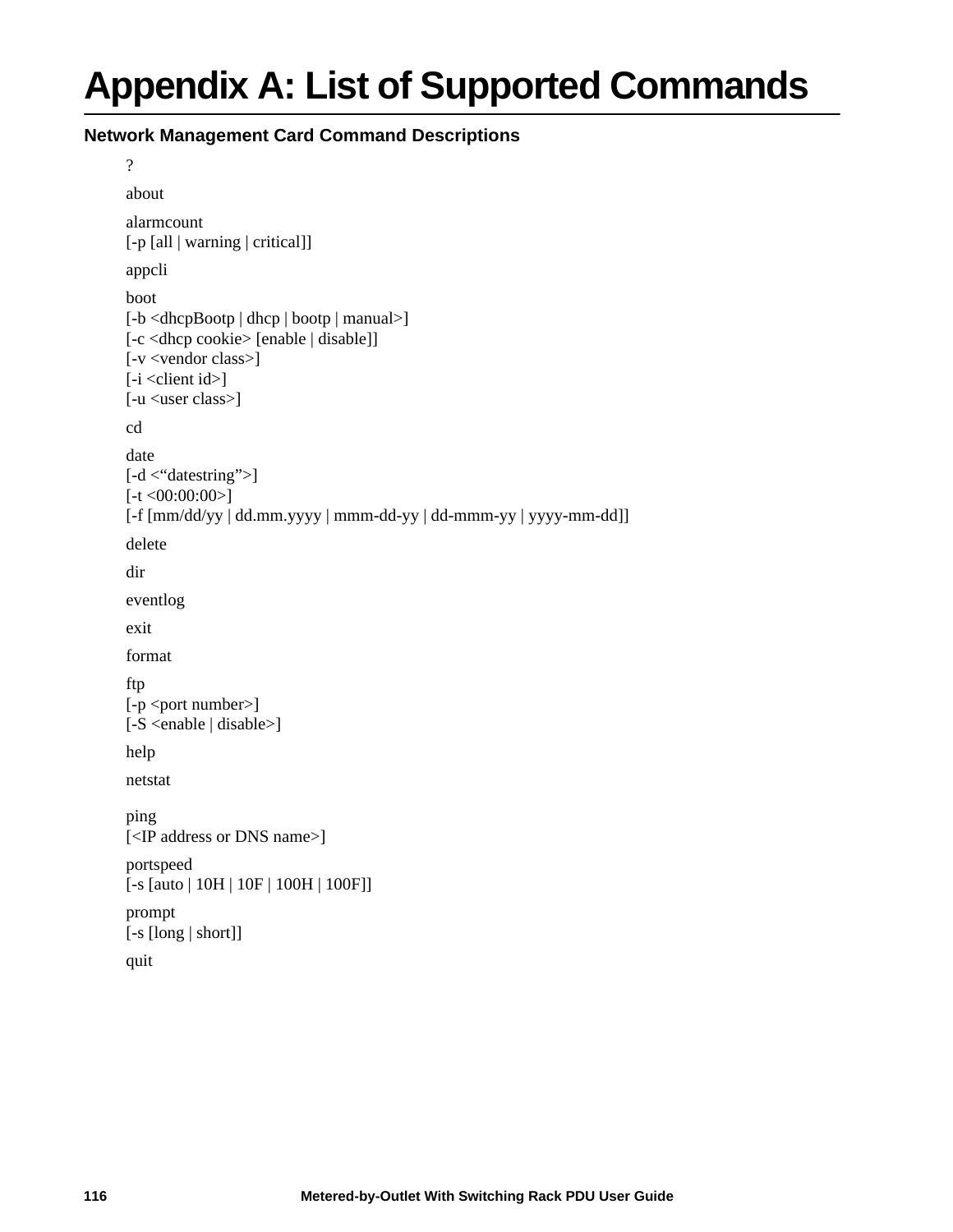```
radius 
[-a <local | radiusLocal | radius> (Access)]
[-p1 <primary server>]
[-s1] <primary server secret>]
[-t1 <primary server timeout>]
[-p2 <secondary server>]
[-s2 <secondary server secret>]
[-t2 <secondary server timeout>]reboot
reboot
resetToDef 
[-p [all | keepip]]
snmp 
[-S <disable | enable>]
snmp<sub>v3</sub>
[-S <disable | enable>]
system
[-n <system name>]
[-c <system contact>]
[-l <system location>]
tcpip
[-S <enable | disable>]
[-i] <IP address>][-s <subnet mask>]
[-g <gateway>]
[-d <domain name>]
[-h <host name>]
tcpip6 
[-S <enable | disable>] (enables IPv6)
[-i \quad \text{kip}(6) \quad \text{address} \times] (sets manual IPv6 address)
[-g \langleipv6 gateway>] (sets IPv6 gateway)
[-man <enable | disable>] (enables IPv6 manual address)
[-auto <enable | disable>] (enables IPv6 autoconfiguation)
[-d6 < router | stateful | stateless | never > [ (sets DHCPv6 mode)
user
[-an <Administrator name>]
[-dn <Device User name>]
[-rn <Read-Only User name>]
[-ap <Administrator password>]
[-dp <Device User password>]
[-rp <Read-Only User password>]
[-t <inactivity timeout in minutes>]
web
[-S \leq S \leq S] | http | https>]
[-ph <http port #>]
[-ps <https port #>]
xferINI
xferStatus
```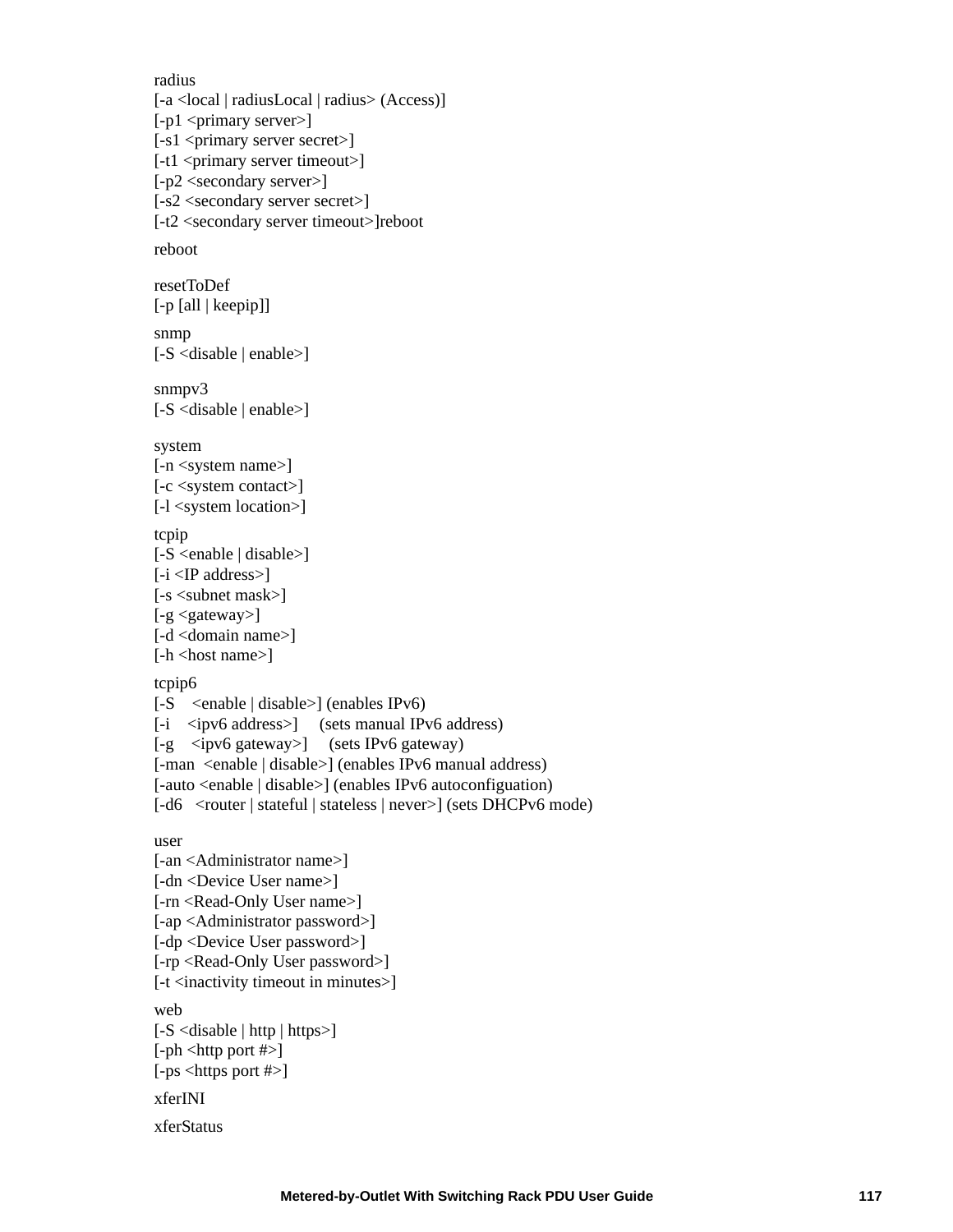# **Device Command Descriptions**

bkLowLoad  $[[id\#:]<$ "all" | bank#> <current>] bkNearOver  $[[id\#:]$  \cdotating \times\$\left(\mnat{\mnat{\mnat{\mnat{\mnat{\mnat{\mnat{\mnat{\mnat{\mnat{\mnat{\mnat{\mnat{\mnat{\mnat{\mnat{\mnat{\mnat{\mnat{\mnat{\mnat{\mnat{\mnat{\mnat{\mnat{\mnat{\mnat{\mnat{\mnat{\mnat{\mnat{\mn bkOverLoad  $\left[$ [id#:]<"all" | bank#> <current>] bkReading  $[[id\#:]<$  all" | bank#>] bkRestrictn [[id#:]<all | phase#> [none | near | over]] devLowLoad  $[[id\text{#}:]$  < power >  $]$ devNearOver  $[$ [id#:]<power>] devOverLoad  $[[id\text{#}:]$  < power >  $]$ devReading  $[[id\#:]<$ "power" | "energy">] devStartDly [[id#:][time | never]] humLow  $[[id\#:]$  \chumidity \chumidity \chumidity \chumidity \chumidity \chumidity \chumidity \chumidity \chumidity \chumidity \chumidity \chumidity \chumidity \chumidity \chumidity \chumidity \chumidity \chumidity \chumidity \chu humMin [[id#:]<humidity>] humReading [id#:] olAssignUsr [[id#:]<"all" | outlet name | outlet#> <user>] olCancelCmd [[id#:]<"all" | outlet name | outlet#>] olDlyOff [[id#:]<"all" | outlet name | outlet#>] olDlyOn [[id#:]<"all" | outlet name | outlet#>] olDlyReboot [[id#:]<"all" | outlet name | outlet#>] olGroups [id#:] olLowLoad  $[[id\#:]<$ "all" | outlet#> <power>] olName [[id#:]<"all" | outlet#> <newname>]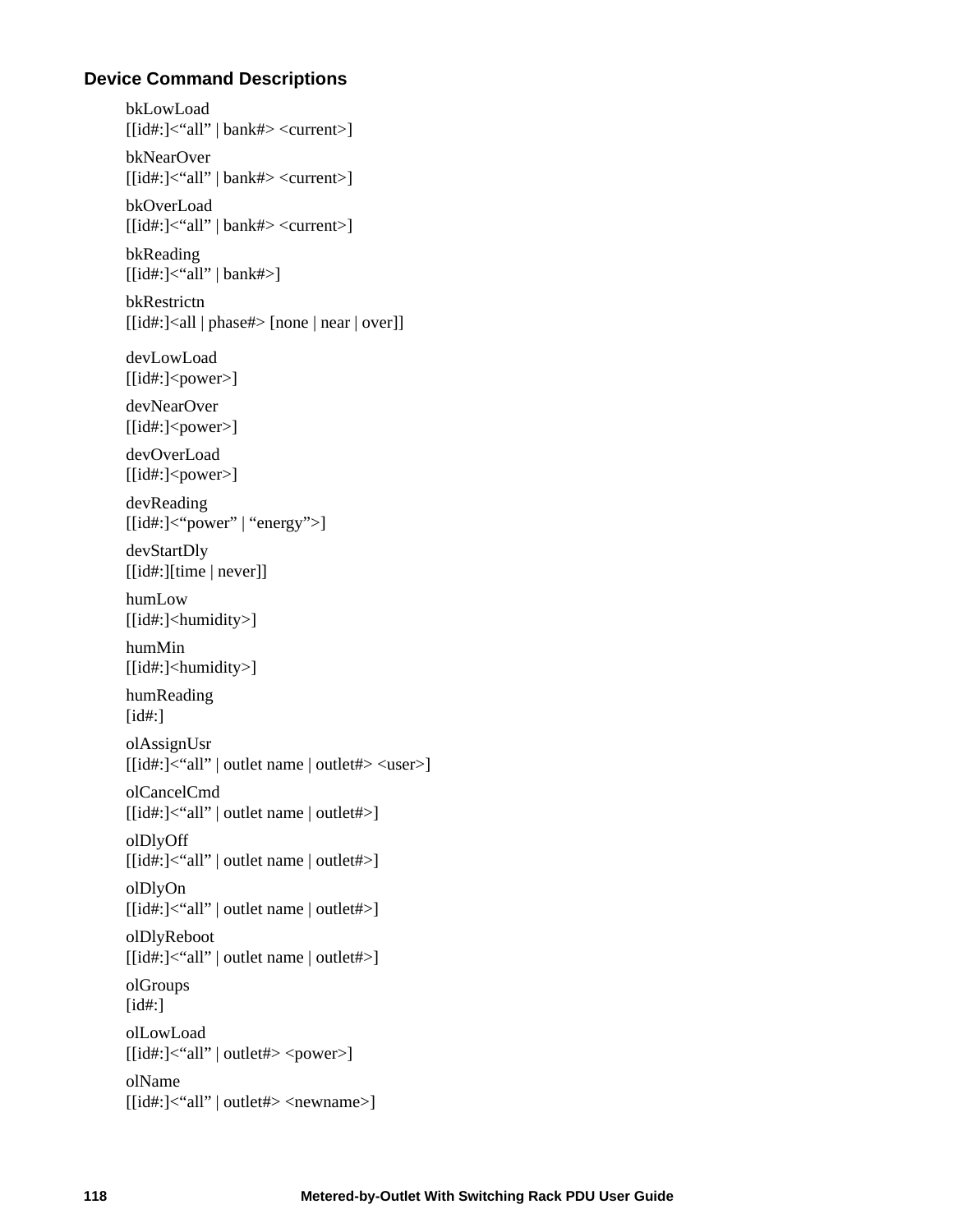olNearOver [[id#:]<"all" | outlet#> <power>] olOff [[id#:]<"all" | outlet name | outlet#>] olOffDelay [[id#:]<"all" | outlet name | outlet#> <time>] olOn [[id#:]<"all" | outlet name | outlet#>] olOnDelay [[id#:]<"all" | outlet name | outlet#> <time>] olOverLoad  $[[id\#:]<$ "all" | outlet#> <power>] olRbootTime [[id#:]<"all" | outlet name | outlet#> <time>] olReading [[id#:]<all | outlet name | outlet#> <current | power | energy>] olReboot [[id#:]<"all" | outlet name | outlet#>] olStatus [[id#:]<"all" | outlet name | outlet#>] olUnasgnUsr [[id#:]<"all" | outlet name | outlet#> <user>] phLowLoad  $[[id\#:] \le \text{all"} \mid \text{phase} \ne \text{current} \ge ]$ phNearOver [[id#:]<"all" | phase#> <current>] phOverLoad  $[[id\#:] < "all" | phase\#> < current>$ ] phReading [[id#:]<"all" | phase#> <"current" | "voltage" | "power">] phRestrictn [[id#:]<"all" | outlet name | outlet#> <"over" | "near" | "none">] prodInfo [id#:] sensorName [[id#:]<sensor name>] tempHigh  $\lfloor \lceil \text{id#:} \rceil \leq \text{``F''} \rfloor \text{``C''>} \leq \text{temperature>} \rfloor$ tempMax  $[[id\#:]$  \cdef{:  $'\text{F}$ " | "C" > <temperature > ] tempReading  $[[id\#:]<$   $\check{F}$ "  $\check{C}$ ">] userAdd [<new user>]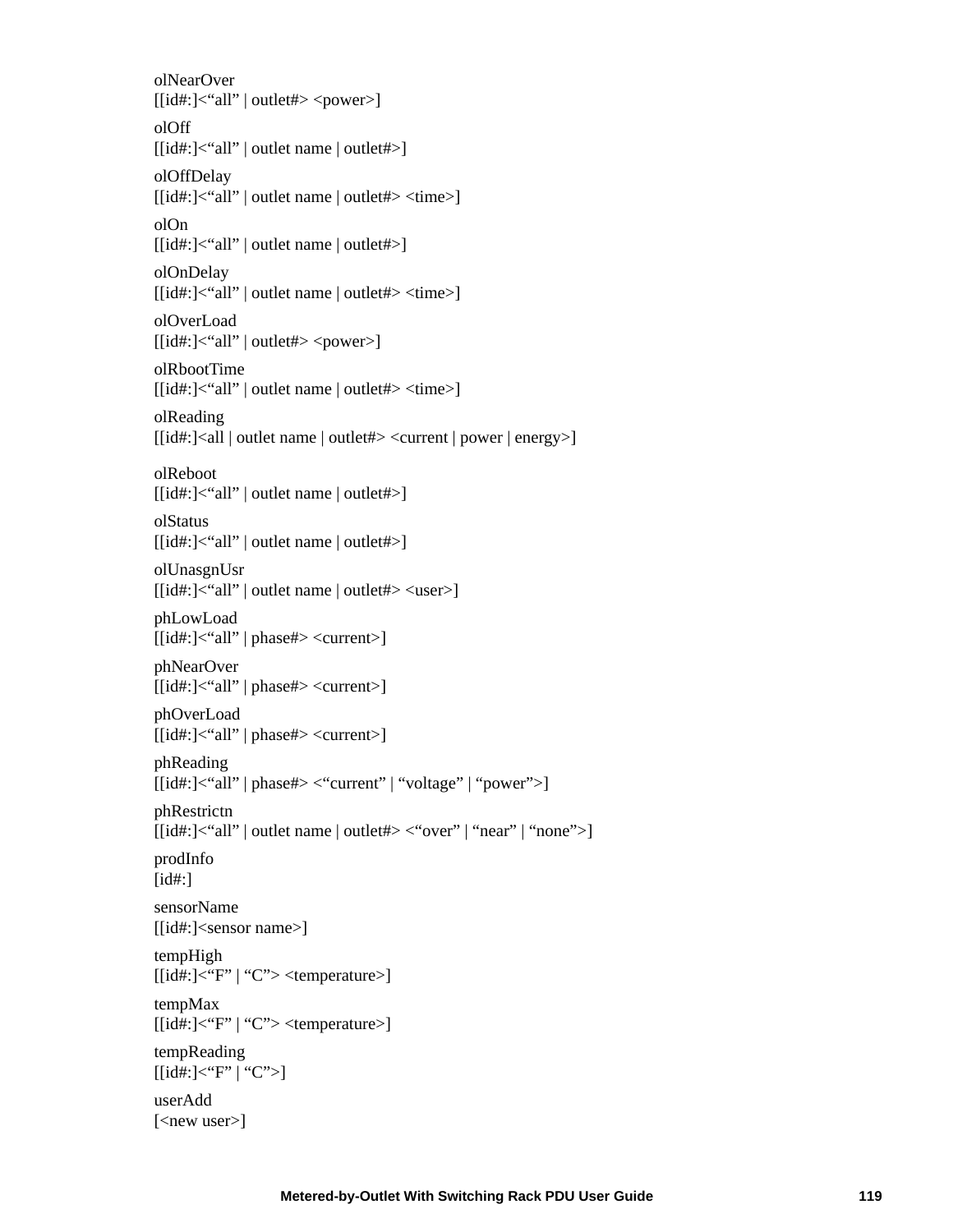userDelete [<user>]

userList

userPasswd [<user> <new password> <new password>]

whoami